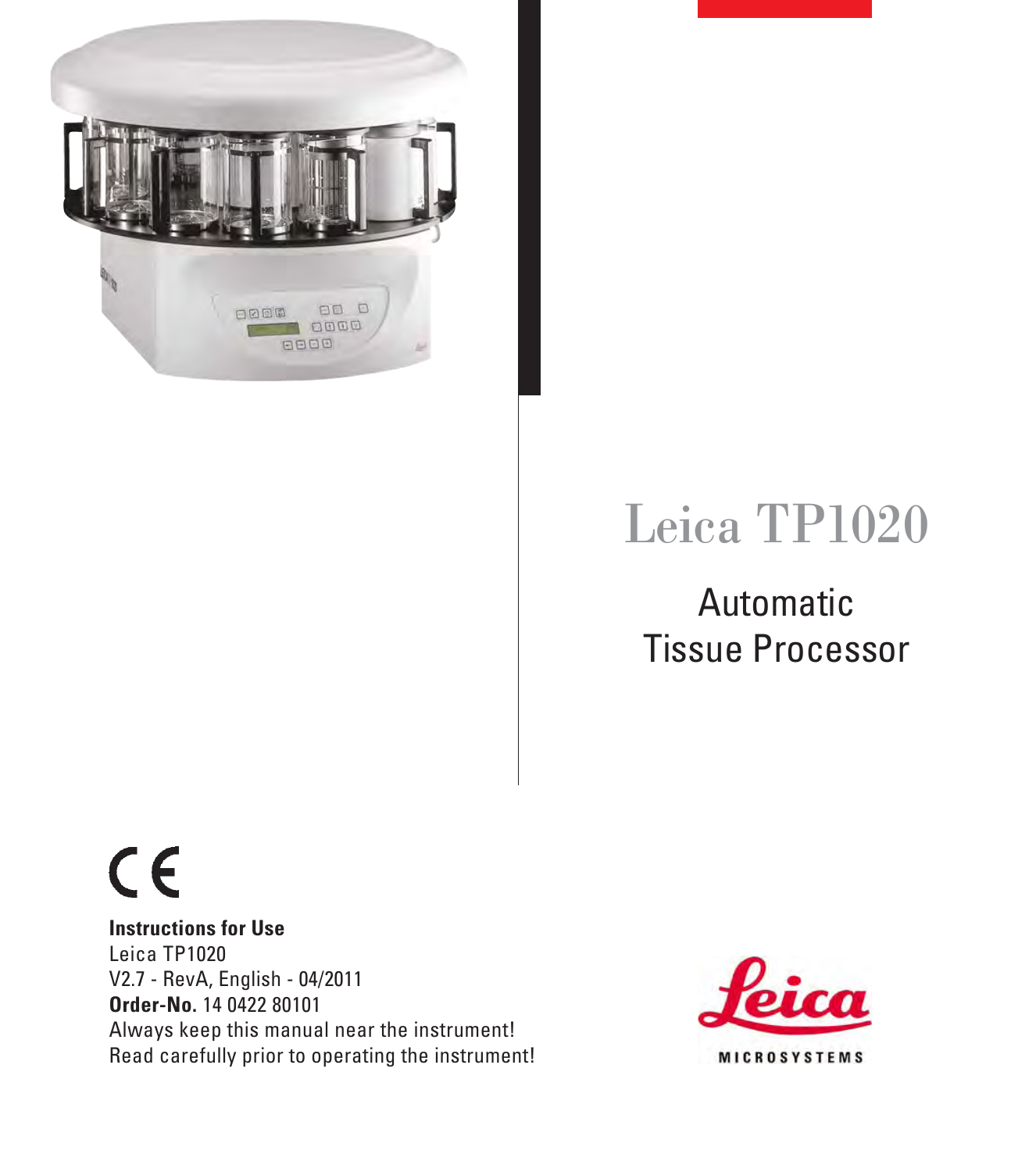The information, numerical data, notes and value judgments contained in this manual represent the current state of scientific knowledge and stateof-the-art technology as we understand it following thorough investigation in this field.

We are under no obligation to update the present manual periodically and on an ongoing basis according to the latest technical developments, nor to provide our customers with additional copies, updates etc. of this manual.

For erroneous statements, drawings, technical illustrations etc. contained in this manual we exclude liability as far as permissible according to the national legal system applicable in each individual case. In particular, no liability whatsoever is accepted for any financial loss or consequential damage caused by or related to compliance with statements or other information in this manual.

Statements, drawings, illustrations and other information as regards contents or technical details of the present Instructions for Use are not to be considered as warranted characteristics of our products.

These are determined only by the contract provisions agreed between ourselves and our customers.

Leica reserves the right to change technical specifications as well as manufacturing processes without prior notice. Only in this way is it possible to continuously improve the technology and manufacturing techniques used in our products. This document is protected under copyright laws. Any copyrights of this document are retained by Leica Biosystems Nussloch GmbH.

Any reproduction of text and illustrations (or of any parts thereof) by means of print, photocopy, microfiche, web cam or other methods – including any electronic systems and media – requires express prior permission in writing by Leica Biosystems Nussloch GmbH.

For the instrument serial number and year of manufacture, please refer to the name plate at the back of the instrument.

© Leica Biosystems Nussloch GmbH

Published by: Leica Biosystems Nussloch GmbH Heidelberger Str. 17 - 19 D-69226 Nussloch Germany Phone: +49 (0)6224 143-0 Fax: +49 (0)6224 143-268 Internet: http://www.leica-microsystems.com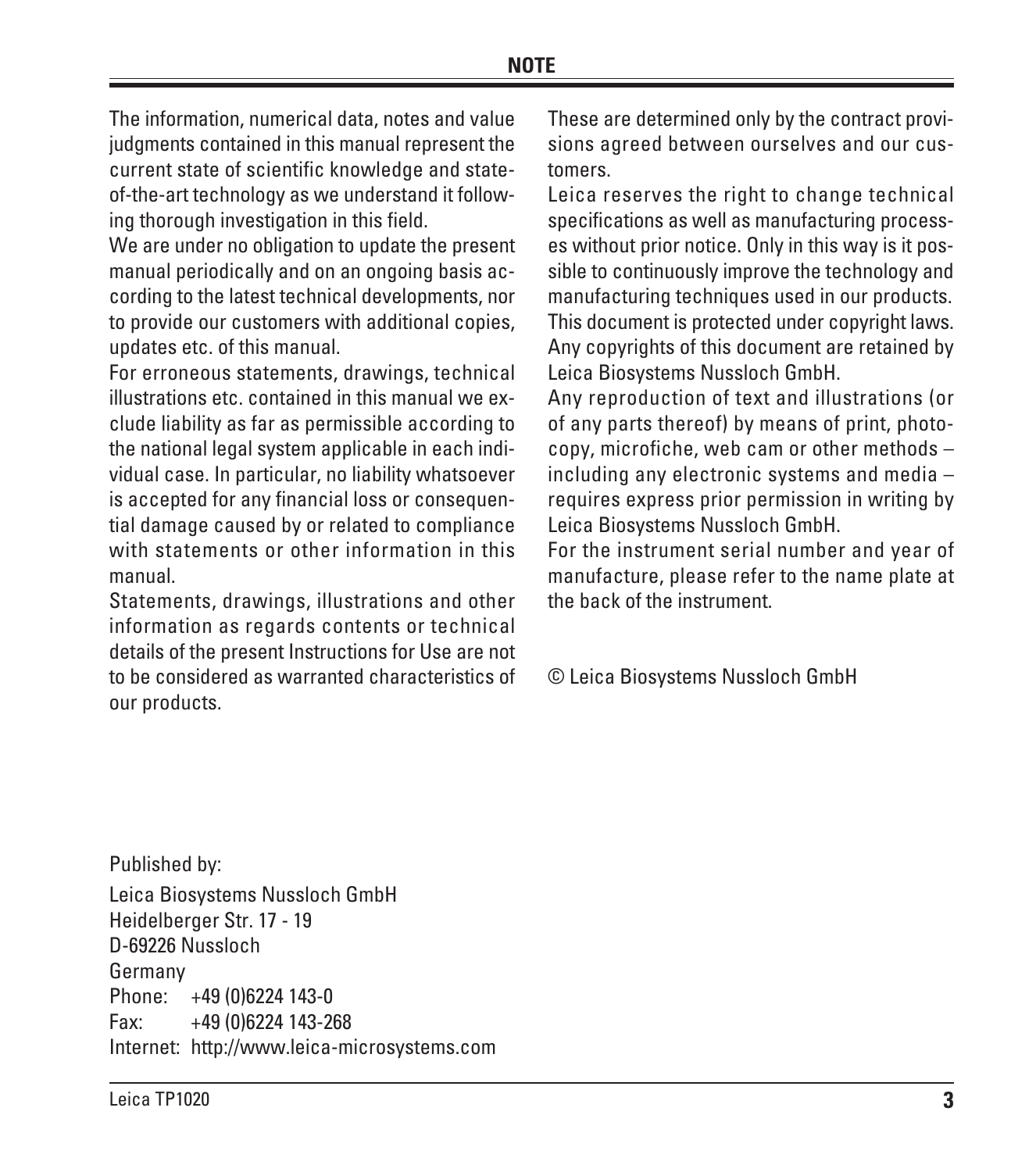| $\mathbf{1}$ |       |                                                                                          |  |  |  |
|--------------|-------|------------------------------------------------------------------------------------------|--|--|--|
| $2_{\cdot}$  |       |                                                                                          |  |  |  |
|              | 2.1   |                                                                                          |  |  |  |
|              | 2.2   |                                                                                          |  |  |  |
| 3.           |       |                                                                                          |  |  |  |
|              | 3.1   |                                                                                          |  |  |  |
|              | 3.2   |                                                                                          |  |  |  |
|              | 3.3   |                                                                                          |  |  |  |
|              | 3.4   | General overview Leica TP1020 - with additional wax bath (optional accessory)  18        |  |  |  |
|              | 3.5   |                                                                                          |  |  |  |
|              | 3.6   |                                                                                          |  |  |  |
|              | 3.6.1 |                                                                                          |  |  |  |
|              | 3.6.2 |                                                                                          |  |  |  |
|              | 3.6.3 | Aluminum container with holder (standard outfit in instruments with vacuum               |  |  |  |
|              |       |                                                                                          |  |  |  |
|              | 3.6.4 |                                                                                          |  |  |  |
| 4.           |       |                                                                                          |  |  |  |
|              | 4.1   |                                                                                          |  |  |  |
|              | 4.2   |                                                                                          |  |  |  |
|              | 4.3   |                                                                                          |  |  |  |
|              | 4.3.1 |                                                                                          |  |  |  |
|              | 4.3.2 |                                                                                          |  |  |  |
|              | 4.3.3 |                                                                                          |  |  |  |
|              | 4.4   |                                                                                          |  |  |  |
|              | 4.5   |                                                                                          |  |  |  |
|              | 4.6   |                                                                                          |  |  |  |
|              | 4.6.1 |                                                                                          |  |  |  |
|              | 4.6.2 |                                                                                          |  |  |  |
|              | 4.6.3 | Fastening the wax bath connection cables (instruments with fume control system only)  35 |  |  |  |
|              | 4.6.4 |                                                                                          |  |  |  |
| 5.           |       |                                                                                          |  |  |  |
| 6.           |       |                                                                                          |  |  |  |
|              | 6.1   |                                                                                          |  |  |  |
|              | 6.1.1 |                                                                                          |  |  |  |
|              | 6.2   |                                                                                          |  |  |  |
|              | 6.2.1 |                                                                                          |  |  |  |
|              | 6.2.2 |                                                                                          |  |  |  |
|              | 6.2.3 |                                                                                          |  |  |  |
|              | 6.2.4 |                                                                                          |  |  |  |
|              | 6.2.5 |                                                                                          |  |  |  |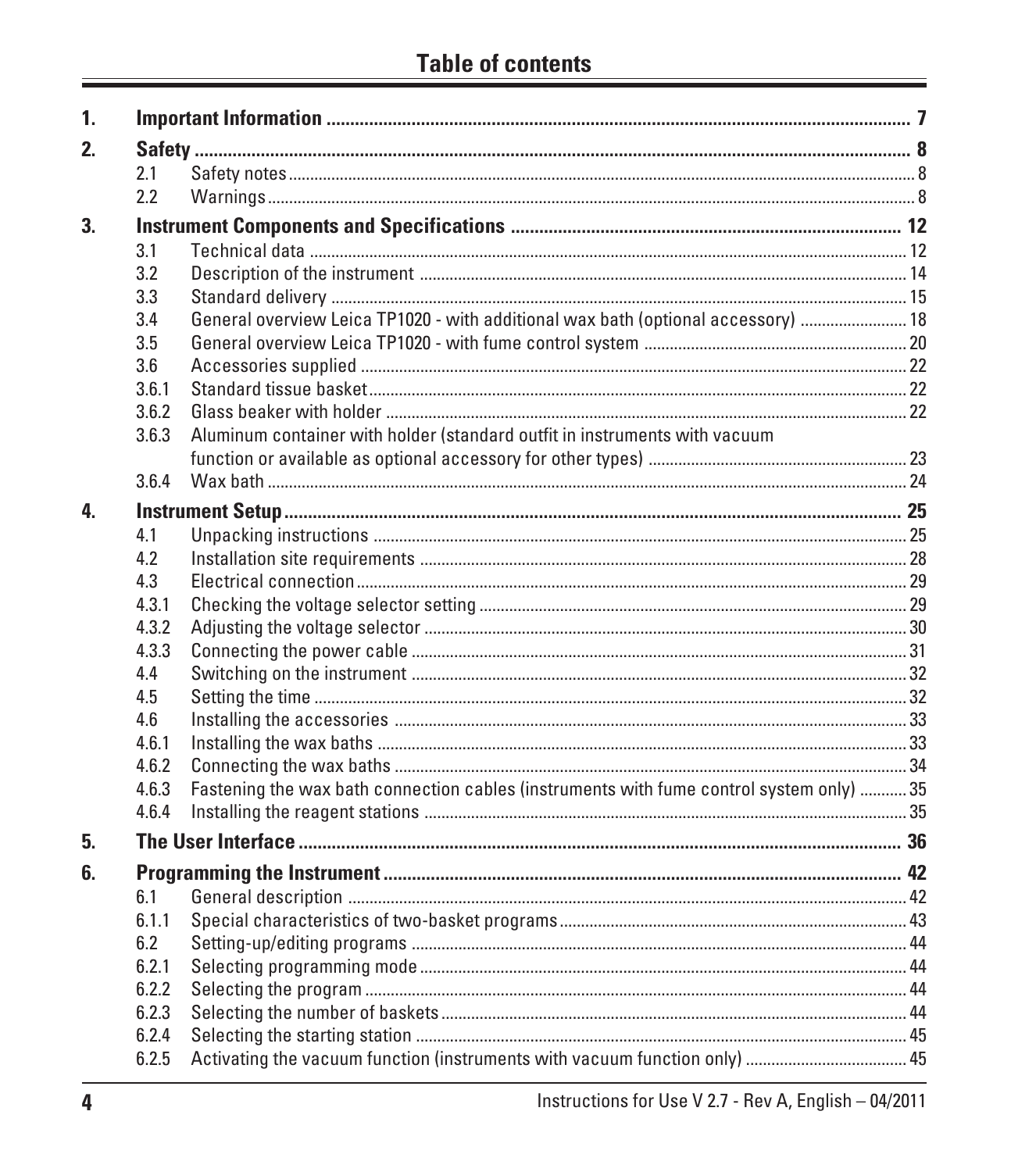|     | 6.2.6             |                                                                                |  |
|-----|-------------------|--------------------------------------------------------------------------------|--|
|     | 6.2.7             |                                                                                |  |
|     | 6.2.8             |                                                                                |  |
| 7.  |                   |                                                                                |  |
|     | 7.1               |                                                                                |  |
|     | 7.2               |                                                                                |  |
|     | 7.3               |                                                                                |  |
| 8.  |                   |                                                                                |  |
|     | 8.1               |                                                                                |  |
|     | 8.2               |                                                                                |  |
|     | 8.3               |                                                                                |  |
| 9.  |                   |                                                                                |  |
|     | 9.1               |                                                                                |  |
|     | 9.1.1             |                                                                                |  |
|     | 9.1.2             |                                                                                |  |
|     | 9.2               |                                                                                |  |
|     | 9.3               |                                                                                |  |
|     | 9.4               |                                                                                |  |
|     | 9.5               |                                                                                |  |
|     | 9.6               |                                                                                |  |
|     | 9.7               |                                                                                |  |
|     | 9.8               |                                                                                |  |
|     | 9.9               |                                                                                |  |
| 10. |                   |                                                                                |  |
|     | 10.1              |                                                                                |  |
|     | 10.2 <sub>2</sub> |                                                                                |  |
|     |                   |                                                                                |  |
|     |                   | 10.3.2 Measures to remove specimen material in case of prolonged power failure |  |
|     | 10.4              |                                                                                |  |
| 11. |                   |                                                                                |  |
| 12. |                   |                                                                                |  |
|     |                   |                                                                                |  |
|     | 12.1              |                                                                                |  |
|     | 12.2              |                                                                                |  |
|     |                   |                                                                                |  |
|     | 12.3              |                                                                                |  |
|     |                   |                                                                                |  |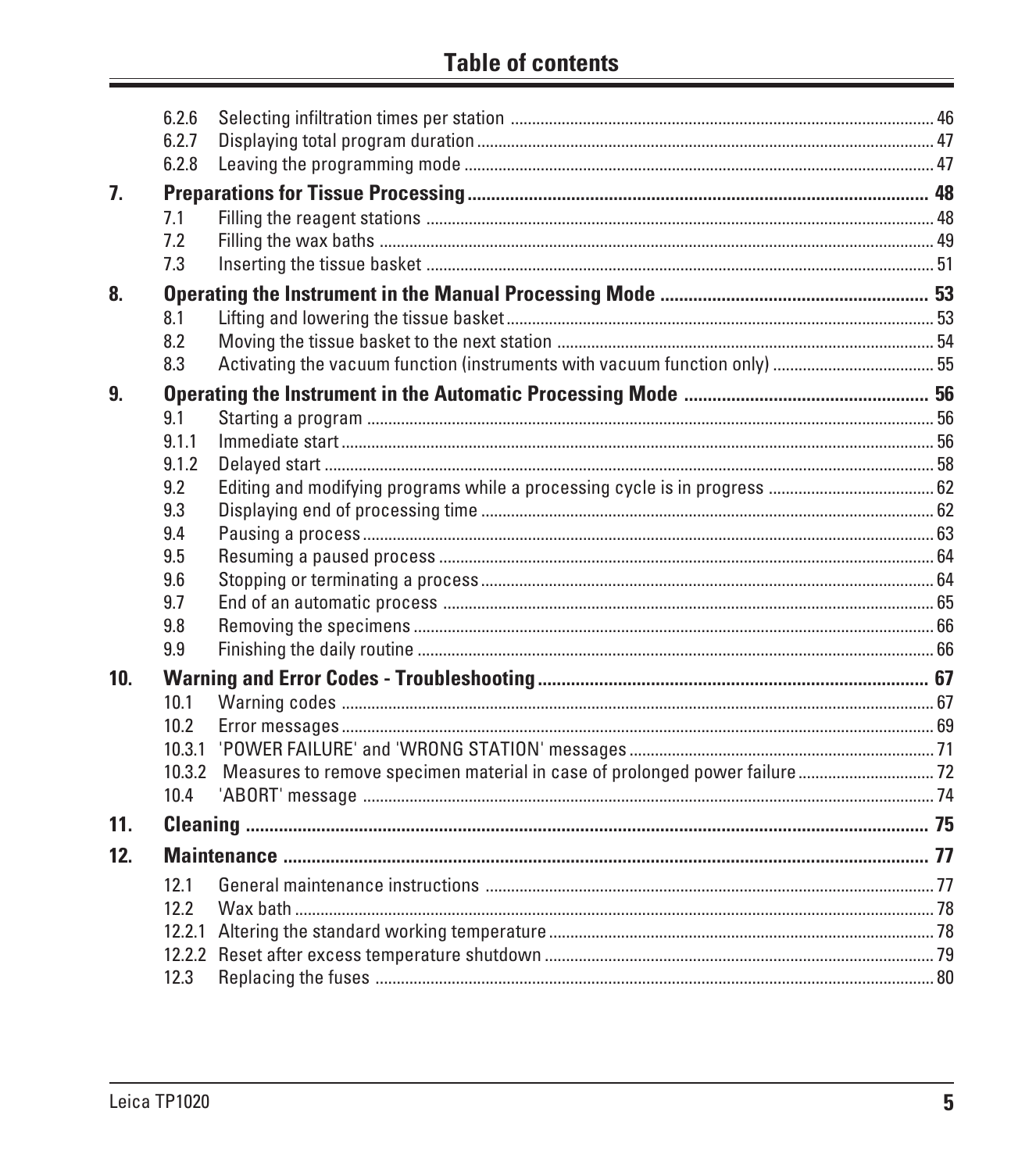| 13. |                   |                                                                            |  |
|-----|-------------------|----------------------------------------------------------------------------|--|
|     |                   |                                                                            |  |
|     | 13.2              |                                                                            |  |
|     | 13.3 <sub>1</sub> |                                                                            |  |
|     | 13.4              | Connecting the fume outlet tube (optional accessory for instruments        |  |
|     | 13.5              | Inserting the activated carbon filters (optional accessory for instruments |  |
| 14. |                   |                                                                            |  |
|     |                   |                                                                            |  |
| 15. |                   |                                                                            |  |
|     |                   |                                                                            |  |
|     | 15.2              |                                                                            |  |
|     | 15.4              |                                                                            |  |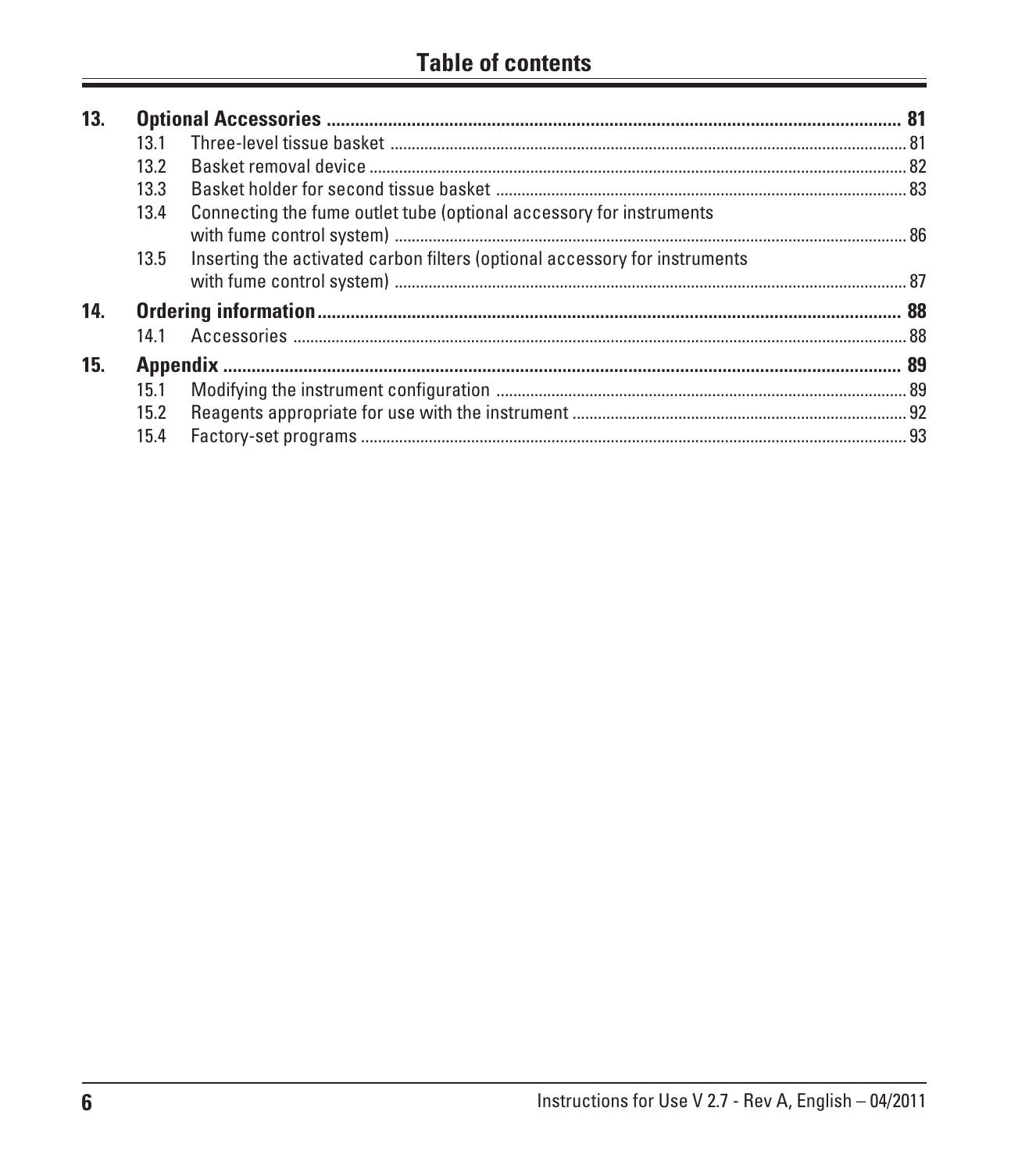### <span id="page-5-0"></span>**Symbols used in this manual and their meaning**



### **Warnings**

**appear in a gray box and are marked** by a warning triangle $\Lambda$ .



### **Notes,**

**i.e. important user information appear in a gray box and are marked by an information symbol .**

**Figures in brackets refer to item nos. in drawings.**

### **ENTER**

**(5)**

**Function keys to be pressed on the instrument touch screen are written in bold-print capital letters. Instrument type**

### **Qualification of personnel**

- The Leica TP1020 may be operated only by trained laboratory personnel.
- All laboratory personnel designated to operate the Leica instrument must read these Instructions for Use carefully and must be familiar with all technical features of the instrument before attempting to operate it.

### **Designated use**

The instrument has been designed so that it is safe to use by the operator as well as for professing specimens - provided that it is operated according to the present Instructions for Use.

The Leica TP1020 is a modular automated tissue processor designed for the following laboratory applications:

- **fixation**
- dehydration
- paraffin wax infiltration

of histological tissue specimens.

The Leica TP1020 must be operated exclusively with the reagents listed in chapter 15.



**Any other use of the instrument is considered improper! Failure to adhere to these instructions may result in an accident, personal injury, damage to the instrument or accessory equipment.**

All information provided in these Instructions for Use applies only to the instrument type indicated on the title page.

A name plate indicating the instrument serial number is attached to the back of the instrument.

| Peica 25    |                |                       |  |
|-------------|----------------|-----------------------|--|
|             |                |                       |  |
| Modell      |                | Fabr.Nr. 3740/03.2009 |  |
| TP 1020-1-1 |                | Kat.-Nr. 042230535    |  |
|             |                | 100/120/230/240       |  |
| 50-60       | H <sub>7</sub> | 700                   |  |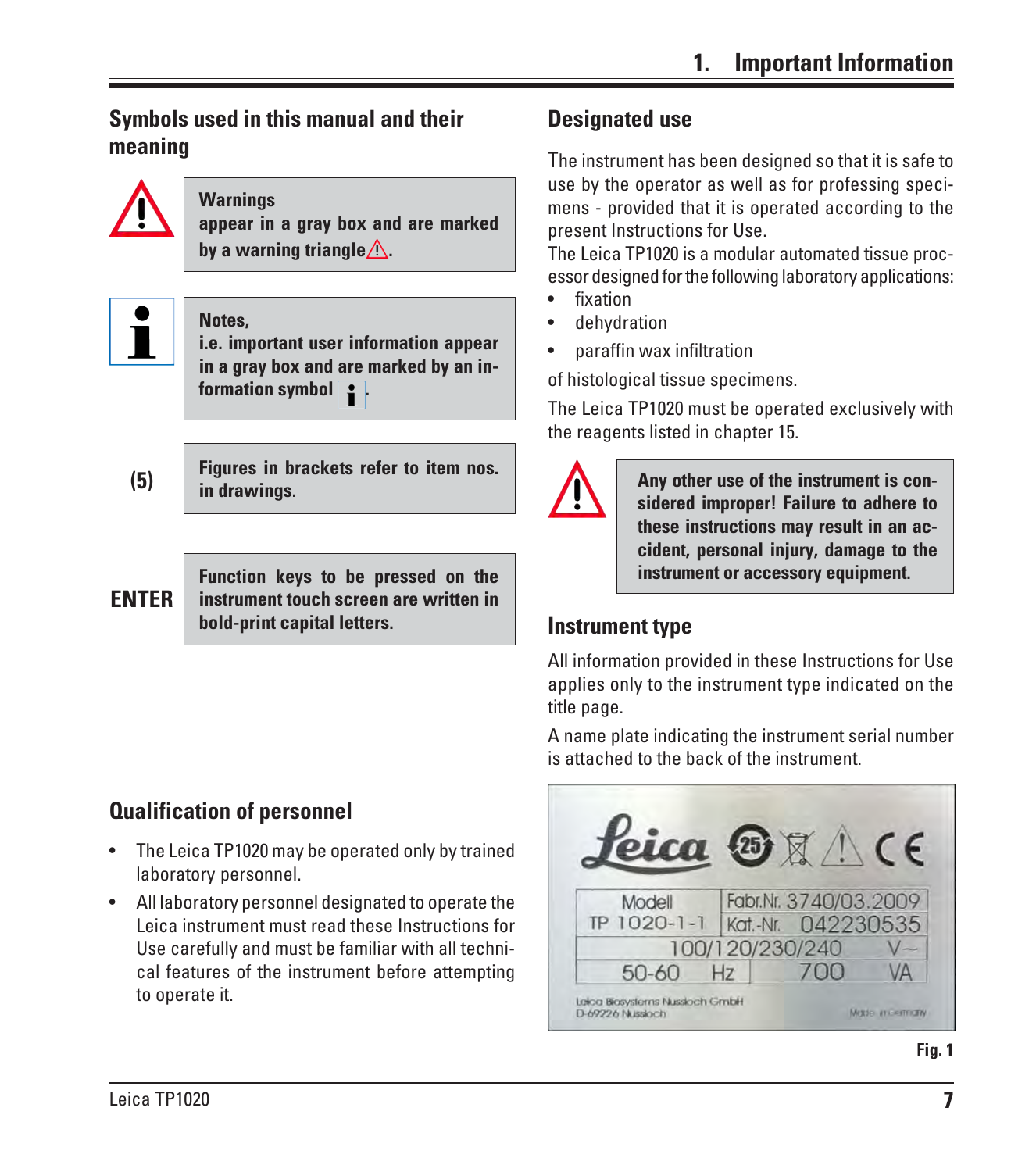<span id="page-6-0"></span>

**Make sure to comply with the safety instructions and warnings in this chapter. Make sure to read these instructions, even if you are already familiar with the operation and use of other Leica products.**

### **2.1 Safety notes**

These Instructions for Use includes important information related to the operating safety and maintenance of the instrument.

The Instructions for Use are an important part of the product, and must be read carefully prior to startup and use and must always be kept near the instrument.

Ť

**If additional requirements for accident prevention and environmental protection exceeding the scope of these Instructions for Use are imposed by laws/regulations of the country of operation, these Instructions for Use must be supplemented by appropriate instructions to ensure compliance with such requirements.**

This instrument has been built and tested in accordance with the following safety regulations on electrical measuring, control, regulating and laboratory devices.

In order to maintain this condition and to ensure safe operation, the operator must observe the instructions and warnings contained in these Instructions for Use.

T

**For current information about applicable standards, please refer to the CE declaration of conformity on our internet site: www.leica-microsystems.com**



**The protective devices on both instrument and accessories may neither be removed nor modified. Only authorized and qualified service personnel may repair the instrument and access the instrument's internal components.**

### **2.2 Warnings**

The safety devices installed in this instrument by the manufacturer only constitute the basis for accident prevention. Primarily responsible for accident-free operation is above all the institution which owns the instrument and, in addition, the designated personnel who operates, services or repairs the instrument.

To ensure trouble-free operation of the instrument, make sure to comply with the following instructions and warnings.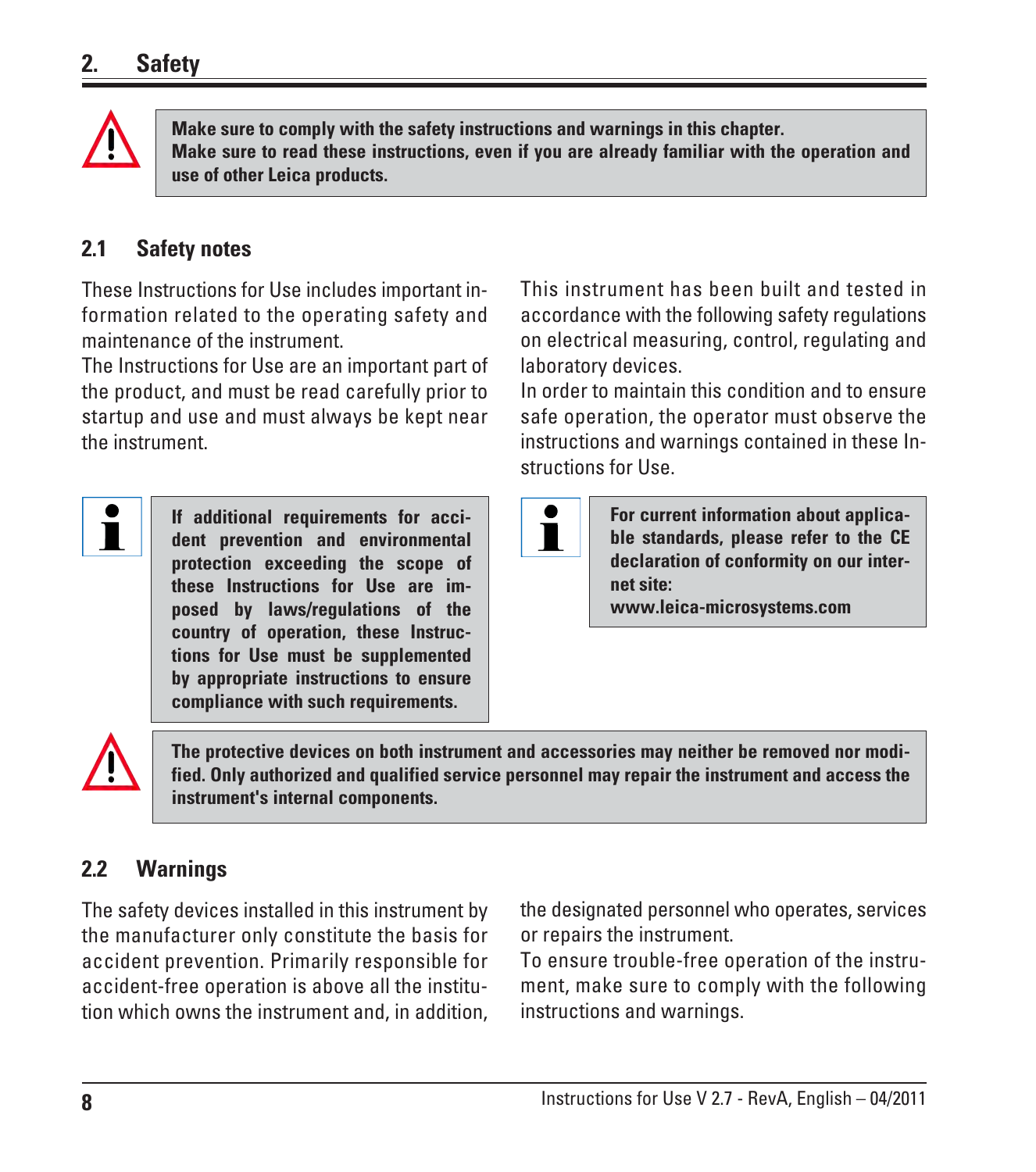### **Transport and installation**



- **Keep in mind Chapter 3, 'Technical data'!**
- **• During transport, keep the instrument upright!**
- **When transporting the instrument, do not lift it up by the carousel cover!**
- **This instrument may not be operated in hazardous locations!**
- **Attention: the voltage selector is factory preset. Before connecting the instrument to the mains make sure the correct setting matching your laboratory's power supply has been selected. The socket for connecting the mains cable, located at the rear of the instrument is sealed with an adhesive tape which indicates the factory preset voltage for your particular instrument.**
- **Connecting the instrument to the mains with the voltage selector set at a wrong value can cause severe damage to the instrument!**
- **When adjusting the voltage selector setting, the instrument must be disconnected from the power supply.**
- **The instrument may only be connected to the mains with the cable supplied together with the instrument and it may only be connected to grounded sockets.**

### **Operating the instrument**

- **The carousel may not be rotated manually! Severe damage will result from doing so!**
- **Caution when lowering the carousel! Keep your fingers out of the space between the container lid and the upper rim of the container!**
- **Caution! In case of a power failure, the carousel automatically descends into a station.**
- **Instruments equipped with vacuum function may only be operated with the aluminum containers supplied together with the instrument. Glass beakers used in combination with the vacuum accessories have a high hazard potential when damaged!**
- **While operating the instrument, no liquid may enter in contact with any of the electrical connections or the interior of the instrument.**
- **Make sure to observe the level indicators on the reagent containers and wax baths.**
- **Warning! Use caution when handling solvents! Make sure the premises are adequately ventilated! Explosion hazard!**
- **Spilled reagents have to be wiped away immediately. In case of long-term exposure, the instrument surfaces are only conditionally resistant to solvents.**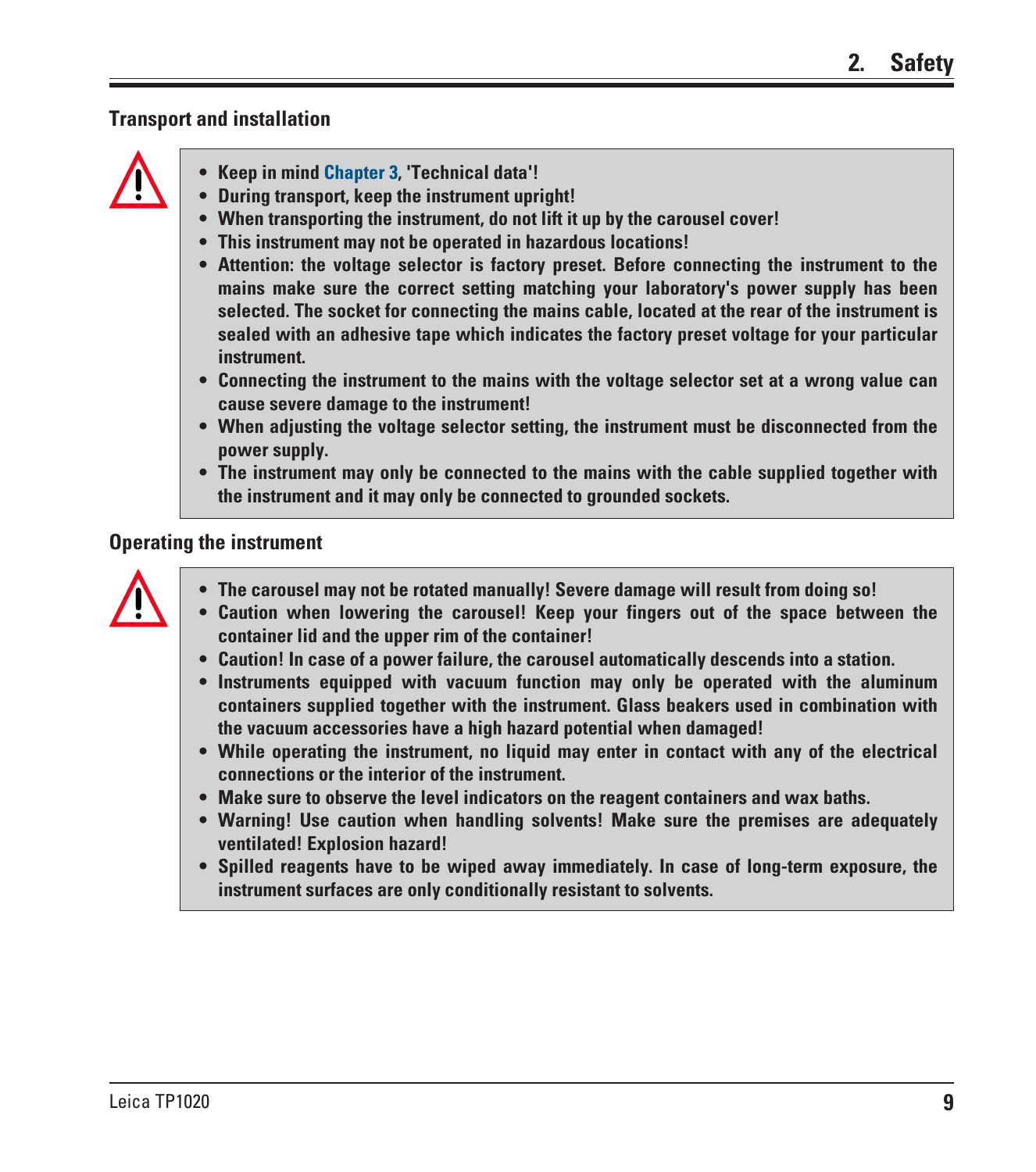### **2. Safety**

### **Operating the instrument (continued)**



- **Always observe worker's protection rules and use adequate protective gear (gloves, laboratory coats).**
- **The heated wax baths may only be used with paraffin. Under no circumstances may they be filled with solvents. When solvents heat, a highly explosive mixture builds up!**
- **Caution! The interior containers of the wax baths become very hot when the heating function is activated! Do not touch the gray upper rim of the containers with your hands! Risk of injury!**
- **Caution when handling hot paraffin! Risk of injury!**

### **Cleaning**



- **Before cleaning the instrument, disconnect the mains switch.**
- **Caution! The interior containers of the wax baths become very hot when the heating function is activated! Do not touch the gray upper rim of the containers with your hands! Risk of injury!**
- **Caution when handling hot paraffin! Risk of injury!**
- **When cleaning the instrument, no liquid may enter in contact with any of the electrical connections or the interior of the instrument.**
- **Spilled reagents have to be wiped away immediately. In case of long-term exposure, the instrument surfaces are only conditionally resistant to solvents.**
- **To clean the painted surfaces, the container platform and the control panel, do not use solvents containing acetone or xylene; neither use abrasive cleaning powders! Only mild household detergents may be used! The lacquered surfaces and the control panel are not resistant to xylene or acetone!**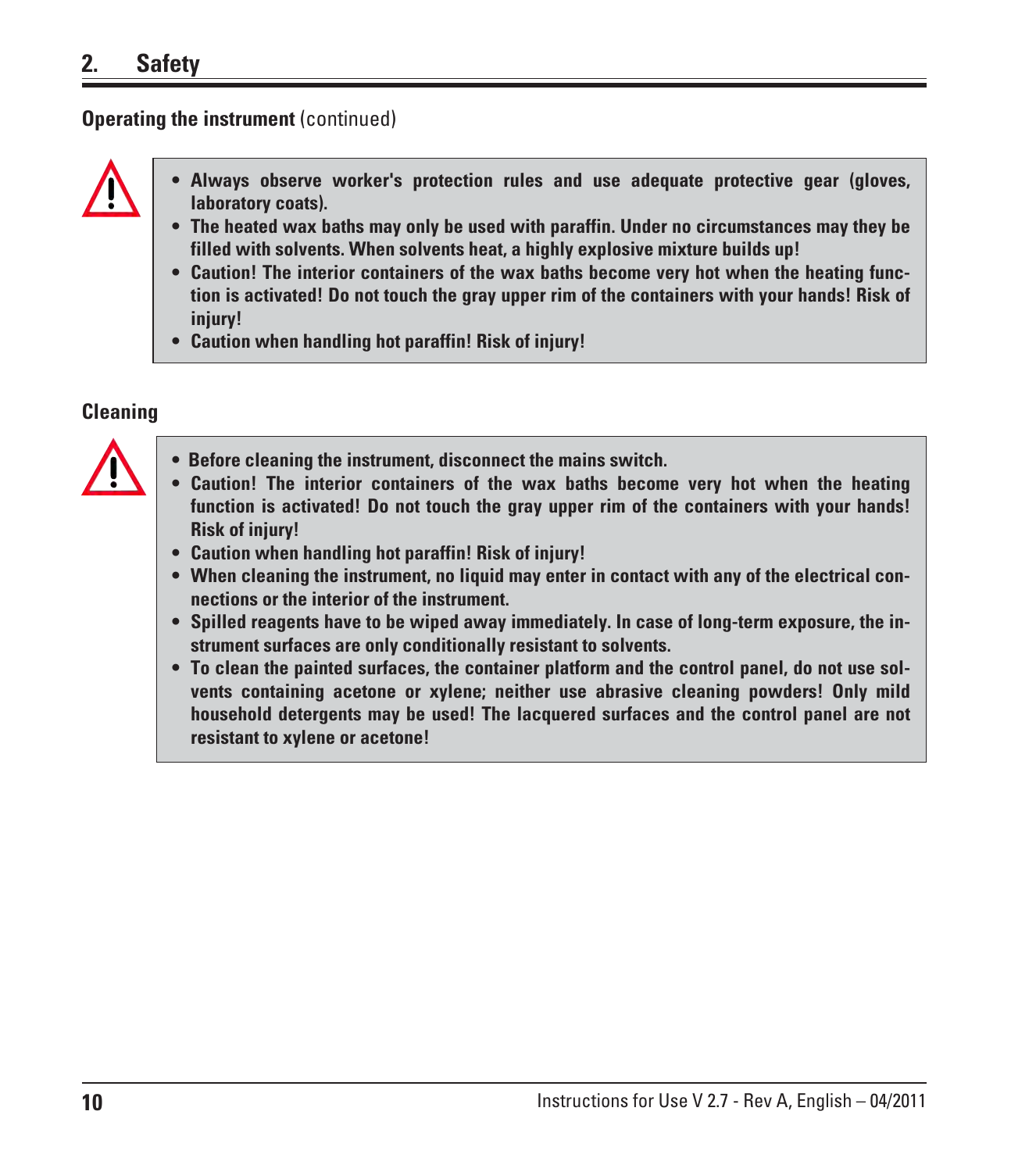### **Maintenance**



- **For purposes of maintenance or repair, the instrument may only be opened by service technicians authorized by Leica.**
- **Before exchanging the fuses, switch off the mains switch and unplug the instrument!**
- **Burnt-out fuses may only be replaced by fuses of the same type and specification. For appropriate brands and specifications, see Chapter 3 'Technical Data'.**

### **Wax baths**



- **If the excess temperature repeatedly please call Leica Technical Service. DO NOT continue to use the wax bath.**
- **Check if the wax bath works trouble-free. Use of defective wax baths has to be discontinued for safety reasons!**
- **Empty the wax baths completely before the paraffin cools! When cooling down, the paraffin contracts, which can cause damage to the wax bath.**

### **Activated carbon filter (optional accessory)**



**• Warning! Fire hazard! If a filter becomes saturated with solvent, there is a potential fire risk! It is important that the activated carbon filters are changed at factory recommended intervals.**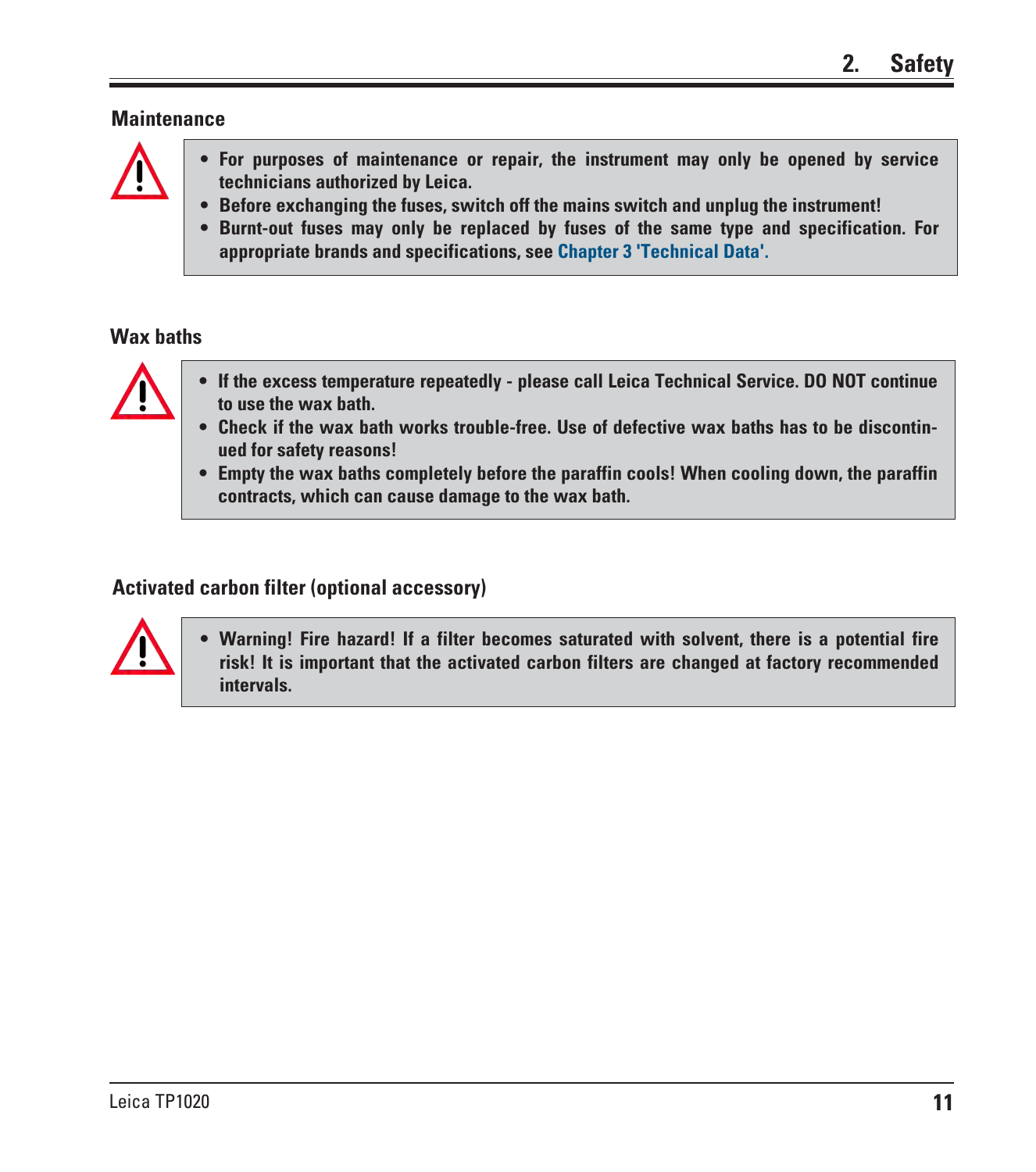### <span id="page-10-0"></span> $3.1$ **Technical data**

| <b>Type</b>                                      | <b>TP1020</b> |
|--------------------------------------------------|---------------|
| <b>Electrical data</b>                           |               |
| Classifications according to IEC-1010/EN61010-1: |               |
|                                                  |               |
|                                                  |               |
| <b>Dimensions</b>                                |               |
| Weight                                           |               |
| <b>Wax baths</b>                                 |               |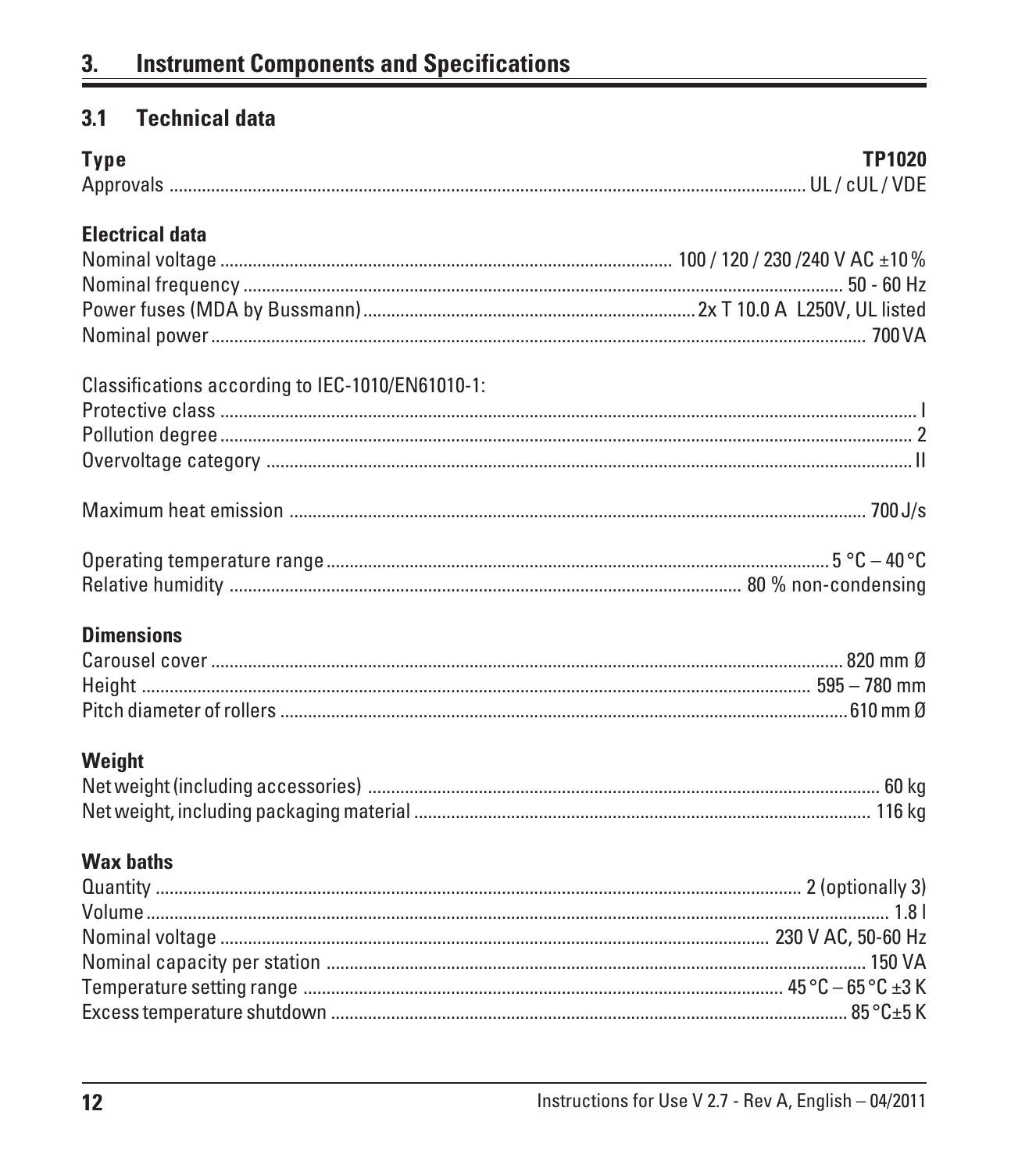### **Technical Data (continued)**

### **Reagent stations**

### tissue basket

### **Programs**

| Vacuum function (types 3, 5, 7, 8 and 11 only, see Chapter 3.3) |  |
|-----------------------------------------------------------------|--|
|                                                                 |  |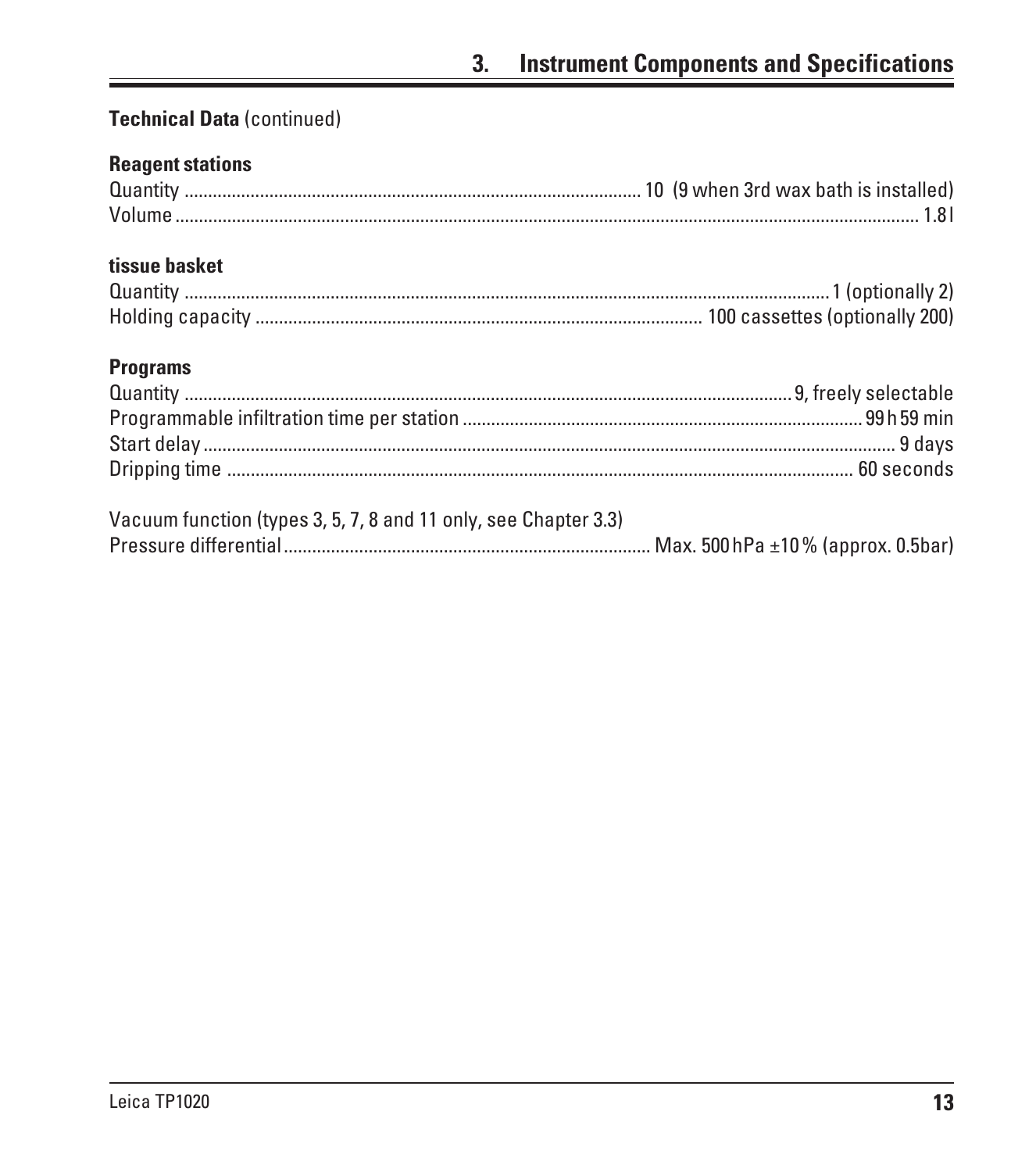### <span id="page-12-0"></span>**3. Instrument Components and Specifications**

### **3.2 Description of the instrument**

The Leica TP1020 is an automatic tissue processor designed for laboratory applications. It is used for the fixation, dehydration and infiltration of histological tissue samples with fixatives, alcohol, solvents and paraffin wax.

The reagent stations numbered 1 - 10 are used to contain reagents. Station 10 may be replaced with an optional third wax bath. Stations 11, 12, and if used 10, are heated, temperature controlled wax baths that can be filled with either wax pellets or molten paraffin wax.

Embedding cassettes used to hold the tissue samples, are placed into the tissue basket. The basic instrument is designed for a single tissue basket. An optional second basket can be added. The basket, or baskets, are moved clockwise from station to station.

To ensure thorough infiltration the basket containing the tissue samples is agitated, by moving up and down, at each station. This function can be switched off at any time.

During processing as the tissue basket moves from station to station there is a delay period of sixty (60) seconds during which time the basket is suspended above the station. Excess liquid can drip down during this process. This ensures that there is minimal reagent carryover from station to station.

All instrument functions are activated through the control panel. Real time is displayed via LCD. The instrument can be operated in manual and automatic processing mode. Automatic processing is controlled via 9 different programs which can be individually set up, altered and edited.

If a power failure occurs, the specimens are protected from drying out even when overnight processing has been selected, since in case of a power failure the tissue basket will always be immersed into a station. Once mains power is restored, processing will be resumed where it had been interrupted. After a long-term power failure, critical excess immersion time in a station will be visually displayed.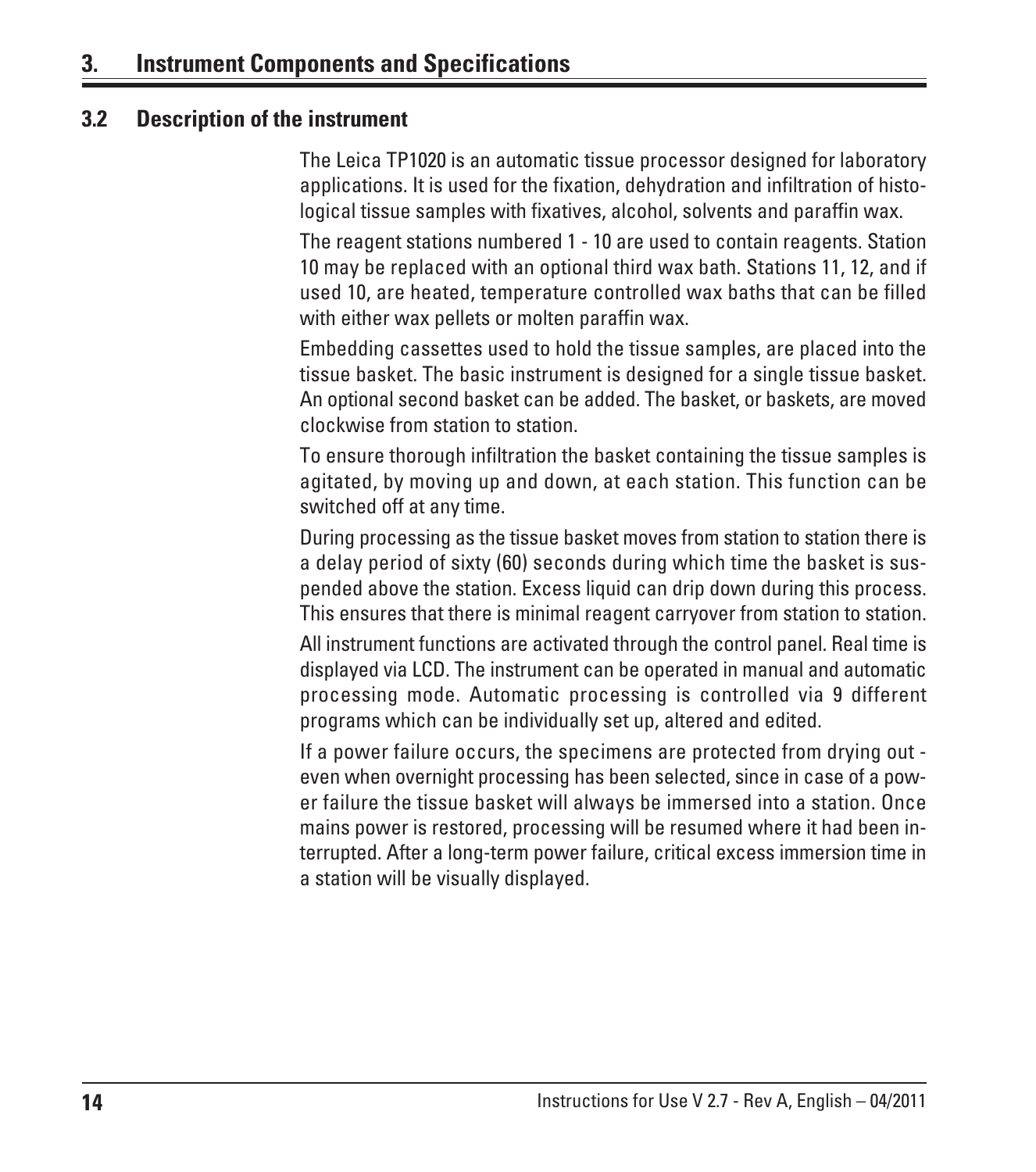### <span id="page-13-0"></span>**3.3 Standard delivery**

The Leica TP1020 is available in eleven different configurations, which are described below. All variants also include accessories as described in the table on page 17.



**If the vacuum function or extraction is required for the intended processes to be carried out using this instrument, this information must be included in the original order. It is not possible to retrofit any instrument variant for use with vacuum function or extraction!**

| Type 1                              |                                                                                                          | Order No.     |
|-------------------------------------|----------------------------------------------------------------------------------------------------------|---------------|
|                                     | One basket operation / standard tissue basket                                                            |               |
|                                     | Without vacuum / without fume control.                                                                   |               |
|                                     | 1 Basic instrument                                                                                       | 14 0422 30543 |
|                                     | 12 Glass beakers with handle                                                                             | 14 0422 42545 |
|                                     | 2 Wax baths, (1.8 liter)                                                                                 | 14 0422 30665 |
|                                     | 1 Standard tissue basket                                                                                 | 14 0422 30585 |
| Type 2                              |                                                                                                          |               |
|                                     | Two basket operation (double-loading)/standard tissue baskets.<br>Without vacuum / without fume control. |               |
|                                     | 1 Basic instrument                                                                                       | 14 0422 31418 |
|                                     | 11 Glass beakers with handle                                                                             | 14 0422 42545 |
|                                     | 3 Wax baths, (1.8 liter)                                                                                 | 14 0422 30665 |
|                                     | 2 Standard tissue baskets                                                                                | 14 0422 30585 |
| Type 3                              |                                                                                                          |               |
|                                     | One basket operation / standard tissue basket                                                            |               |
| With vacuum / without fume control. |                                                                                                          |               |
|                                     | 1 Basic instrument                                                                                       | 14 0422 30536 |
|                                     | 10 Aluminum reagent containers for vacuum                                                                | 14 0422 42545 |
|                                     | 10 Reagent container carriers                                                                            | 14 0422 42545 |
|                                     | 2 Wax baths, (1.8 liter)                                                                                 | 14 0422 30665 |
|                                     | 1 Standard tissue basket                                                                                 | 14 0422 30585 |
| Type 4                              |                                                                                                          |               |
|                                     | One basket operation / standard tissue basket                                                            |               |
|                                     | Without vacuum / with fume control system.                                                               |               |
|                                     | 1 Basic instrument                                                                                       | 14 0422 30537 |
|                                     | 12 Glass beakers with handle                                                                             | 14 0422 42545 |
|                                     | 2 Wax baths, (1.8 liter)                                                                                 | 14 0422 30665 |
|                                     | 1 Standard tissue basket                                                                                 | 14 0422 30585 |
|                                     | 1 Tubing band clamp                                                                                      | 14 0422 31973 |
|                                     |                                                                                                          |               |
|                                     |                                                                                                          |               |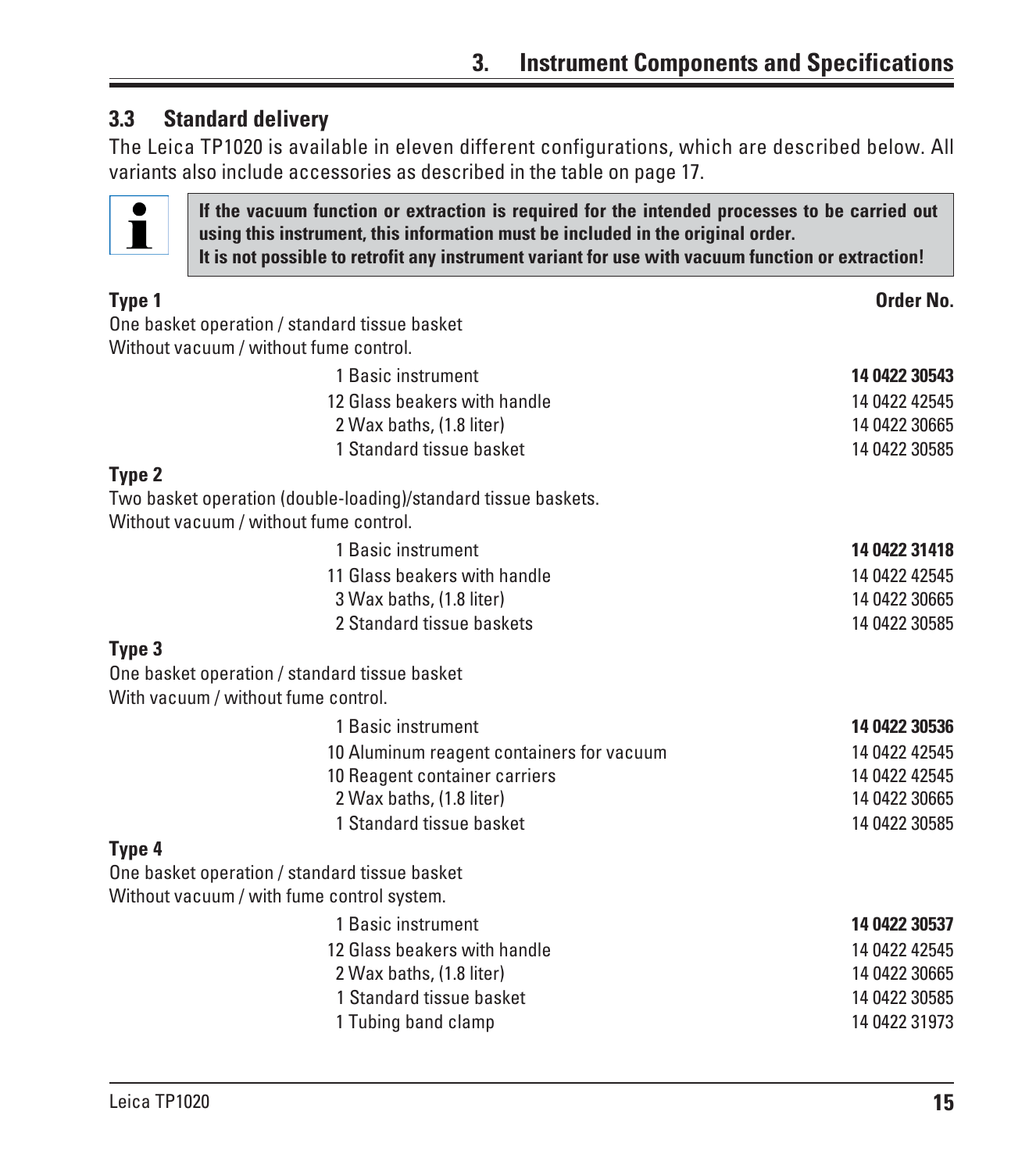## **3. Instrument Components and Specifications**

| <b>Standard delivery</b> continued                                                                                                                                                       |               |
|------------------------------------------------------------------------------------------------------------------------------------------------------------------------------------------|---------------|
| Type 5                                                                                                                                                                                   | Order No.     |
| One basket operation/standard tissue basket. With vacuum/with fume control system.                                                                                                       |               |
| 1 Basic instrument with vacuum and extraction                                                                                                                                            | 14 0422 30535 |
| 10 Aluminum reagent containers for vacuum                                                                                                                                                | 14 0422 42545 |
| 10 Reagent container carriers                                                                                                                                                            | 14 0422 42545 |
| 2 Wax baths, (1.8 liter)                                                                                                                                                                 | 14 0422 30665 |
| 1 Standard tissue basket                                                                                                                                                                 | 14 0422 30585 |
| 1 Tubing band clamp                                                                                                                                                                      | 14 0422 31973 |
| Type 6                                                                                                                                                                                   |               |
| Two basket operation (double-loading)/standard tissue baskets. Without vacuum/with fume control system.                                                                                  |               |
| 1 Basic instrument with extraction                                                                                                                                                       | 14 0422 31416 |
| 11 Glass beakers with handle                                                                                                                                                             | 14 0422 42545 |
| 3 Wax baths, (1.8 liter)                                                                                                                                                                 | 14 0422 30665 |
| 2 Standard tissue baskets                                                                                                                                                                | 14 0422 30585 |
| 1 Tubing band clamp                                                                                                                                                                      | 14 0422 31973 |
| Type 7                                                                                                                                                                                   |               |
| Two basket operation (double-loading)/standard tissue baskets. With vacuum/with fume control system.                                                                                     |               |
| 1 Basic instrument                                                                                                                                                                       | 14 0422 31412 |
| 9 Aluminum reagent containers for vacuum                                                                                                                                                 | 14 0422 42545 |
| 9 Reagent container carriers                                                                                                                                                             | 14 0422 42545 |
| 3 Wax baths, (1.8 liter)                                                                                                                                                                 | 14 0422 30665 |
| 2 Standard tissue baskets                                                                                                                                                                | 14 0422 30585 |
| 1 Tubing band clamp                                                                                                                                                                      | 14 0422 31973 |
| Type 8                                                                                                                                                                                   |               |
| Two basket operation (double-loading)/standard tissue baskets. With vacuum/without fume control system.<br>Connection for optional third wax bath includes second tissue basket carrier. |               |
| 1 Basic instrument                                                                                                                                                                       | 14 0422 31414 |
| 9 Aluminum reagent containers for vacuum                                                                                                                                                 | 14 0422 42545 |
| 9 Reagent container carriers                                                                                                                                                             | 14 0422 42545 |
| 3 Wax baths, (1.8 liter)                                                                                                                                                                 | 14 0422 30665 |
| 2 Standard tissue baskets                                                                                                                                                                | 14 0422 30585 |
| Type 9<br>Basic Instrument for processing with chloroform as clearing reagent                                                                                                            |               |
| 1 Basic instrument                                                                                                                                                                       | 14 0422 42238 |
| 12 Glass beakers with handle                                                                                                                                                             | 14 0422 42545 |
| 2 Wax baths for chloroform                                                                                                                                                               | 14 0422 32001 |
| 1 Standard tissue basket                                                                                                                                                                 | 14 0422 30585 |
| Instructions for Use V 2.7 - Rev A, English - 04/2011<br>16                                                                                                                              |               |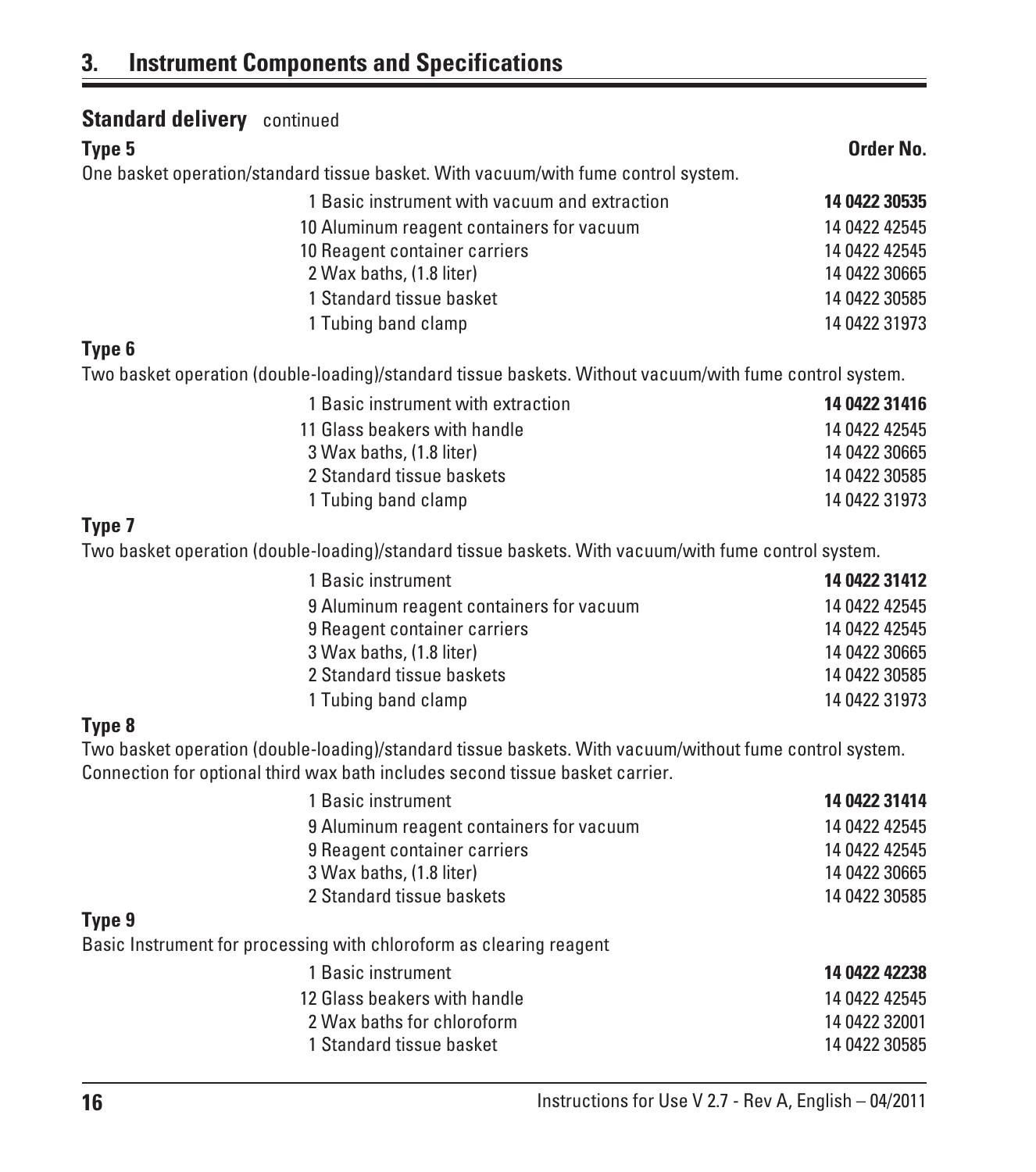### **Standard delivery** continued

### **Type 10**

One basket operation/standard tissue basket. With fume control system and accessories.

| 1 Basic instrument                         | 14 91020 US01 |
|--------------------------------------------|---------------|
| 12 Glass beakers with handle               | 14 0422 42545 |
| 2 Wax baths, (1.8 liter)                   | 14 0422 30665 |
| 1 Standard tissue basket                   | 14 0422 30585 |
| 1 Tubing band clamp                        | 14 0422 31973 |
| 1 Activated carbon filter - Standard       | 14 0422 30673 |
| 1 Activated carbon filter for formaldehyde | 14 0422 30674 |
| 1 Exhaust hose, diameter 50 mm, 4 m long   | 14 0422 31975 |

### **Type 11**

One basket operation/standard tissue basket. With vacuum, fume control system and accessories.

| 1 Basic instrument                         | <b>14 91020 US02</b> |
|--------------------------------------------|----------------------|
| 10 Aluminum reagent containers for vacuum  | 14 0422 42545        |
| 10 Reagent container carriers              | 14 0422 42545        |
| 2 Wax baths, (1.8 liter)                   | 14 0422 30665        |
| 1 Standard tissue basket                   | 14 0422 30585        |
| 1 Tubing band clamp                        | 14 0422 31973        |
| 1 Activated carbon filter - Standard       | 14 0422 30673        |
| 1 Activated carbon filter for formaldehyde | 14 0422 30674        |
| 1 Exhaust hose, diameter 50 mm, 4 m long   | 14 0422 31975        |

All instrument variants of the Leica TP1020 come with the following accessories:

| 4 Replacement fuses T 10.0 A L250V      | 14 0600 00759 |
|-----------------------------------------|---------------|
| 1 Set of power cables                   | 14 0411 45754 |
| 1 Power cable for Germany               | 14 0411 13558 |
| 1 Power cable for USA/Canada/Japan      | 14 0411 13559 |
| 1 Power cable for UK ST/BU F-5A         | 14 0411 27822 |
| 1 Screwdriver 5.5 x 200                 | 14 0170 10702 |
| 1 Crank handle, size 4, mounted         | 14 0222 30663 |
| 1 Instructions for Use for Leica TP1020 | 14 0422 80001 |

# $\mathbf i$

**You will find the standard accessories and - in case you ordered them - further parts in the upper portion of the packing box.**

**Compare the delivered parts with the packing list and your actual order. If you find any discrepancies, please contact your local Leica sales organization immediately.**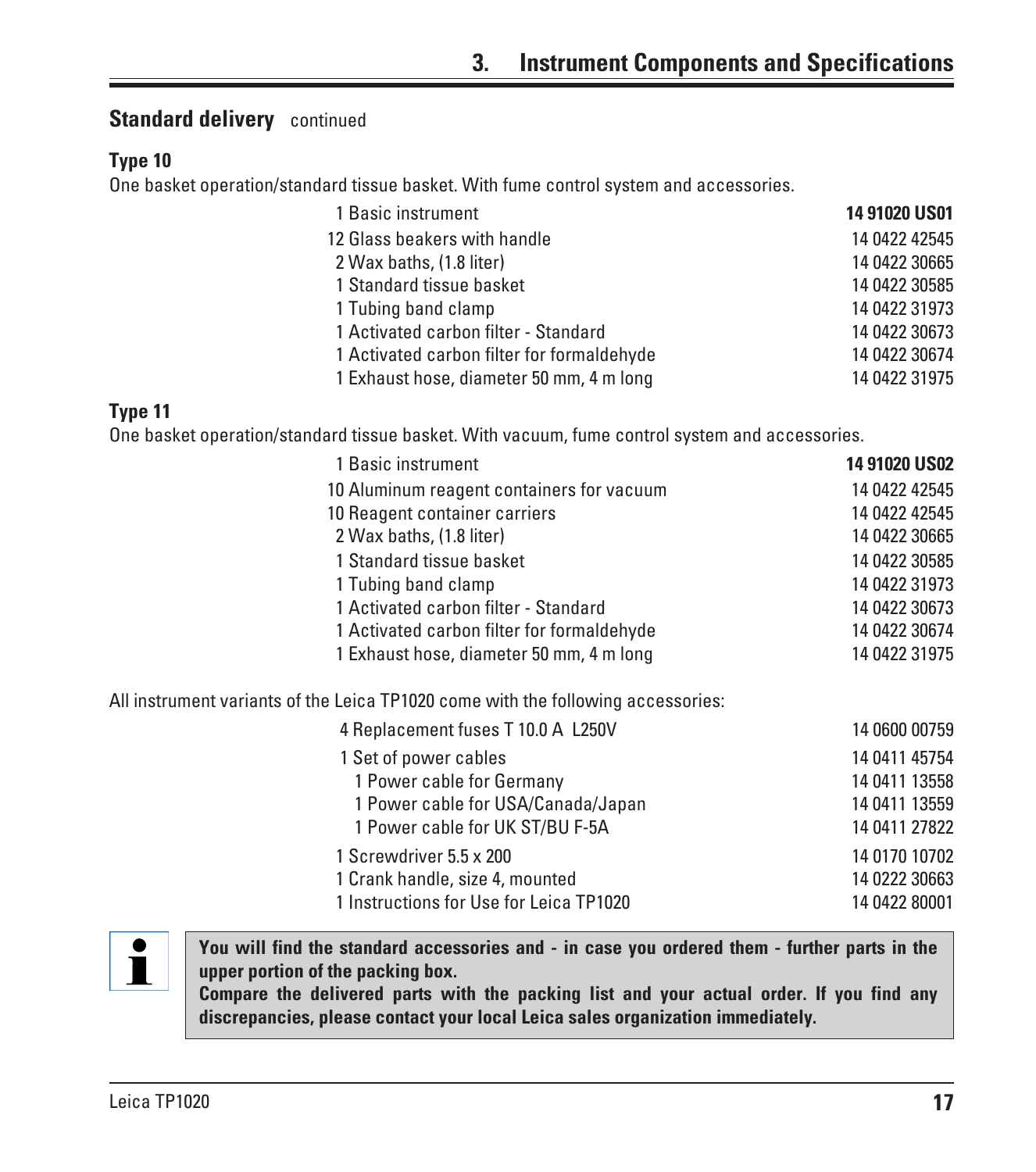<span id="page-16-0"></span>**3.4 General overview Leica TP1020 - with additional wax bath (optional accessory)**

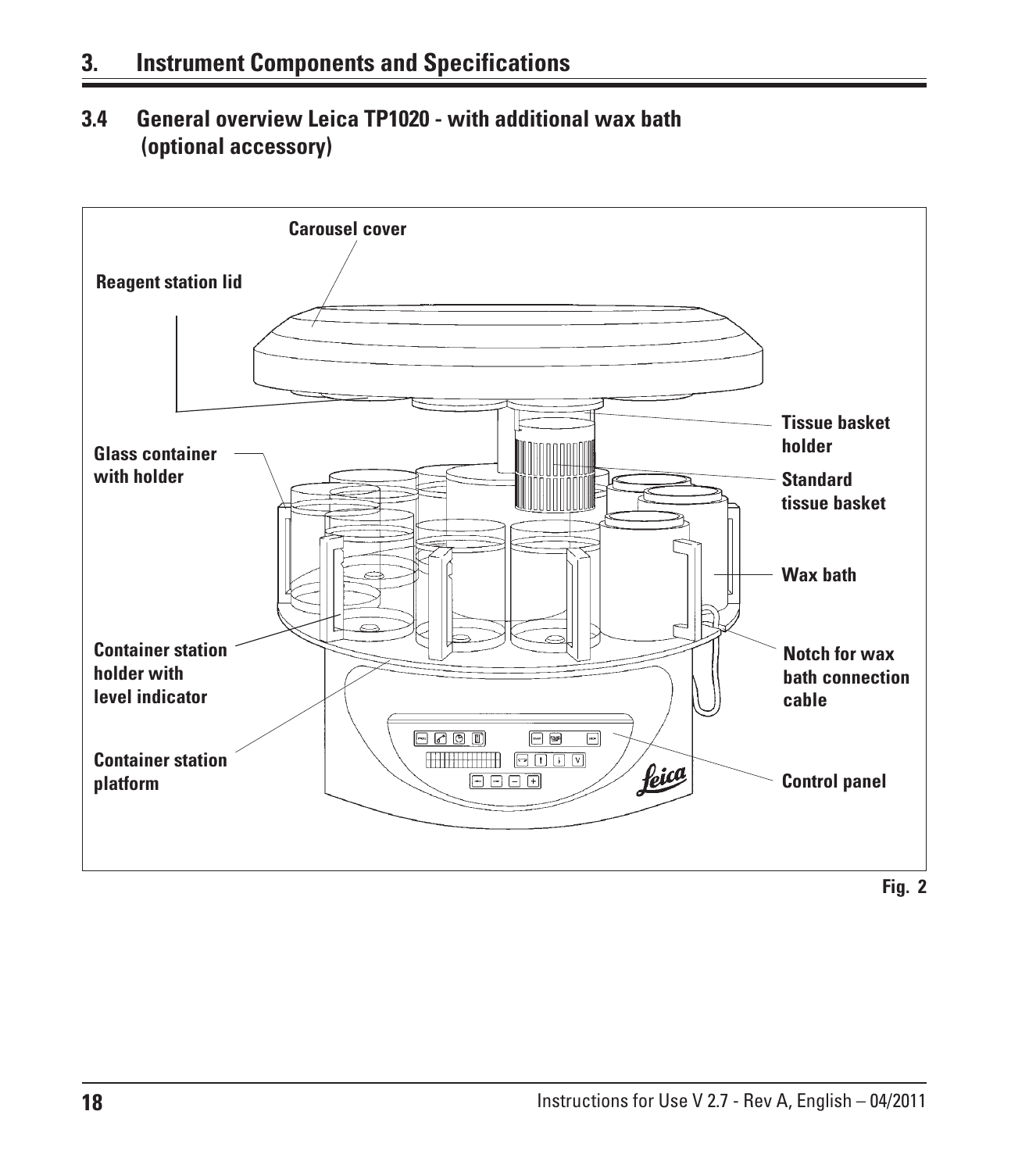**General overview Leica TP1020 - with additional wax bath (optional accessory, continued)** Continued



**Fig. 3 - TP1020 - rear side**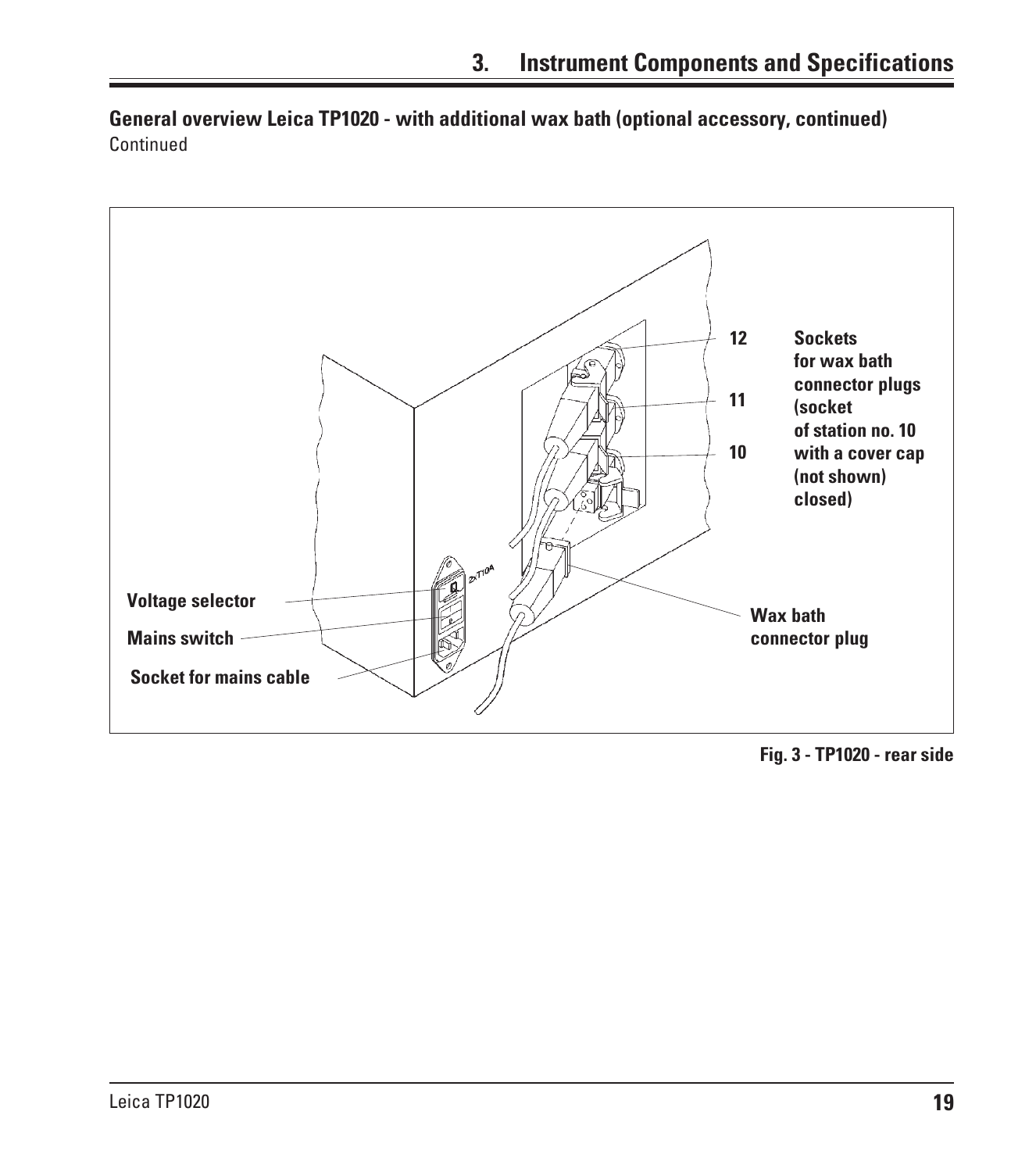### <span id="page-18-0"></span>**3.5 General overview Leica TP1020 - with fume control system**

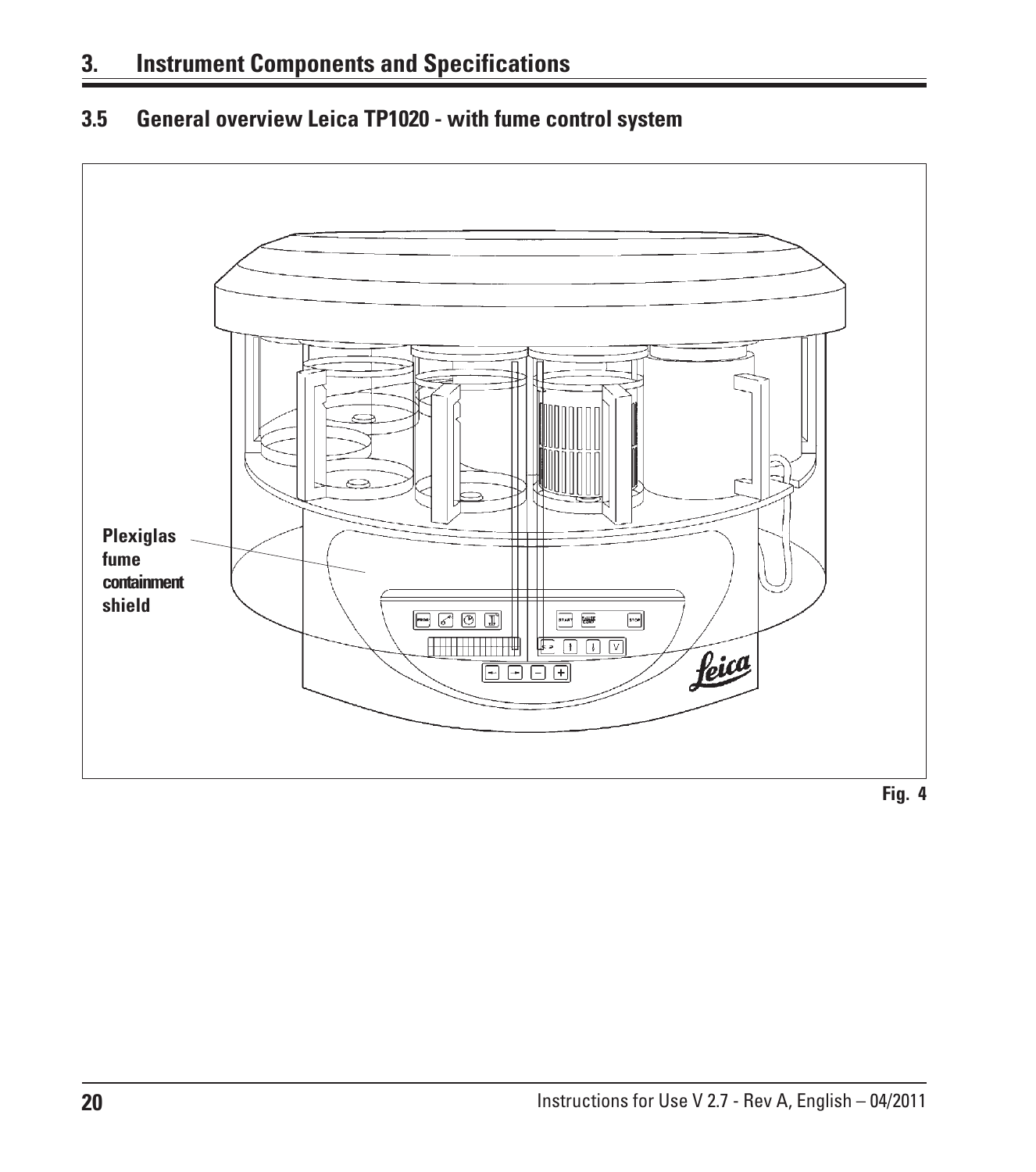

**General overview Leica TP1020 - with fume control system** (continued)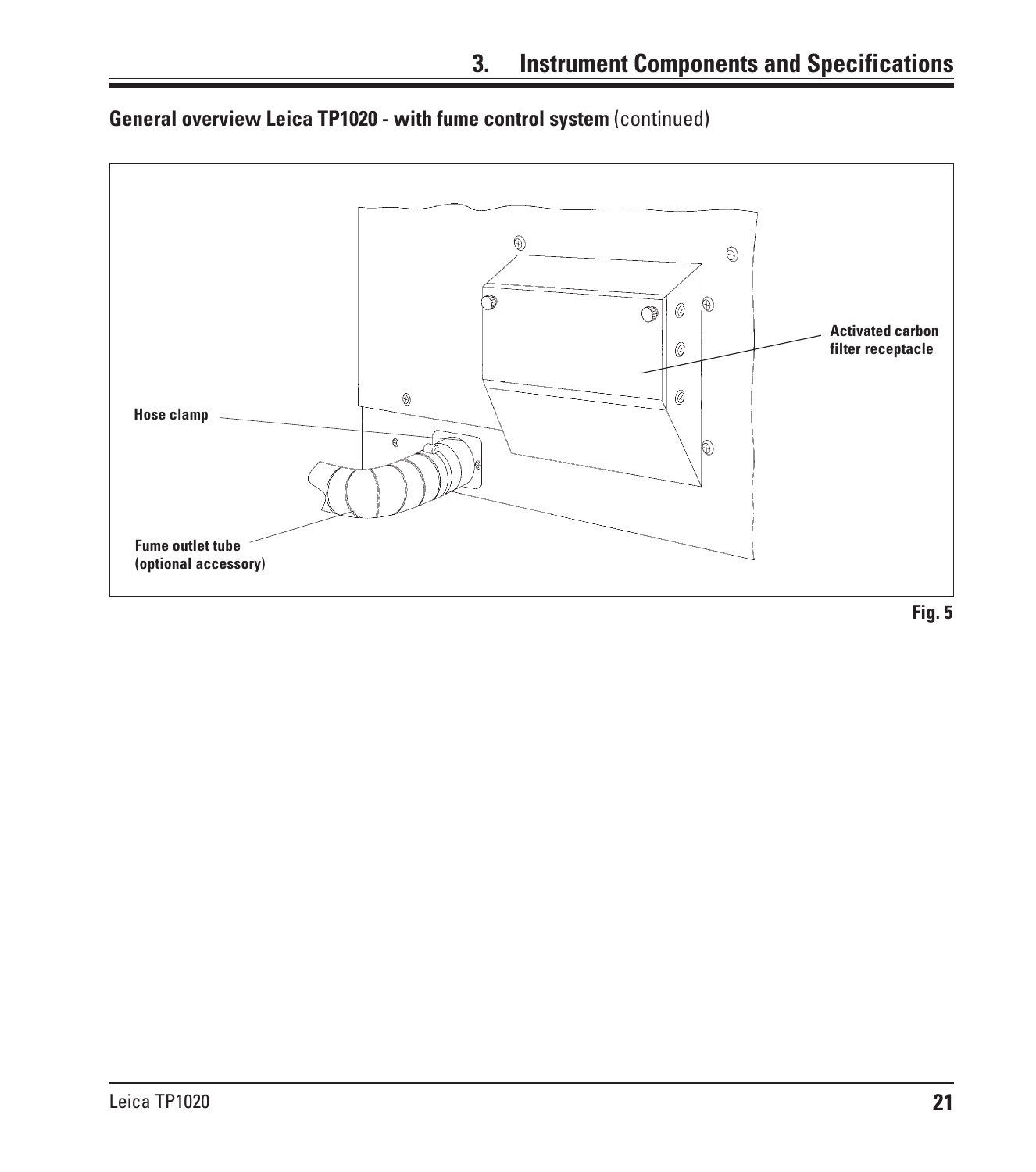<span id="page-20-0"></span>**3.6 Accessories supplied**

### **3.6.1 Standard tissue basket**



**3.6.2 Glass beaker with holder**

Capacity: 100 cassettes

Tissue cassettes are loosely arranged in the basket. The maximum capacity is 100 cassettes. The cassettes are stacked in the basket. So that the infiltration process is not disturbed, no cassette may lie on top of the stack. The maximum filling level must be reduced. Depending on the size of the specimens and the use of foam supports or paper towels, the minimum filling level can also be used as the maximum filling level. For processing 100 cassettes, the maximum filling level for the reagents is approximately 1200 ml.



Holding capacity: 1.8 l

The reagent container consists of a glass beaker with holder.

The wall of the beaker has two marks (**Min**, **Max**) that specify the minimum and maximum level in the container.

The level must not exceed the Max mark or fall below the Min mark during filling.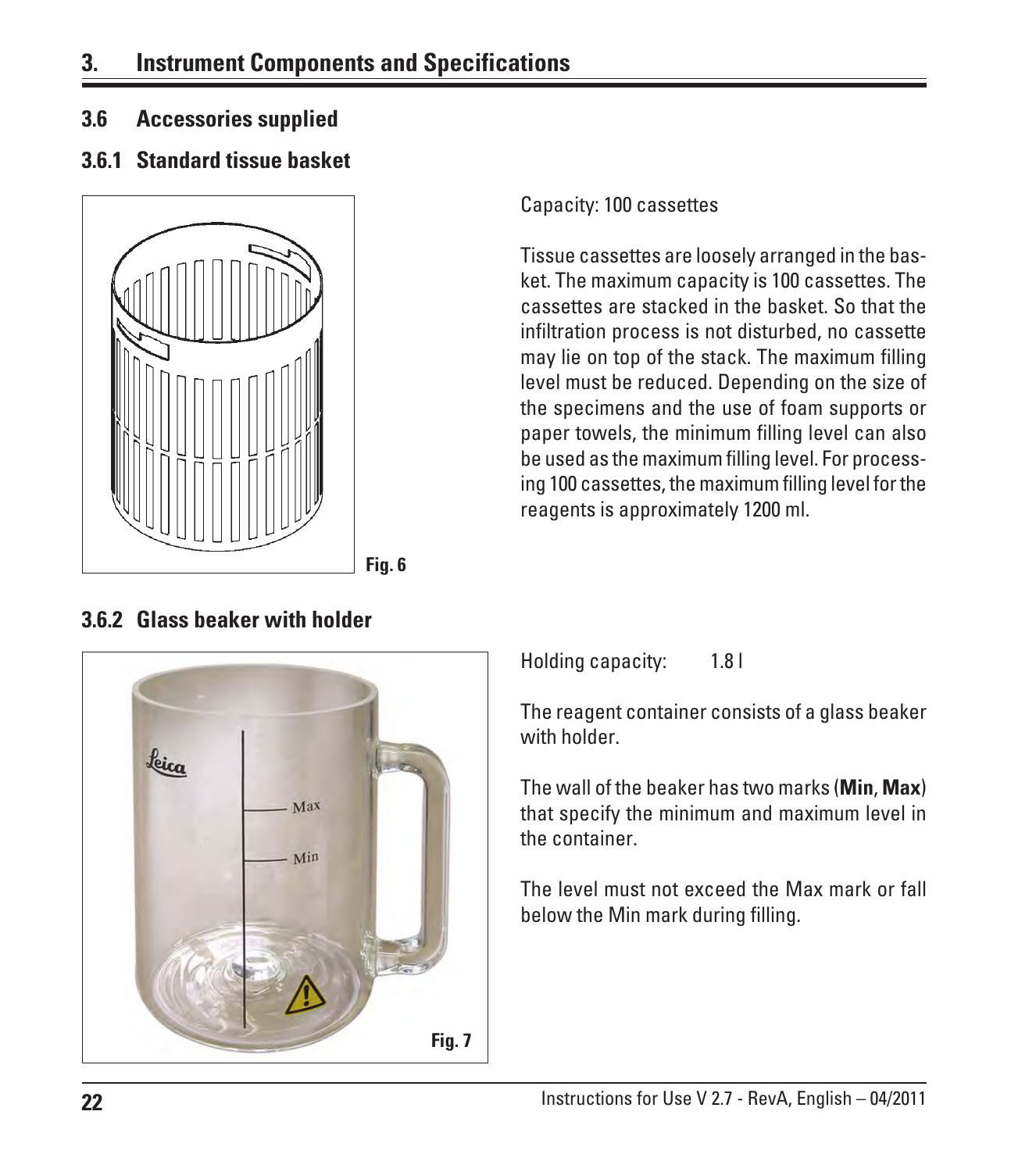<span id="page-21-0"></span>**3.6.3 Aluminum container with holder (standard outfit in instruments with vacuum function or available as optional accessory for other types)**



Holding capacity: 1.8 l

Instruments equipped with vacuum function are supplied with aluminum containers instead of glass containers.

In aluminum containers the level indications marks are located on the inside of the container.

When filling the container make sure the filling level is not below the minimum or above the maximum level indication mark.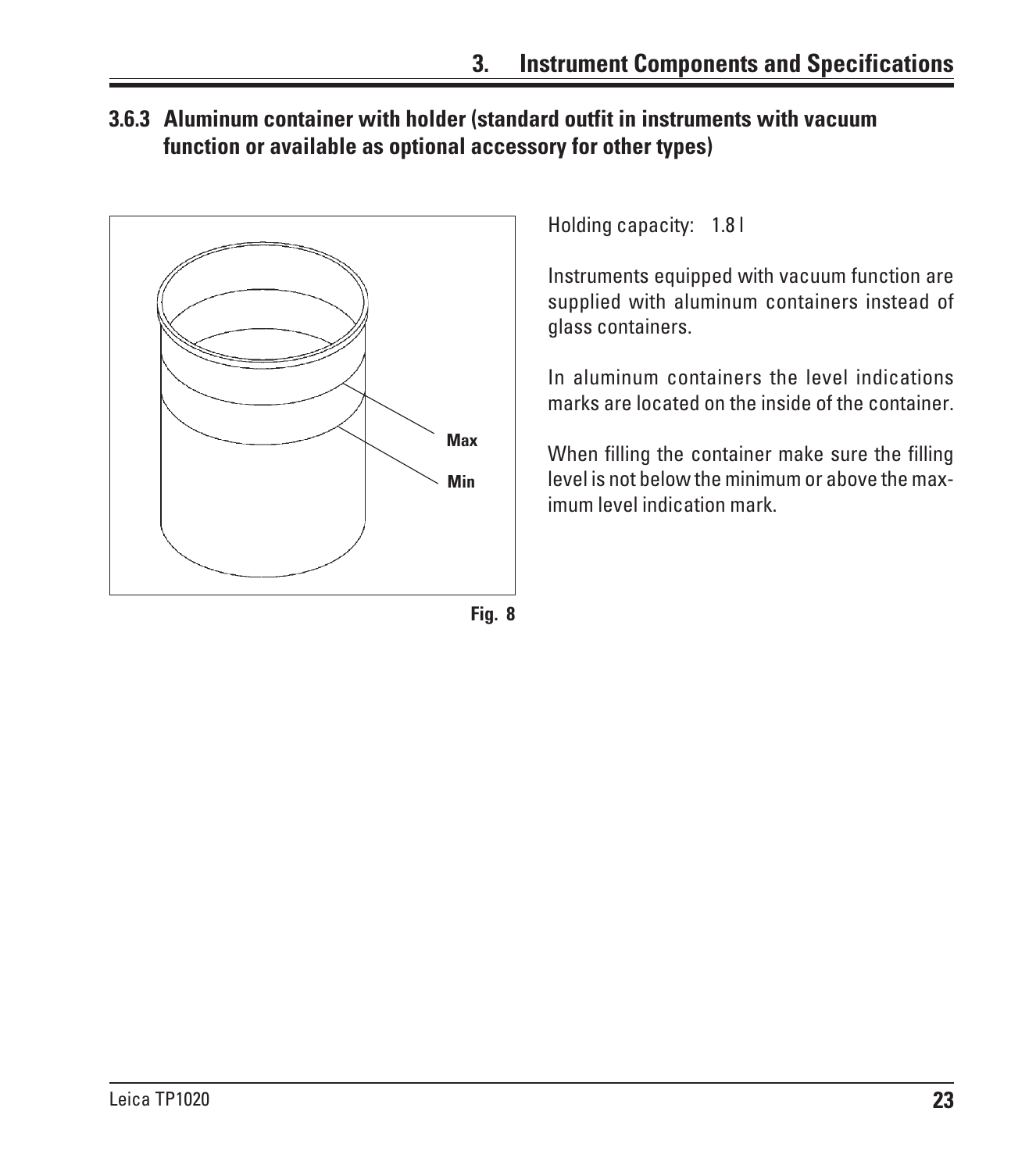### <span id="page-22-0"></span>**3. Instrument Components and Specifications**



| Holding capacity:             | 1.8 <sub>1</sub>       |
|-------------------------------|------------------------|
| Nominal supply voltages:      | 230 V AC               |
|                               | $50 - 60$ Hz           |
| Nominal capacity (heating):   | 150 VA                 |
| Temperature setting range:    | 45 - 65 °C $\pm$ 3 K   |
| Excess temperature switch-off |                        |
| mechanism:                    | at $85^{\circ}$ C ±5 K |
|                               |                        |

**3.6.4 Wax bath** If the actual temperature rises above the range of normal working temperature, an excess temperature switch-off mechanism responds. The wax bath heating is disconnected. The yellow signal lamp is extinguished. Use of the wax bath can be resumed only after a cooling down period. For cooling down, disconnect the wax bath connector plug from the socket at the rear of the instrument, or switch off the main switch.

> The wax baths are equipped with heating. While the heating is functioning, the yellow pilot lamp lights (**1**).

> The handle (**2**) is insulated. The outside wall (**3**) is likewise thermally insulated. However, it becomes hot to the touch in heating operation. Despite this, burn hazard exists when touching it.



**Caution! The interior container (4) of the wax bath becomess very hot when the heating function is activated! Do not touch the gray upper rim of the containers with your hands! Risk of injury!**

The inside of the interior container (**4**) is coated with Teflon. The interior container gets very hot. It has minimum and maximum level indicator marks (**5**).



**If the excess temperature switch-off mechanism reacts several times, call Technical Service without delay. DO NOT continue to use the wax bath.**



**Empty the wax baths completely before the paraffin cools! When cooling down, the paraffin contracts, which can cause damage to the wax bath.**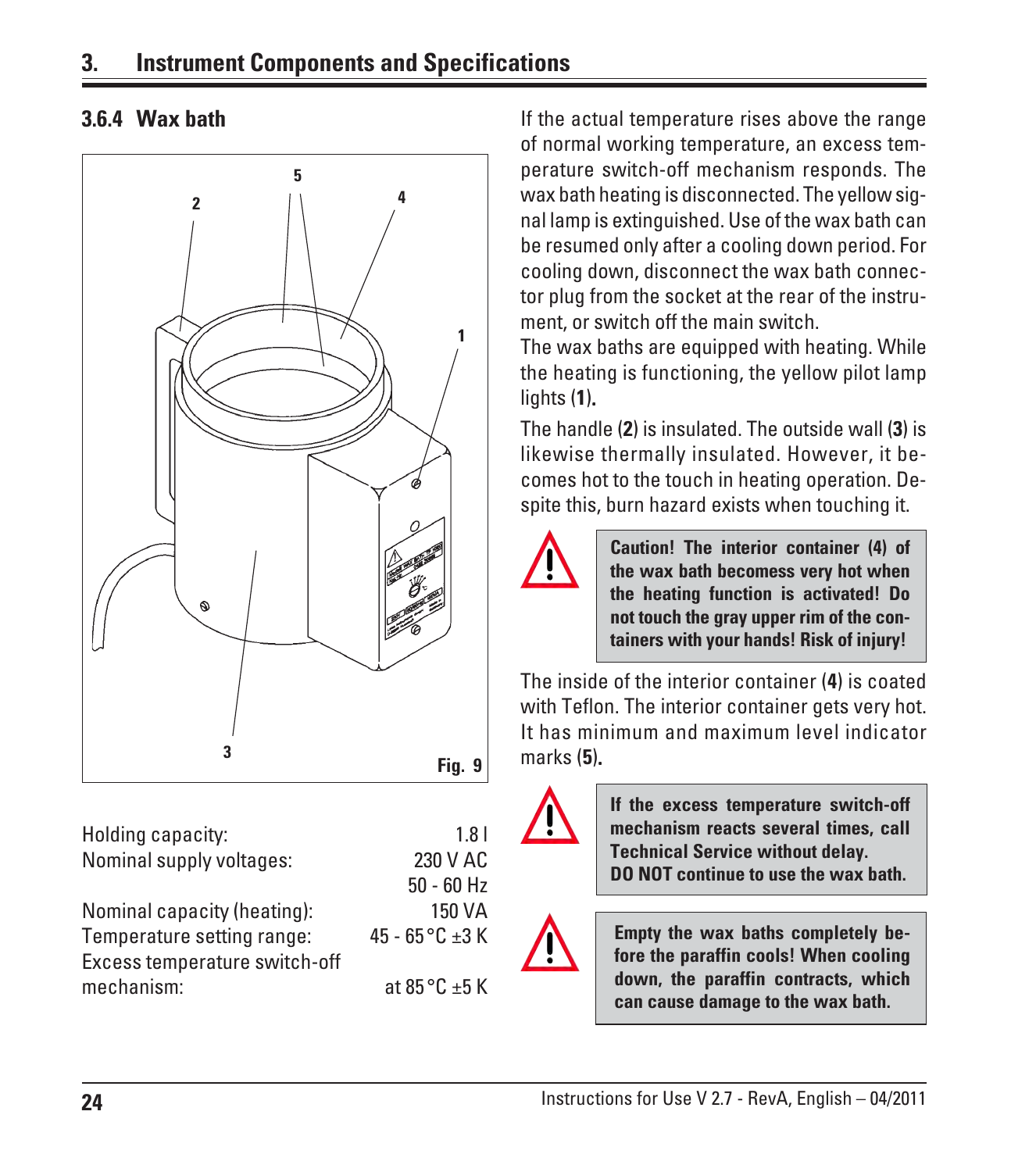### <span id="page-23-0"></span>**4.1 Unpacking instructions**

T



**When the instrument arrives, check the tilt indicator (Fig. 10) on the package. If the arrowhead is blue, the shipment was transported laying flat, was tilted at too great an angle or fell over during transport.**

**Note this on the shipping documents and check the shipment for possible damage. If obviously there is damage, please contact your freight forwarder immedi-**







**Caution when removing the metal strips! There is a risk of injury when opening them (the strip has sharp edges and is under tension)!**

- To remove the metal strips (**1**), you need metal shears and suitable gloves. Stand next to the crate and cut the strips at the location shown (see Fig 10a  $\leftarrow$  above).
- Lift the lid (**2**) off of the crate.
- Remove the Instructions for Use (**3**) and packing list.
- Remove all accessories (**4**) from the compartments of the cardboard grid (**5**).
- When all parts have been removed, lift them upwards and out and remove the intermediate bottom (**6**) underneath.
- Lift the outer carton ring (**7**) upwards and out.

**Fig. 10a**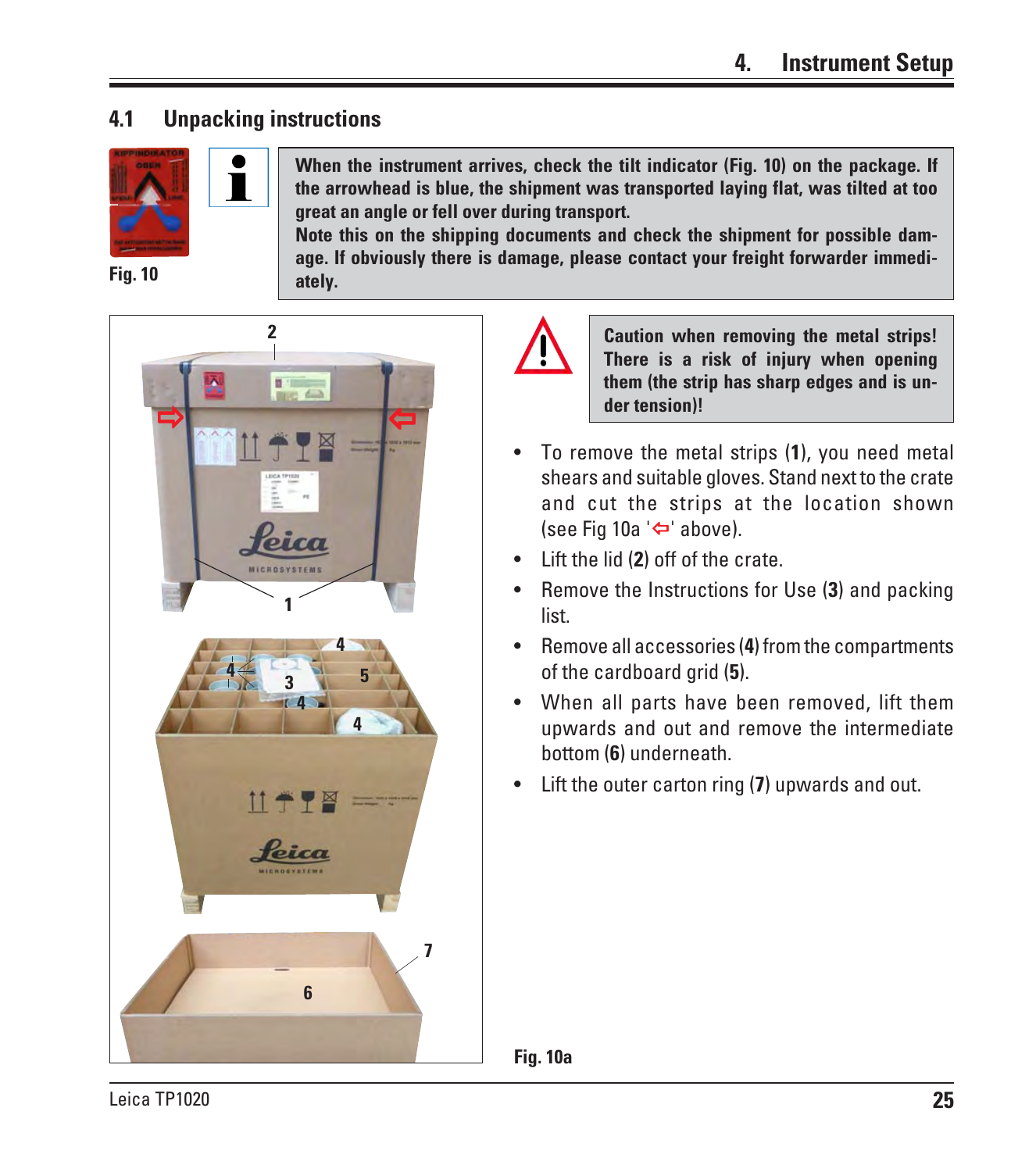

**Fig. 10b**

- Remove the wooden ledge (**8**) sideways from the interior box (**9**).
- Remove the interior box (**9**) in an upward movement.
- To lift up the instrument (using 2 persons), take it by the reagent container platform or by the lower end of the housing (see Fig. 10b ' $\gamma'$ '  $\varphi$ ' below) and lift it from the base plate (**10**)!
- Install the instrument on a stable laboratory bench. Four rollers (**11**) under the instrument housing permit rotating the instrument on the bench.
- Remove the sponge rubber transport safety device (**12**) from under the carousel cover (**13**).
- Depending on the instrument version, 4 foam transport anchors (**14**) may have to be removed between the Plexiglas plates (**15**).



**When transporting the instrument, do NOT lift it up by the carousel cover!**



**For safe transport of the instrument, we recommend keeping the original packaging.**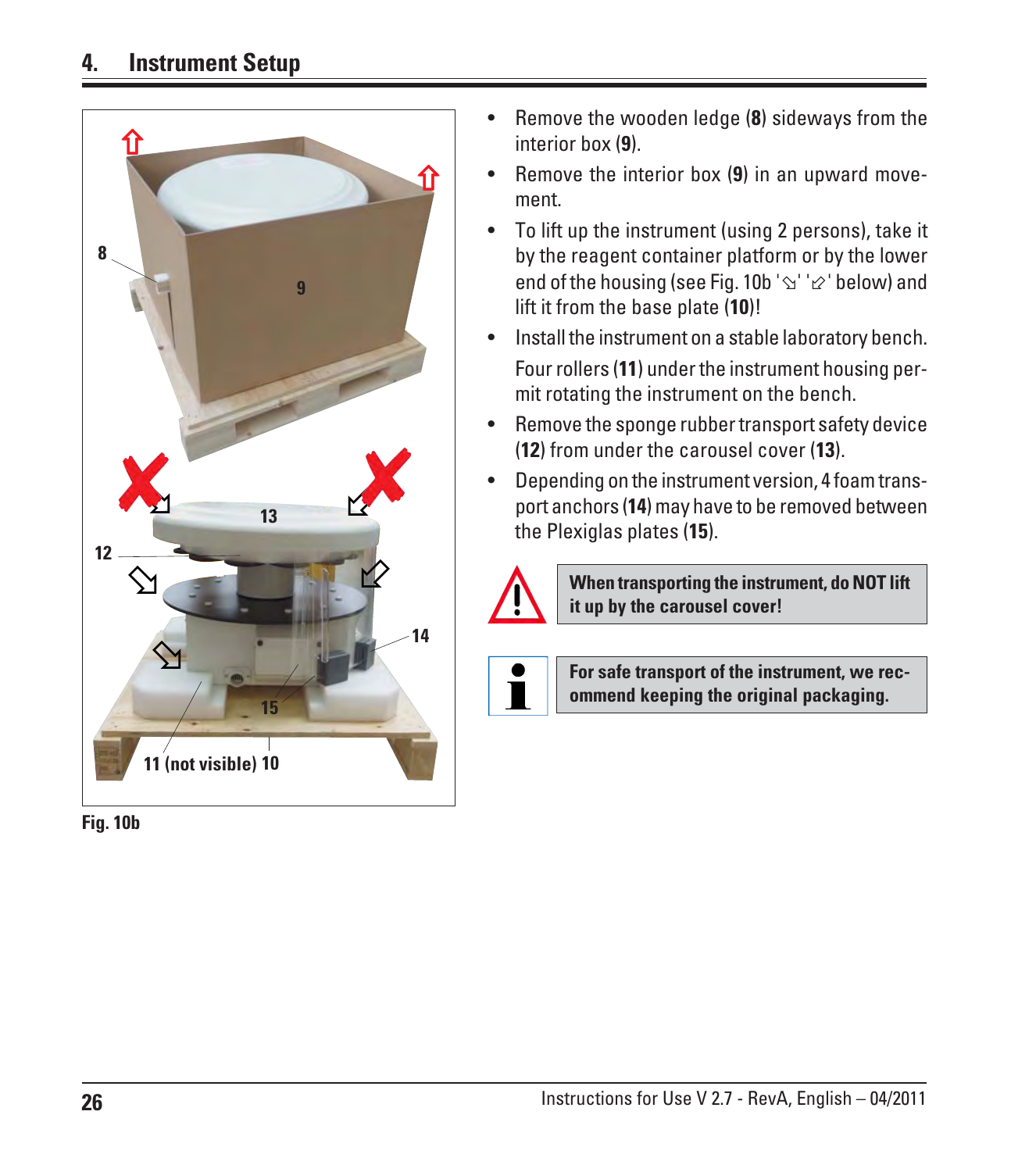### **Unpacking** (continued)



**When transporting the instrument, do not lift it up by the carousel cover!**



**Fig. 11**

- To lift up the instrument take it by the reagent container platform or by the lower end of the housing (**Fig. 11**) and lift it from the base plate (**8**).
- Install the instrument on a stable laboratory bench.

Four rollers (**12**) under the instrument housing permit rotating the instrument on the bench.

• Remove the sponge rubber transport safety device (**9**) from under the carousel cover (**11**).



**For further secure transport of the instrument we recommend you keep the original packaging material.**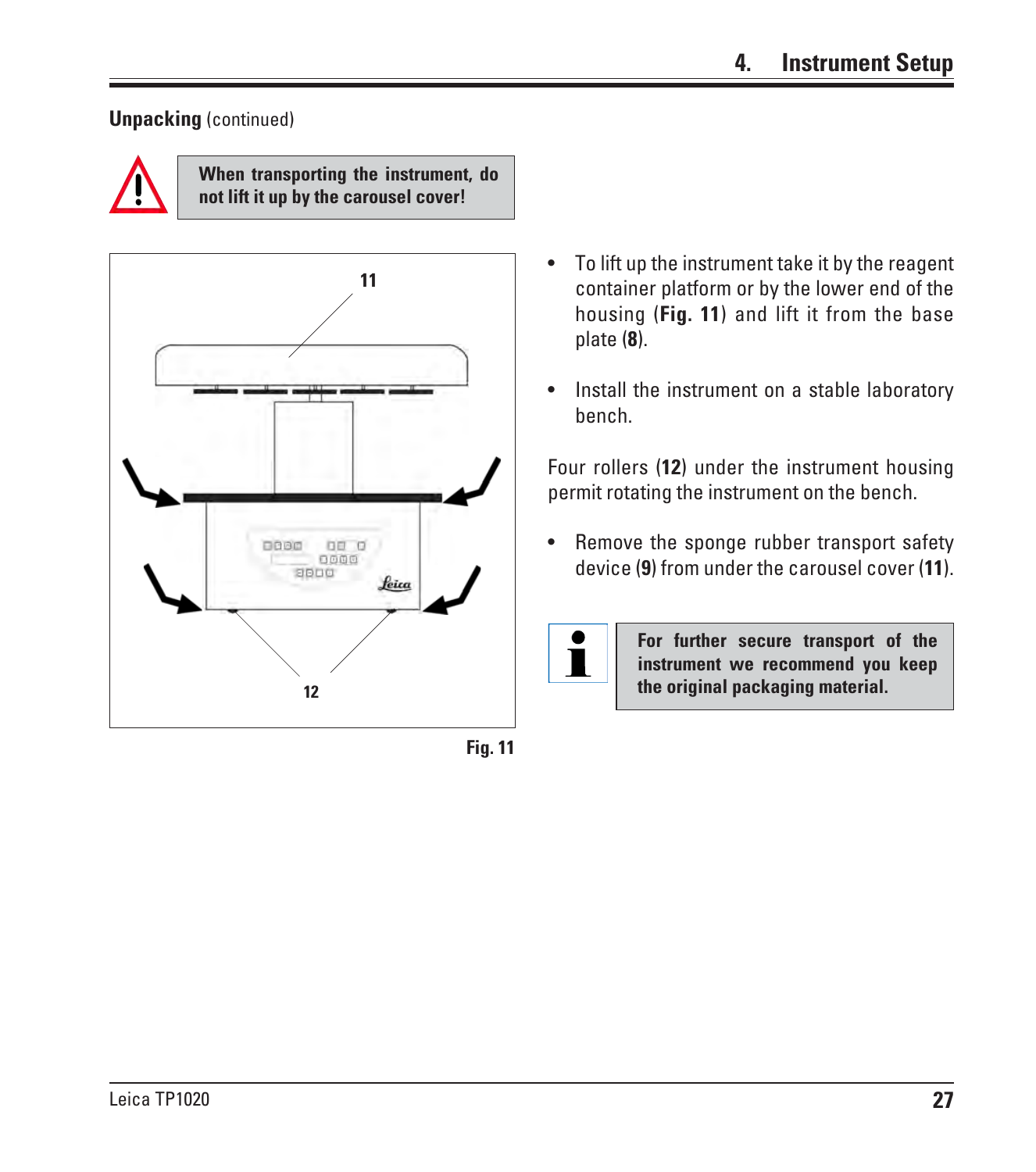### <span id="page-26-0"></span>**4. Instrument Setup**

### **4.2 Installation site requirements**



**Because of the quantity of solvents used for processing and the solvent concentrations that build up, for the instrument versions without fume control system (containment shields and activated carbon filter) we recommend installation in the laboratory's fume hood.**



**Fig. 12**



 $\mathbf I$ 

**This instrument may not be operated in hazardous locations!**

The installation site has to fulfill the following conditions:

- Stable and plane installation surface.
- Minimum installation surface dimensions: 850 x 850 mm.
- Stable ambient temperature of +5°C to  $+40^{\circ}$ C.
- Relative humidity: 80 % maximum.

### **Necessary conditions for electrical connection**

- Grounded wall outlet near enough so it can be reached with the mains cable supplied together with the instrument.

> **If you wish to install the basket holder for a second tissue basket, you should do that now. For mounting instructions, see Chapter 13 'Optional Accessories'.**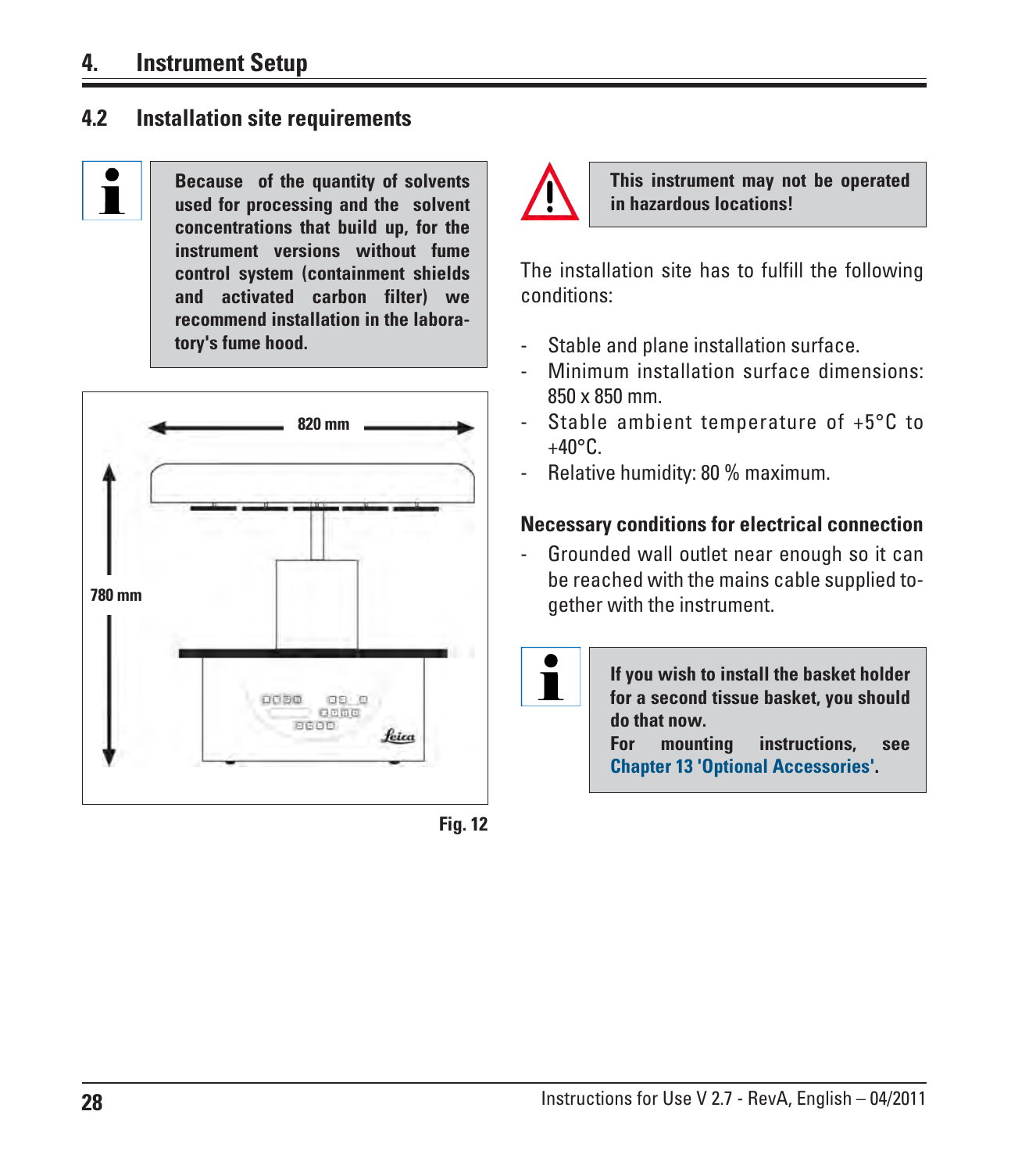### <span id="page-27-0"></span>**4.3 Electrical connection**

### **4.3.1 Checking the voltage selector setting**



**Fig. 13**

The voltage selector is located in a shell (**3**) above the mains switch (**2**) at the rear of the instrument. The actual selected voltage can be seen in the window (**1**).

- Check if the setting showing in the window (**1**) corresponds to the nominal voltage in your laboratory.
- Remove the adhesive tape.

If the setting is correct proceed at 4.3.3.

If the setting does not correspond to the nominal voltage in your laboratory, the voltage selector MUST be adjusted to match your laboratory's electrical setting prior to connecting the instrument to the mains.

**Important! The voltage selector is factory preset.**

**Before connecting the instrument to the mains make sure the correct setting matching your laboratory's power supply has been selected.**

**The socket for connecting the mains cable, located at the rear of the instrument, is sealed with an adhesive tape which indicates the factory preset voltage for your particular instrument.**

**Connecting the instrument to the mains with the voltage selector set at a wrong value can cause severe damage to the instrument!**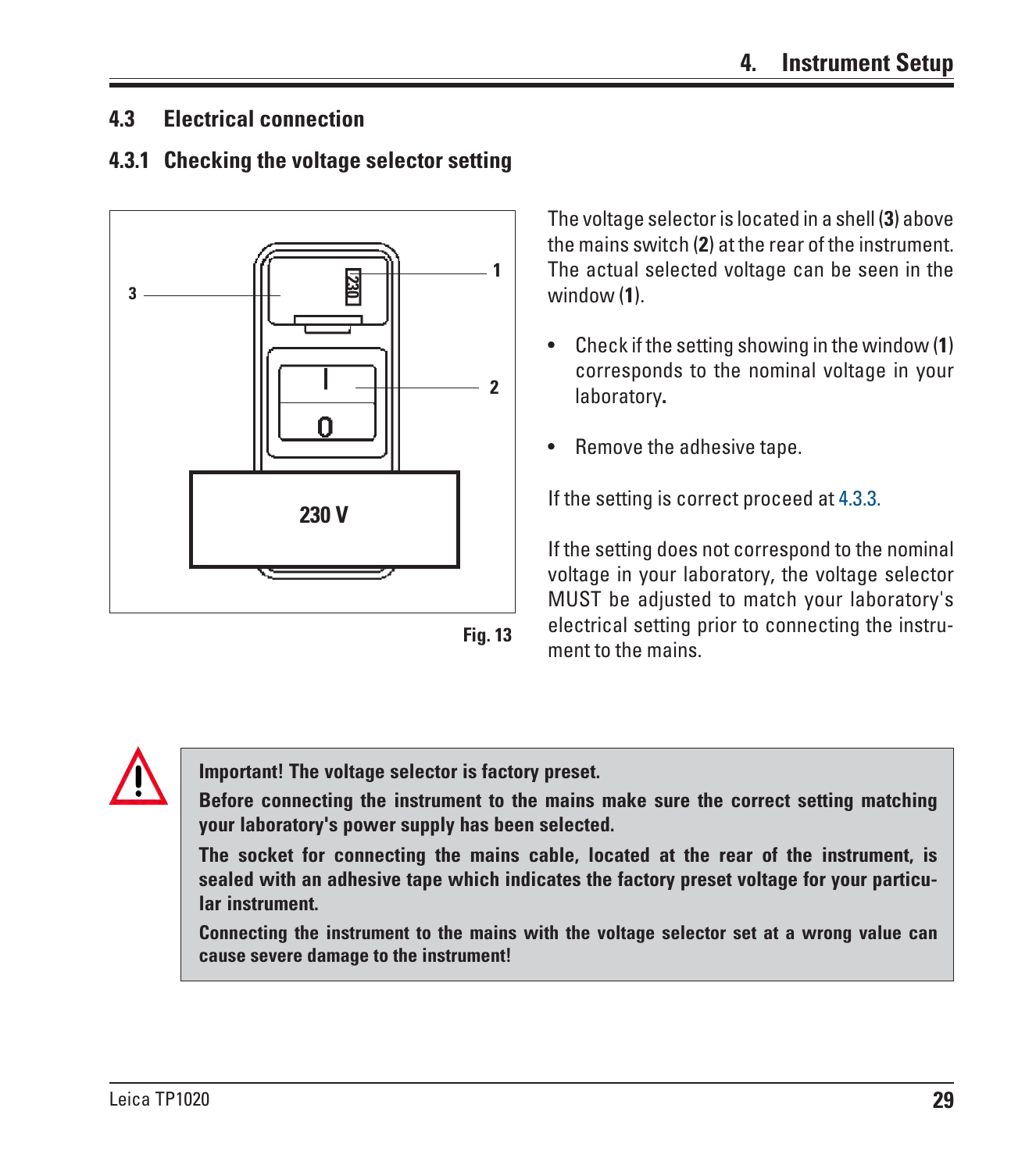### <span id="page-28-0"></span>**4. Instrument Setup**











**When adjusting the voltage selector setting, the instrument must be disconnected from the mains.**

- Insert the small screw driver (**4**) into the smaller one of the two notches at the lower end of the lock (**5**) using the screw driver as a lever.
- Remove the shell (**3**).
- Remove the voltage selector (**6**) from the shell (**3**) and reinsert it so that the correct voltage selection can be seen in the window (**1**) of the shell.
- Insert the voltage selector shell (**3**) together with the voltage selector (**6**) and fuses (**7**) back into the receptacle in the instrument and press lightly until it locks.
- Check again if the right setting shows in the window (**1**).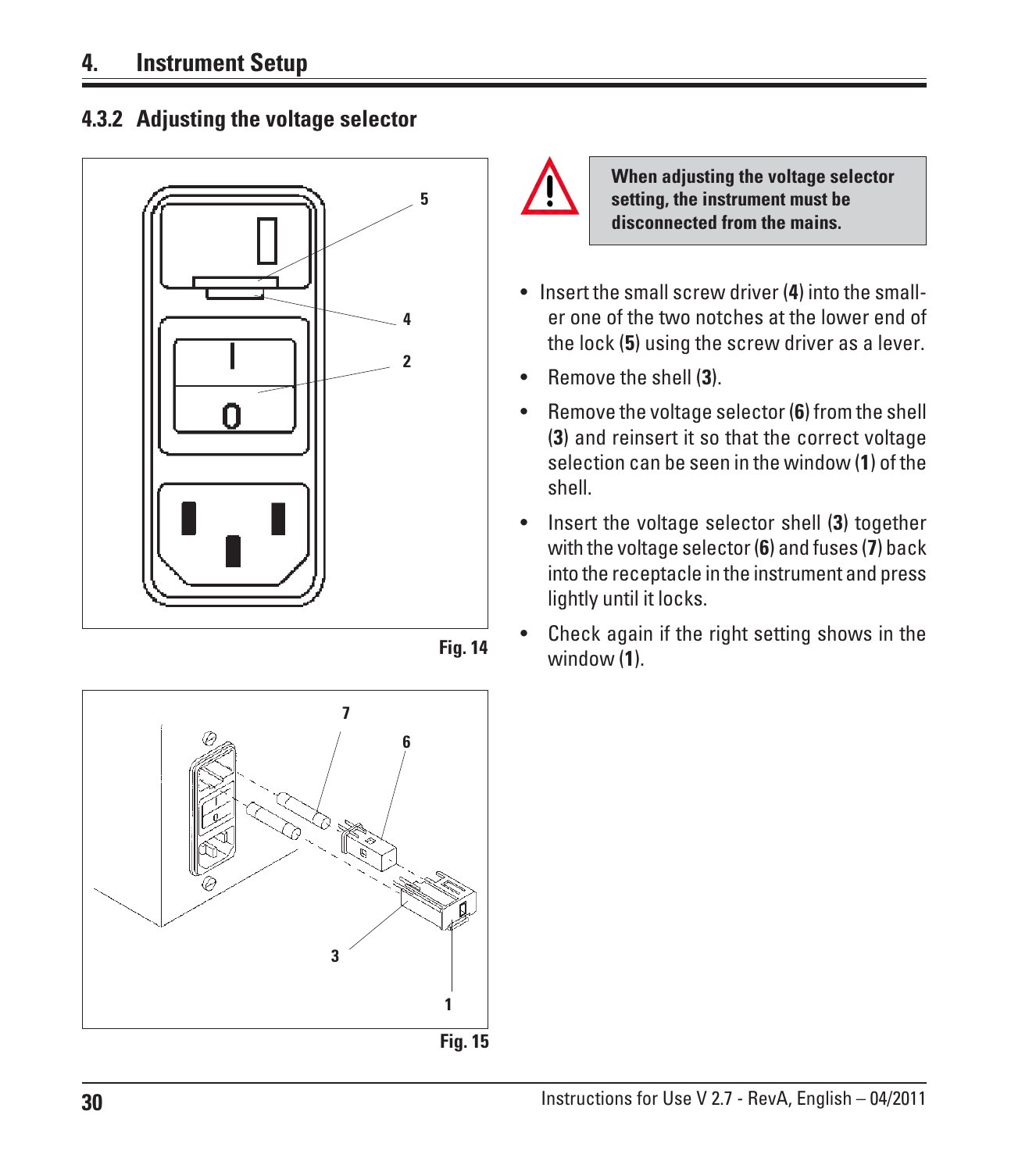### <span id="page-29-0"></span>**4.3.3 Connecting the power cable**



**The instrument is supplied together with various country-specific mains cables.**



**The instrument may only be connected to the mains with the cable supplied together with the instrument and it may only be connected to grounded sockets.**





- Before connecting the mains cable check if the mains switch (**2**) at the rear of the instrument is disconnected ('O').
- Out of the selection of cables, select the one with the plug that fits into your laboratory's wall outlets.
- Connect the mains cable to the corresponding socket (**8**) at the rear of the instrument and plug the mains cable into the wall outlet.

The instrument is ready to be switched on.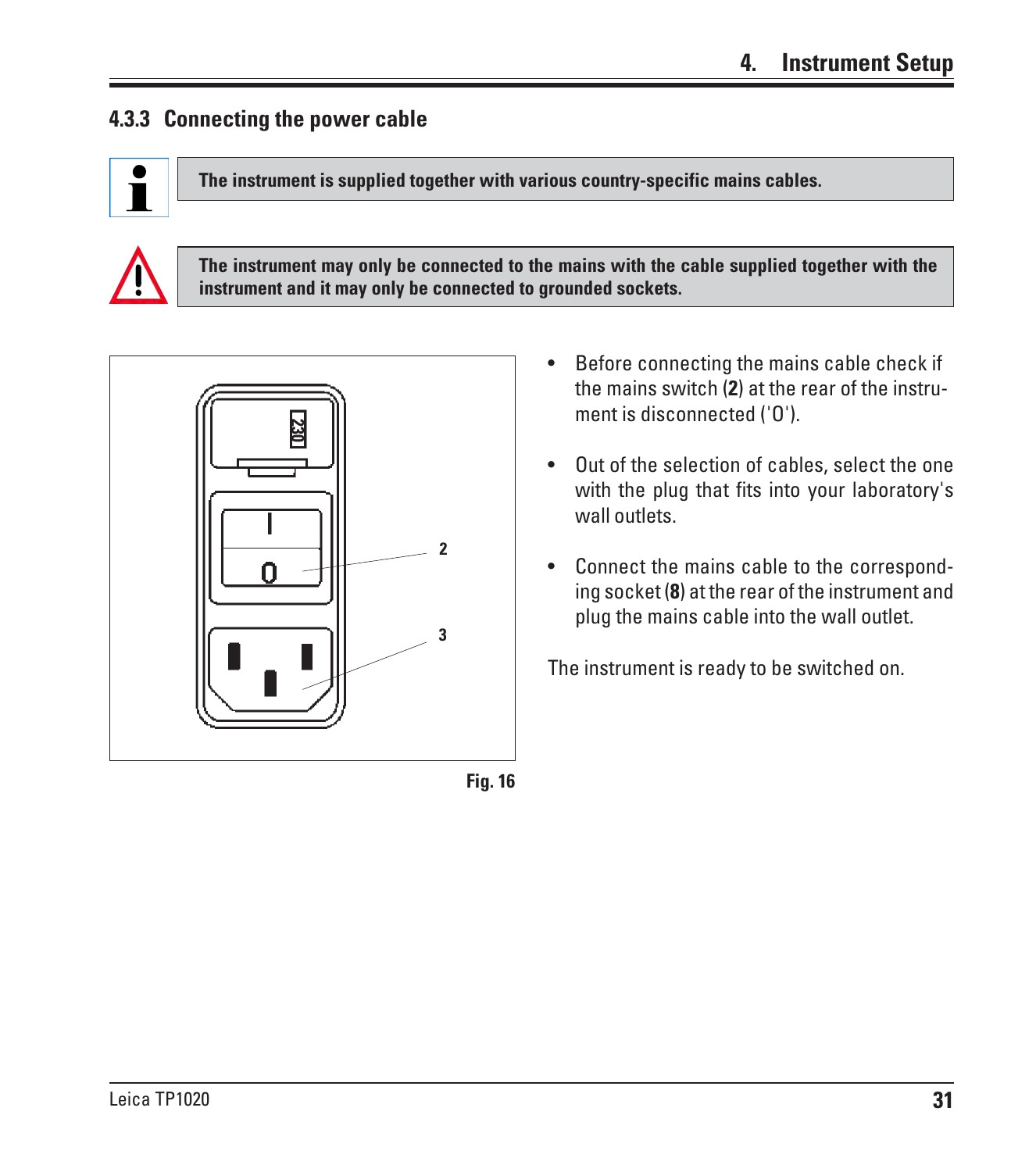### <span id="page-30-0"></span>**4. Instrument Setup**

|  |  |  |  | $T$ P 1 0 2 0 V 1 0 0 |  |  |  |
|--|--|--|--|-----------------------|--|--|--|
|  |  |  |  |                       |  |  |  |

|  |  | 0 0 : 0 0 |  |
|--|--|-----------|--|

### **4.5 Setting the time**







**4.4 Switching on the instrument** • Switch on the instrument with the mains switch on the right side at the rear of the instrument.

The instrument does a startup run.

Next, the instrument name and software version (e.g. V 1.00) are displayed.

This reading disappears after about 10 seconds. Next, the number of the processing station where the basket holder is located and the real time indication are displayed.

• Press 'CLOCK'.

The cursor blinks at the hour indication.

- To adjust the hours, press PLUS or MINUS respectively.
- Press ARROW RIGHT.

The cursor jumps to the minute indication.

- To adjust the minutes, press PLUS or MINUS respectively.
- To finish setting the time press CLOCK again.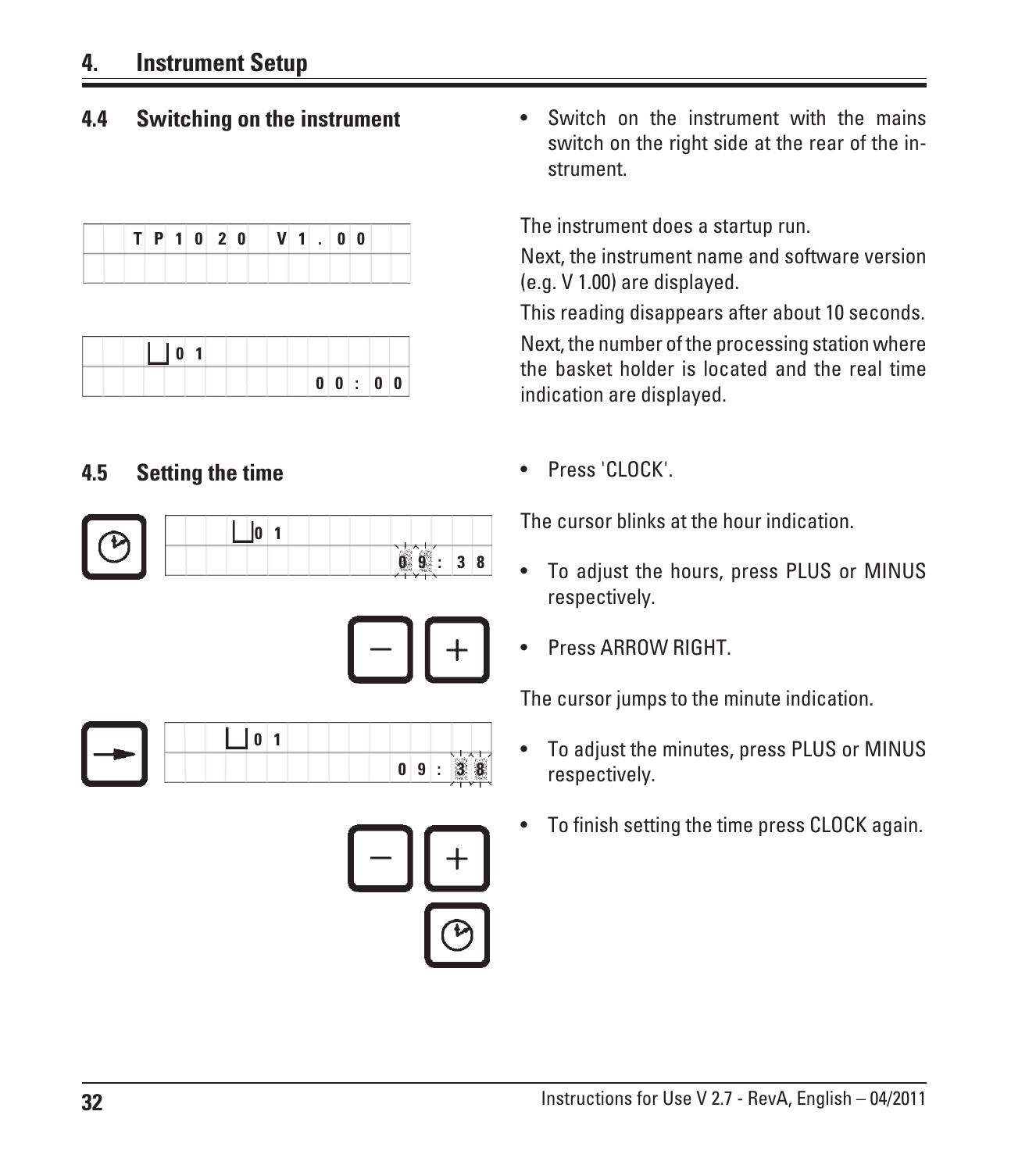### <span id="page-31-0"></span>**4.6 Installing the accessories**



- **1** Press ARROW UP to lift the carousel.
	- **To install and remove the reagent containers and wax baths, the instrument can be rotated on the bench. This ensures good access to all stations at any time.**



 $\blacksquare$ 

**4.6.1 Installing the wax baths** The Leica TP1020 basic instrument is **delivered with two wax baths (no. 11 and 12). Optionally a third wax bath can be connected to station no. 10.**

> • Insert the wax bath connection cable (**1**) in the notch (**2**) in the platform and mount the wax bath onto the station holder (**3**).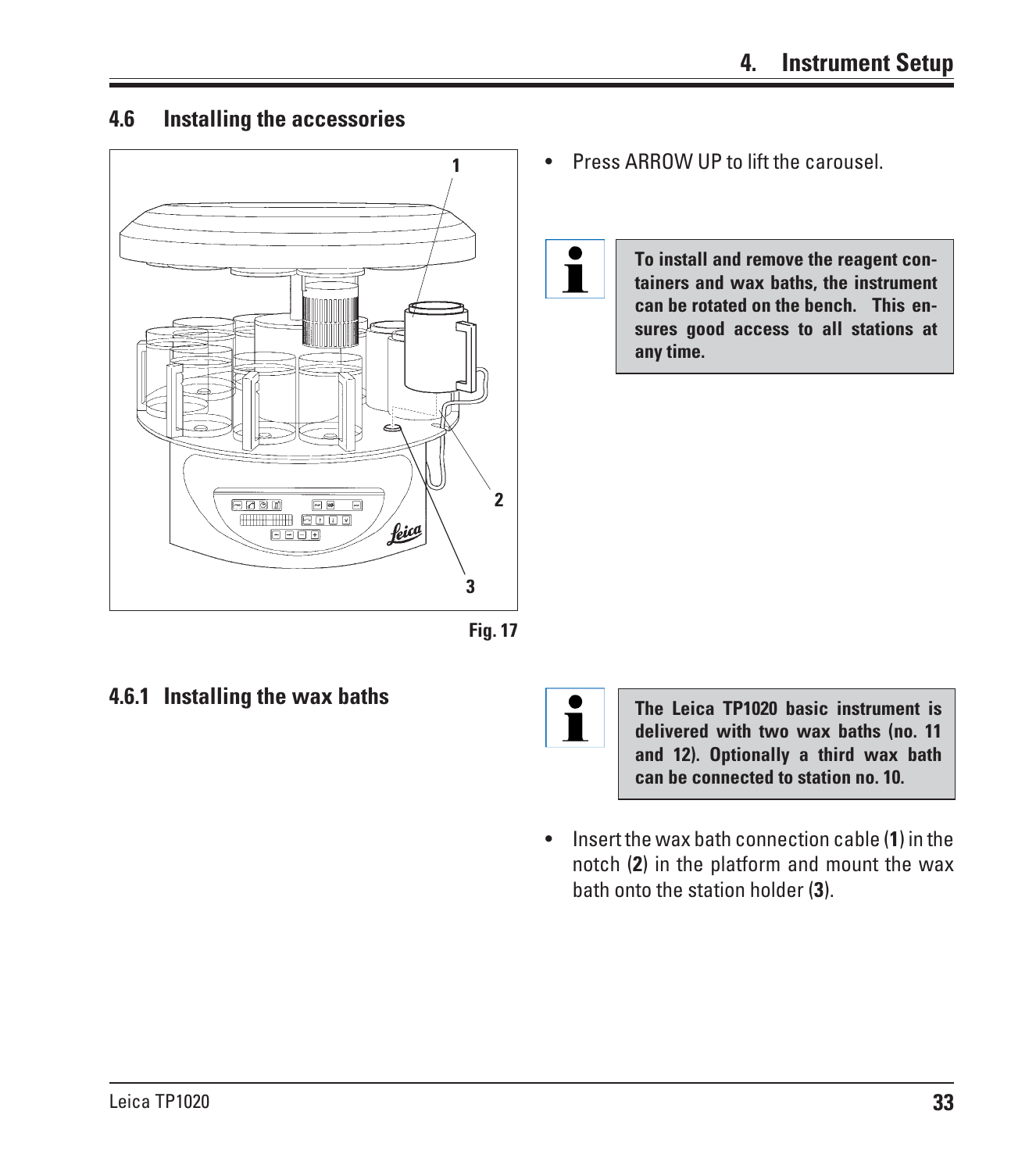### <span id="page-32-0"></span>**4. Instrument Setup**

• Rotate the instrument so that the sockets are easily accessible.

• Insert plug number 12 into socket number 12.

• Insert plug number 11 into socket number 11.

• Lock clip (**1**) at each

plug.

### **4.6.2 Connecting the wax baths**



**The connection plugs of each wax bath has to be inserted into the corresponding socket number at the rear of the instrument.**



**Before connecting a third wax bath to station no. 10, the cover cap has to be removed. Finally, the standard instrument configuration has to be altered accordingly. For detailed instructions, see Chapter 15 'Modifying the instrument configuration'.**

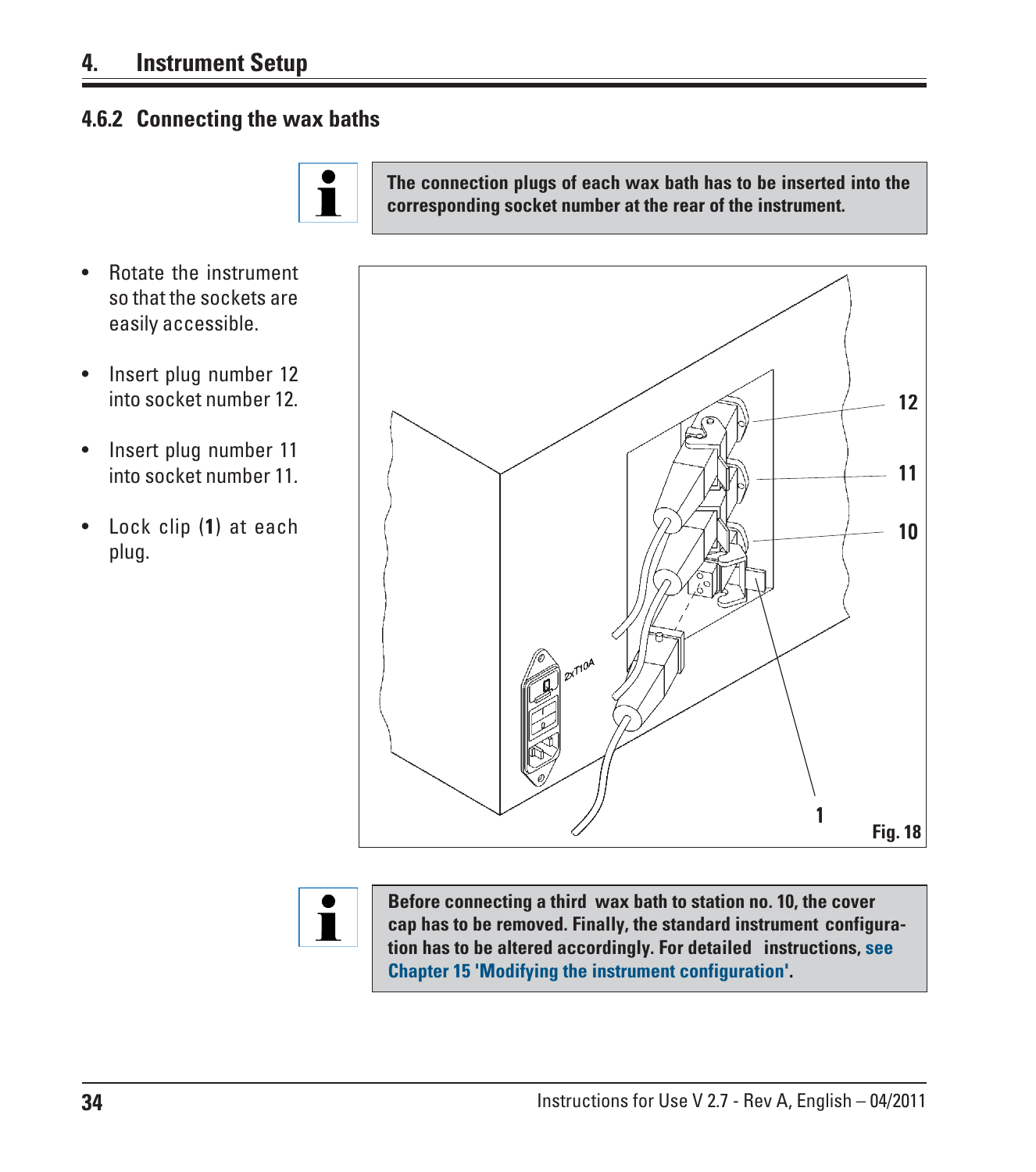### <span id="page-33-0"></span>**4.6.3 Fastening the wax bath connection cables (instruments with fume control system only)**



**Instruments with fume control system are equipped with a Plexiglas fume containment shield which consists of two parts. To ensure the fume containment shields can be freely rotated and displaced as required without being obstructed by the wax bath connection cables, two magnetic clamps are provided on each of the cables to attach the cables to the housing.**

After having mounted and connected the wax baths, place the magnetic clamps on the side wall of the housing so that the cables are fixed in a position that ensures free movement of the fume containment shields.

### **4.6.4 Installing the reagent stations**



• Mount the reagent containers (**1**). (glass or aluminum) onto the station holders (**2**) of the platform.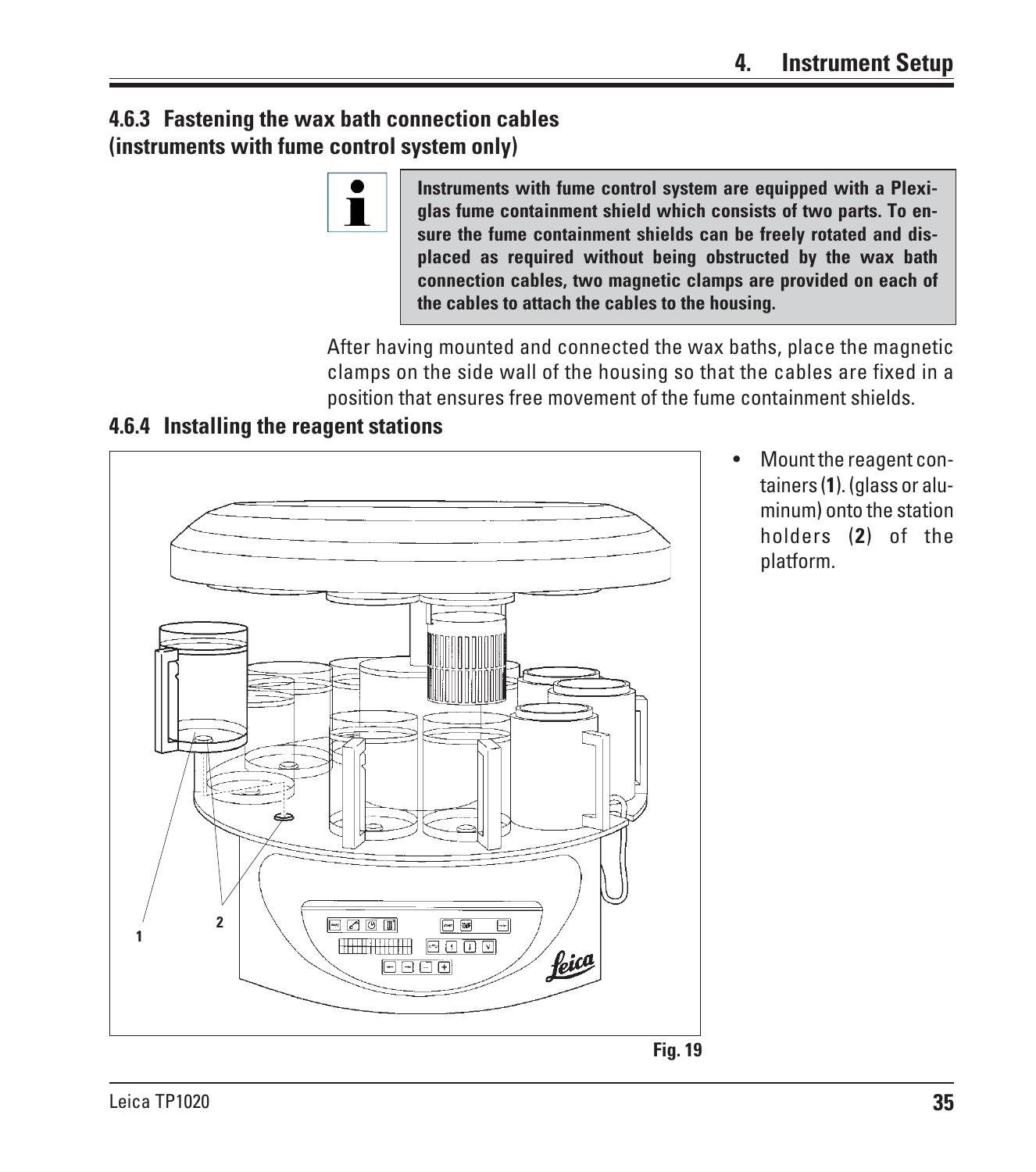### <span id="page-34-0"></span>**Control panel**



**Fig. 20**

The control panel is an easy-care key pad. The individual keys are organized in four functional groups. Pressing any key will be acknowledged by an audible signal. This function can be disconnected if required (see Chapter 15).

### **Display**

The display is a two-line LCD indication, each line with 16 single characters. When the instrument is on, the display is always illuminated.



The standard display shows the respective number of the station in which/above which the holder for the specimen basket is currently located. At the same time the display also reads real time (24 hour clock). The colon between hours and minutes is blinking.

The display shows all tissue processing parameters as well as the individual programs. Tissue baskets and processing station are displayed with symbols.

In addition to programming features other useful data is displayed; such as program duration and end of processing. Also displayed are warning codes (W:01 - W:06) to ensure trouble-free processing, and error codes (E:01 - E:13) which indicate instrument or data entry errors.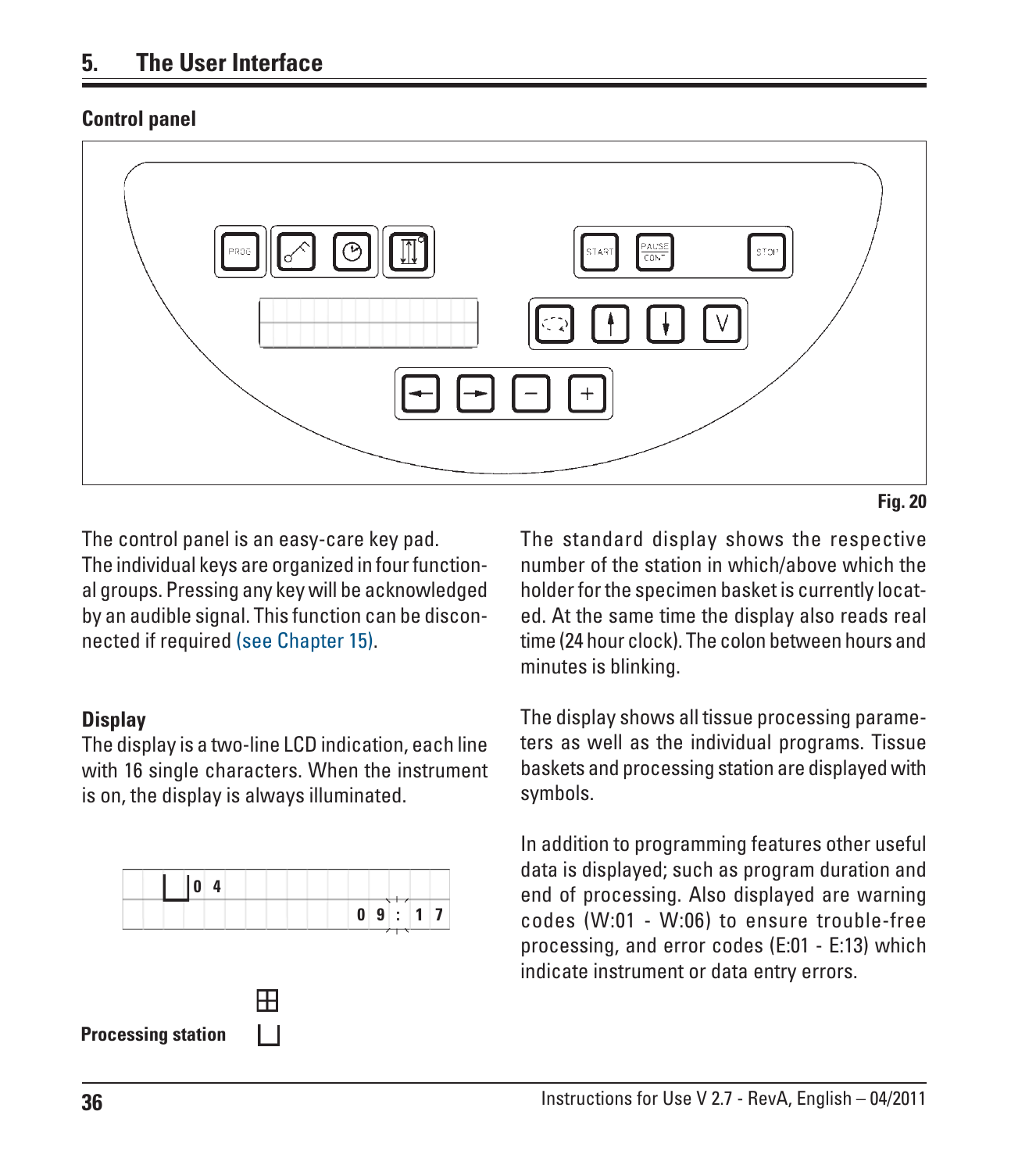### **Key functions**

**ROG** 

Programming, control panel locking, time setting, up-and-down movement of the tissue basket



### **Programming button 'PROG'**

To call and quit the programming mode, in which programs are set up, edited and altered, and to display a program which is currently activated.

### **Lock button 'KEY'.**

To lock all control panel functions as protection against accidental changes of programmed parameters.

• To activate and quit the lock function, press '**KEY**' for 5 seconds.

'LOCKED' will be displayed.

| After 10 seconds the display returns to standard |  |
|--------------------------------------------------|--|
| reading.                                         |  |

All key functions with the exception of the locking key itself are now locked. Non of the key functions can be activated. When pressing any key, the display will always read '**LOCKED**' for 10 seconds.

• To unlock the key functions, press '**KEY**' again for 5 seconds.

All key functions will return to normal.

## 'CLOCK' symbol buttor



The display differentiates between indication of time (real time, start time when working with delayed starting function, end time) - which is indicated through hyphens and colon - and indication of duration (holding time of the tissue basket in a particular station, total duration of process) which is indicated through the letters 'd' and 'h'.

|  | $\begin{array}{ c c c c c } \hline 0 & 4 \\ \hline \end{array}$ |        |  |  |  |  |
|--|-----------------------------------------------------------------|--------|--|--|--|--|
|  |                                                                 | LOCKED |  |  |  |  |

| $\Box$ 0 4 |       |
|------------|-------|
|            | 10:20 |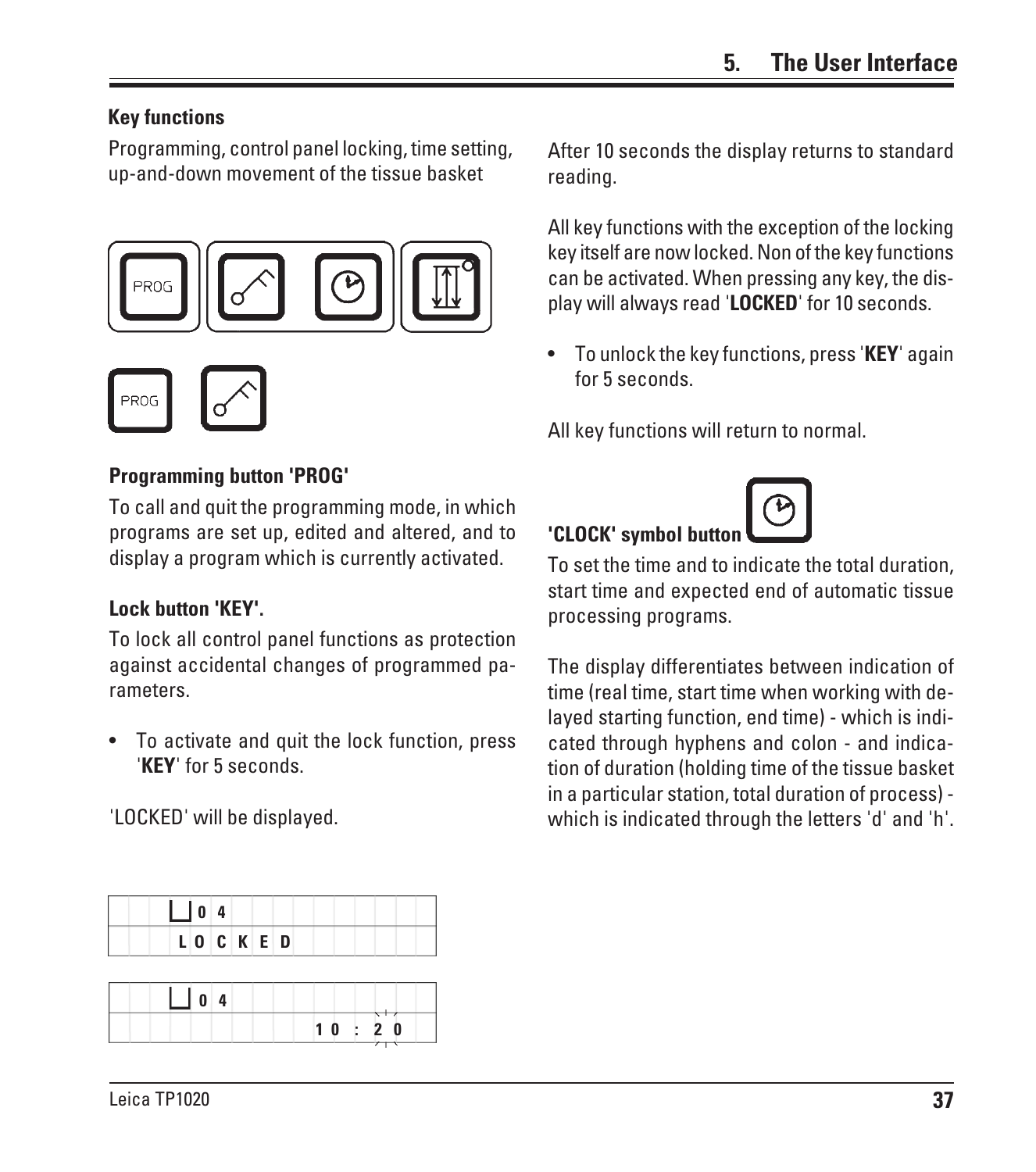#### **'THREE ARROW' button for carousel up and down movement**



The '**THREE ARROW**' button is used to start and stop the carousel (tissue basket) up and down movement.

When this function is activated, the tissue basket is lifted and lowered in three-second intervals within the processing stations. This ensures a uniform mixing of all liquids and an optimized tissue infiltration.

This function is automatically activated when an automatic processing cycle is started.

It can be switched off and back on at any time, also when no processing cycle is running.

With the function being activated, the green diode in the '**THREE ARROW**' button is lighted.

• To switch off the function, press the '**THREE ARROW**' button.

The diode is extinguished; the function is switched off. It can, however, be turned back on at any time.

• To reactivate the function press the '**THREE ARROW**' button once again.



**If the tissue basket is located in a wax bath that contains solid paraffin, the instrument disconnects the up/down function automatically.**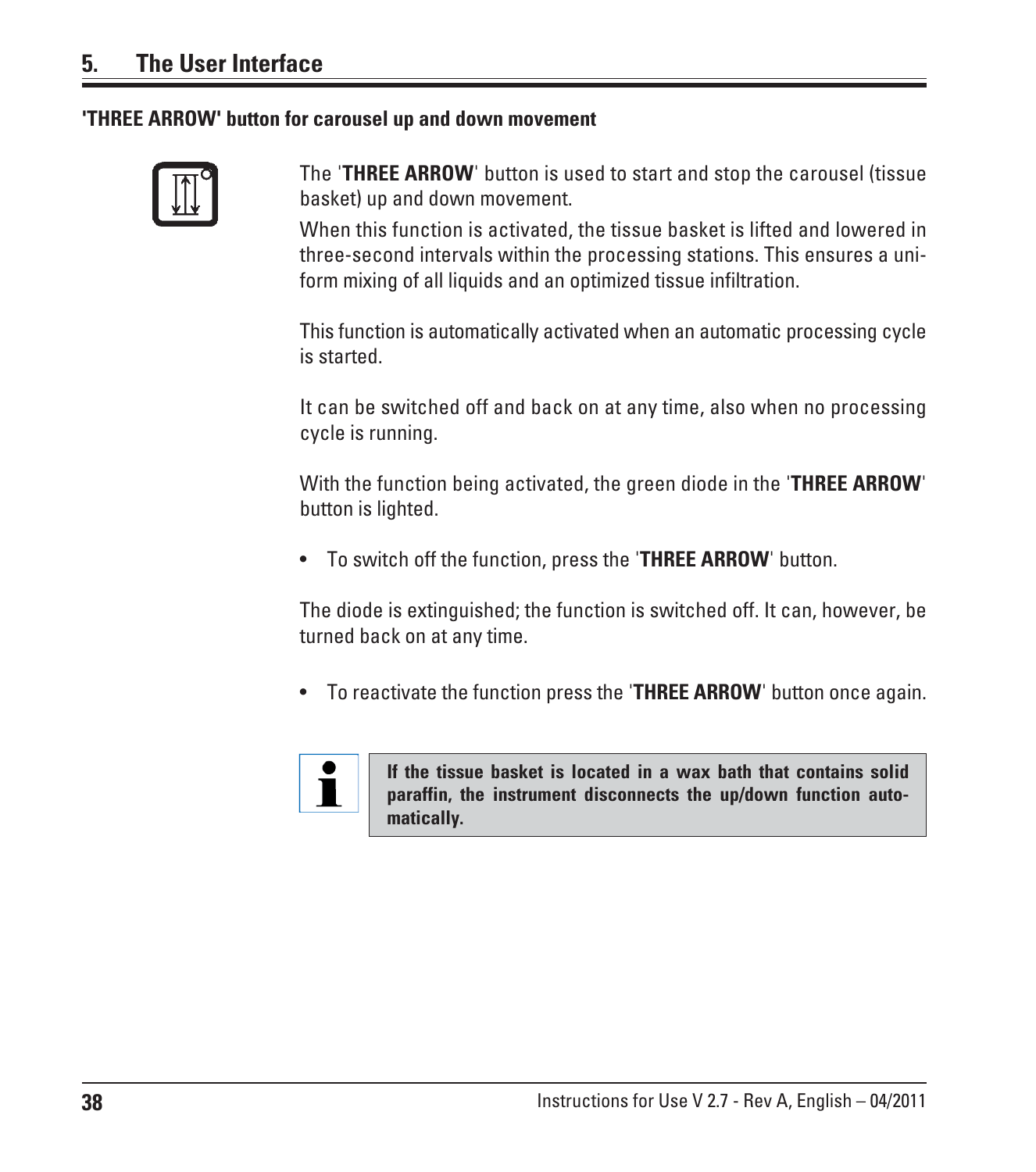## **Start, pause, resume, stop and abort automatic tissue processing cycles**





| $\Box$ $\Box$ $\Box$ $\Box$ $\Box$ $\Box$ $\Box$ |             |  |  |  | $0$ $h$ 1 2 |  |  |
|--------------------------------------------------|-------------|--|--|--|-------------|--|--|
| $P_4$                                            | $P$ A U S E |  |  |  |             |  |  |



|     | Æ. |  |       |  |  |  |  |  | $0$ h 5 5 |
|-----|----|--|-------|--|--|--|--|--|-----------|
| P 8 |    |  | STOP? |  |  |  |  |  |           |

#### **'START'** button

To immediately start processing or to insert delayed starting parameters for automatic processing after having selected a program.

#### **'PAUSE/CONT'** button

To pause and resume an automatic processing cycle.

When the function is activated, the display reads '**PAUSE**'. In addition, 5 minutes after last pressing a button, a double sound signal will remind the user that processing is still paused. This signal will repeat itself every 5 minutes until the automatic processing cycle is resumed.

When automatic processing is paused, the buttons for manual processing become functional, so that e.g. the tissue basket can be lifted out of the station to add tissue samples or to unload them for further/special processing.

The pause period is terminated by pressing the '**PAUSE/CONT**' button. The processing cycle is resumed and the remaining immersion time for that station is completed without interruption.

#### **'STOP'** button

To immediately stop the carousel up and down movement (press once) or to abort a processing cycle in progress (press twice).

The display reads '**STOP**?'.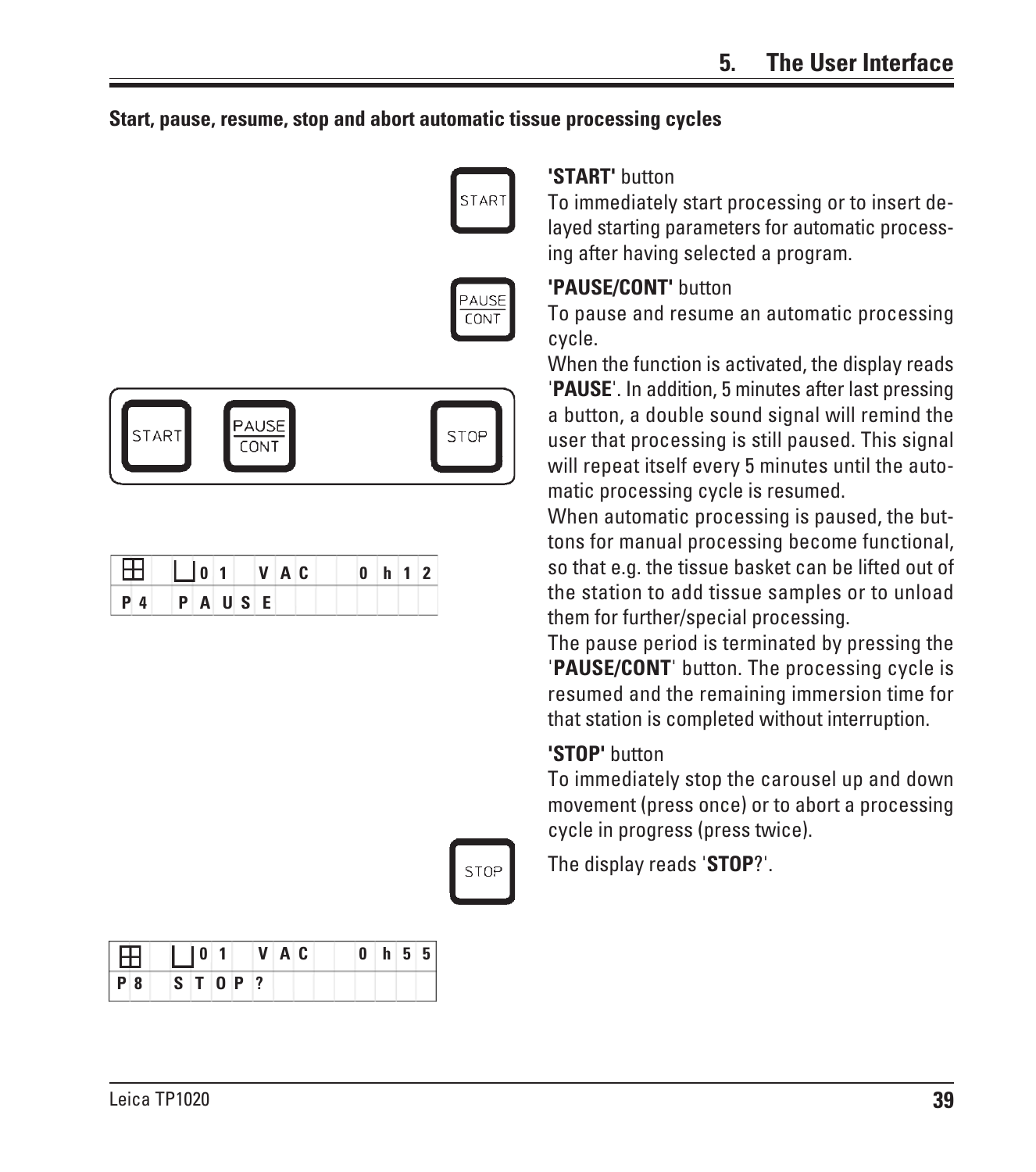



Ĭ

**While the carousel is moving, the display reads 'WAIT!" and two blinking arrows indicate the direction of the movement. Only when the carousel has completely come to a halt, this indication will disappear from the display. After the vacuum function is switched off using the 'V' button, raising the basket is delayed until the venting of the container is completed.**

Ť

**The Leica TP1020 is available with and without a vacuum function. The instrument versions without vacuum functions do have the 'V' button in the control panel; however it is not functional 'V' is not displayed.**

**Of course a vacuum function cannot be activated with the 'V' buttons in those cases.**

## **Manual processing keys**

These buttons are only functional in the manual processing mode a while and, while an automatic processing mode is paused, via the '**PAUSE/ CONT**' button.

# **'CIRCLE ARROW' button to rotate the carousel**

To move the tissue basket to the next station. Rotation is only clockwise and while the carousel is in the upper end position.

## **'ARROW UP' and 'ARROW DOWN' button for vertical carousel movement**

Lift and lower respectively the carousel to withdraw the basket from a processing station or insert a basket into a processing station.

To halt an up or down movement while still in progress, push one of the two buttons again. The movement will stop immediately when pressing the button.

# **Vacuum function (variant 2 and 4)**

To connect / disconnect the vacuum function in the manual processing mode.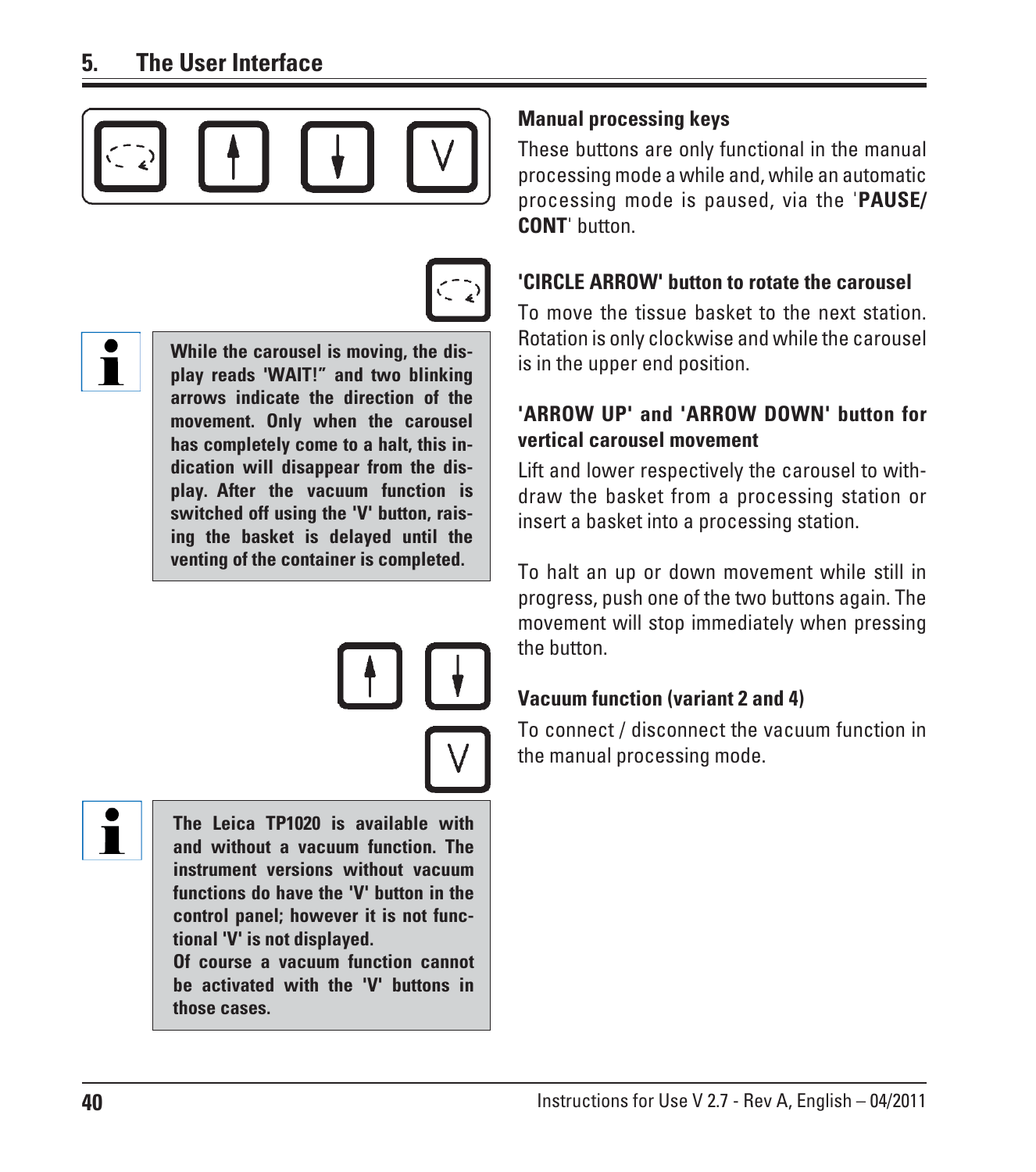

Ĭ

**These buttons are equipped with a repeat function. If one of the ARROW is pressed for a while, the cursor jumps to the respectively next data entry position. If one of the PLUS / MINUS buttons is pressed for a while, the displayed numerical value is continuously increased or decreased.**





**The Leica TP1020 is available with and without a vacuum function. For the variants without vacuum func-**

**tion, no 'V' appears in the display. Of course a vacuum function cannot be activated with the 'V' buttons in those cases.**

## **Programming mode buttons**

These buttons are used to enter or alter parameters when programming.

# **ARROW LEFT / ARROW RIGHT buttons (cursor)**

To move the cursor in the direction of the arrow to the respectively next data entry position.

- When pressing one of the **ARROW** buttons, the cursor jumps to the next data entry position in the direction of the arrow.
- To switch lines press **ARROW LEFT**.

## **PLUS / MINUS buttons**

To modify the parameter in the position where the cursor is located.

- To increase the numerical value, press **PLUS**.
- To decrease the numerical value, press **MINUS**.
- To change the number of baskets from 1 to 2, press **PLUS**.
- To change the number of baskets from 2 to 1, press **MINUS**.
- To change the station number press **PLUS** or **MINUS** respectively.
- To switch on the vacuum function (types 2 and 4) push **PLUS**.
- To deactivate the vacuum function (types 2 and 4), press **MINUS**.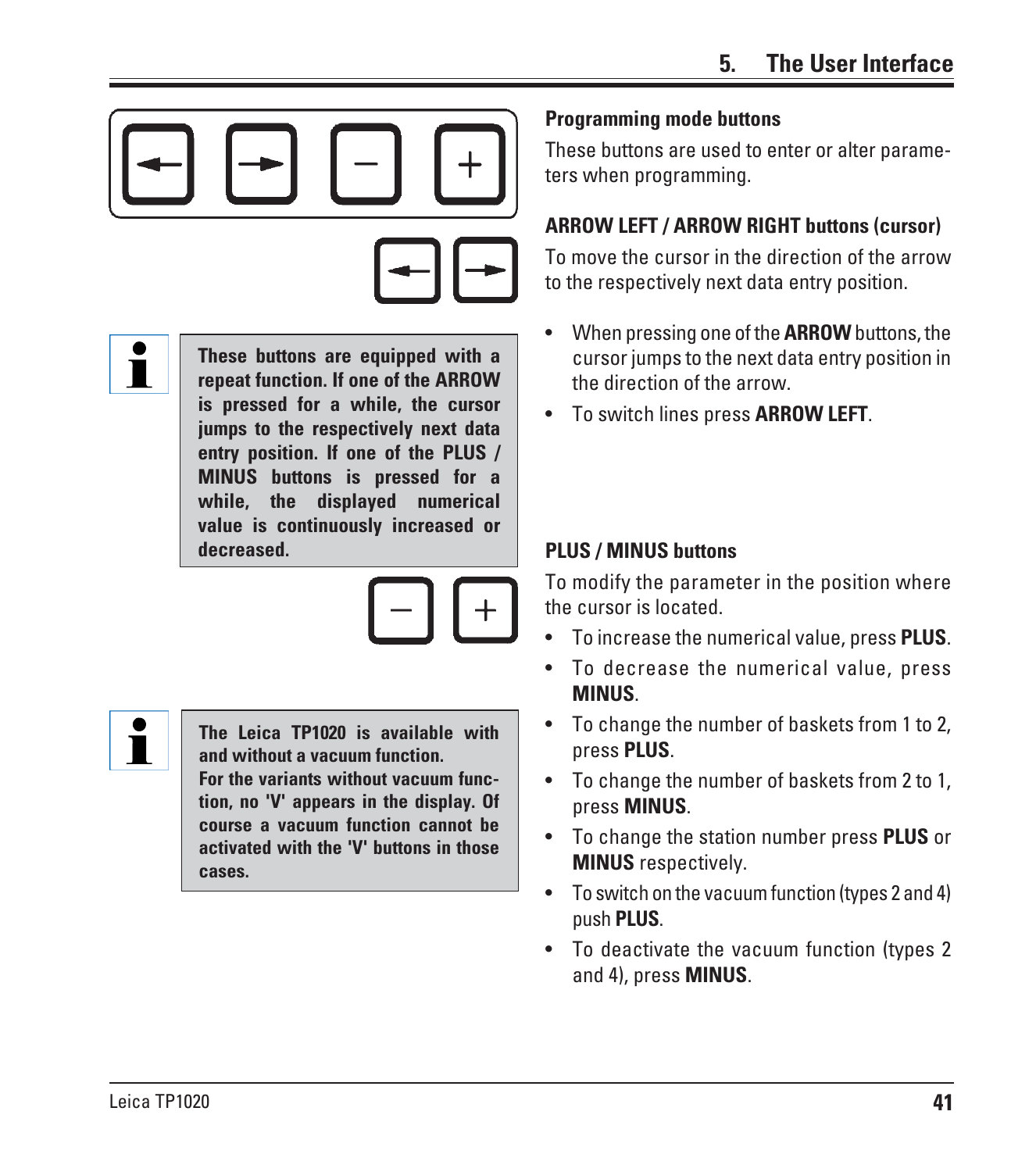# **6.1 General description**

|                | <b>Example of a one-basket-program</b> |            |                 |
|----------------|----------------------------------------|------------|-----------------|
| <b>Station</b> | <b>Reagent</b>                         | <b>VAC</b> | <b>Duration</b> |
| 1              | Formalin                               | V          | 1h00            |
| 2              | Formalin                               | V          | 1h00            |
| 3              | Alcohol 70%                            | V          | 1h30            |
| 4              | Alcohol 80%                            | V          | 1h30            |
| 5              | Alcohol 96 %                           | V          | 1h30            |
| 6              | Alcohol 100 %                          | V          | 1h00            |
| 7              | Alcohol 100%                           | V          | 1h00            |
| 8              | Alcohol 100 %                          | V          | 1h00            |
| 9              | Xylene                                 | V          | 1h30            |
| 10             | Xylene                                 | V          | 1h30            |
| 11             | Paraffin                               | v          | 2h00            |
| 12             | Paraffin                               |            | 2h00            |

Programs are created step by step in the programming mode. Programming parameters have to be entered for each station individually. For that purpose, the cursor is moved to the corresponding data entry position with the **ARROW** buttons. The actual parameters are entered with the **PLUS / MINUS** keys. All entered parameters are memorized immediately.

The TP1020 has a memory capacity of 9 programs. Each program can be set up and edited by the user.

Programs nos. 6 to 9 have already been set up ex works. Programs nos. 6 and 7 contain a short-term or long-term program for one tissue basket each. Programs nos. 8 and 9 contain a short-term or long-term program for two tissue baskets each. These programs can be edited.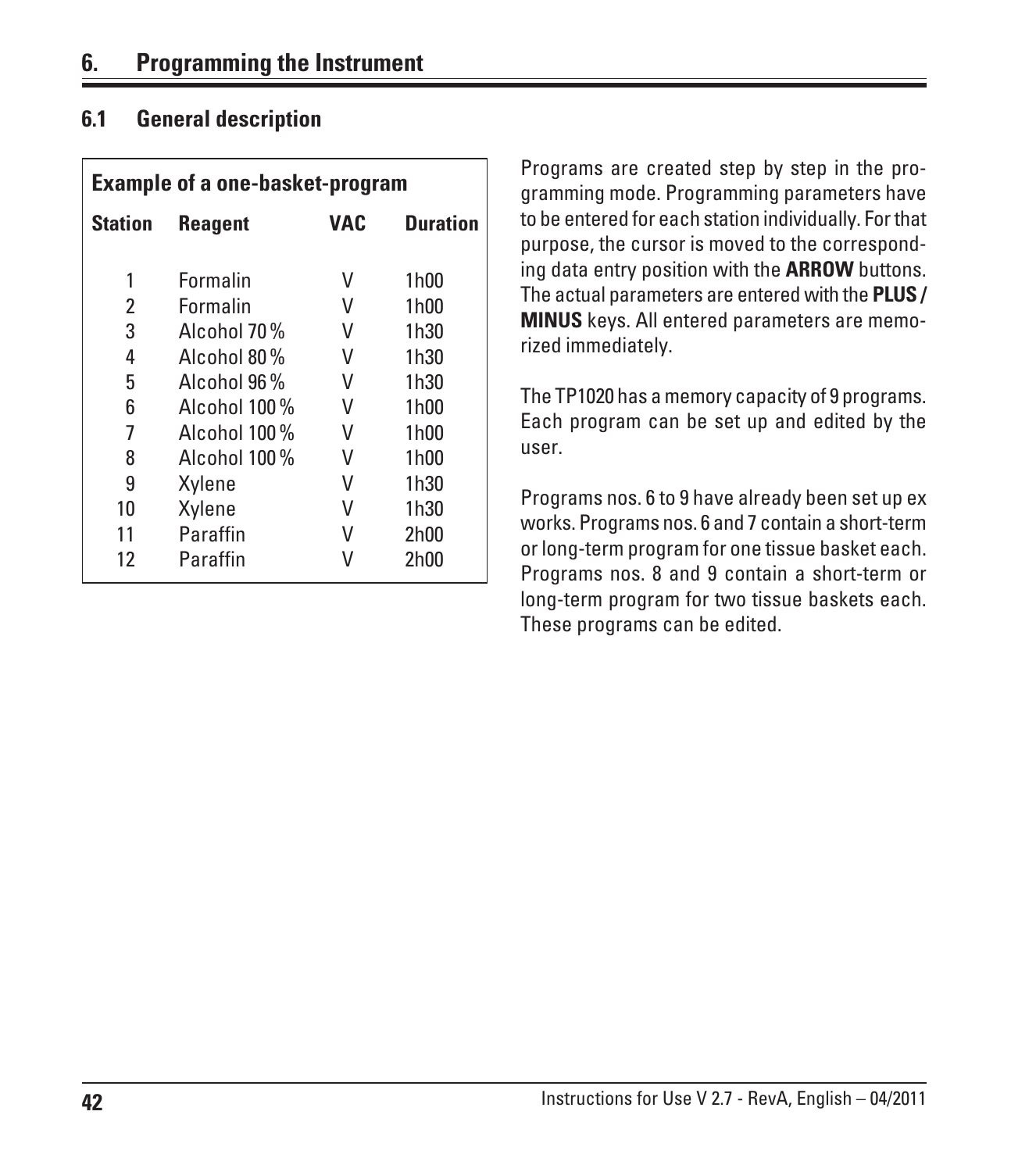# **6.1.1 Special characteristics of two-basket programs**

|                | <b>Example of a two-basket-program</b> |            |                 |
|----------------|----------------------------------------|------------|-----------------|
| <b>Station</b> | <b>Reagent</b>                         | <b>VAC</b> | <b>Duration</b> |
|                |                                        |            |                 |
| 1              | Formalin                               |            | 2h00            |
| 2              | Formalin                               |            | 2h00            |
| 3              | Alcohol 70 %                           |            | 2h00            |
| 4              | Alcohol 80%                            |            | 2h00            |
| 5              | Alcohol 96 %                           |            | 2h00            |
| 6              | Alcohol 100 %                          |            | 2h00            |
| 7              | Alcohol 100%                           |            | 2h00            |
| 8              | Xylene                                 |            | 2h00            |
| 9              | Xylene                                 |            | 2h00            |
| 10             | Paraffin                               |            | 2h00            |
| 11             | Paraffin                               |            | 2h00            |
| 12             | Paraffin                               |            | 2h00            |

In one-basket programs, for every processing station a different infiltration time can be selected.

However, in two-basket programs infiltration time is the same for every processing station. Basket no. 1 starts in station no. 2 and basket no. 2 starts to be processed in station no. 1.

If a one-basket program is modified into a twobasket program by adding a basket, the instrument automatically selects station no. 2 as starting container. At the same time the infiltration time for all stations is selected the same as the infiltration time for the actually displayed station. These changes alter the previous one-basket program permanently.

If the second basket is deleted, the starting container and the infiltration times remain as set for the two-basket program. They have to be reentered as desired for each individual station.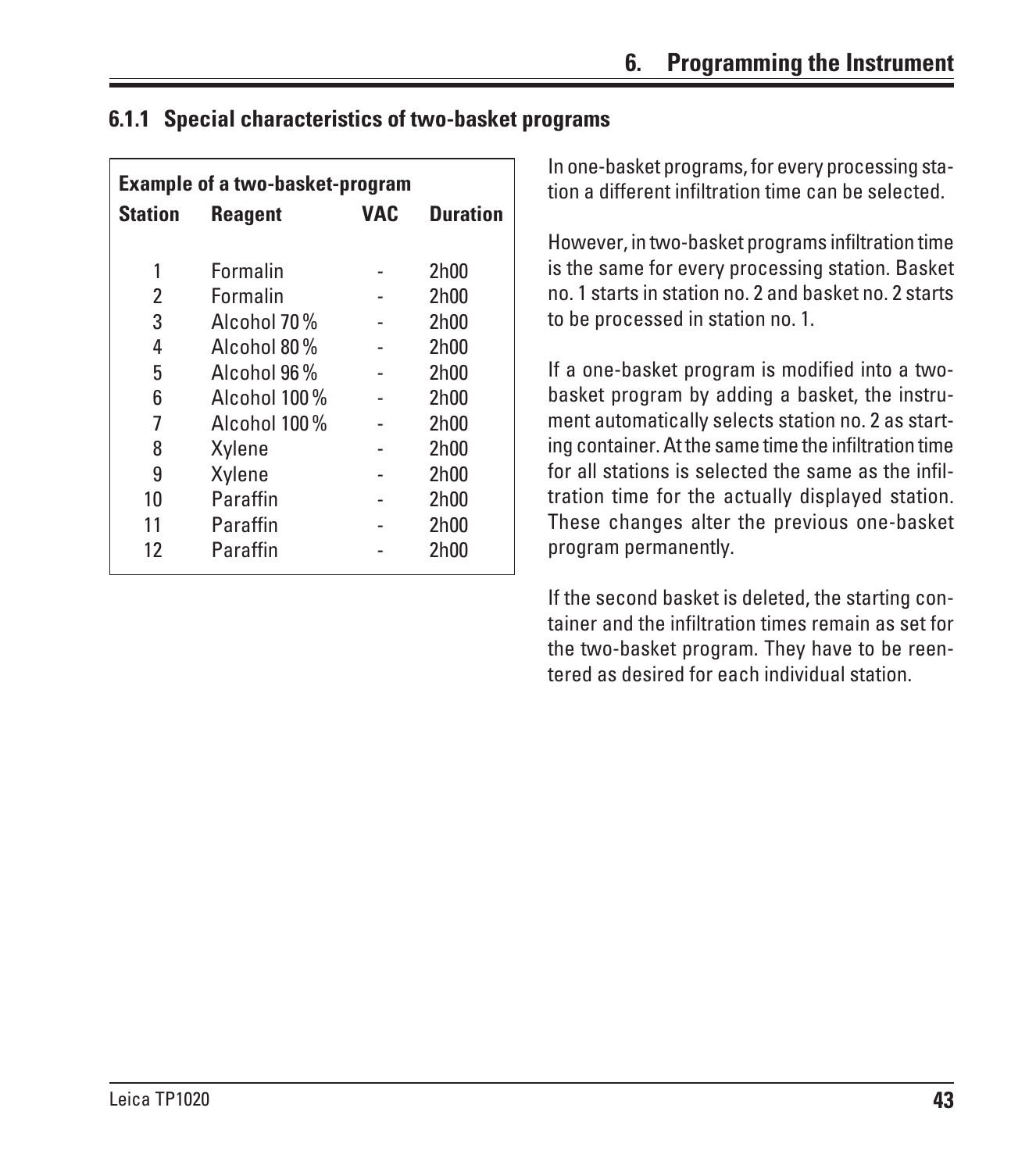# **6. Programming the Instrument**

**6.2 Setting-up/editing programs**

# **6.2.1 Selecting programming mode**



|  |       |   |   |  |  | -- |  |
|--|-------|---|---|--|--|----|--|
|  | D<br> | O | G |  |  |    |  |

# **6.2.2 Selecting the program**

|  |  |             |  |  | n |  |
|--|--|-------------|--|--|---|--|
|  |  | <b>PROG</b> |  |  |   |  |



**6.2.3 Selecting the number of baskets**

|  |  | P R O G |  |  |  |
|--|--|---------|--|--|--|





• To select the programming mode, push the **PROG** key.

The following parameters are displayed:

- Number of baskets  $\boxplus$  or  $\boxplus$   $\boxplus$  ,
- Number of processing station  $\Box$  1 12,
- Vacuum '**ON**' or '**OFF**,'
- Tissue infiltration time in the displayed station '0 h 50 min',
- Program number 'P1 P9',
- Programming mode '**PROG**'.

The cursor blinks at the program number.

• Select the desired program number by pressing **PLUS** or **MINUS**.

• Push the **ARROW LEFT** button to move the cursor to the upper line.

The cursor blinks next to the first basket symbol.

- To change the number of baskets from 1 to 2, press **PLUS**.
- To change the number of baskets from 2 to 1, press **MINUS**.

With this, the infiltration for the tissue baskets will be the same in all stations.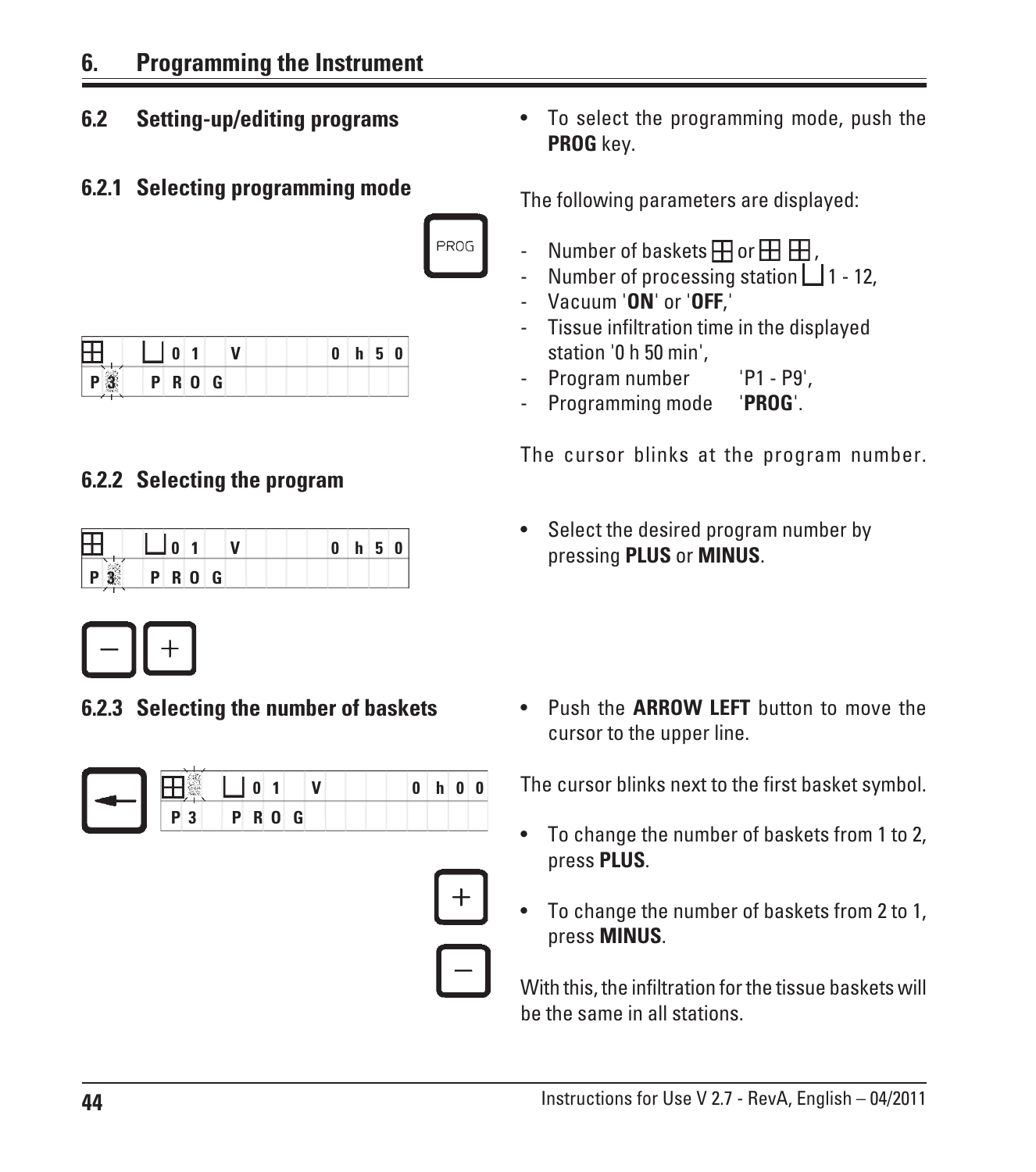



**6.2.5 Activating the vacuum function (instruments with vacuum function only)**

|   |             |        |   | Ξ, | 55 |  |
|---|-------------|--------|---|----|----|--|
| m | D<br>D<br>ш | n<br>u | G |    |    |  |

**6.2.4 Selecting the starting station** • Press **ARROW RIGHT** to move the cursor to the next entry position.

> The cursor blinks at the station number data entry position.

> Select the desired station number by pressing **PLUS** or **MINUS**.

> • Press **ARROW RIGHT** to move the cursor to the next entry position.

> The cursor blinks at the two positions next to the 'V' for vacuum function.



• To deactivate the vacuum, press **MINUS.**



**The Leica vacuum accessories for enhanced tissue infiltrations may ONLY be used with aluminum containers.**

**Glass beakers used in combination with the vacuum accessories have a high hazard potential when damaged!**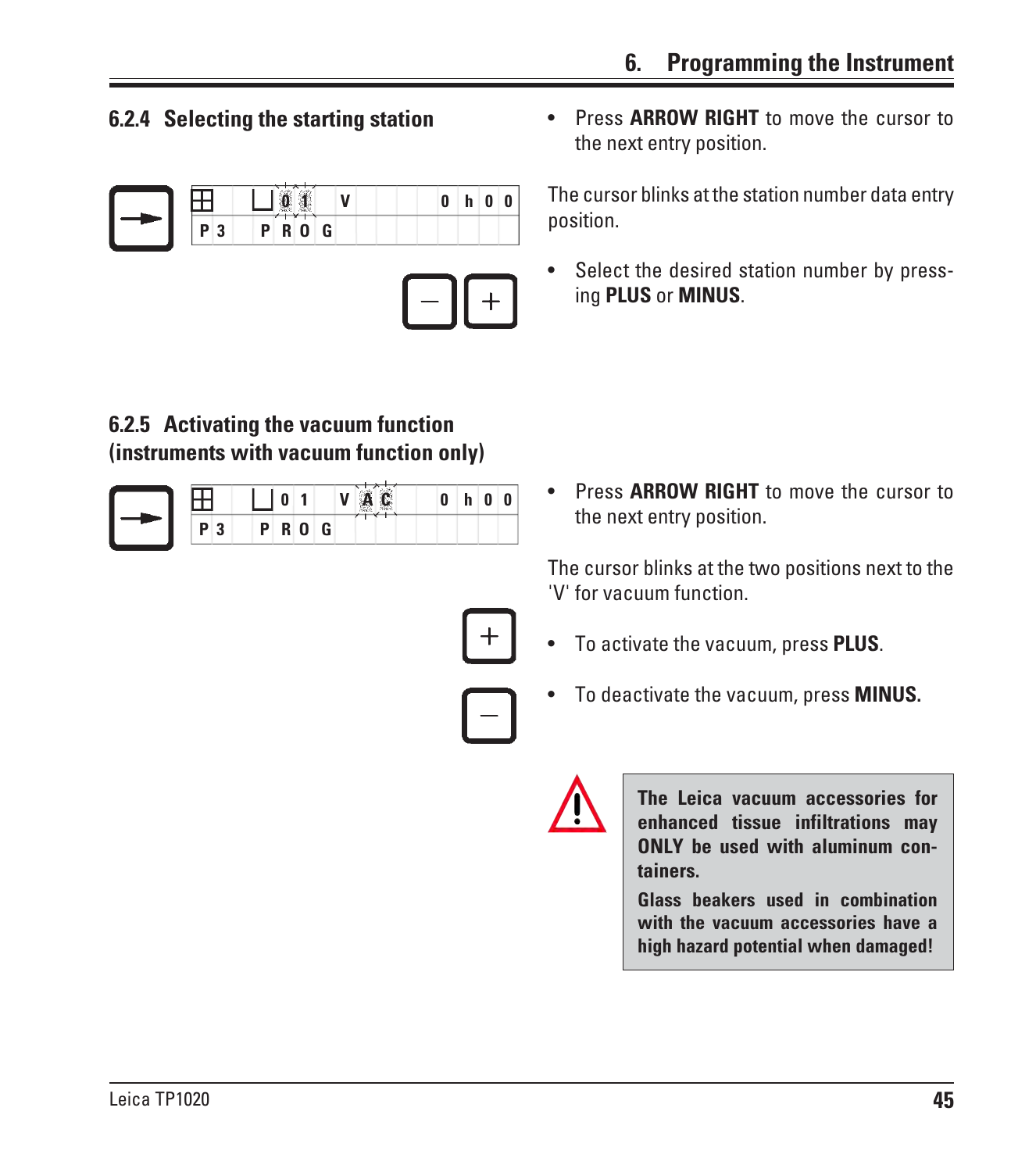## **6.2.6 Selecting infiltration times per station**





|   | -                               | nis.<br><b>Table</b><br>O<br>6<br>s.<br>щ<br>82<br><b>SEARCH</b> |
|---|---------------------------------|------------------------------------------------------------------|
| ю | G<br>в<br>ш<br>w<br>-<br>-<br>- | ᄌ                                                                |

 $\mathbf i$ **For stations you wish to leave out of your program, select an infiltration time of 0 h 00 min.**

|  |                  | щ |  |
|--|------------------|---|--|
|  | <b>ROG</b><br>P. |   |  |



• Press **ARROW RIGHT** to move the cursor to the next entry position.

The cursor blinks at the hour entry digits.

- Press **PLUS** or **MINUS** respectively to enter the hours.
- Press **ARROW RIGHT** to move the cursor to the next entry position.

The cursor flashes on both digits destined for entering the minutes.

• Press **PLUS** or **MINUS** to enter the minutes.

Setting range: 0 hrs. 05 min to 99 hrs. 59 min.,

Press **ARROW RIGHT** to quickly jump to the next station for entering the desired parameters (vacuum and infiltration time). Press **PLUS/MINUS** to enter the desired parameters.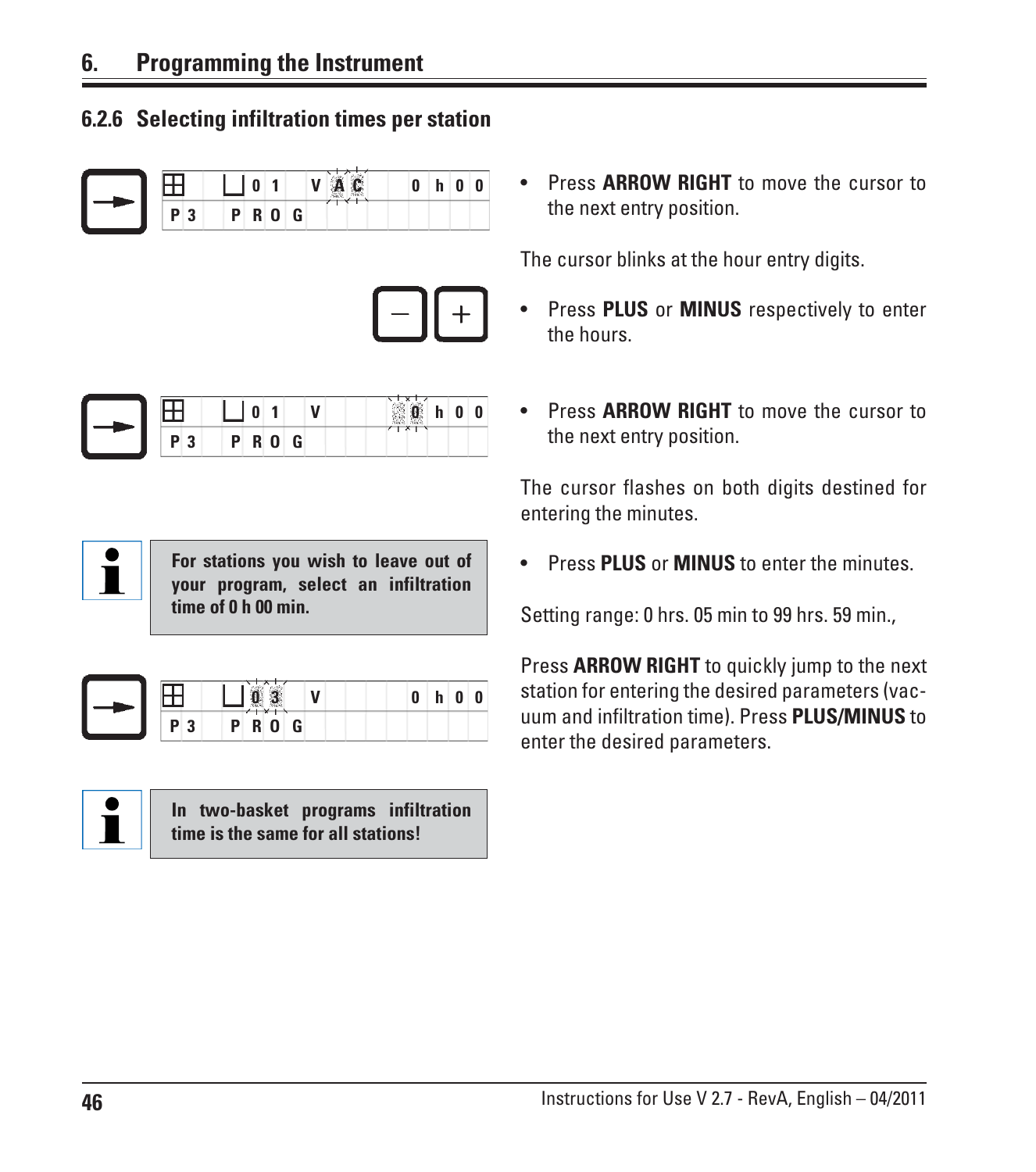

| ш   |  |  |  | $ V $ $A C$ |    | -21              |     |  |
|-----|--|--|--|-------------|----|------------------|-----|--|
| - I |  |  |  | 1.          | d. | $-4$ $+$ $0$ $+$ | h 1 |  |



**6.2.7 Displaying total program duration** Once a program is set up, total run time can be displayed.

> Press **CLOCK** to display the total run time of the program.

> The total duration displayed here is 1 day, 0 hours and 12 minutes.

> • To quit the display indication, press **CLOCK** again.



**While you are in the programming mode, you cannot start a program. Prior to starting a program, you must quit the programming mode.**

**6.2.8 Leaving the programming mode** To end programming you have to leave the programming mode.



• Press **PROG** to quit programming.



**Warning! Use caution when handling solvents! Make sure the premises are adequately ventilated! Explosion hazard!**

**Always observe worker's protection rules and use adequate protective gear (gloves, laboratory coats).**

**While operating the instrument, no liquid may enter in contact with any of the electrical connections or the interior of the instrument.**



**To remove and reinstall the reagent containers and wax baths, the instrument can be rotated thus ensuring easy access to all stations at any time.**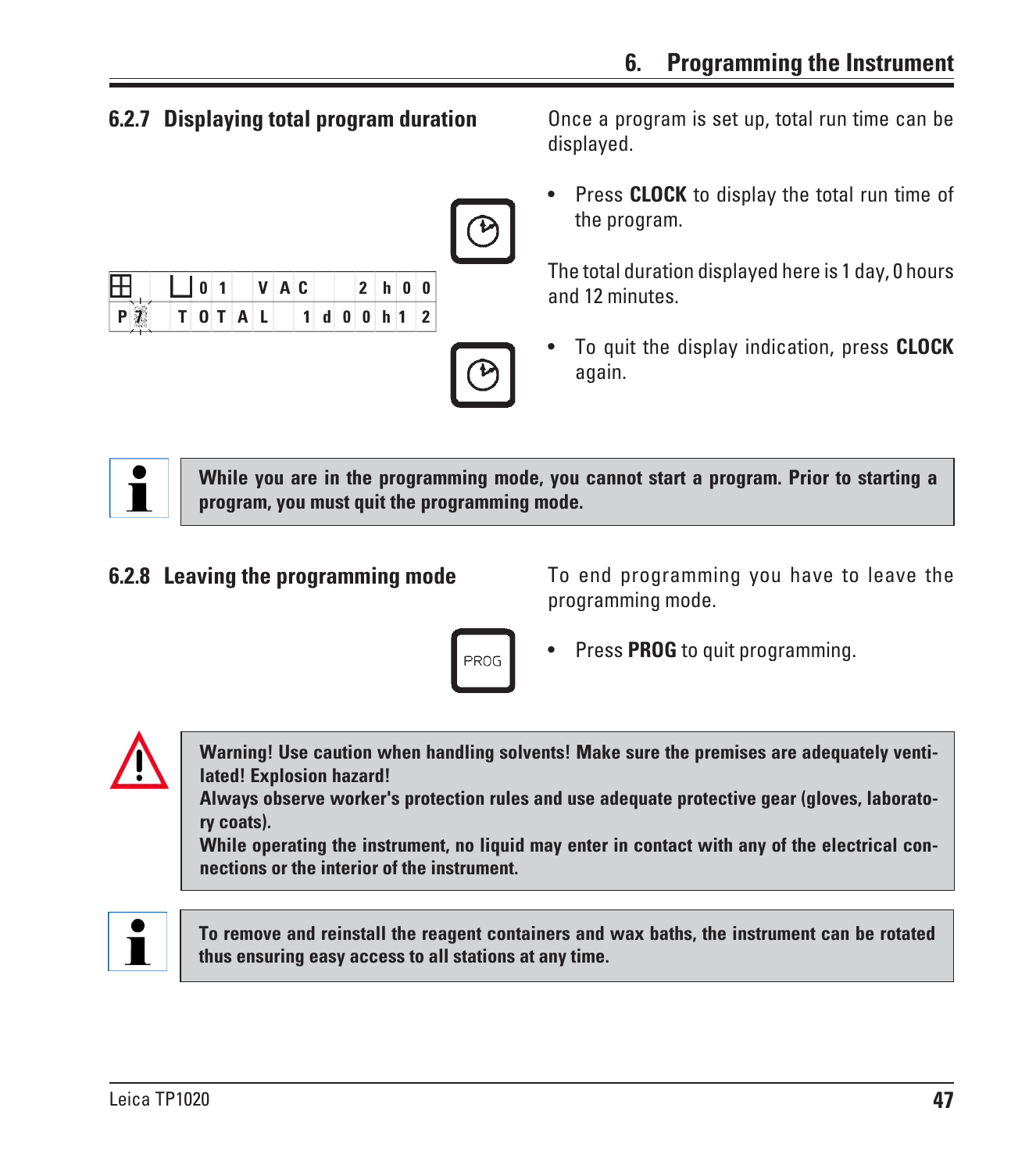# **7.1 Filling the reagent stations**

- Lift the carousel cover.
- Fill all stations with the corresponding reagents. Make sure to observe the minimum and maximum level indication marks.



**Spilled reagents have to be wiped away immediately. In case of long-term exposure, the instrument surfaces are only conditionally resistant to solvents.**

• Mount every container onto the station holder at the corresponding station.



**The container rims and sealing rings of the lids always have to be clean. The lids have to close tightly - otherwise larger amounts of solvent fumes will escape and, in instruments with vacuum function, vacuum will not be generated.**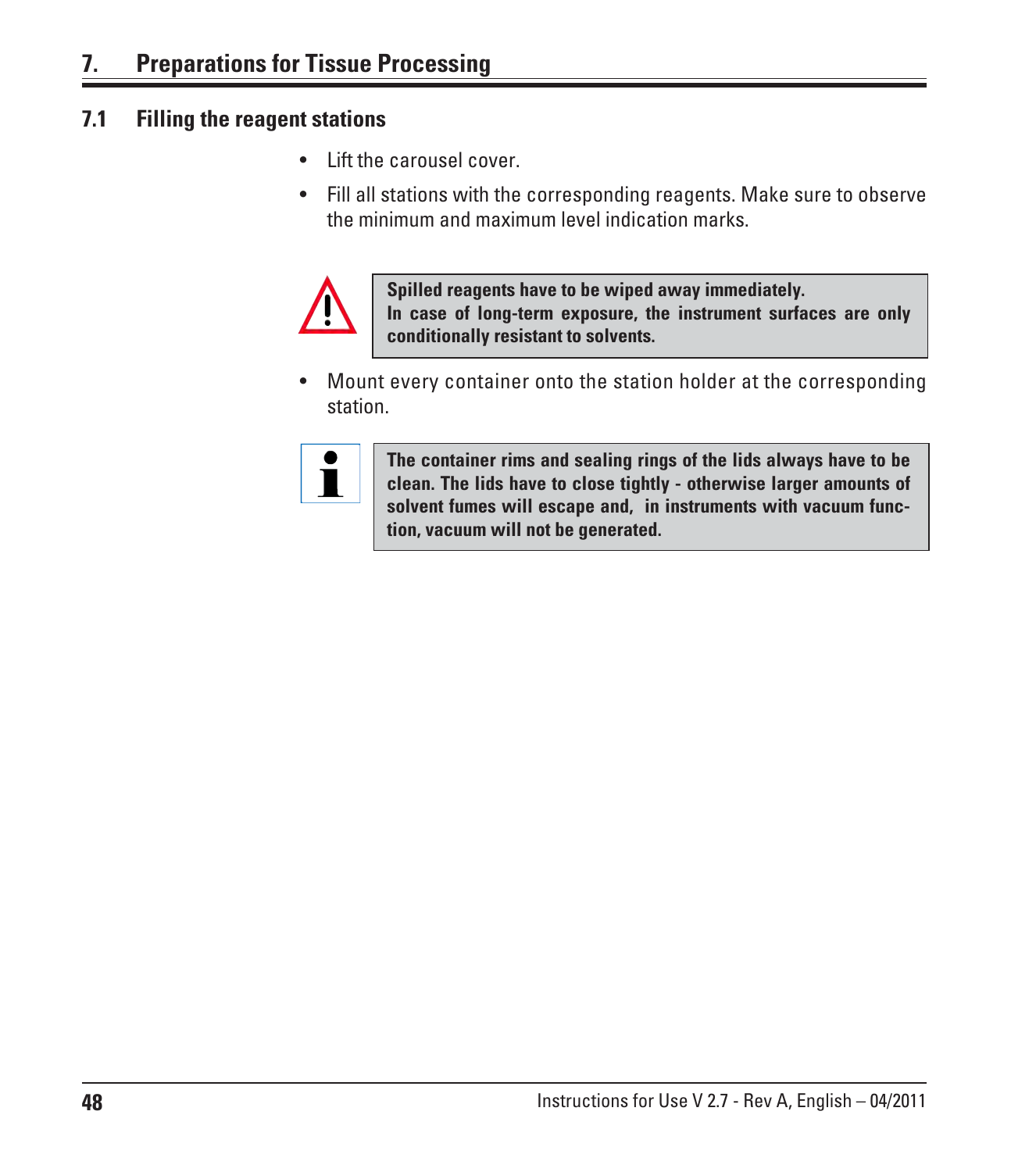## **7.2 Filling the wax baths**



**The heated wax baths may only be used with paraffin. Under no circumstances may they be filled with solvents. When solvents heat, a highly explosive mixture builds up! Caution! The interior containers of the wax baths become very hot when the heating function is activated! Do not touch the gray upper rim of the containers with your hands! Risk of injury! Caution when handling hot paraffin! Risk of injury!**

#### **Altering the standard working temperature**



**Factory-set standard working temperature is 65 °C (70 °C on the special wax bath model that is resistant to chloroform). When working with paraffin that has a melting point below 58 °C, the instrument working temperature can be readjusted with the corresponding setting screw.**



• Use a screw driver to turn the setting screw (**1**) to the desired value.

If you find that the paraffin does not melt completely after lowering the working temperature, slightly readjust again.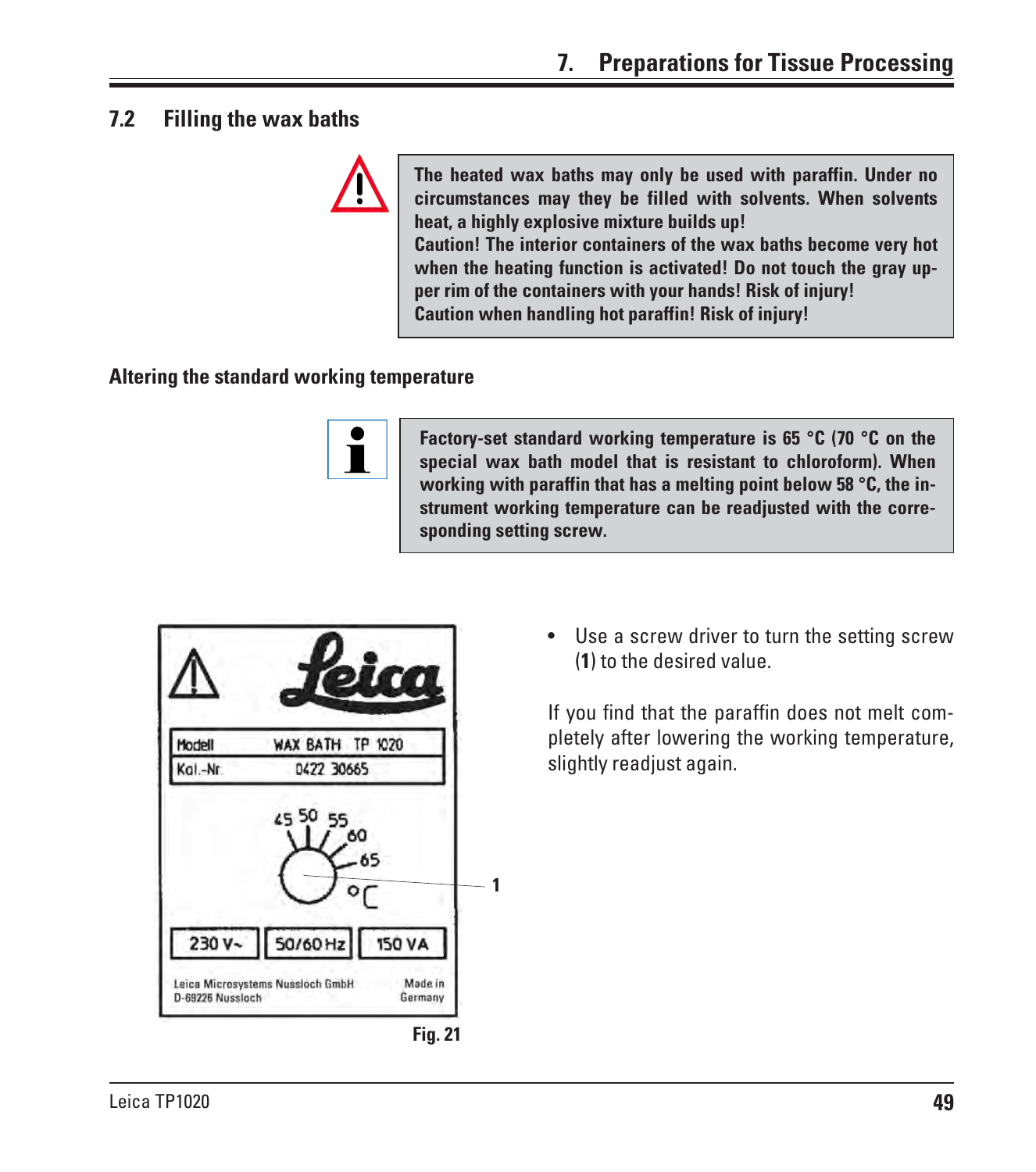**Altering the standard working temperature** (continued)



**Do not overfill the wax baths! The level of the liquid paraffin must not exceed the upper fill level mark on the inside of the wax bath.**

• To fill the wax baths, use wax pellets or paraffin which has already been liquefied.



**When filling the station, make sure the paraffin level is not below the minimum level in which case there is a risk that not all specimens will be entirely immersed in paraffin and thus will not be infiltrated completely.**



**It may take several hours to liquefy solid paraffin. Make sure to calculate the waiting time! When refilling wax pellets, again make sure to observe the waiting time for complete liquefaction.**

• Place the wax bath onto the corresponding station holder and push the cable into the notch at the edge of the platform.

Check for each wax bath whether it is actually installed at same station number it is connected to at the rear of the instrument.



**The wax bath rims and sealing rings of the lids always have to be clean and undamaged.**

**The covers must close tightly, as for instruments with vacuum function, the vacuum would not be able to be built up.**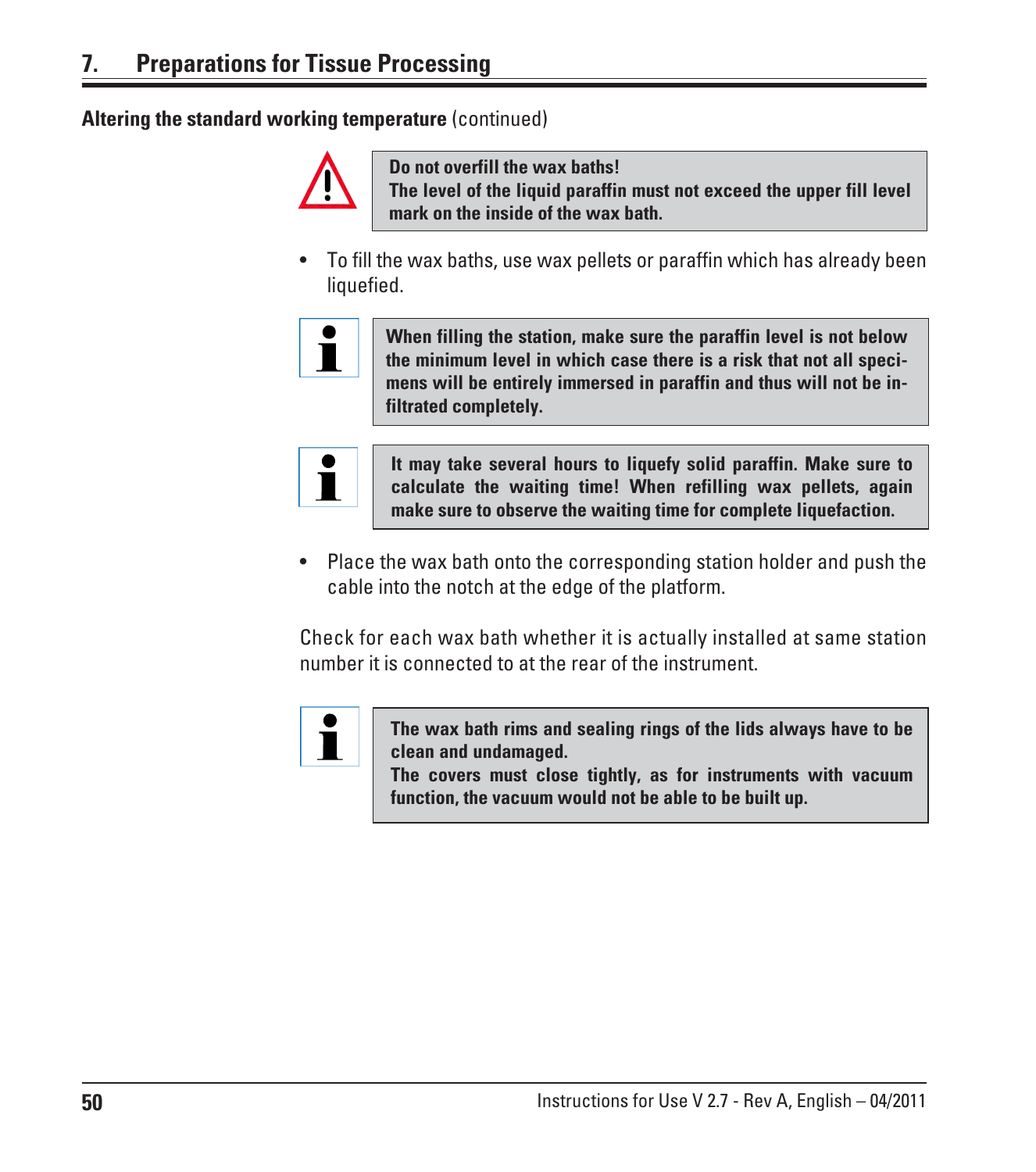**7.3 Inserting the tissue basket**



**Use caution when lowering the carousel! Keep your fingers out of the space between the container lid and the upper rim of the container!**



- Fill the tissue cassettes or capsules into the tissue basket.
- To hook in the tissue basket(s), the basket holder(s) should not be located over a wax bath.
- Lift the carousel in the manual processing mode.
- Rotate the carousel so the basket holder (**1**) is located above the starting container for basket 1.
- Hook the tissue basket (**2**) into the basket holder as shown.
- Lower the basket into the starting container in the manual processing mode or start an automatic processing cycle.



**The carousel may not be rotated manually! Severe damage will result from doing so!**

When working in the manual mode, all carousel movements are activated through the corresponding function keys on the control panel.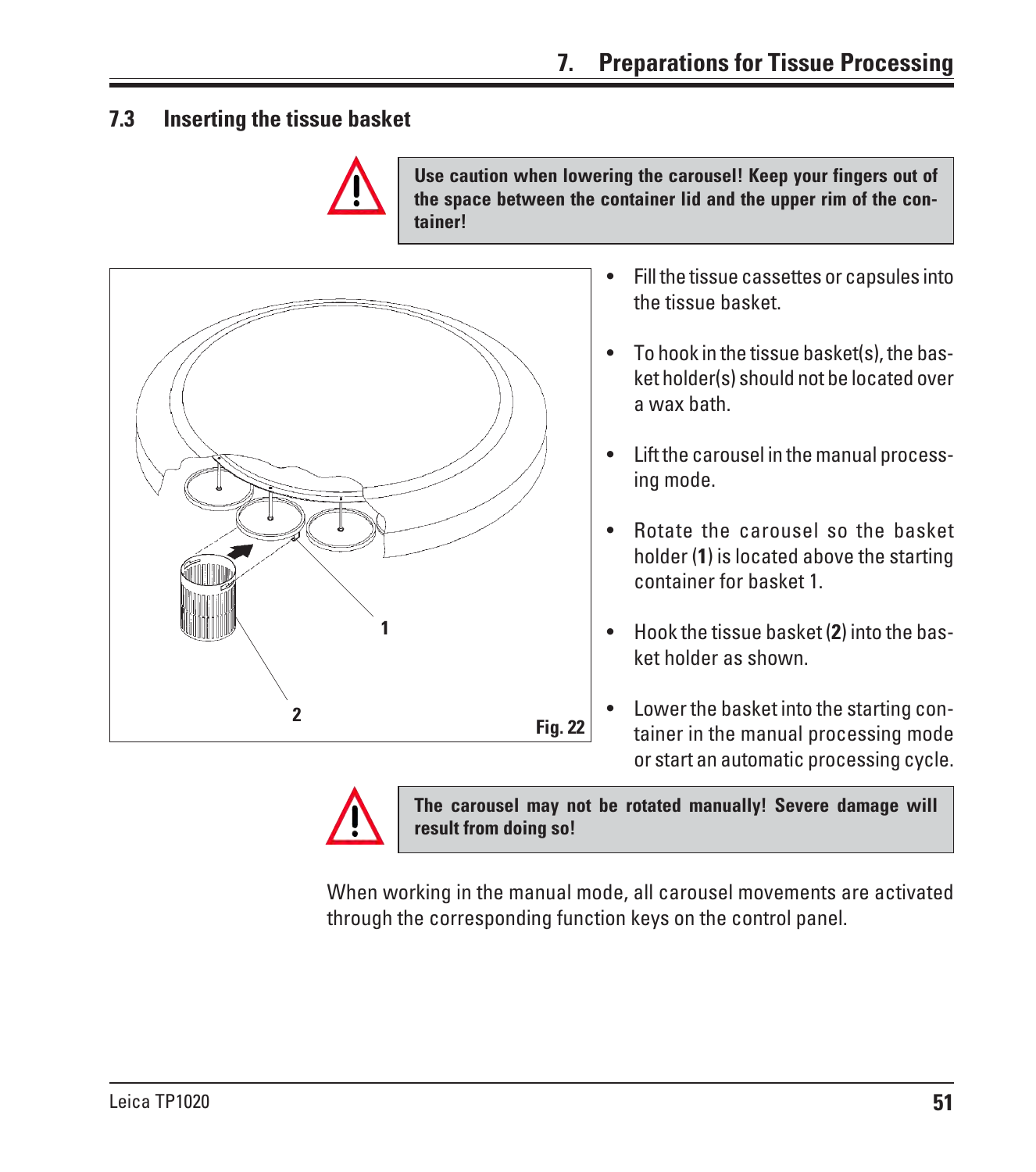**Inserting the tissue basket** (continued)



**While the carousel is moving, the display reads 'WAIT!' and shows two blinking arrows which indicate the direction of movement in each particular case. When the carousel has completely come to a halt, this indication will disappear from the display.**

| `♠  <mark>♠</mark>  W A  I T . |  |  |  |  |
|--------------------------------|--|--|--|--|

**To avoid reagent carryover as far as possible in the manual mode, allow for a sufficient dripping time.**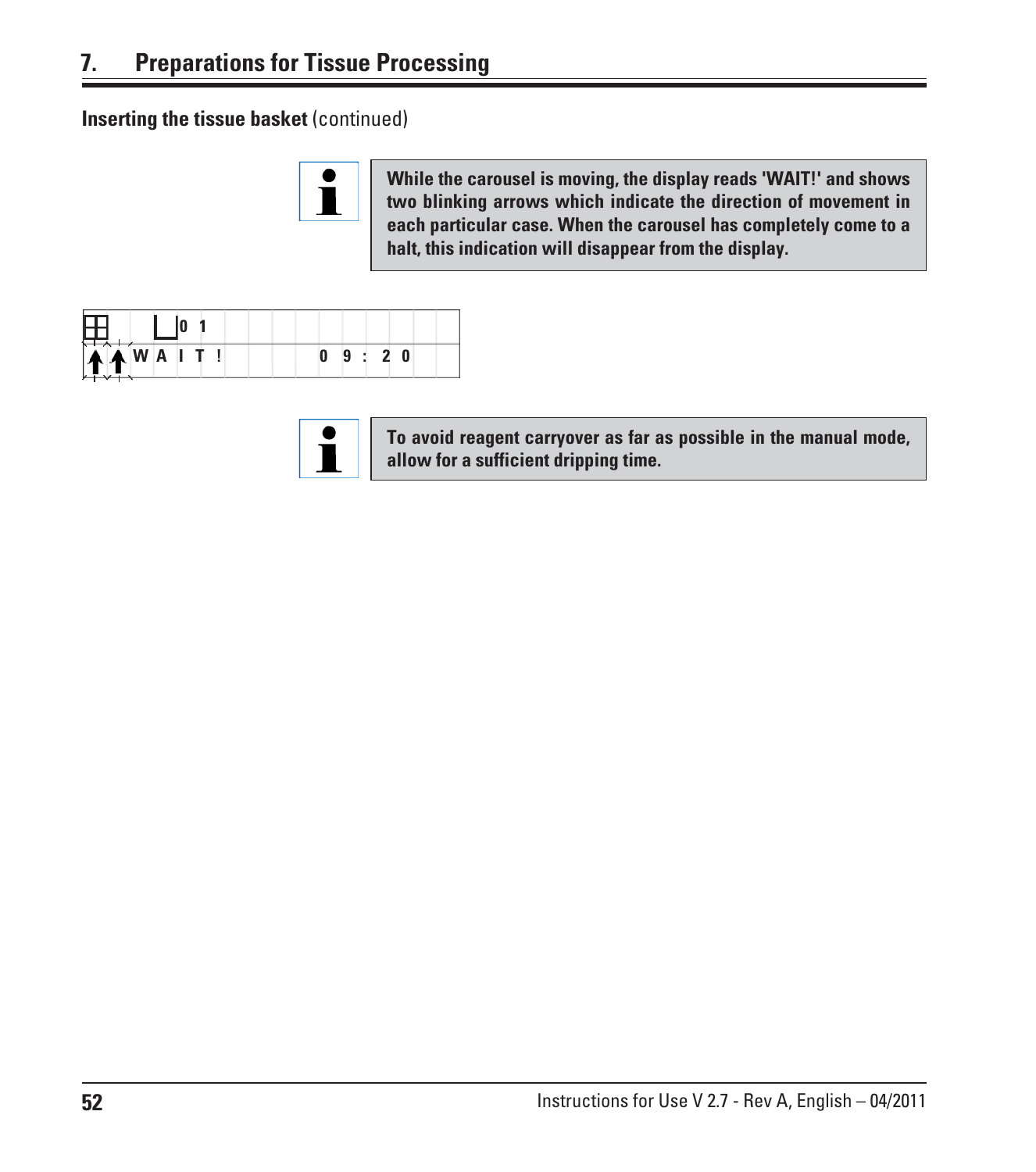## **8.1 Lifting and lowering the tissue basket**



**Use caution when lowering the carousel! Keep your fingers out of the space between the container lid and the upper rim of the container!**

> Pressing the corresponding button, the basket can be lifted out of a station or lowered into one.

- To lift the basket, press **ARROW UP**.
- To lower the basket, press **ARROW DOWN**.

The up or down movement is carried out entirely and a corresponding message is displayed while the action is in progress.

• To interrupt an up or down movement, before it is completed, press one of the two **ARROW** keys again.

The movement will stop immediately when pressing the button.



**If one of the warning codes W:01 - W:03 (see Chapter 13) is displayed while you try to lower the basket into one of the wax baths, check whether the paraffin is actually liquefied.**

> If yes, you may carry on and lower the basket into or lift it out of the wax bath.

| 田<br>$\cup$ 0 1           |                   |  |  |
|---------------------------|-------------------|--|--|
| $V$ $V$ $N$ $A$ $I$ $I$ ! | 0   9   :   2   0 |  |  |

| W: 0 2 |  |  |  |  |  |  |  |
|--------|--|--|--|--|--|--|--|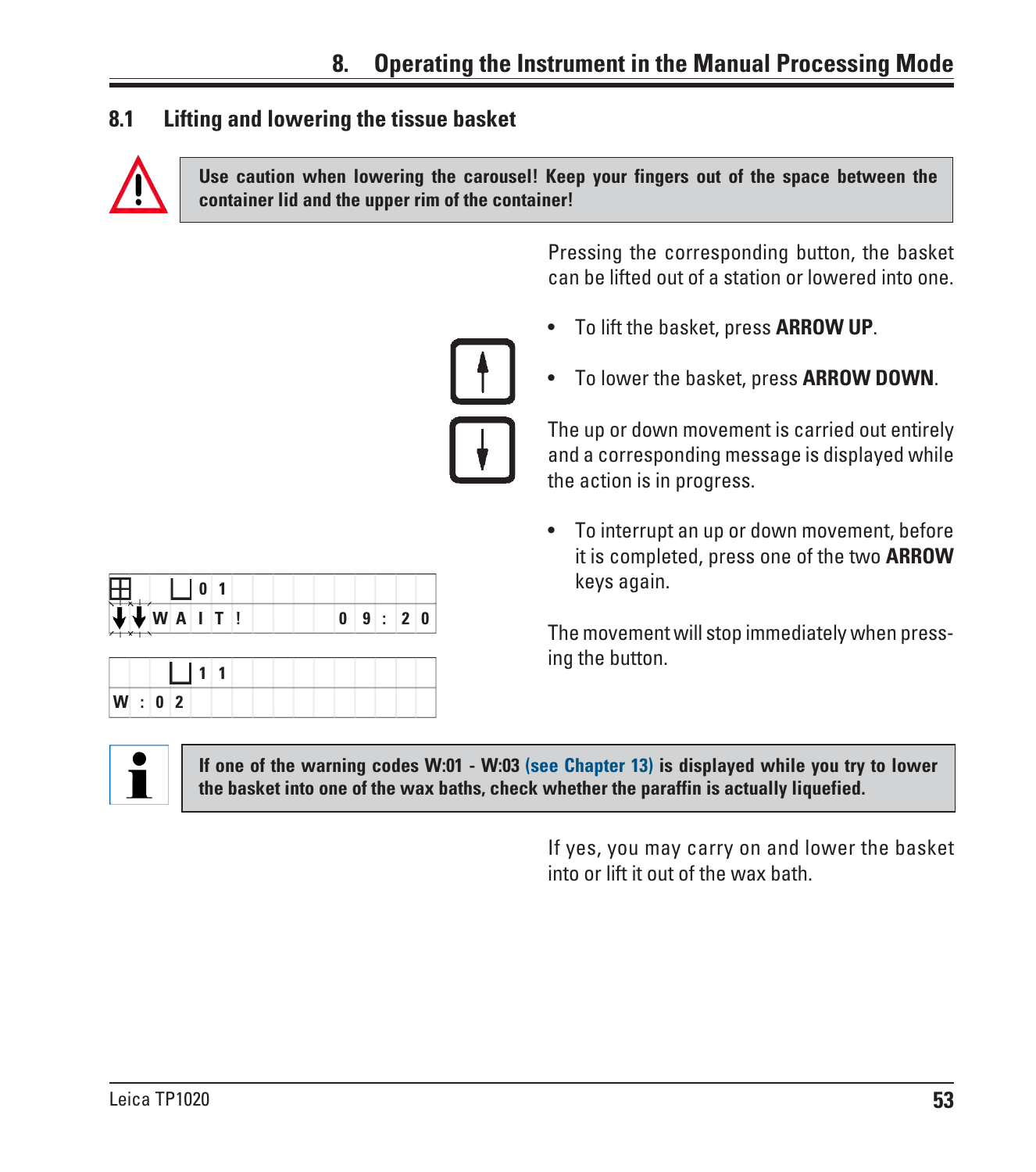**Lifting and lowering the tissue basket** (continued)

$$
\begin{array}{|c|} \hline \mathbf{r} \end{array} \rightarrow \begin{array}{|c|} \hline \mathbf{r} \end{array}
$$

**+**

• To lower the basket press **KEY** and **ARROW DOWN** simultaneously.

Or

• To lift the basket, press **KEY** and **ARROW UP** simultaneously.

#### **8.2 Moving the tissue basket to the next station**



To transport the tissue basket from one station to the next, the **CIRCLE ARROW** button has to be pressed. The movement can only be carried out in single steps and clockwise.

## • Press **CIRCLE ARROW**.

The basket is moved to the next station. '**WAIT**!' and two blinking arrows, indicating in which direction the basket is moving, are displayed. The carousel will stop when the basket is above the next station without lowering the basket into the station.

• To move on to the next station, press **CIRCLE ARROW** again.

| ப<br>П                  |  |  |  |      |  |
|-------------------------|--|--|--|------|--|
| ←←WAIT<br>$\rightarrow$ |  |  |  | 9:20 |  |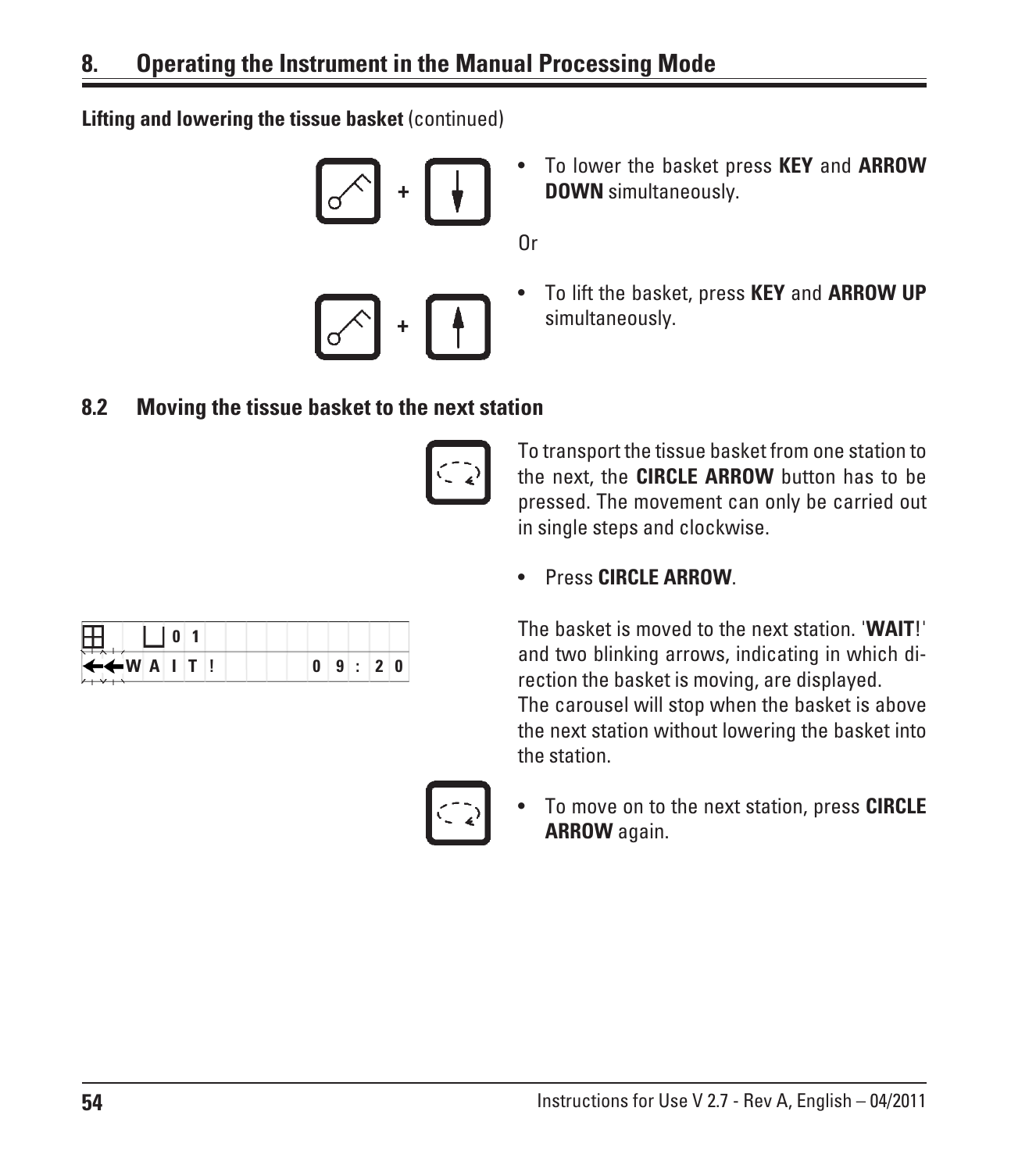# **8.3 Activating the vacuum function (instruments with vacuum function only)**



**The Leica TP1020 is available in different types, with or without vacuum function. Instruments without vacuum function also have the 'V' button for vacuum on the control panel, however this key is not functional. 'V' is not displayed.**

**Of course a vacuum function cannot be activated with the 'V' buttons in those cases.**



**Instruments equipped with vacuum function may only be operated with the aluminum containers supplied together with the instrument. Glass beakers used in combination with the vacuum accessories have a high hazard potential when damaged!**

> In the manual processing mode, pressing a button activates / deactivates the vacuum function.

• Press 'V' to activate vacuum.

The display reads '**VAC**' (vacuum). The pump noise diminishes while vacuum is generated.

• To deactivate the vacuum, press 'V' again.

'**VAC**' disappears from the display. The vacuum is deactivated.

While the container is being ventilated, a slight hissing noise can be heard. Only after the station has been completely ventilated can the tissue basket be lifted out of it.

|  | 0 3 | V A C |  |       |  |  |
|--|-----|-------|--|-------|--|--|
|  |     |       |  | 09:17 |  |  |
|  |     |       |  |       |  |  |
|  |     |       |  |       |  |  |
|  |     |       |  |       |  |  |

 **0 3 W A I T ! 0 9 : 1 8**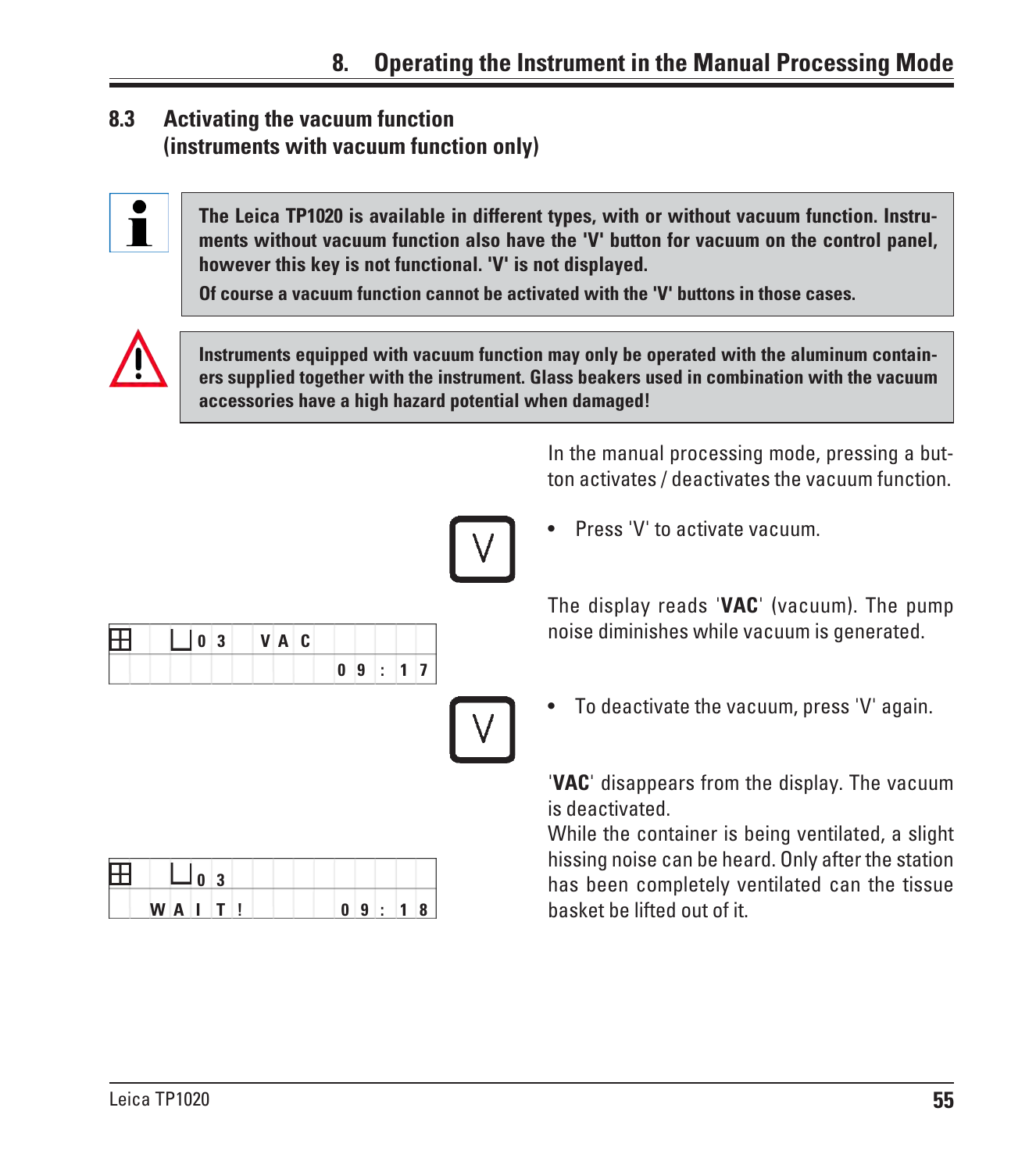# **9. Operating the Instrument in the Automatic Processing Mode**

#### **9.1 Starting a program**



**A program can either be started immediately or at a later point in time using the delay function.**

#### **9.1.1 Immediate start**



**All corresponding parameters are displayed, such as number of baskets, starting position (station number), vacuum on/off, and infiltration time of the basket in the starting container. Therefore, check the parameters on display and decide if you actually wish to start the displayed program. Otherwise select another program.**

**The cursor blinks at the program number data entry position. For a program to be selectable for use, at least one infiltration time for one processing station must have been set.**

| Æ   |  |  | $V$ $A$ $C$ |  |  | 1 h 0 0 |  |
|-----|--|--|-------------|--|--|---------|--|
| W:0 |  |  |             |  |  |         |  |



- To start a program, press **START**.
- Select the desired program number by pressing **PLUS** or **MINUS**.



• To start the selected program immediately, press **START** again.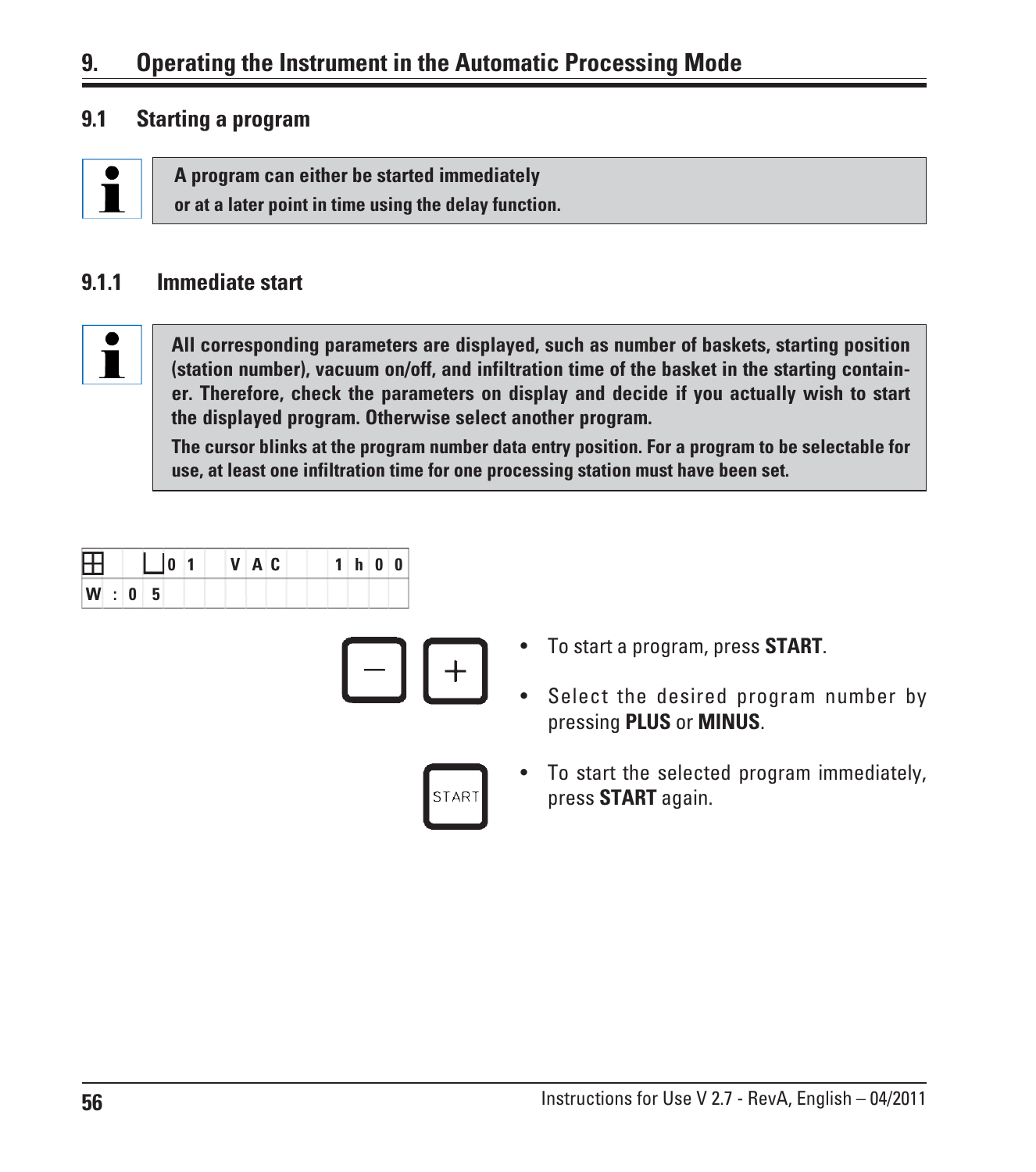Ť

#### **Immediate start** (continued)



- To start the selected program immediately, press **START** again.
	- **The warning codes W:04 W:06 (see Chapter 13) are displayed for programs of less than 8 hours duration from start until the basket reaches the first wax bath. Check if the available amount of time is sufficient for the paraffin to liquefy completely. If this is not ensured, fill the wax baths with liquid paraffin.**



| $1$ 10 9 | VAC | l e l<br>$\sim$<br>$\sim$<br>$\sim$ |
|----------|-----|-------------------------------------|
|          |     | 9<br>÷                              |

• To override the warning codes and start processing, press **KEY** and **START** simultaneously.

After the drain time of 60 seconds, the carousel will automatically move to the programmed starting position.

While the basket is being moved, the display reads the numbers of the container stations the carousel is rotating past. Instead of the infiltration time '- -h - -' will be displayed.

As soon as the basket has arrived at the programmed starting station, it will be lowered into that station.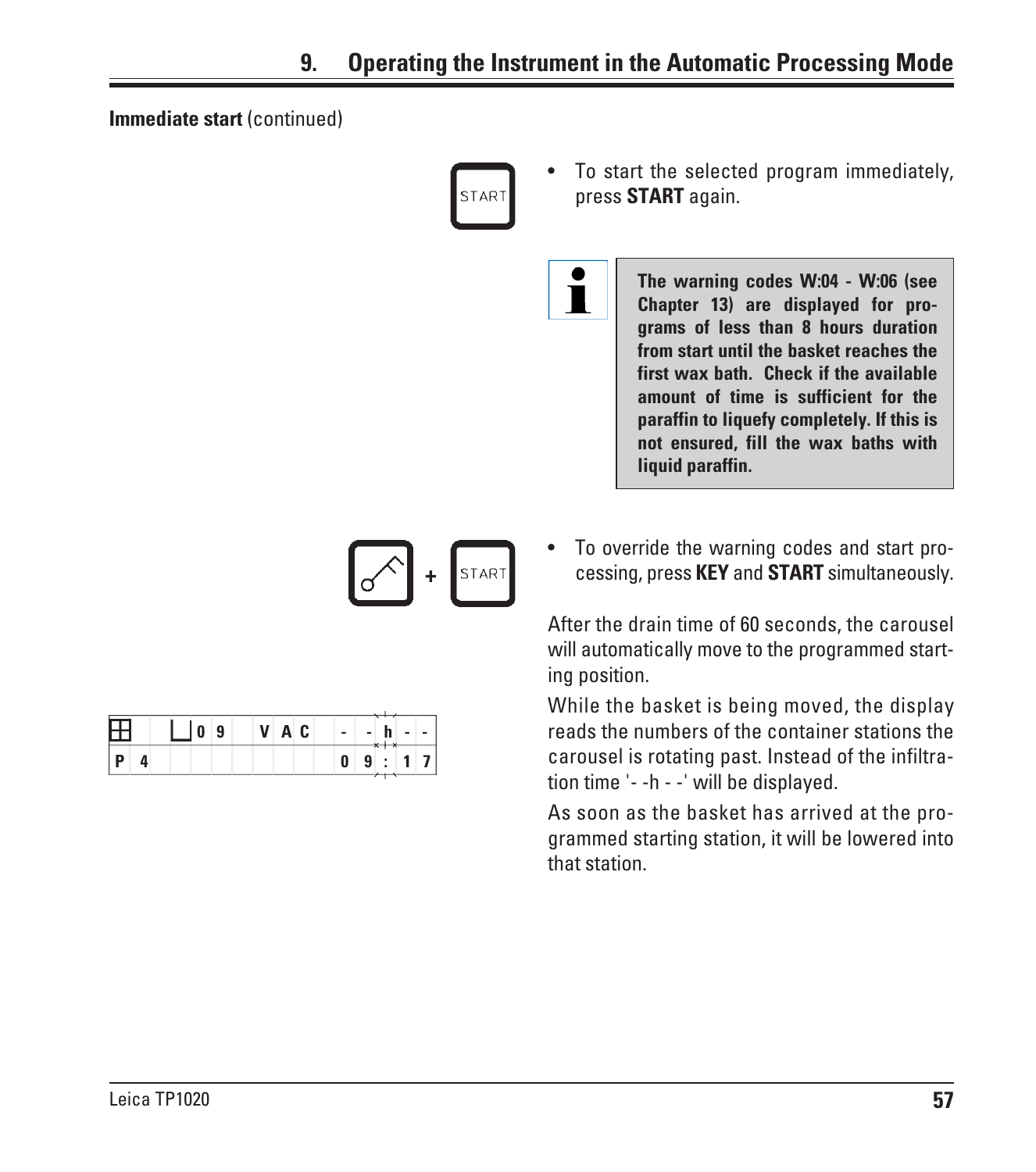**Immediate start** (continued)

|  | 0 <sup>1</sup> | VAC |  |   | 0 h 57 | $\overline{\phantom{1}}$ $\overline{\phantom{1}}$ |  |
|--|----------------|-----|--|---|--------|---------------------------------------------------|--|
|  |                |     |  | 0 |        | 9:29                                              |  |

## **9.1.2 Delayed start**

From that point on, the remaining infiltration time of the basket in the current station is displayed. While processing time is running, the display reading is updated in one-minute intervals; i.e. you can always see exactly the remaining infiltration time for each station.

Select starting time

• Press **START**.

The program which was used last is displayed. Decide whether you want to start that particular program or select another one.

• To enter the desired starting time, press **ARROW RIGHT**.

The display reads **START** and the cursor blinks at the data entry position for the days of delay:

- $0 =$  Start at the same day (= today),
- $1 =$  Start the next day (= tomorrow),
- $2 =$  Start in two days (= the day after tomorrow) ...etc..

**The delay function enables you to start a program e.g. during the weekend, so it will be completed by the time you return to work on Monday.**



| 田            |   |                     | 1011 |  | VAC |         |   |   |   |   |   |
|--------------|---|---------------------|------|--|-----|---------|---|---|---|---|---|
| $\mathsf{P}$ | л | $S$ $T$ $A$ $R$ $T$ |      |  |     | .<br>Se | 0 | 0 | ÷ | 0 | 0 |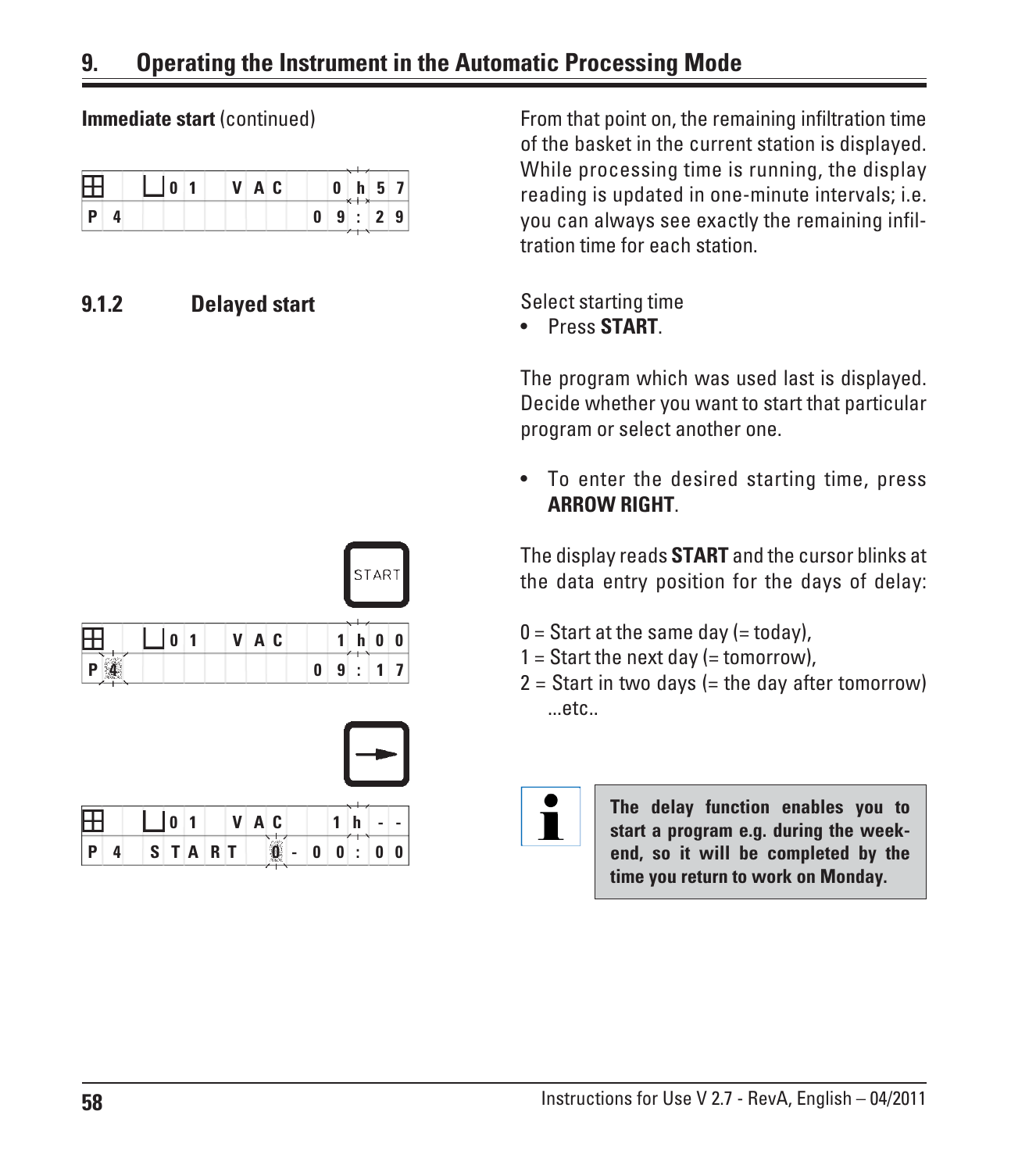**Delayed start** (continued)

|  |    |   | V    | A C |   |   |        | 0 | 0 |
|--|----|---|------|-----|---|---|--------|---|---|
|  | S. | A | RIT. |     | ٠ | 9 | ٠<br>٠ |   | n |

|         | 田口。 | $\mathbf{h}$<br>$-1$<br>$\sim$<br>$\sim$ |
|---------|-----|------------------------------------------|
| P <br>Δ |     | 1 6 :3 0                                 |



- Press **PLUS / MINUS** to enter the number of days.
- Press **ARROW** to move the cursor to the data entry position for the hours.
- Press **PLUS / MINUS** to enter the number of hours.
- To move the cursor to the digits destined for entering the minutes, push the **ARROW** key.
- Press **PLUS / MINUS** to enter the number of minutes.

The program shown here would be started the next day at 7.30 PM.

• To activate the delay function press **START**.

Once the delay function has been activated, the tissue basket will move immediately to the selected starting container.

While the basket is waiting in the starting container for the actual program to start, the display reads '- -h - -'.

When pressing **CLOCK** the display switches from real time indication to reading the selected starting time and the resulting end time.

# **Display end of processing time**

To check if the programmed starting time leads to an acceptable end of run time:

• Press '**CLOCK**'.

In the example shown here the end of processing would be the day after next at 9.48 AM.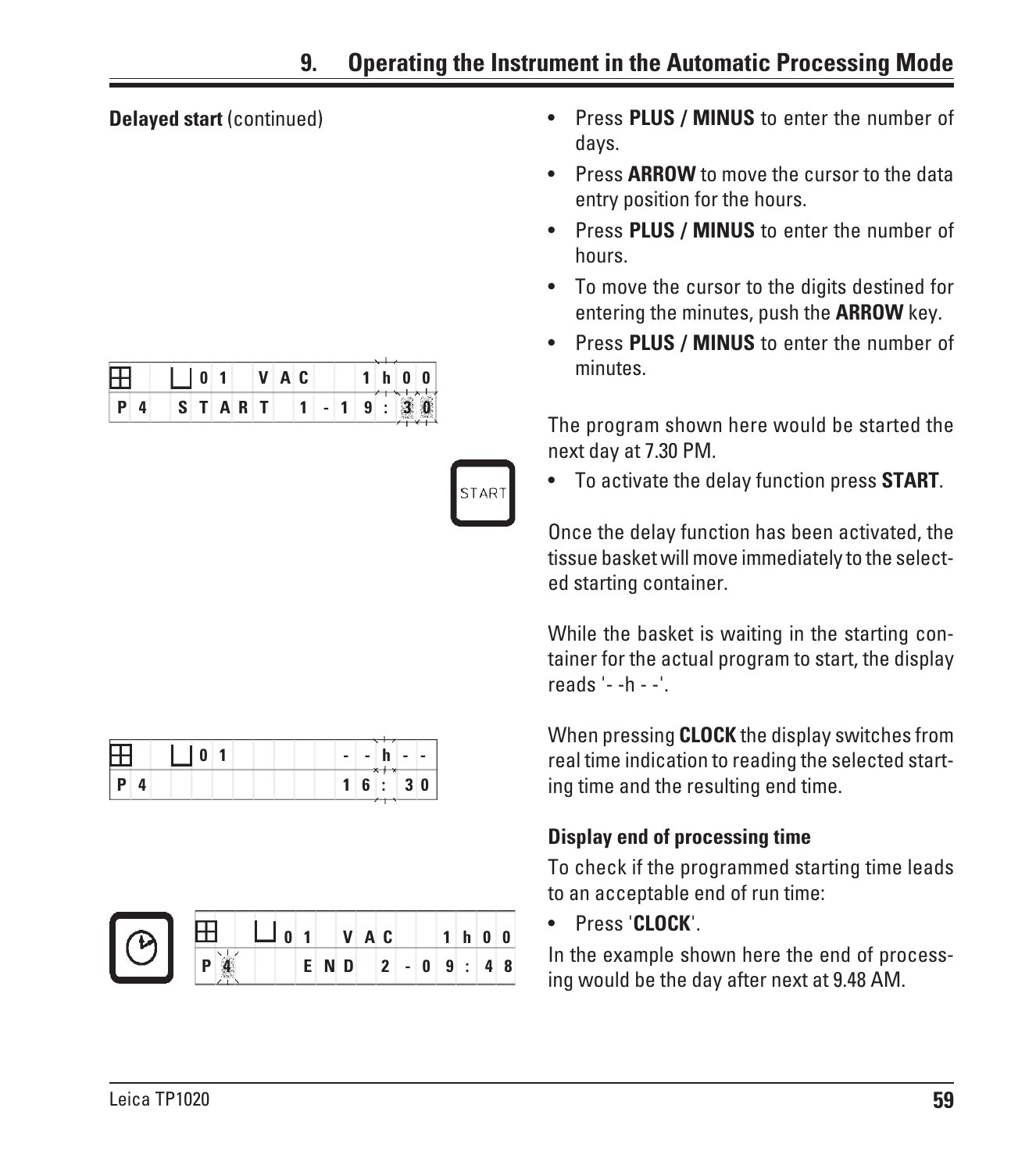#### **Delayed start** (continued)

#### **Edit and change starting time (when using the delayed starting function)**



- Press **CLOCK** again.
- Check the selected starting time and if necessary change it as appropriate to achieve the desired end or run time.



• To activate the delay function press **START**.



**The warning codes W:04 - W:06 (see Chapter 7) are displayed for programs of less than 8 hours duration from start until the basket reaches the first wax bath. Check if the available amount of time is sufficient for the paraffin to liquefy completely. If this is not ensured, fill the wax baths with liquid paraffin.**



• To override the warning codes and start processing, press **KEY** and **START** simultaneously.

The program will be started at the selected delay time.



• To quit the display indication, press **CLOCK** again.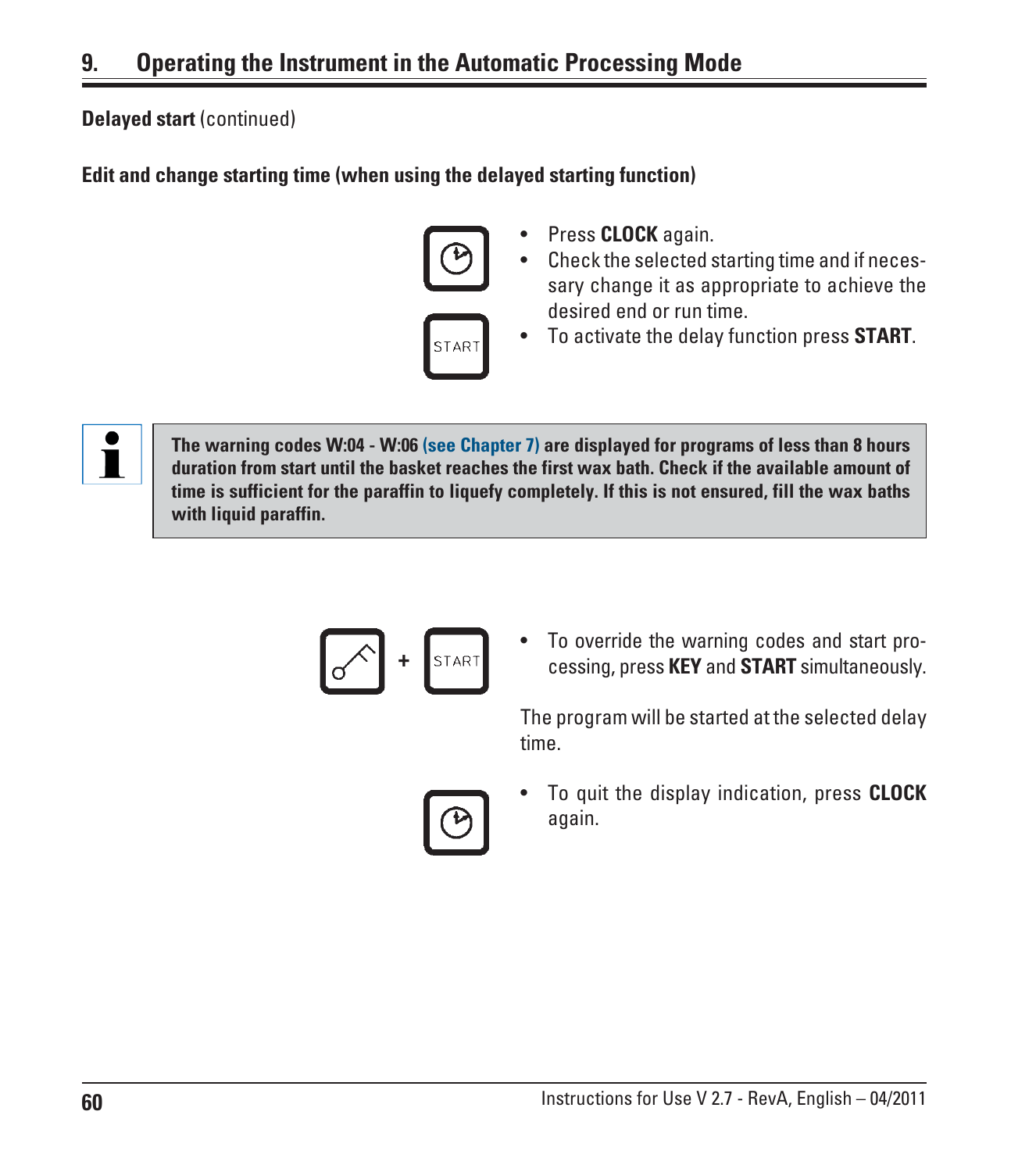# **9. Operating the Instrument in the Automatic Processing Mode**

## **Locking the key functions**

**To protect program settings against unintended deletion or alterations, the key functions of the control panel can be locked.**



ĺ

• To lock the panel, press **KEY** for 5 seconds.

'**LOCKED**' will be displayed.

After 10 seconds the display will return to standard reading. Every time a button is pressed, '**LOCKED**' will be displayed again.



• To unlock the control panel functions, press **KEY** again for 5 seconds.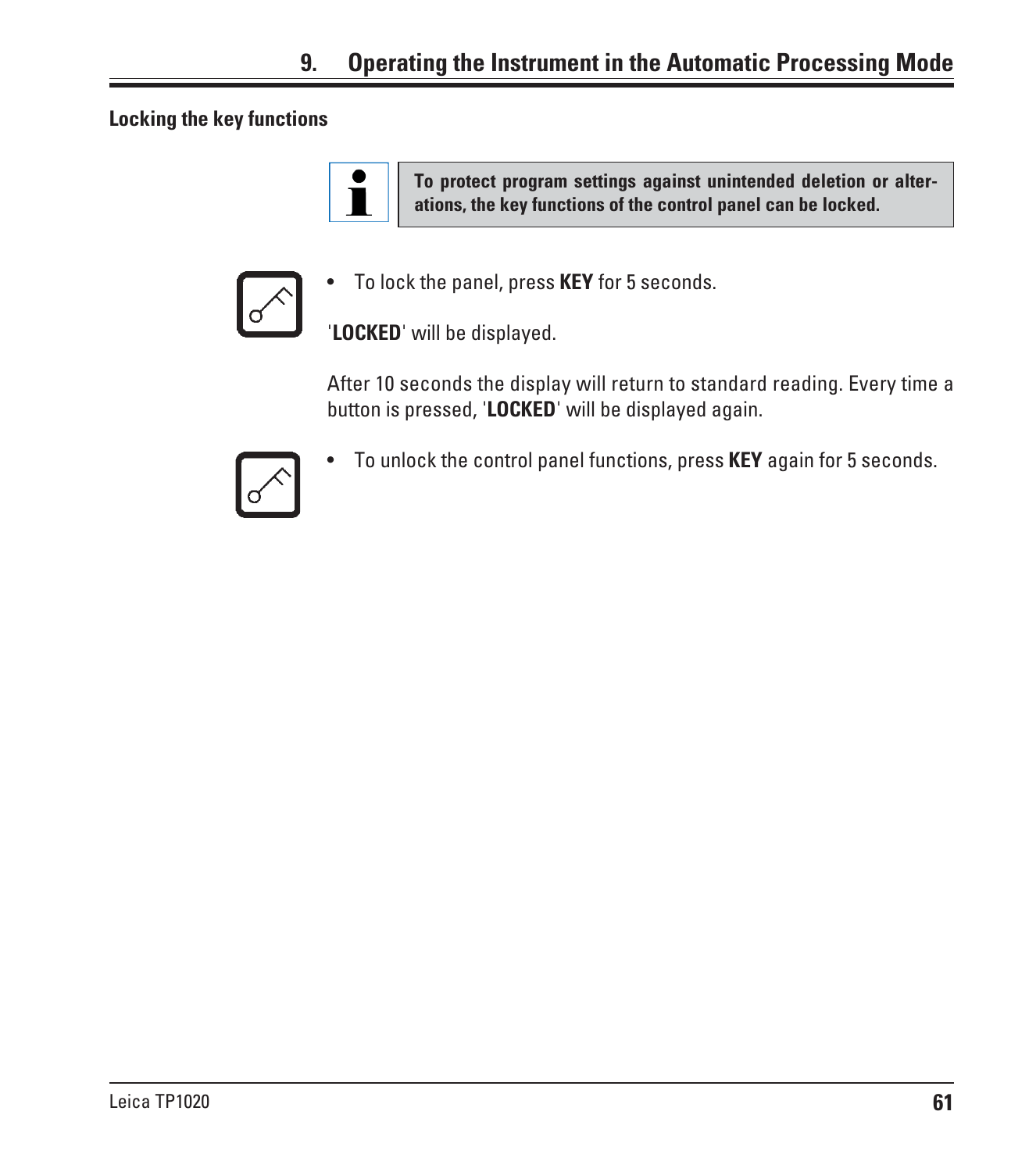## **9.2 Editing and modifying programs while a processing cycle is in progress**





- Activate the programming mode.
- Select a program.

To verify and/or change the selected parameters,

- Move the cursor to the station number entry position (**ARROW RIGHT** / **LEFT** = cursor buttons)
- Modify the station number pressing **PLUS** or **MINUS** and thus edit, and if necessary alter, step by step all station parameters.



**All modifications are saved immediately. The program currently in progress cannot be changed!**



Press **PROG** to quit programming.

#### **9.3 Displaying end of processing time**



While a processing cycle is in progress, it is possible to display the expected end of run time.

• To display end of run time, press **CLOCK**.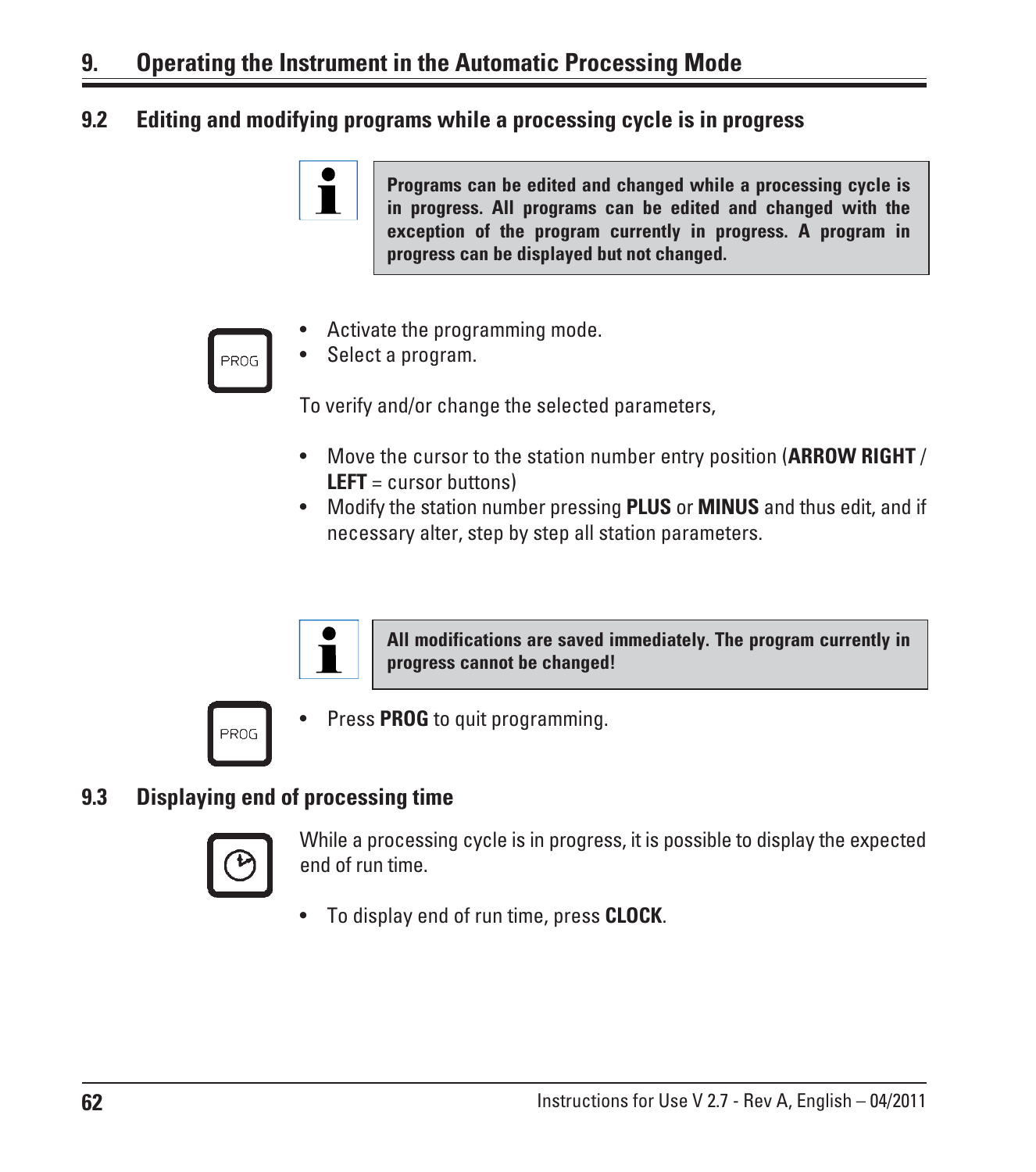| <b>Display end of processing time (continued)</b> |  |
|---------------------------------------------------|--|
|---------------------------------------------------|--|

 **0 1 V A C 0 h 1 2**

| n |  |     |  |   | 0 | h  | in L | 0 |
|---|--|-----|--|---|---|----|------|---|
|   |  | ND. |  | ٠ |   | ÷. | 38   |   |



**9.4 Pausing a process**

In the example shown here end of processing would be the next day at 10.38 AM.

• To quit the display indication, press **CLOCK** again.

Automatic specimen processing can be interrupted and resumed later, for example to reload specimens.

• To interrupt the program, press the **PAUSE/ CONT** button.

'**PAUSE**' is displayed.



Æ

**P 4 P A U S E**

**While a run is paused, 'PAUSE' will be displayed continuously. In addition, 5 minutes after last pressing a key, a double sound signal reminds the user the run is still paused. The sound signal will recur in 5 minute intervals until processing is resumed.**

> When in '**PAUSE**', the buttons for manual operation become functional, e.g. to lift the tissue basket out of a station to add specimens. The carousel can also be rotated to move the basket to any processing station - see chapter 8 'Operating the Instrument in the Manual Processing Mode'.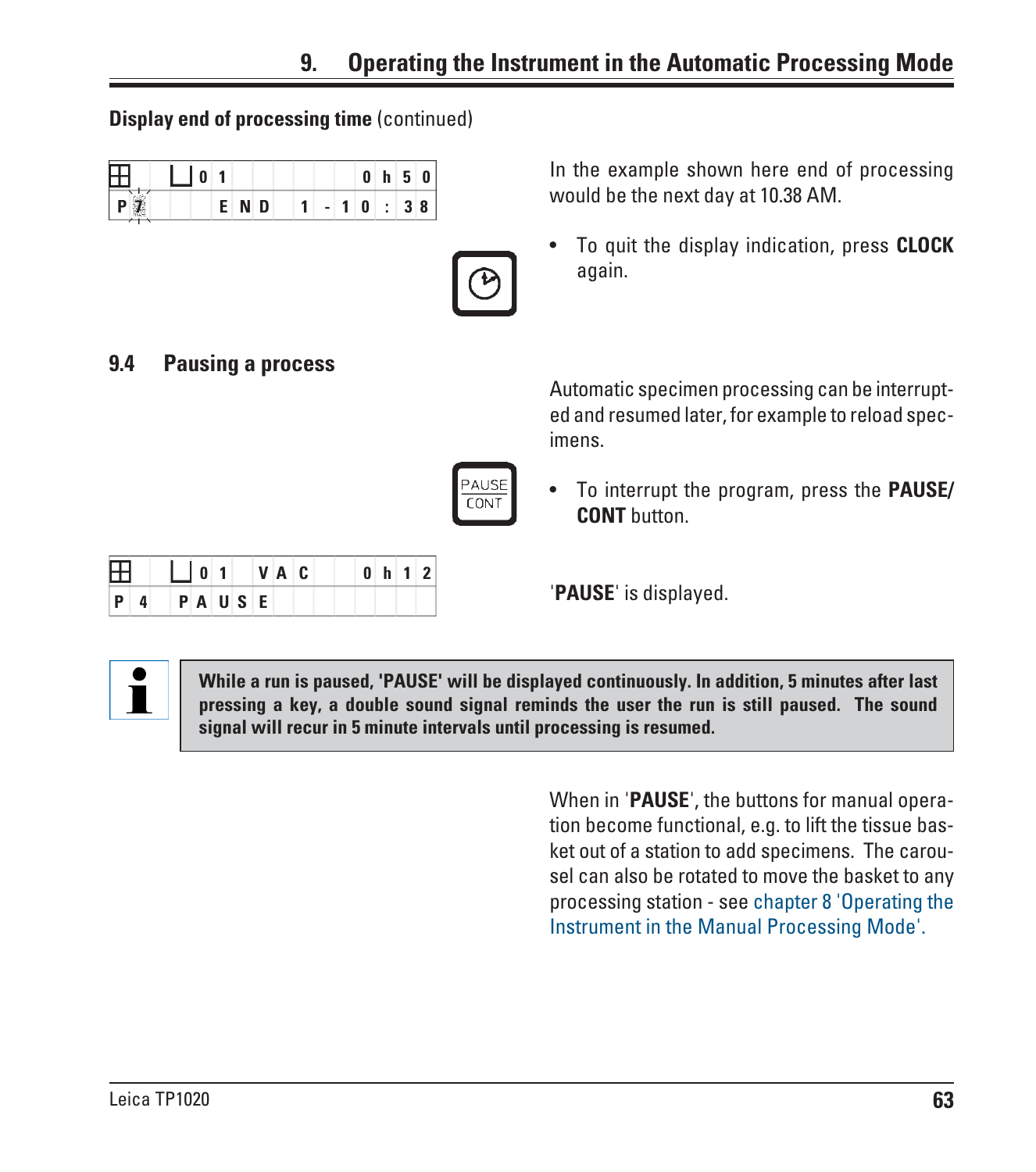# **9. Operating the Instrument in the Automatic Processing Mode**

#### **9.5 Resuming a paused process**



• To reassume processing press **PAUSE/CONT** again.

Pressing this key will lower the basket into the station. Processing continues as programmed.

While a run is paused, the infiltration time countdown in the actual station will also be interrupted. When processing is resumed, the remaining infiltration time in the station will be carried out without interruption. Thus, the end of run time of a process will be postponed by the length of time the process was paused.

The display reading will automatically be updated, showing the new end of run time.

If there is an emergency, an automatic processing cycle can be stopped immediately and - in a subsequent step - entirely aborted.

## **9.6 Stopping or terminating a process**

| STOP |
|------|
|      |

| $\Box$ $\Box$ 0 1 VAC |  |  |  |  |  |  |  | 0 h 55 |
|-----------------------|--|--|--|--|--|--|--|--------|
| $P$ 8 ST 0 P ?        |  |  |  |  |  |  |  |        |

| ۵<br>г |  |
|--------|--|
|        |  |

|  |  |  |  | VAC. |  |  | h  | . ב | -51 |
|--|--|--|--|------|--|--|----|-----|-----|
|  |  |  |  |      |  |  | ÷. |     |     |

• To stop a processing cycle in progress press **STOP**.

The carousel up-and-down movement stops immediately.

The display reads '**STOP**?'.

With this the instrument is asking you whether you really want to abort the processing cycle currently in progress?

• To resume processing, press **START**. Processing will continue as programmed.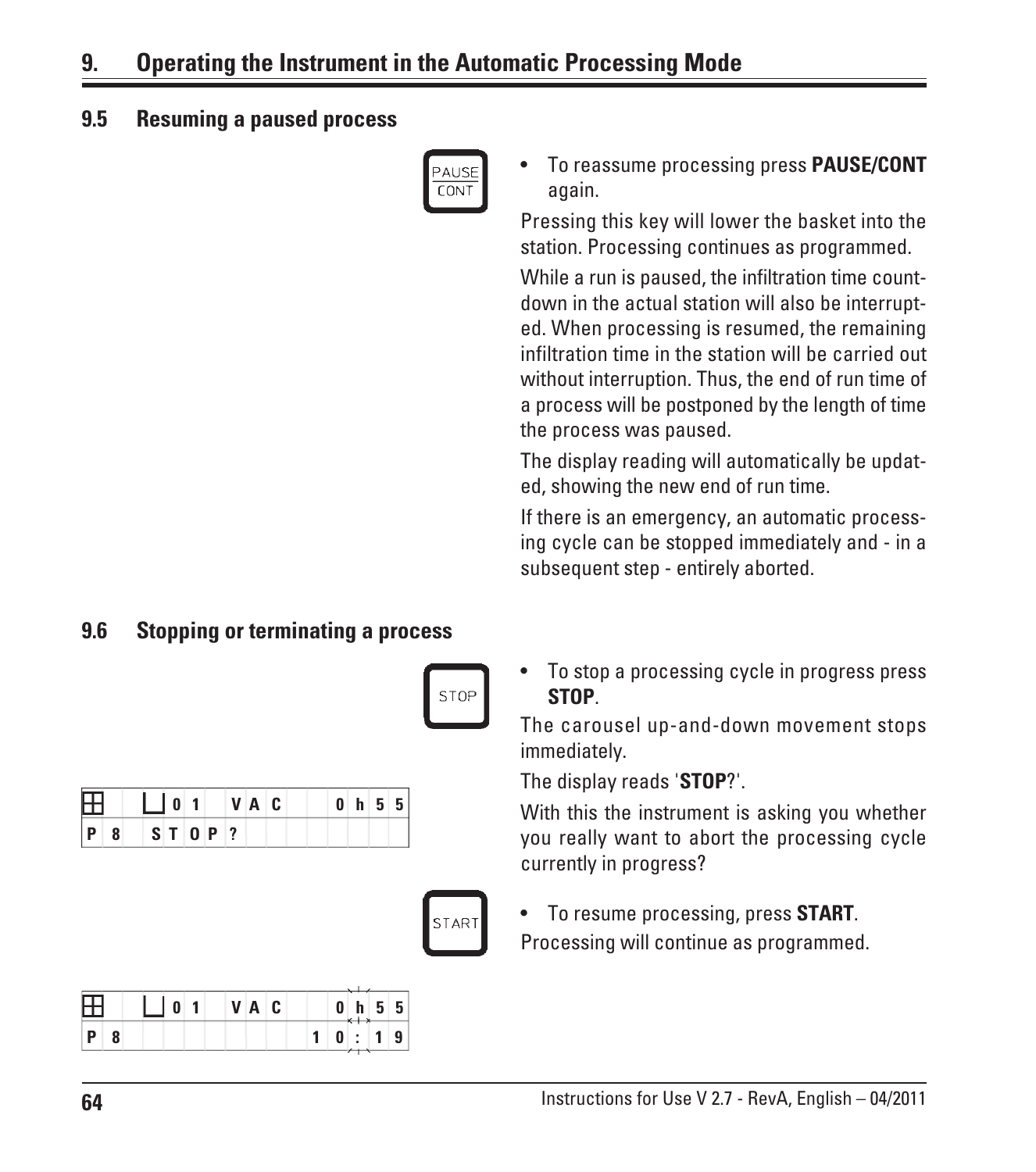#### **Stopping or aborting a process** (continued)

STO.

| . $\vert 0 \vert^{\prime}$ |    |                       |  |    |
|----------------------------|----|-----------------------|--|----|
|                            | 1. | $\pm$ 0 $\pm$ 3 $\pm$ |  | -4 |

# **9.7 End of an automatic process**

| DONE |  |
|------|--|

If there is an emergency, an automatic processing cycle can be stopped immediately and - in a subsequent step - entirely aborted.

Processing will continue as programmed.

• To abort the process, press **STOP** again.

This will terminate the specimen processing definitely without any option to resume processing.

The tissue basket remains immersed in the current station and has to be removed in the manual processing mode.

The termination of automatic specimen processing is indicated in the display, supported by an audible signal that is repeated in 30-second intervals.

The position of the specimen basket and '**DONE**' appear in the display.

• Press any key to confirm the message and turn off the sound signal.

The specimens can now be removed in the manual processing mode.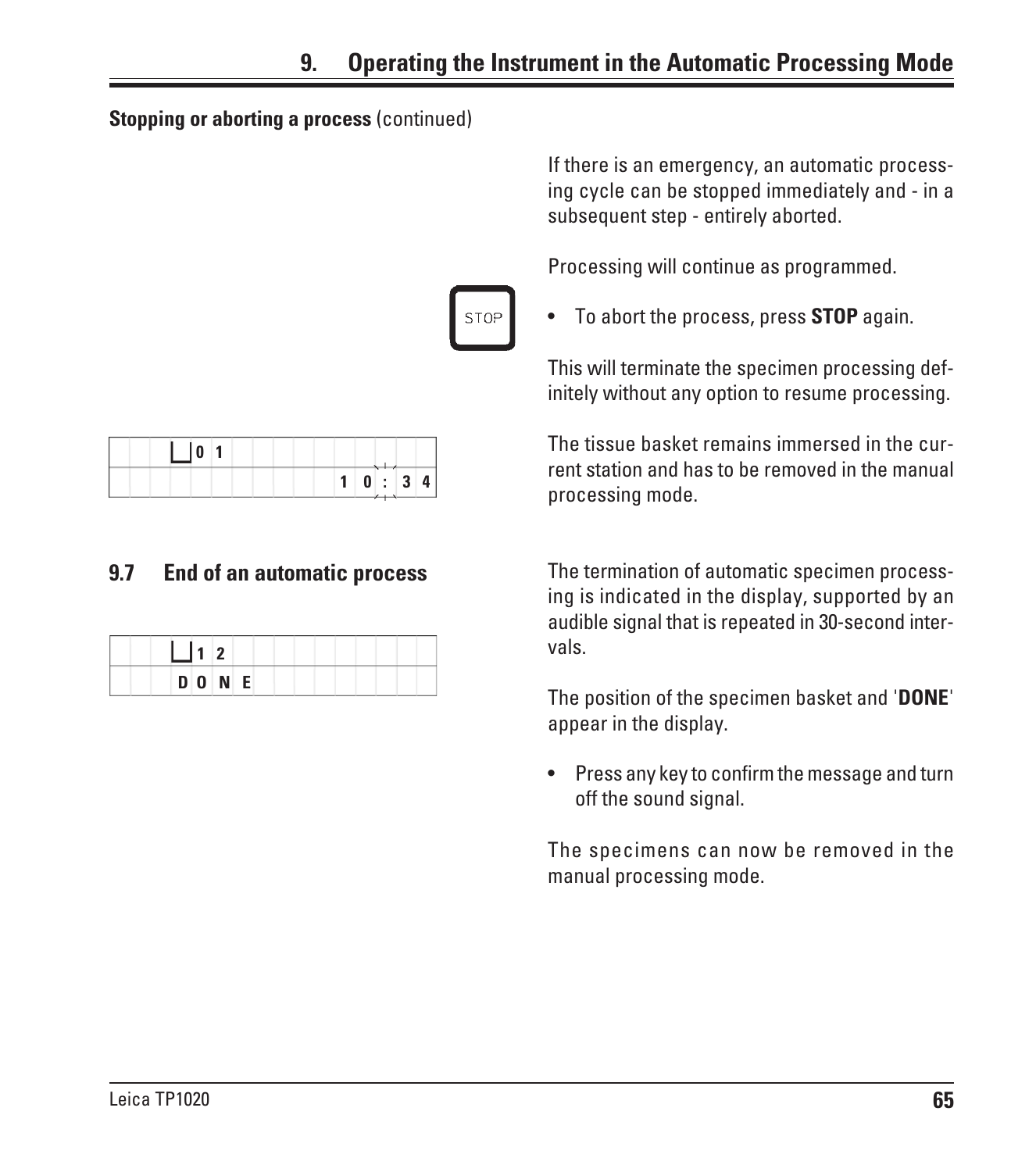# **9. Operating the Instrument in the Automatic Processing Mode**

# **9.8 Removing the specimens** • Lift the carousel.



**Due to the relatively long time paraffin requires to melt, the instrument should not be turned off routinely after finishing the day's last processing cycle.**

- 
- Allow for the tissue basket to drain in that position.
- Lift the tissue basket slightly with your hand and pull it out of the basket holder in a horizontal movement.
- Lower the carousel.
- **9.9 Finishing the daily routine Check the filling level and quality of the liquid** in each station (reagent and wax baths) and refill or exchange completely if necessary.
	- Clean the edges of the reagent containers and wax baths as well as the seals of the lids (refer to Chapter 14 - 'Cleaning').
	- Wipe the control panel clean.
	- Press **KEY** to lock the panel and that way protect program settings against accidental alteration or misuse.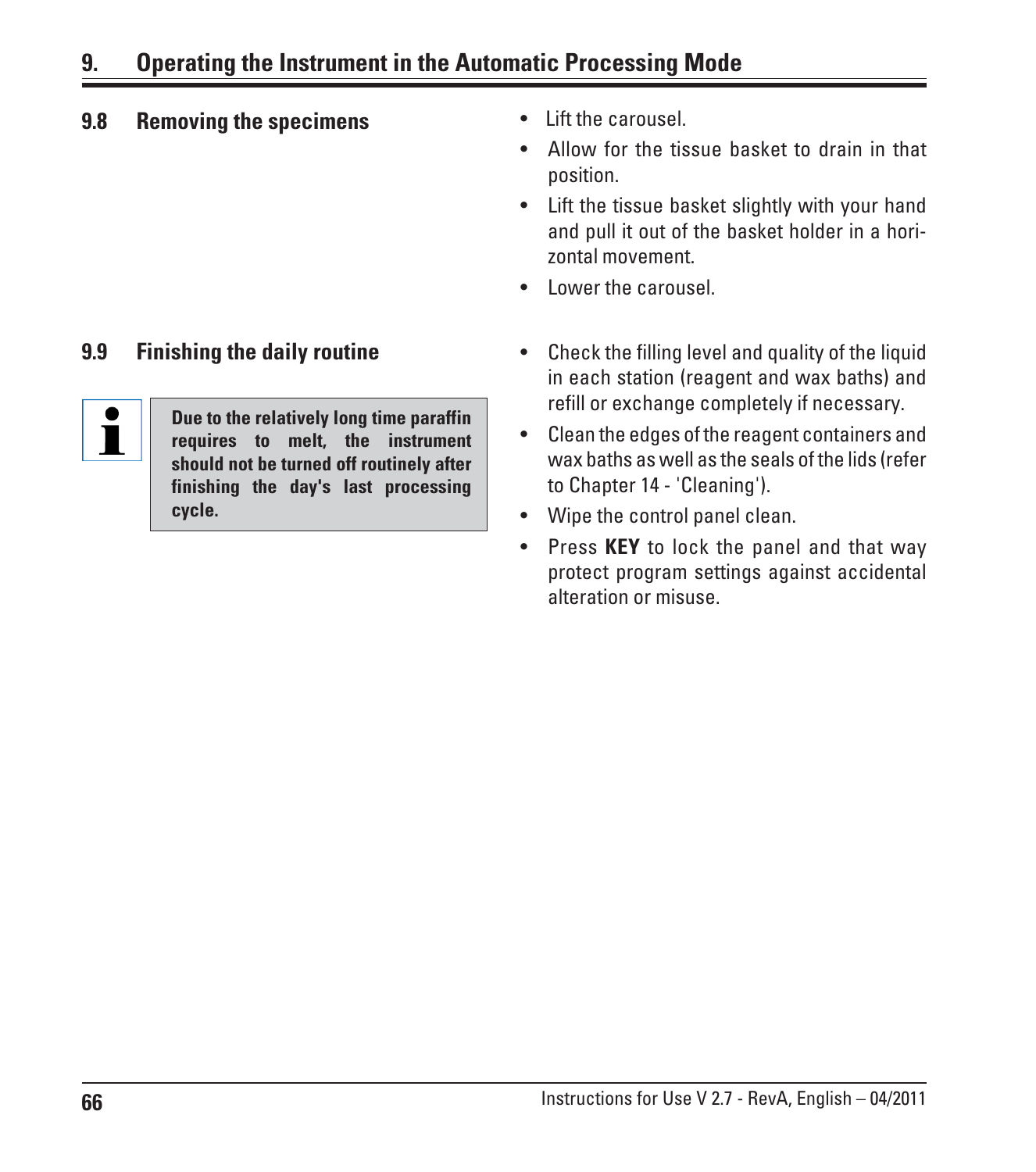#### **10.1 Warning codes**

| ⊥     | 0 |  |  |  |
|-------|---|--|--|--|
| W: 03 |   |  |  |  |



**Solid paraffin takes several hours to melt.**

**Please keep this in mind and make sure to switch on the instrument early enough so the paraffin will be molten and ready for use when necessary.**

The warning codes W:01 - W:06 may be displayed.

W:01, W:02, W 03 - Paraffin in wax bath, station 10, 11, 12 is still solid. W:04, W:05, W:06 - Paraffin in wax bath, station 10, 11, 12 may still be solid when basket 1 is reached.

When these warning codes are displayed, a short sound signal (very short sound - very short sound) is emitted and repeated in 5 minute intervals.

W:01 - W:03 are displayed by the processing cycle upon occurrence, e.g. when the basket is due to be immersed into a wax bath as programmed.

W:04 - W:06 are displayed immediately when starting an automatic processing cycle of less than 8 hours duration from start until the basket reaches the first wax bath.



- To quit warning codes W:01 W:03 press any key.
- To lower or lift the tissue basket press **KEY** and **ARROW UP** or **ARROW DOWN** simultaneously.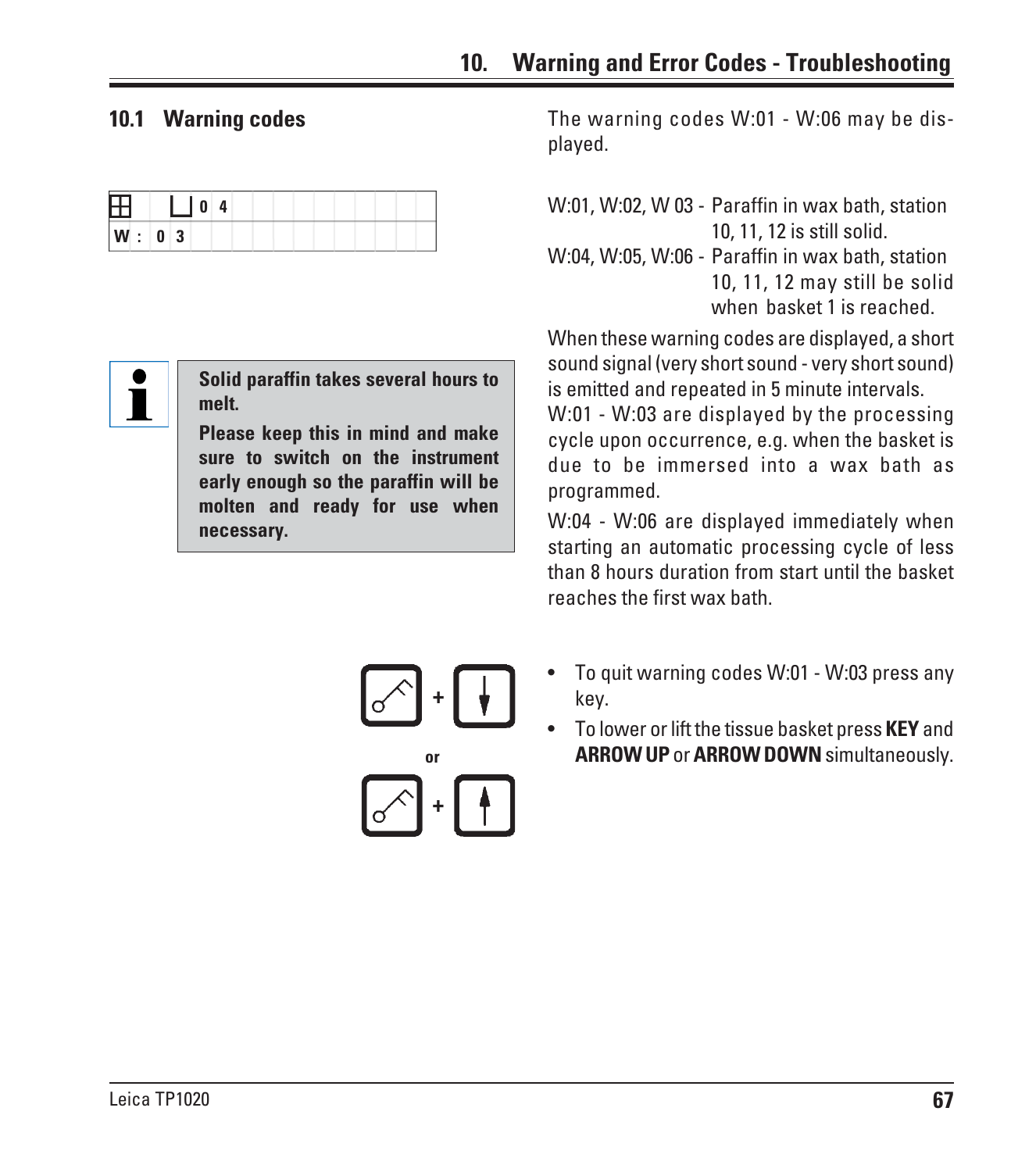## **Warning codes** (continued)



**W:01 - W:03 block the transport of the tissue basket to the wax bath no. 10, 11 or 12. If you know though that the paraffin is actually liquefied, you can immerse the tissue basket into or remove from one of the wax baths manually.**



• To override the warning codes W:04, W:05 and W:06 press **KEY** and **START** simultaneously to start processing.

| Code                                                                                             | <b>Possible root cause</b>                                                                                                                                                                             | <b>Troubleshooting</b>                                                                                                                                                                                                                                                                                                                                                                    |
|--------------------------------------------------------------------------------------------------|--------------------------------------------------------------------------------------------------------------------------------------------------------------------------------------------------------|-------------------------------------------------------------------------------------------------------------------------------------------------------------------------------------------------------------------------------------------------------------------------------------------------------------------------------------------------------------------------------------------|
| Warning code<br>W:01, W:02, W:03<br>in manual<br>processing mode                                 | Paraffin in wax bath stations 10/11/12<br>still solid.                                                                                                                                                 | To quit the warning code, press any<br>key.<br>Check if the paraffin is really molten.<br>If you find that the paraffin is molten,<br>pause the automatic processing cy-<br>cle and - in the manual processing<br>mode - by pressing <b>KEY</b> and the cor-<br>responding <b>ARROW</b> button simulta-<br>neously, lower the basket into the<br>wax bath or lift it out of the wax bath. |
| Warning code<br>'W:04' 'W:05'<br>'W:06' when<br>starting an<br>automatic<br>processing<br>cycle. | Total duration of program from start<br>until the basket reaches the first wax<br>bath is less than 8 hours. Paraffin in sta-<br>tions 10/11/12 possibly still solid upon<br>arrival of tissue basket. | Check if there is sufficient time for the<br>paraffin to liquefy completely until the<br>basket arrives at the wax bath.<br>If this is not ensured, fill the wax bath<br>with molten paraffin.<br>To override / quit the warning code,<br>press KEY and START simultaneously.                                                                                                             |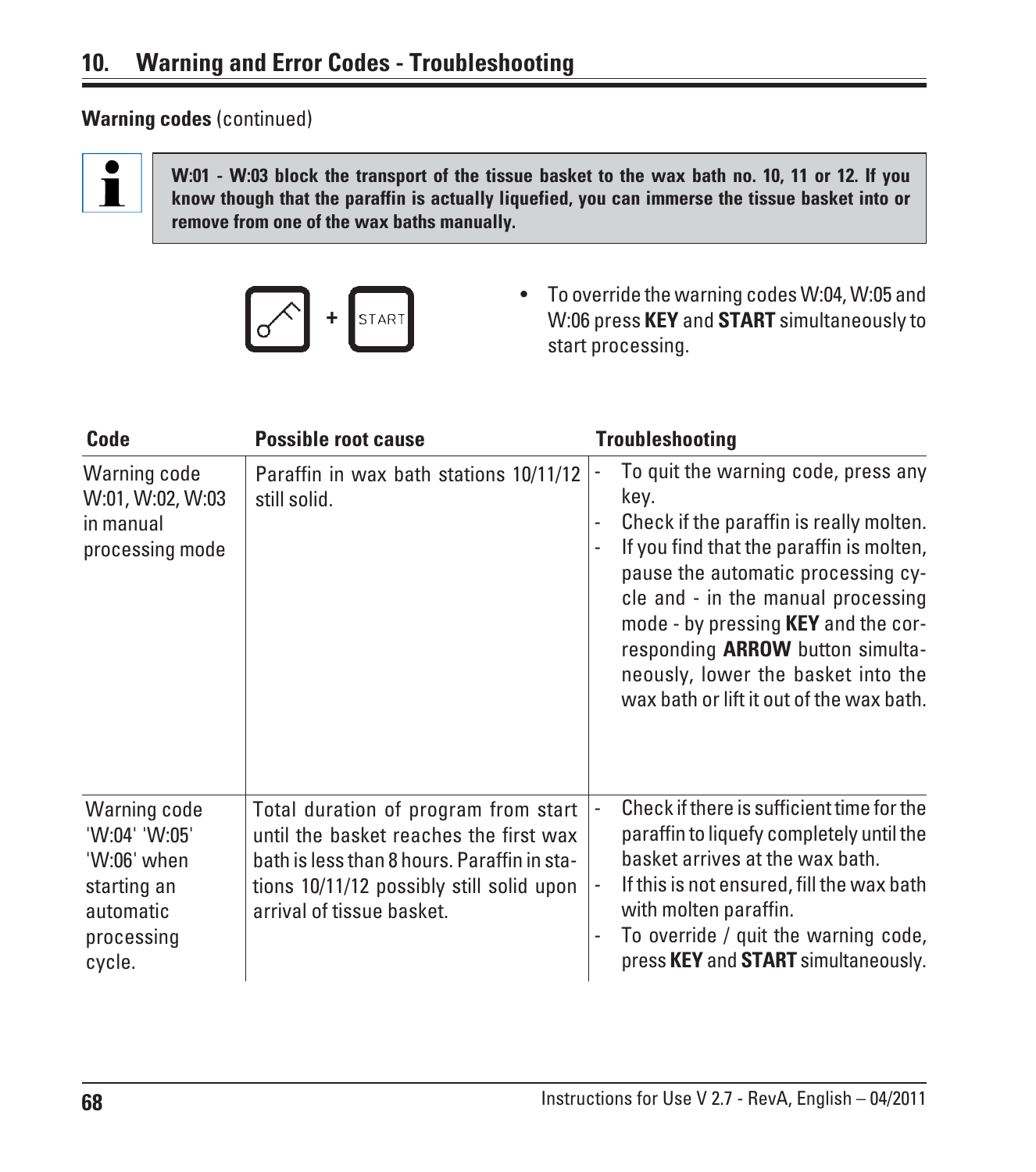

**On the next page you will find a complete list of all error messages, their meaning and how to troubleshoot them.**

**10.2 Error messages** To indicate a series of malfunctions, the error codes E:01 to E:13 are displayed.

> Three consecutive and very short sound signals that are repeated every 10 seconds reinforce the visual error code.

• To quit the error codes, press any key.

| <b>Code</b>                                                                                                 | <b>Possible root cause</b>                                                                                                                                                                                                                                                          | <b>Troubleshooting</b>                                                                                                                                                                                                                                                                                                                                                                                                        |
|-------------------------------------------------------------------------------------------------------------|-------------------------------------------------------------------------------------------------------------------------------------------------------------------------------------------------------------------------------------------------------------------------------------|-------------------------------------------------------------------------------------------------------------------------------------------------------------------------------------------------------------------------------------------------------------------------------------------------------------------------------------------------------------------------------------------------------------------------------|
| Error code 'E:01'                                                                                           | Cache memory defective                                                                                                                                                                                                                                                              | <b>Call Technical Service</b>                                                                                                                                                                                                                                                                                                                                                                                                 |
| Error code 'E:03'<br>$-$ 'E:04' - 'E:05'                                                                    | Drive malfunction                                                                                                                                                                                                                                                                   | Switch off the main switch and<br>next switch it back on.<br>Try again.<br><b>Call Technical Service</b>                                                                                                                                                                                                                                                                                                                      |
| Error code 'E:07'                                                                                           | Clock component defective                                                                                                                                                                                                                                                           | <b>Call Technical Service</b>                                                                                                                                                                                                                                                                                                                                                                                                 |
| Error code 'E:08'<br>(Wax bath 1)<br>Error code 'E:09'<br>(Wax bath 2)<br>Error code 'E:10'<br>(Wax bath 3) | Wax bath not connected.<br>Wax bath possibly connected to<br>$\overline{\phantom{a}}$<br>wrong socket.<br>Excess temperature switch-off mech- $\vert$ -<br>$\qquad \qquad \blacksquare$<br>anism has responded.<br>Wax bath defective.<br>$\overline{a}$<br>Control unit defective. | Connect wax bath.<br>Check if wax bath is connected<br>to the appropriate socket.<br>Correct if necessary.<br>Disconnect the wax bath con-<br>nection plug from the socket at<br>the rear of the instrument.<br>Let wax bath cool down.<br>Reconnect wax bath<br>If the yellow pilot lamp lights, use<br>of the wax bath may be continued.<br>Exchange wax bath.<br>$\overline{\phantom{a}}$<br><b>Call Technical Service</b> |

# **List of error codes**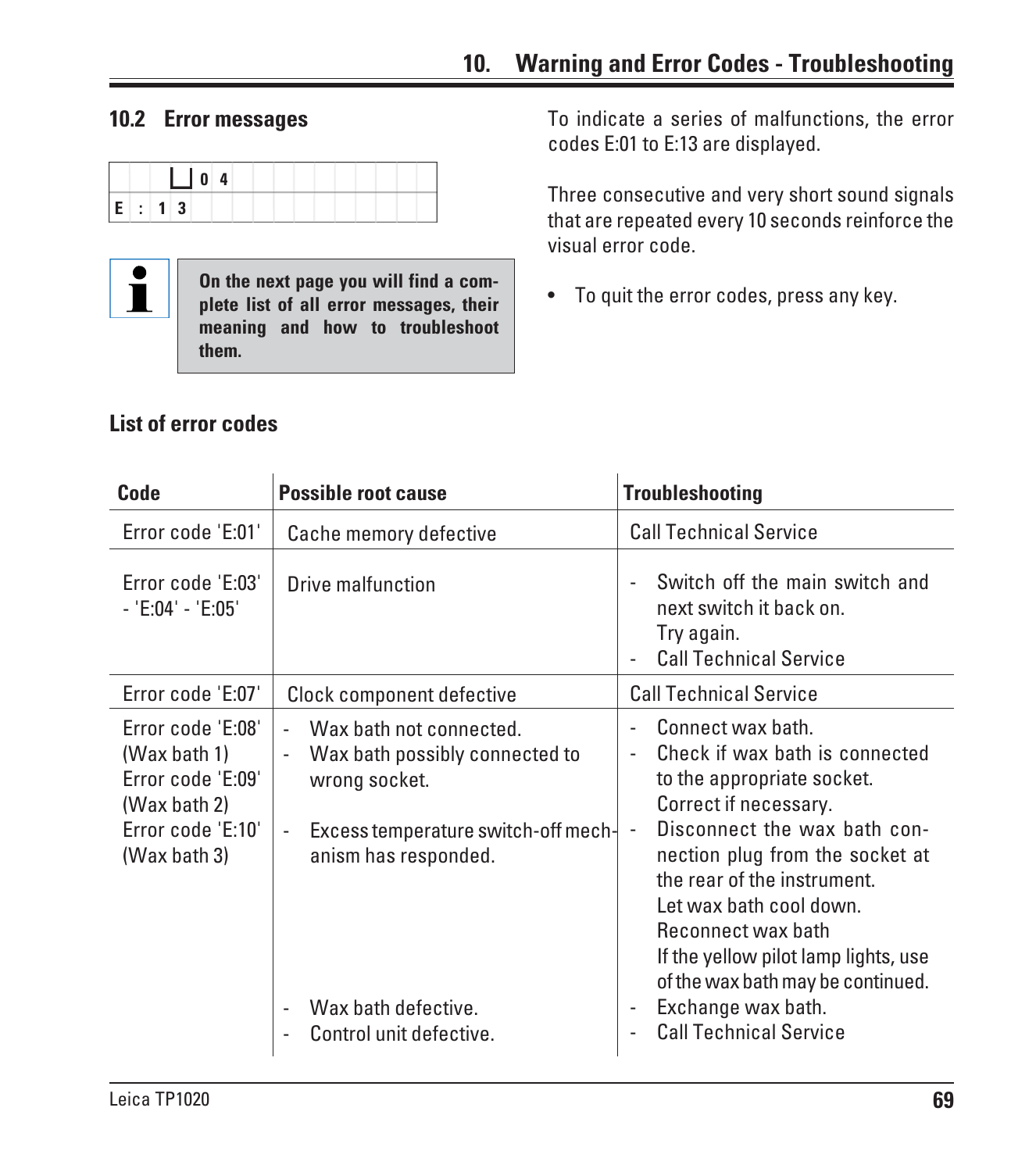# **List of error codes** (continued)

| Error code 'E:11' | Loss of process data.                                                                                                          | Press any key to confirm error<br>message; 'ABORT' will be dis-<br>played; processing cycle will be<br>aborted.<br>Restart processing cycle.<br>If the same problem recurs, call<br><b>Technical Service.</b> |
|-------------------|--------------------------------------------------------------------------------------------------------------------------------|---------------------------------------------------------------------------------------------------------------------------------------------------------------------------------------------------------------|
| Error code 'E:12' | Loss of program settings.                                                                                                      | Press any key to confirm error<br>message; 'ABORT' will be dis-<br>played; processing cycle will be<br>aborted.<br>Restart processing cycle.<br>If the same problem recurs, call<br><b>Technical Service.</b> |
| Error code 'E:13' | Erroneous data entry for delayed<br>start function (e.g. desired starting<br>time would be earlier than current<br>real time.) | Correct erroneous data entry.                                                                                                                                                                                 |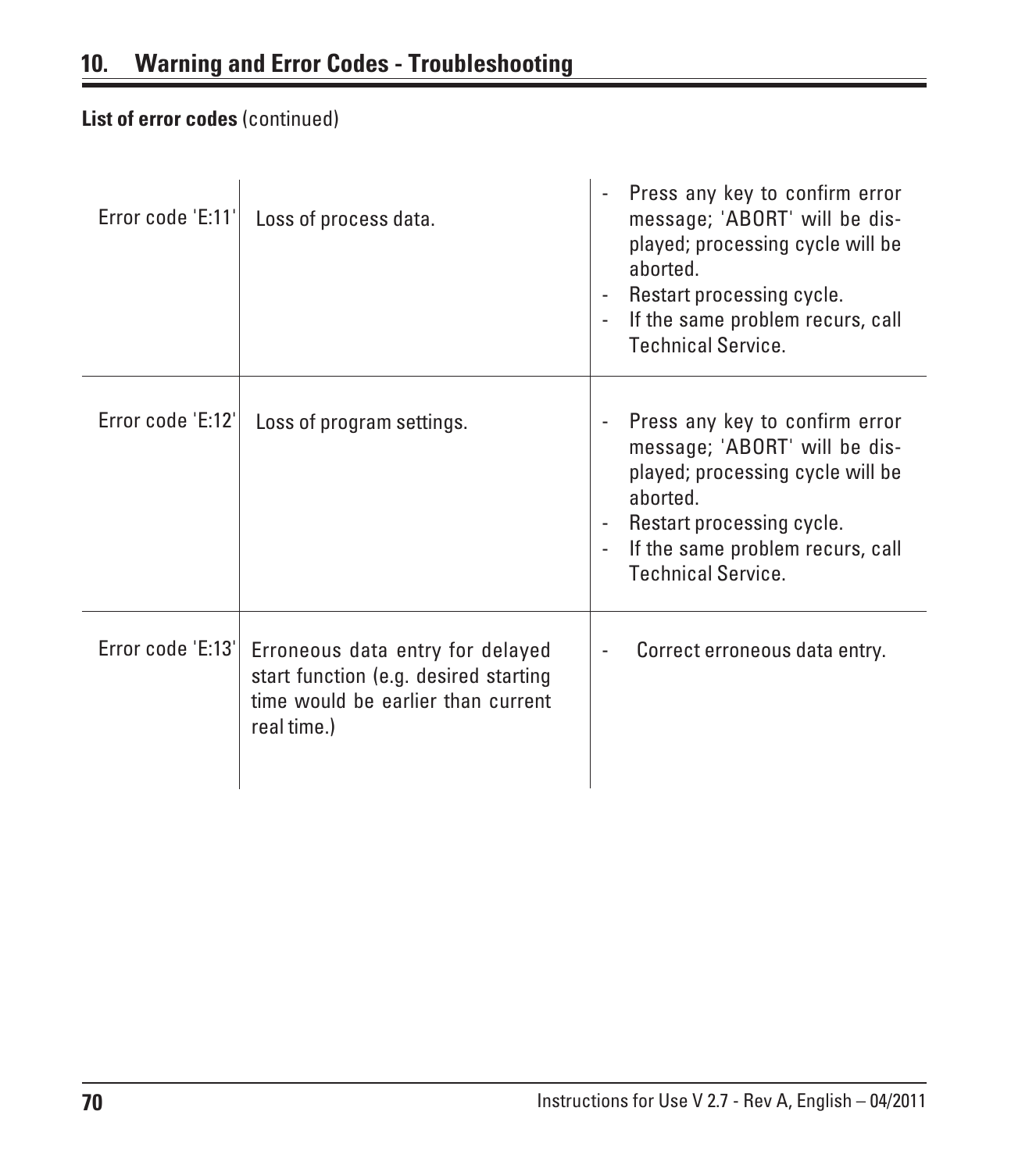## **10.3.1 'POWER FAILURE' and 'WRONG STATION' messages**

| ⊞<br>$\begin{array}{c c} \hline \end{array}$ | 0 h 47         |
|----------------------------------------------|----------------|
| $\sqrt{ \lambda }$<br>POWER                  | <b>FAILURE</b> |
| 7   7   X   Y   Y   Y                        |                |

 $\mathbf i$ 

**In case of a power failure the carousel is lowered immediately into the station where the tissue basket happens to be located when the power failure occurs. Once mains power is restored processing will be resumed as programmed. Possible impairment of the processing cycle through the interruption is displayed.**

| $\boxplus$              | 0 h 16                                                                                                                                                                                                                                                                                                                                                                                                                                                                                                                                       |
|-------------------------|----------------------------------------------------------------------------------------------------------------------------------------------------------------------------------------------------------------------------------------------------------------------------------------------------------------------------------------------------------------------------------------------------------------------------------------------------------------------------------------------------------------------------------------------|
| $\sqrt{2}$<br>W R O N G | $\left\{ \left\{ +\lambda ^{2}+\lambda ^{2}+\lambda ^{2}+\lambda ^{2}+\lambda ^{2}+\lambda ^{2}+\lambda ^{2}+\lambda ^{2}+\lambda ^{2}+\lambda ^{2}+\lambda ^{2}+\lambda ^{2}+\lambda ^{2}+\lambda ^{2}+\lambda ^{2}+\lambda ^{2}+\lambda ^{2}+\lambda ^{2}+\lambda ^{2}+\lambda ^{2}+\lambda ^{2}+\lambda ^{2}+\lambda ^{2}+\lambda ^{2}+\lambda ^{2}+\lambda ^{2}+\lambda ^{2}+\lambda ^{2}+\lambda ^{2}+\lambda ^{2}+\lambda ^{2}+\lambda ^{2}+\lambda ^{2}+\lambda ^{2}+\lambda ^{2}+\$<br>S I A I I O N<br>فيفيقنهنها فتفتح بمنمنه لقتد |

'**POWER FAILURE**' is displayed when mains power is restored after a power failure, but only if the processing cycle in progress has been impaired by the power failure.

The display reading is accompanied by a sound signal which intends to attract the user's attention to the malfunction so he/she can take appropriate measures to rescue the specimens.

The upper line of the display shows the surplus time the basket remained immersed, and the station number where it was immersed due to the power failure. In the example shown here the infiltration time in station no. 3 was exceeded by 47 minutes.

If, due to the power failure, the basket is lowered into a station which is not part of the program (programmed infiltration time '0 h 00 min'), instead of '**POWER FAILURE**' the message **WRONG STATION**' is displayed. In addition, when mains power is restored, an uninterrupted sound signal is emitted.

The upper line of the display shows how long the basket remained in the wrong station due to the power failure. In the example shown here the basket remained in station no. 4 for 16 minutes.

By pressing any key the display reading will switch back to normal and the sound signal will be turned off.

Once mains power is restored, processing will be reassumed as programmed. The basket will be moved from the wrong station to the next station that is part of the current program.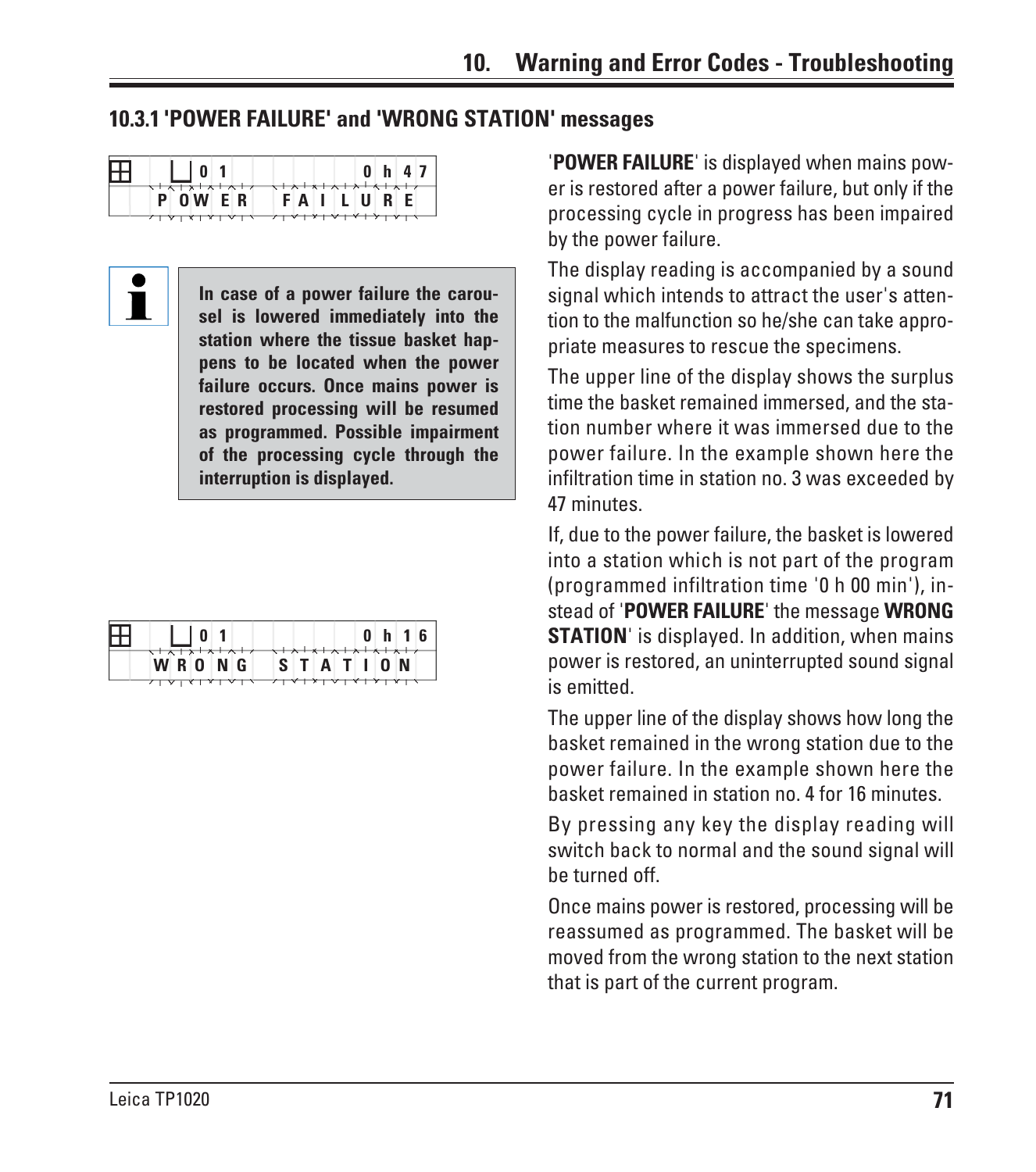## **10.3.2 Measures to remove specimen material in case of prolonged power failure**

 $\mathbf i$ 

**In case of a prolonged power failure the tissue can be removed from the instrument manually and also be relocated to the next station by entirely manual operation.**

- Switch off the mains switch.
- Remove the crank handle (**1**) from the clip and insert it into the access port (**2**) on the left side of the instrument.



#### **Removing the tissue basket**

• Lift the carousel rotating the crank handle in the direction of the arrow until the lower end of the basket is above the rim of the processing station.

• Hang on to the crank handle to keep it securely in its position and remove the tissue basket.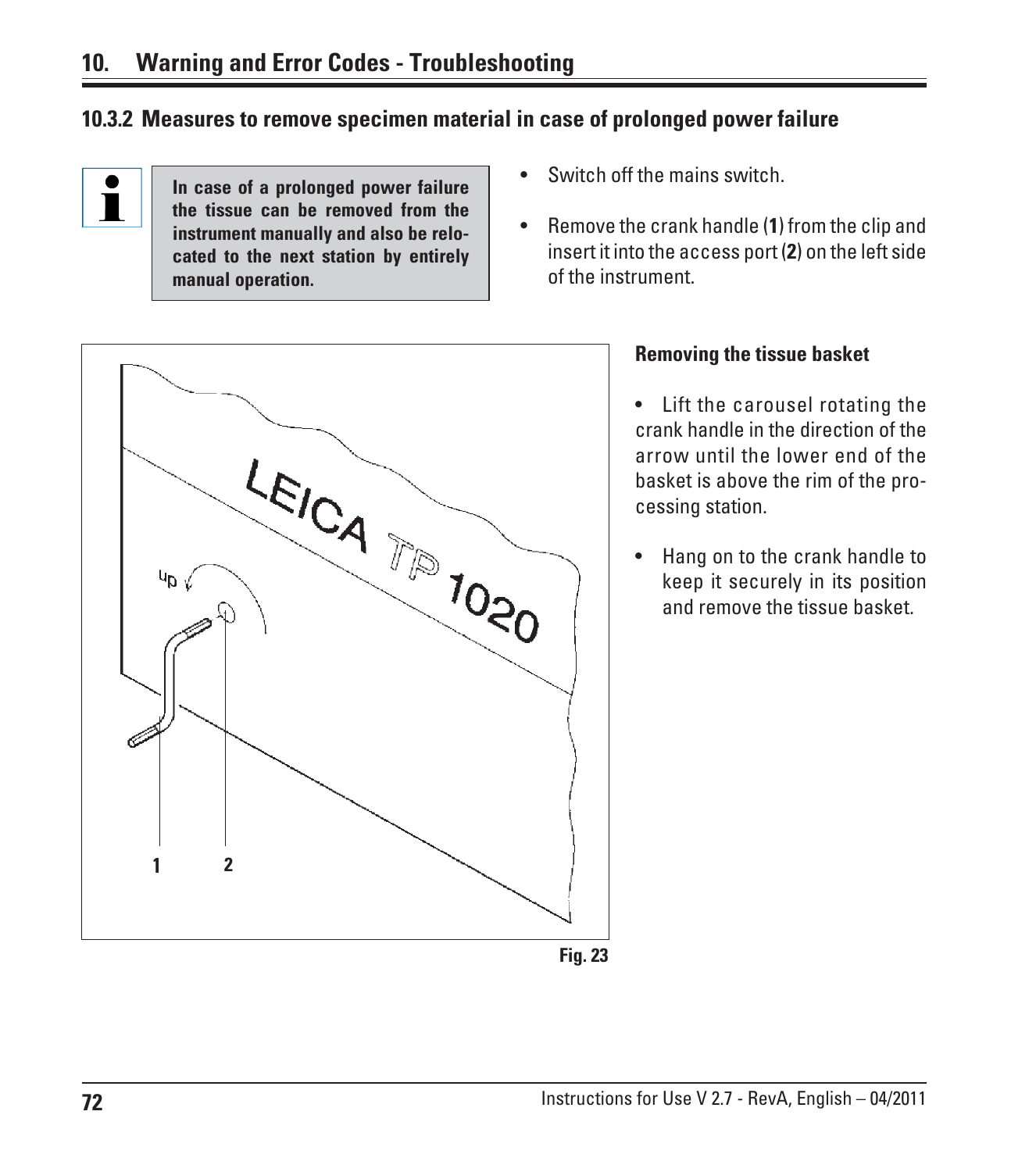#### **Warning and Error Codes - Troubleshooting** (continued)



**Use caution when lowering the carousel! Keep your fingers out of the space between the container lid and the upper rim of the container!**

When you release the crank handle, the carousel will start to slowly descend.

#### **Manual relocation to the next station**

• Rotating the crank handle in the direction of the arrow, lift the carousel upwards until there is a notable resistance to the rotating movement.

When you release the crank handle, the carousel will be lowered into the next processing station.

#### **Skipping stations**

To skip one or more processing stations, hold on to the crank handle to avoid that the basket will actually be lowered into the station.

- Next, lift the carousel again with the crank handle until you notice resistance to the rotating movement.
- To lower the basket into the station, release the crank handle.

When using the manual transporting option, infiltration times for all stations have to be user-controlled.

• To resume processing once mains power has been restored, switch on the mains switch.

After mains power is restored the software recognizes any manual station changes that have occurred during the power failure. When mains power is back, the program is resumed as originally set up.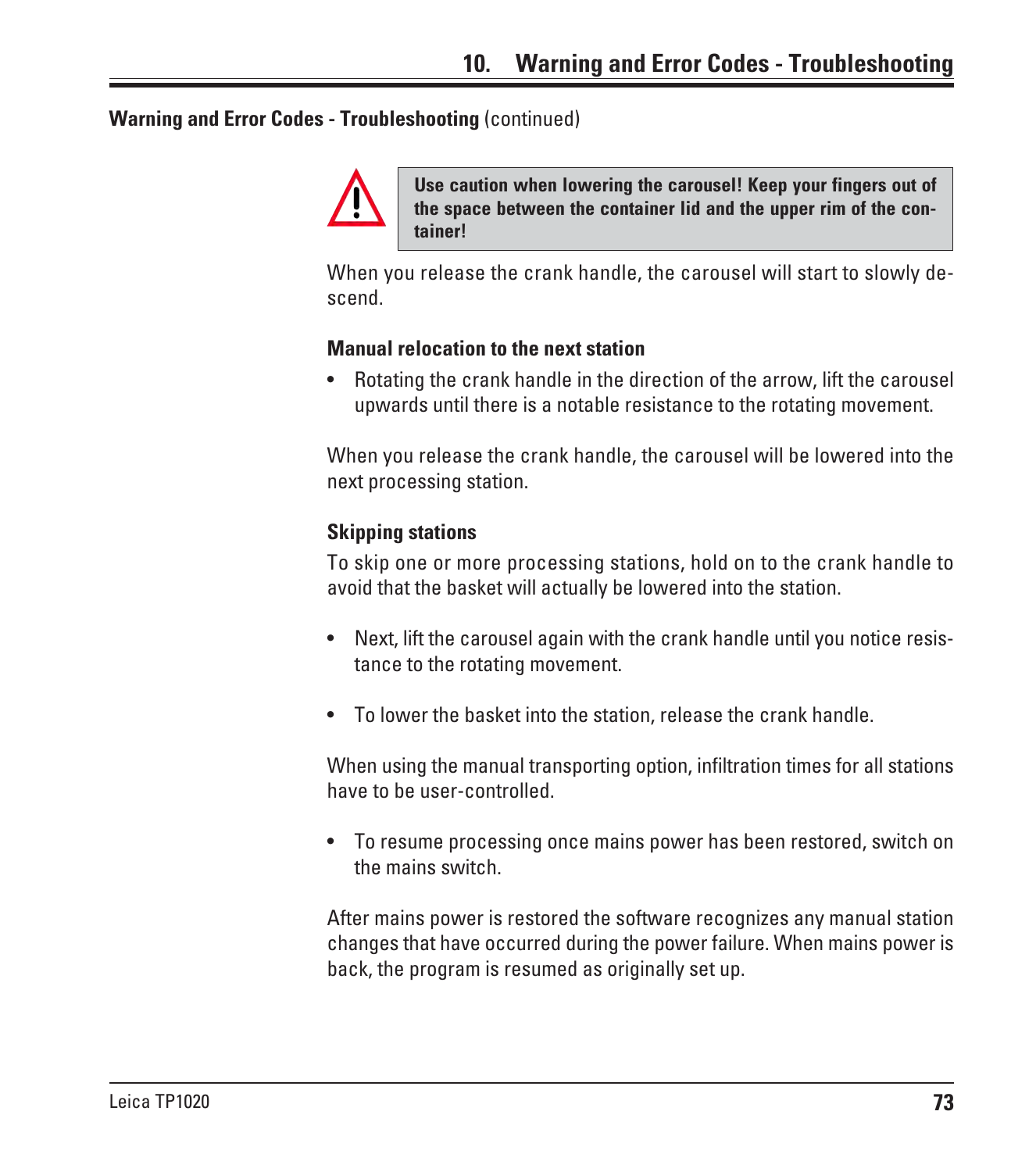| ┶┺ | $\overline{\mathbf{3}}$<br>0<br>$\sqrt{X+X+X+X+Z}$ | $\mathbf{0}$ |  | $h$ 4 7 |
|----|----------------------------------------------------|--------------|--|---------|
|    | <b>ABORT</b>                                       |              |  |         |

**10.4 'ABORT' message** '**ABORT**' is displayed after quitting an error code emitted due to instrument malfunction. When confirming such an error message processing is aborted.

> At this point processing can be restarted from the beginning. To skip the stations that had already been covered during the previous aborted run proceed as follows:



• Press **START**.

• To start the currently displayed program, press **START** again.

This will cause the instrument to step by step move the basket to the programmed starting station. Before reaching that position:



• Press **PAUSE/CONT** to switch to the manual processing mode.



• Press **CIRCLE ARROW** to move the basket to the station where processing was aborted.



• Press **ARROW DOWN** to lower the basket.



• To leave the manual processing mode, press **PAUSE/CONT** again.

Processing will then continue where it had previously been aborted.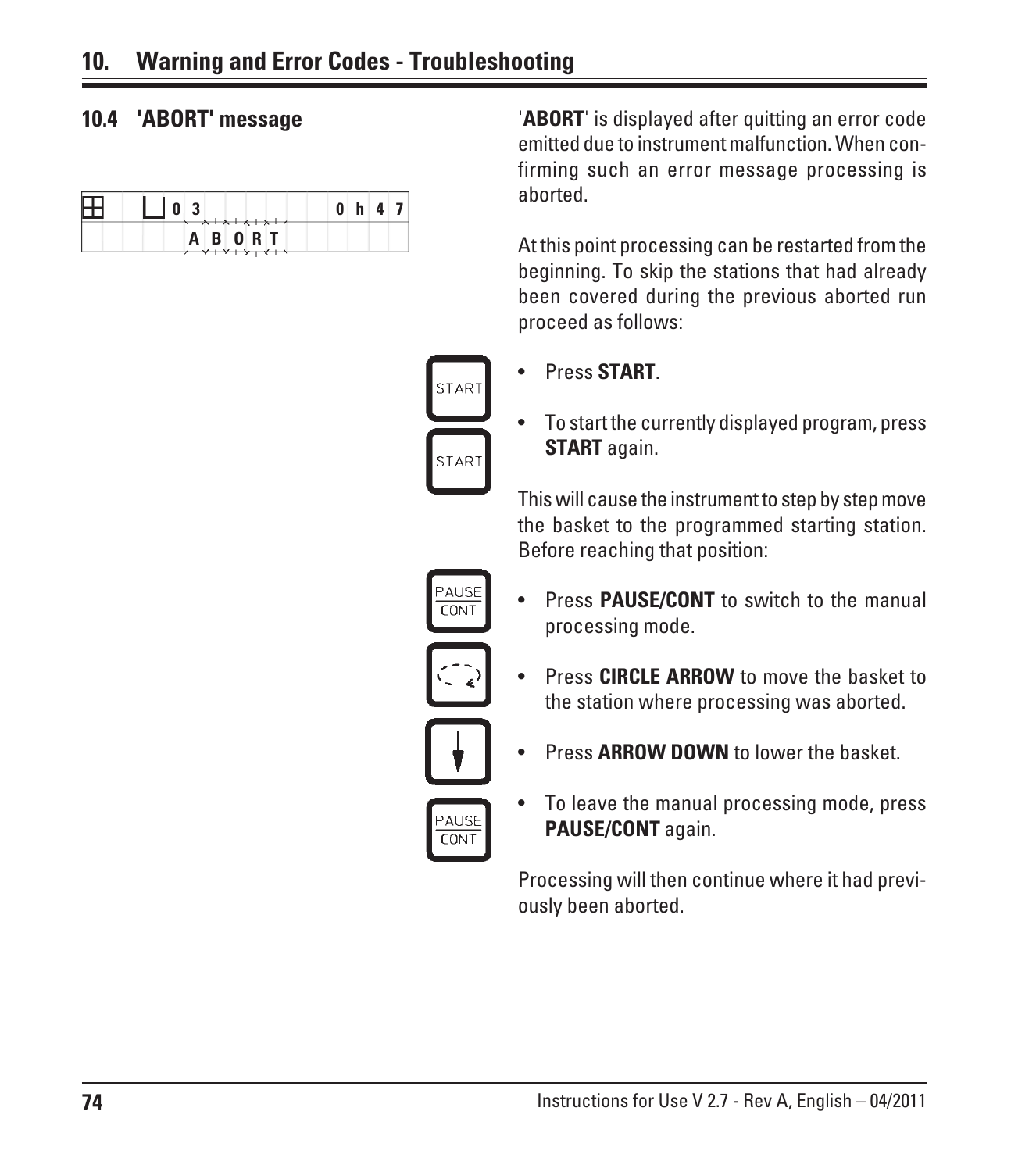- Lift the carousel in the manual processing mode.
- Remove all station containers from the platform.



**Spilled reagents have to be wiped away immediately. In case of long-term exposure, the instrument surfaces are only conditionally resistant to solvents. Caution! The interior containers of the wax baths become very hot when the heating function is activated! Do not touch the gray upper rim of the containers with your hands! Risk of injury! Caution when handling hot paraffin! Risk of injury!**

• Disconnect the wax bath plugs, slightly lift the wax bath lids and remove the paraffin containers.



**Empty the wax baths completely before the paraffin cools! When cooling down, the paraffin contracts, which can cause damage to the wax bath.**

• Lower the carousel in the manual processing mode.



**Before cleaning the instrument, disconnect the mains switch.**

**To clean the painted surfaces, the container platform and the control panel, do not use solvents containing acetone or xylene; neither use abrasive cleaning powders!**

**Only mild household detergents may be used! The lacquered surfaces and the control panel are not resistant xylene or acetone!**

- Remove residual paraffin from the station holders, lid seals and lid holders.
- Use a soft plastic spatula for removing the paraffin.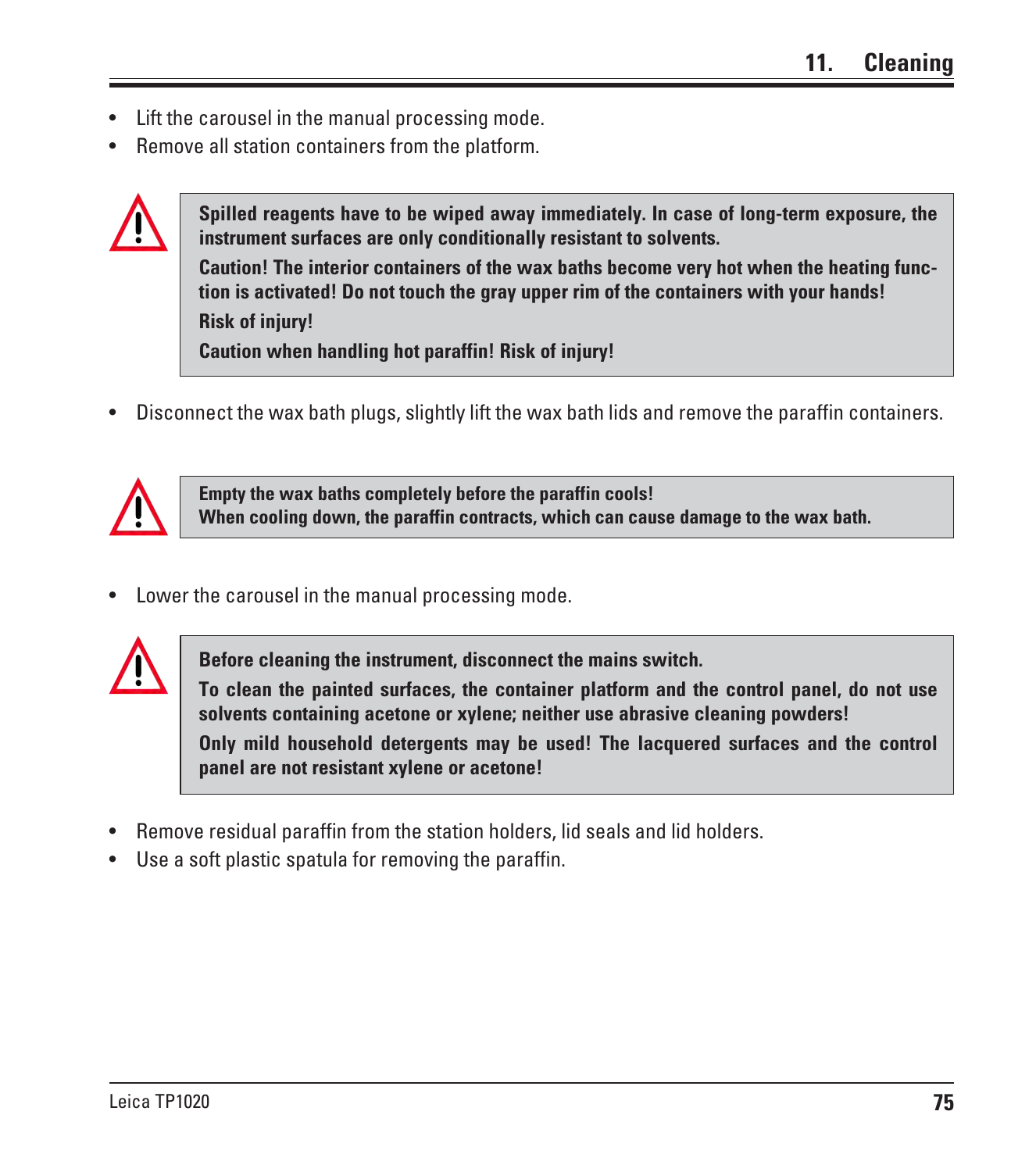## **11. Cleaning**



**When cleaning the instrument, no liquid may enter in contact with any of the electrical connections or the interior of the instrument.**

- Use a moist cleaning cloth to clean platform, lacquered instrument surfaces and control panel.
- Clean the rims of the glass or aluminum reagent containers and of the wax baths.



**The glass and aluminum containers are dishwasher-proof.**

- Take the glass or aluminum containers out of the beaker carriers and wash them in the dishwasher.
- Fill the wax baths and reagent containers and put them back into place.
- Reconnect the wax bath plugs.
- Switch on the mains switch.

#### **Cleaning the Plexiglas fume containment shields of instruments with fume control system**

- Use a soft plastic spatula for removing residual paraffin from the surface of the shields to avoid scratches.
- Apply some alcohol or xylene on a cloth and wipe off the surfaces previously cleaned with the plastic spatula. Do not allow xylene or alcohol to react on the surfaces!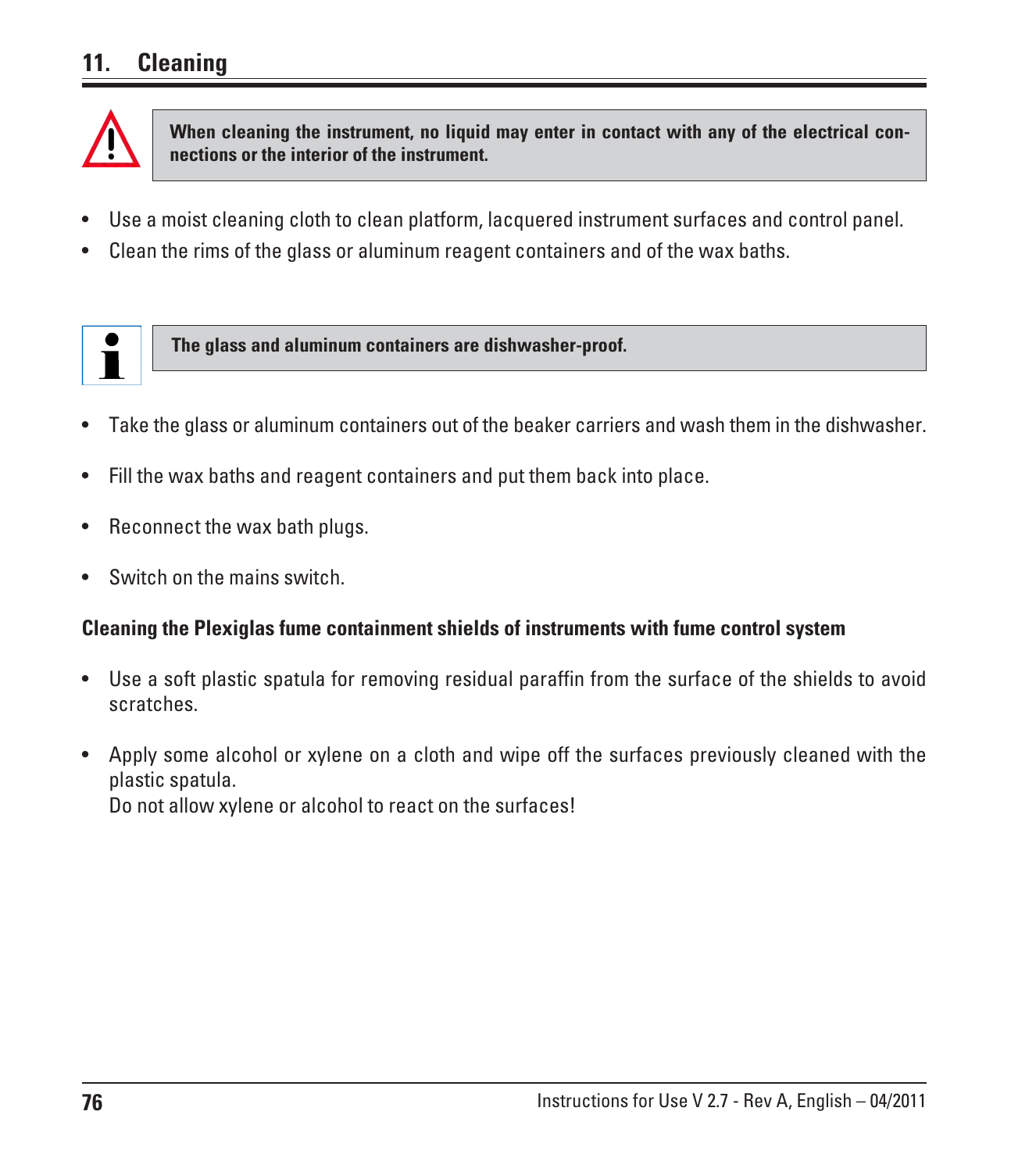#### **12.1 General maintenance instructions**



**For purposes of maintenance or repair, the instrument may only be opened by service technicians authorized by Leica.**

Overall, the instrument can be considered maintenance-free. To ensure its trouble-free functioning over a prolonged period of time, we still recommend:

- Have a preventive maintenance done once a year by a service engineer authorized by Leica.
- Once your warranty period expires, we recommend to purchase a Leica Service Contract. For details please contact your local Leica Service Organization.
- Mop up spilled reagents immediately.
- Clean the instrument on a daily basis (see Chapter 11 'Cleaning').
- Once a month, lift the carousel cover to its upper end position, clean the carousel axle with a cleaning cloth and subsequently apply a thin coat of machine oil.
- Never attempt any repairs on the instrument of wax baths on your own by doing so you will loose any warranty claims!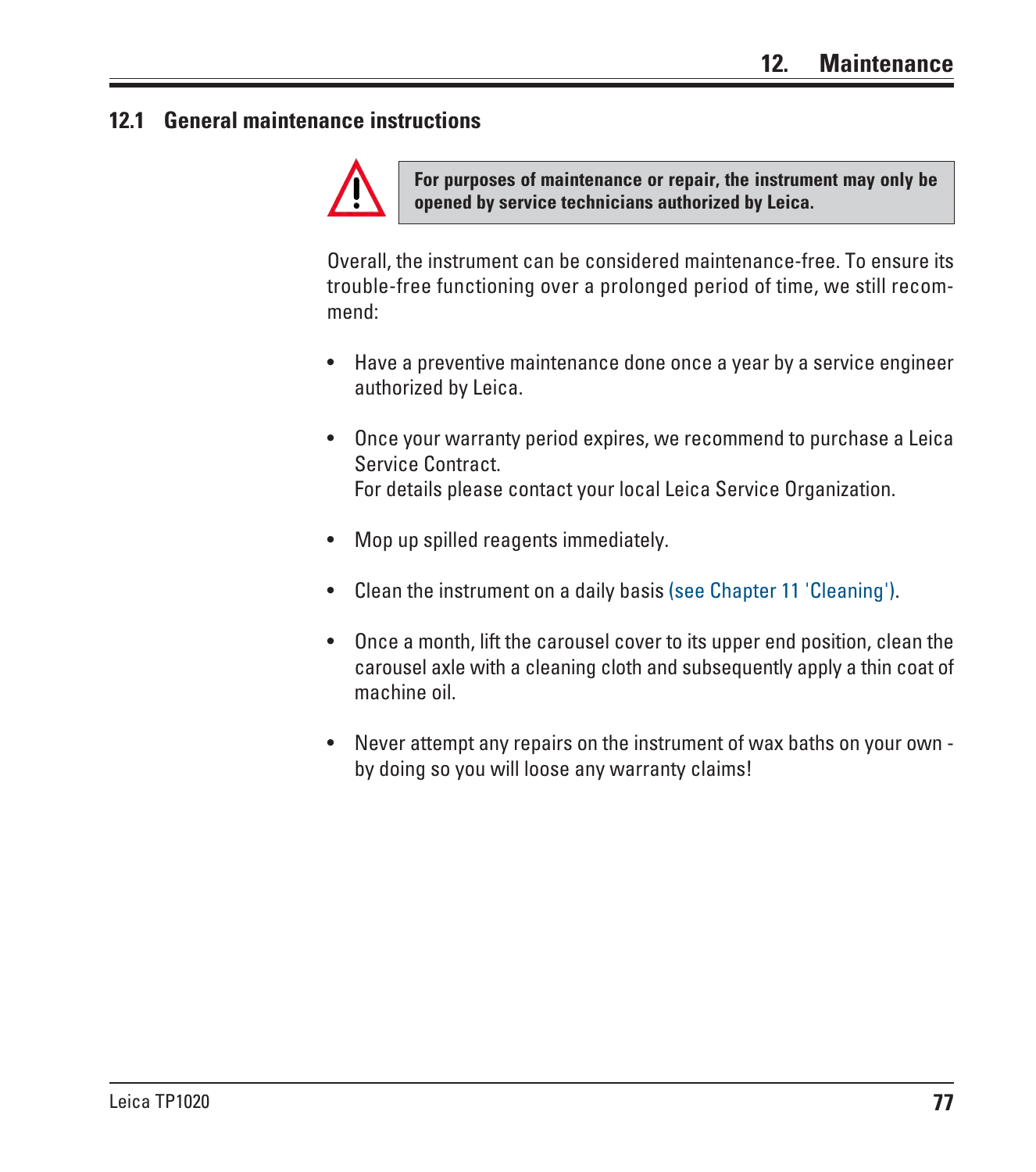#### **12. Maintenance**

#### **12.2 Wax bath**

I

#### **12.2.1 Altering the standard working temperature**

**Factory-set standard working temperature is 65 °C. The wax bath heating will automatically switch on when the actual temperature of the paraffin is 5 °C below standard working temperature.**

**When working with paraffin that has a melting point below 58 °C, the instrument working temperature can be readjusted with the corresponding setting screw.**





• Use a screw driver to turn the setting screw (**1**) to the desired value.

If you find that the paraffin does not melt completely after lowering the working temperature, slightly readjust again.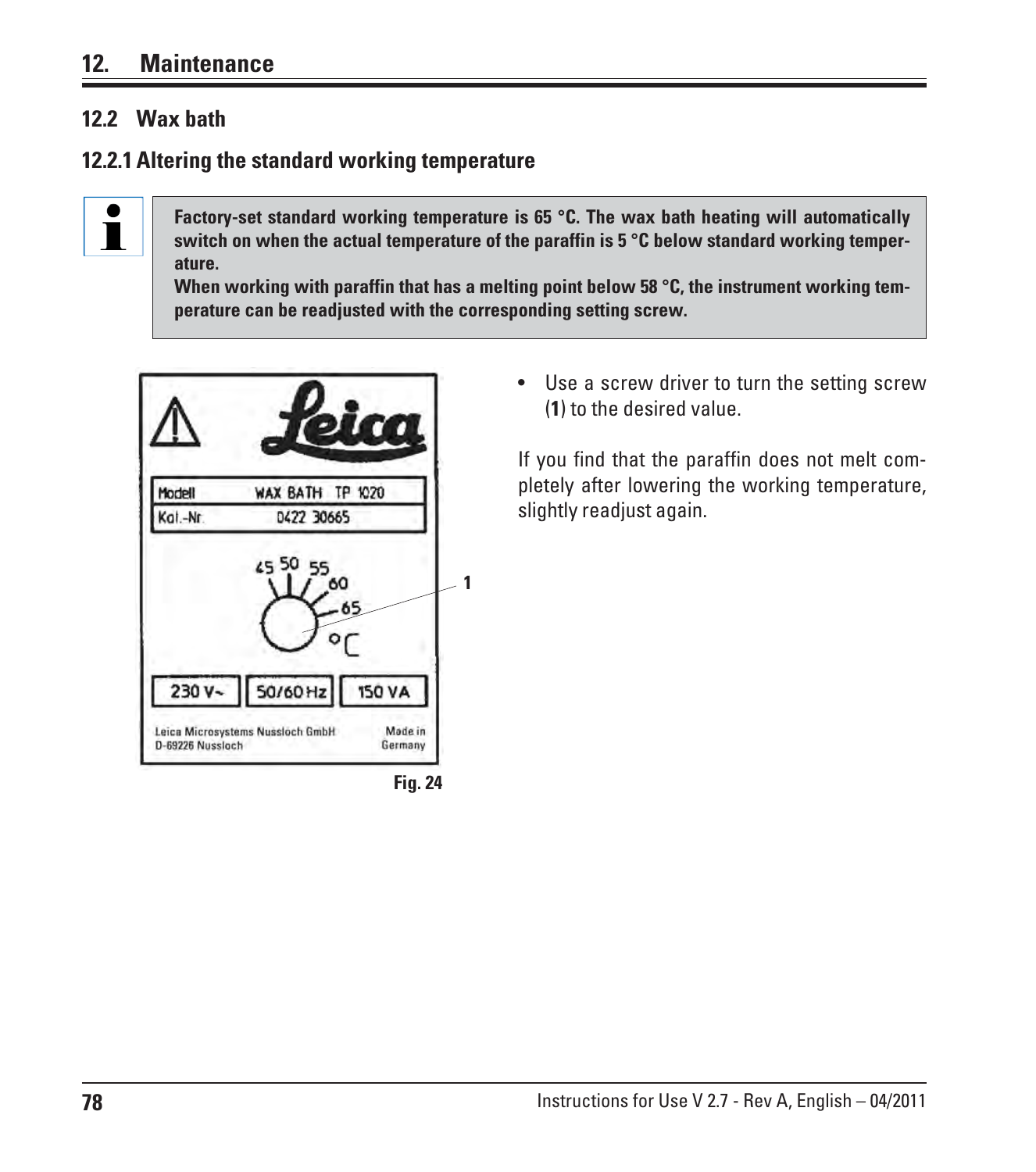#### **12.2.2 Reset after excess temperature shutdown**



**If the actual temperature rises above the range of normal working temperature, an excess temperature switch-off mechanism responds. The wax bath heating is disconnected. The yellow signal lamp is extinguished. Use of the wax bath can be resumed only after a cooling down period. For cooling down, disconnect the wax bath connector plug from the socket at the rear of the instrument, or switch off the main switch.**

- Disconnect the wax bath connector plug from the socket at the rear of the instrument.
- Wait for the wax bath to cool.



**Empty the wax baths completely before the paraffin cools! When cooling down, the paraffin contracts, which can cause damage to the wax bath.**

#### **Operational test**

- Plug the wax bath back in.
- Check whether the yellow pilot lamp lights when heating is activated.
- Wait until the paraffin is completely molten. The set standard working temperature has been reached when the pilot lamp goes out.
- Measure if the actual temperature of the paraffin corresponds to the standard working temperature.

If there is any doubt whether the wax bath is functioning trouble-free, it has to be exchanged.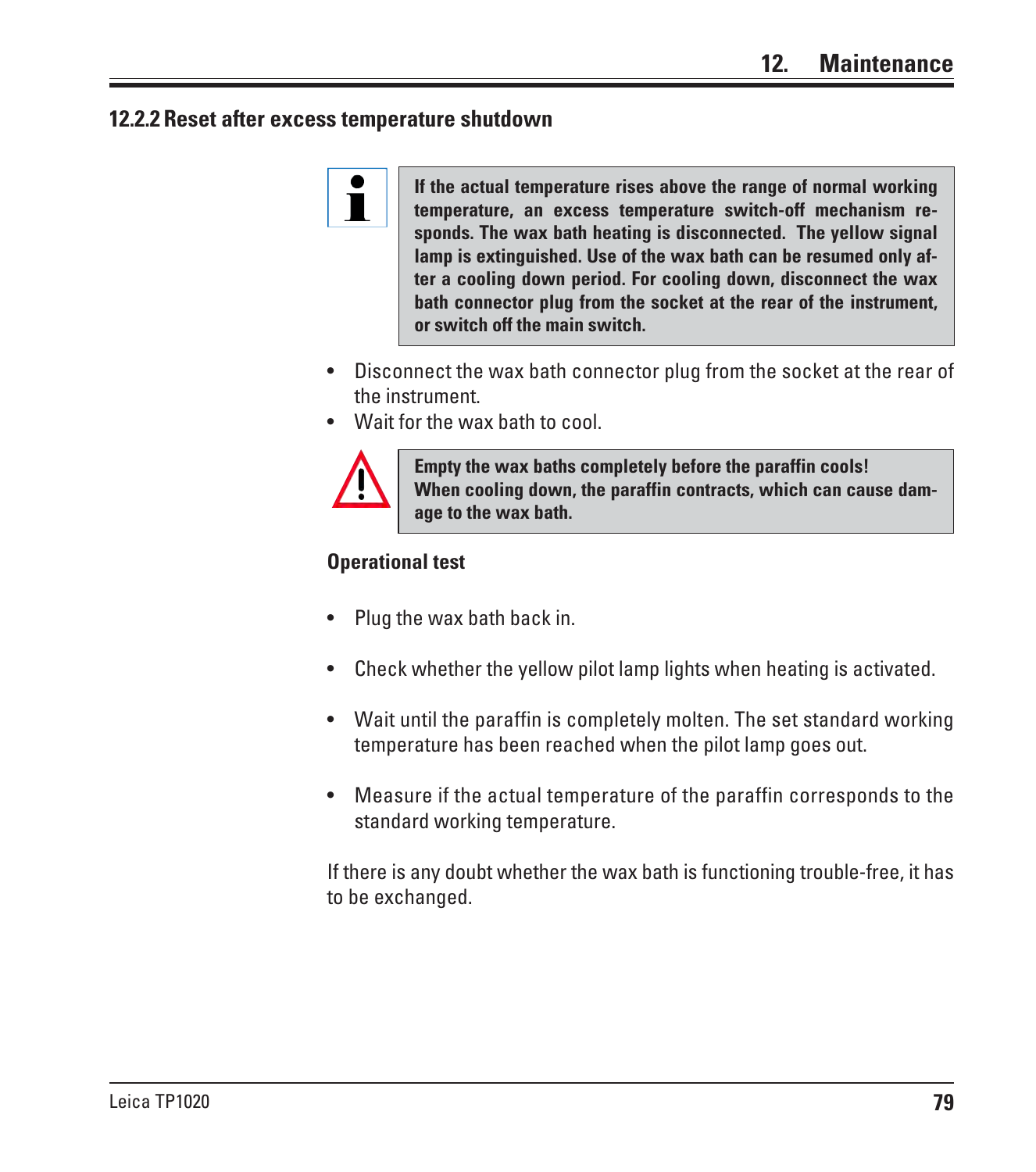#### **12. Maintenance**

#### **12.3 Replacing the fuses**



**Before exchanging the fuses, switch off the mains switch and unplug the instrument! Burnt-out fuses may only be replaced by fuses of the same type and specification. See Chapter 3 'Technical Data'.**



The fuses are located in the voltage selector shell (**3**).

- Remove the shell (**3**) as described in Chapter 4.3.2 'Adjust voltage selection'.
- Remove the fuses (**7**).
- Insert replacement fuses of the same type.

The currently selected voltage can be seen in the small window (**1**) in the voltage selector shell.

- Insert the voltage selector shell together with the fuses back into the receptacle in the instrument and press lightly until it locks.
- Check if the setting that shows in the window (**1**) corresponds to the nominal voltage in your laboratory.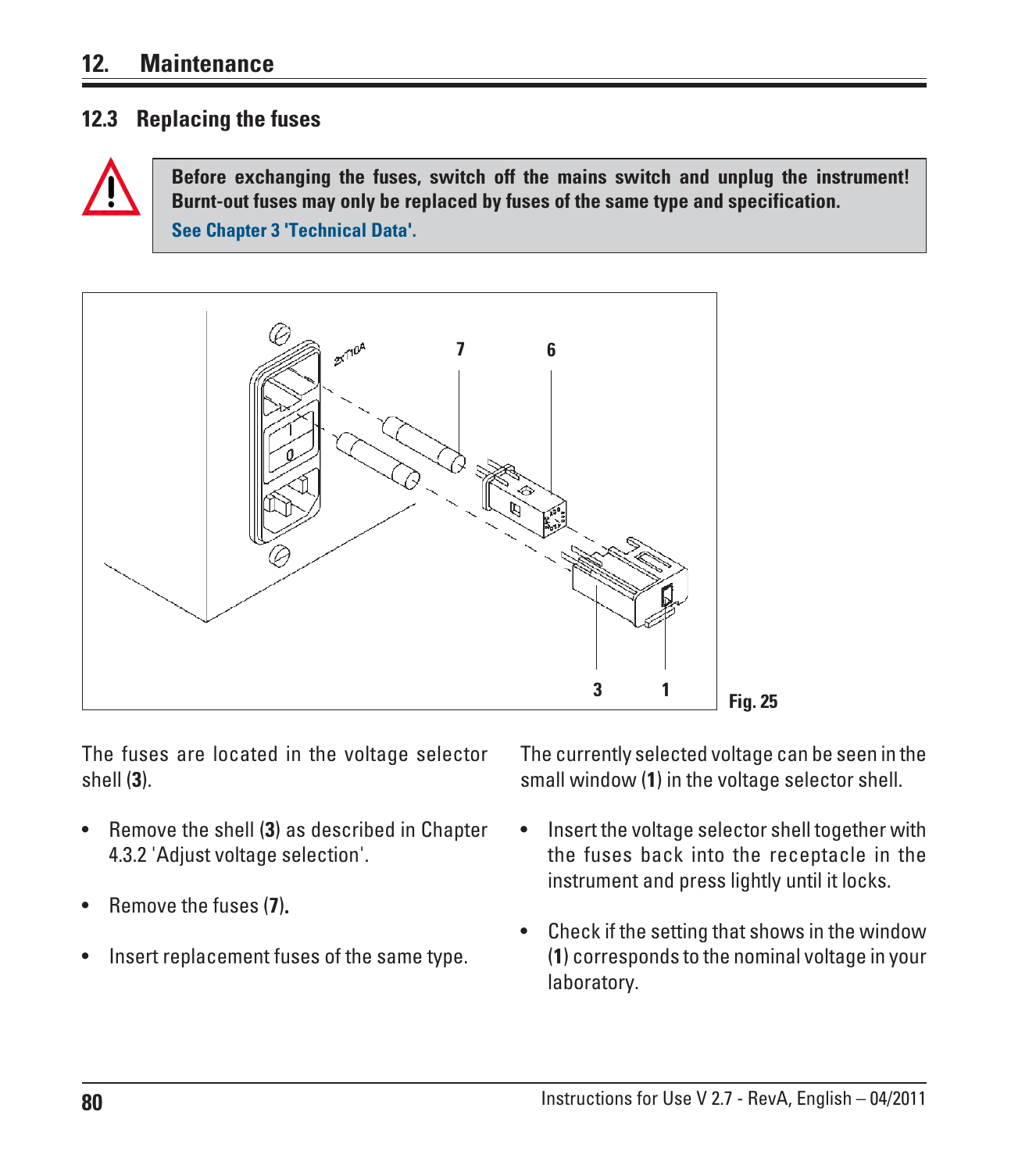**13.1 Three-level tissue basket**





Holding capacity: 20 cassettes per level

The three-level tissue basket consists of a holder (**1**) in which the three levels (**2**) for the cassettes are stacked. The upper level is closed with a lid (**3**).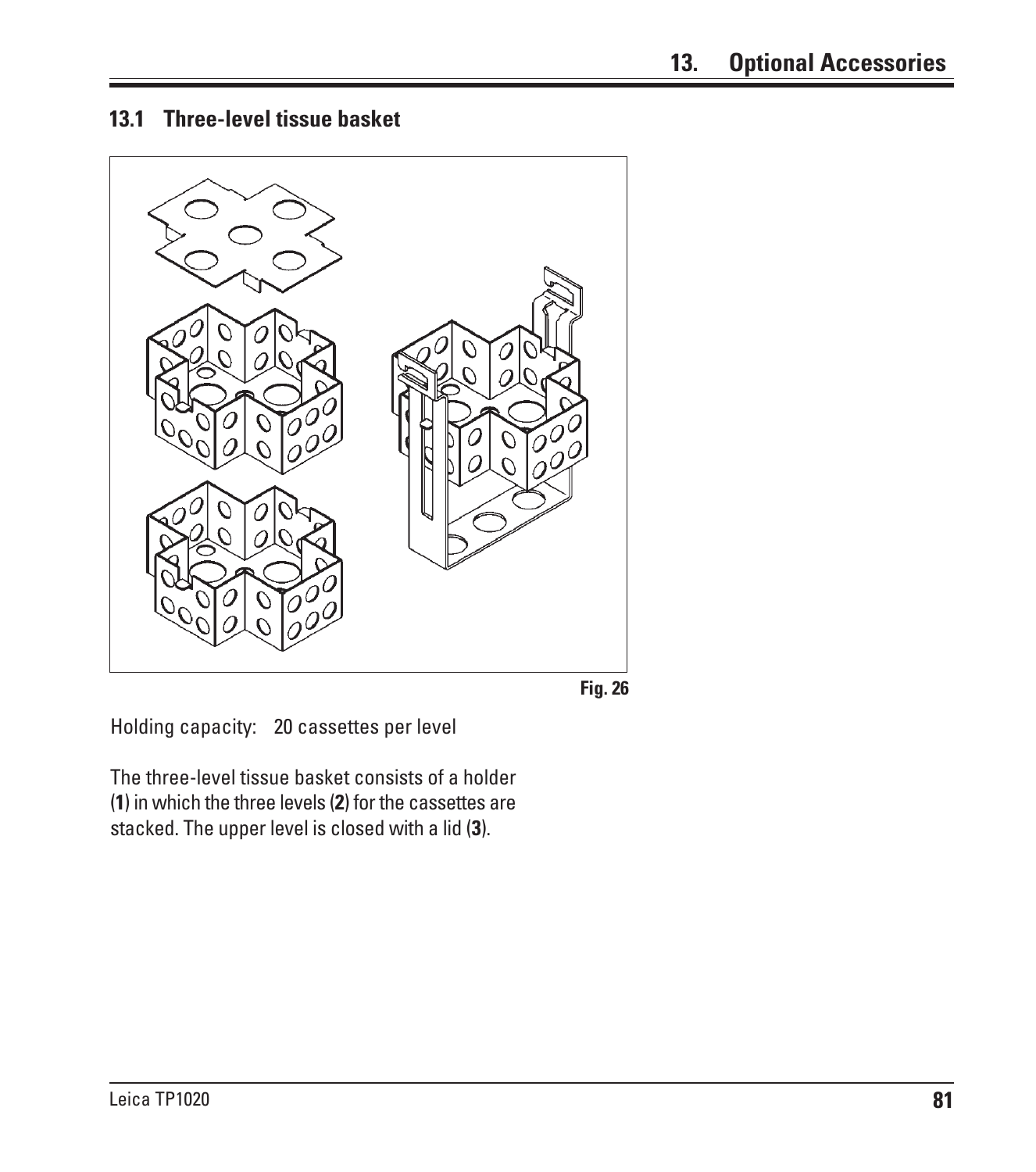#### **13.2 Basket removal device**



**Fig. 27**

The basket removal device with drip tray makes it easy to remove the hot dripping tissue basket at the end of the processing cycle. The rubber insert (**4**) of the drip tray can be removed for cleaning.

- Grasp the basket removal device at the black handle and insert the dripping tray under the tissue basket.
- Insert the metal hook (**1**) under the notch at the bottom of the tissue basket.
- To lift the hook (**2**), press the spring (**3**) downwards with your thumb.
- $\bullet$  Lock the hook (2) into the upper rim of the tissue basket and release the spring.
- Lift the basket slightly and remove it from the basket holder in a horizontal movement.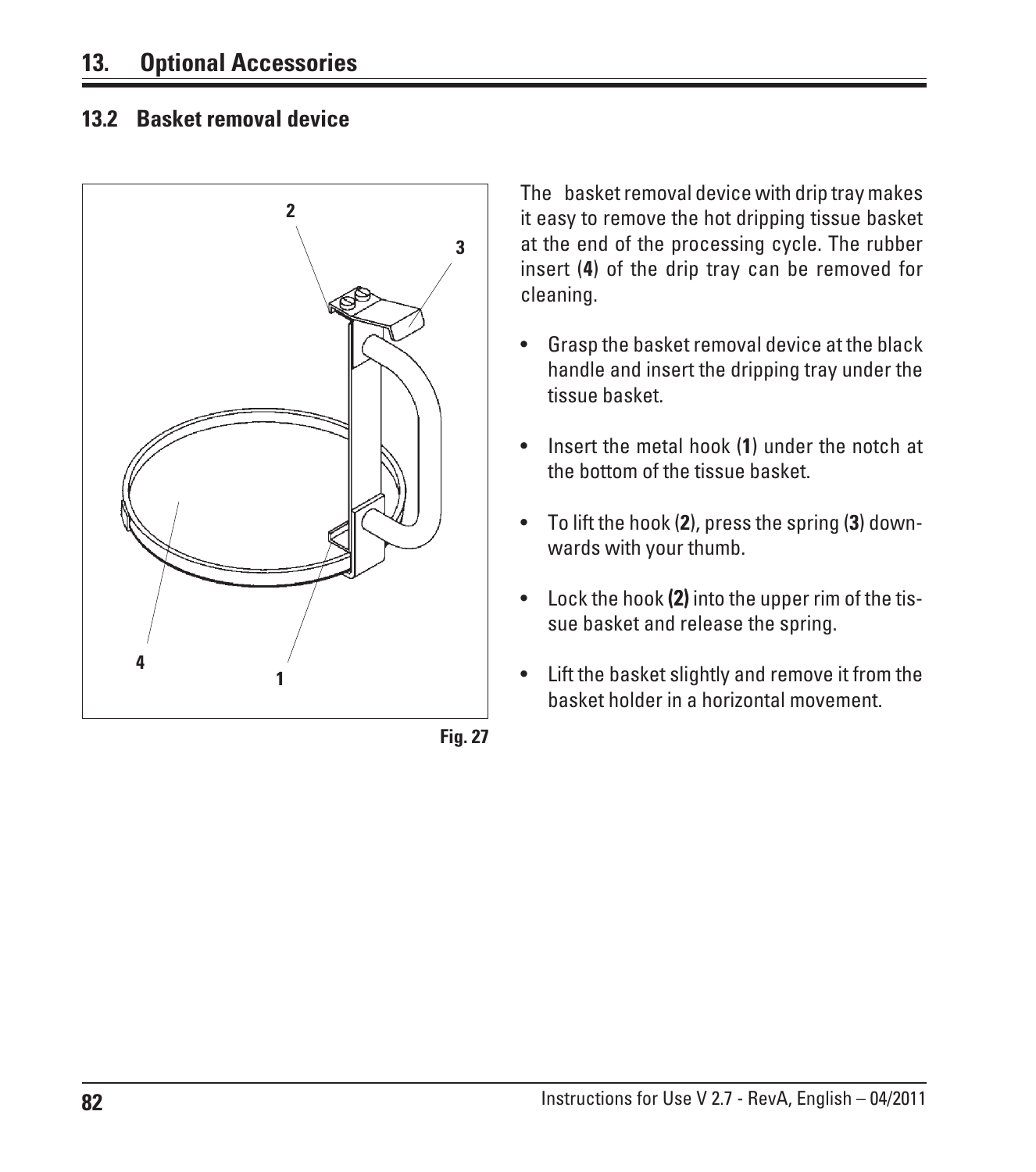#### **13.3 Basket holder for second tissue basket**



**To increase the specimen throughput the instrument can be retrofitted with a basket holder for a second tissue basket.**

**Standard delivery**

1 wax bath

1 basket holder for second tissue basket

1 station holder for wax bath

**A second tissue basket (standard or three-level type) has to be ordered separately.**



**Fig. 28**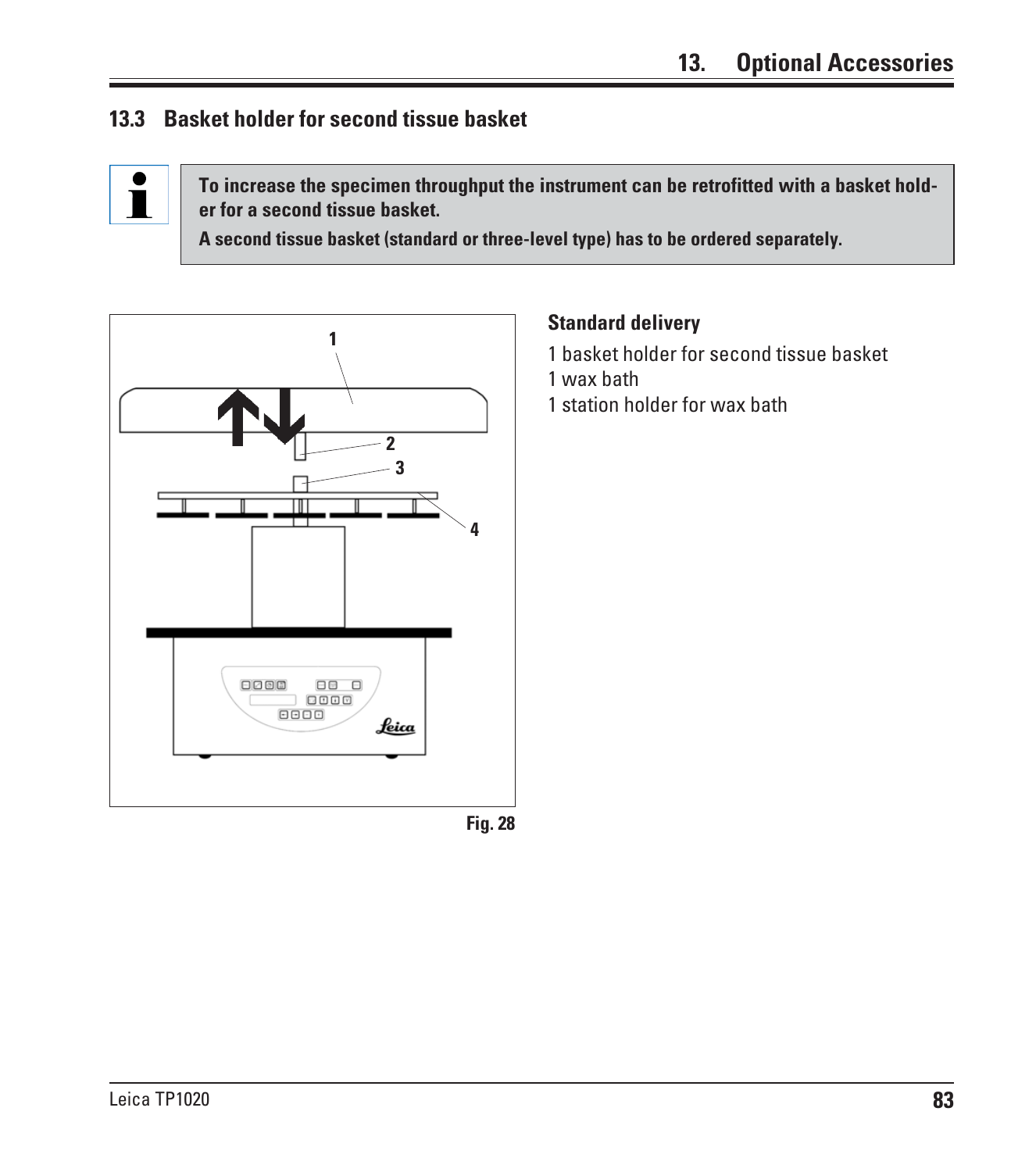**Basket holder for second tissue basket** (continued)



#### **Installing the second basket holder**

• Rotate the carousel cover counterclockwise until it can be removed from the axle (**3**) in an upward movement.

The second basket holder is installed at position 2. For this purpose, the existing cover and bar must be removed.

- Clutch the rod (**5**) with a pair of tongs and release the slotted screw (**8a**) on the upper side of the disc (**4**).
- Insert the rod (**5**) of the second basket holder in the bore on the bottom of the disc (**4**). Adjust the holding device (**6**) for the second basket in the same way as the holding device in position 1 and hold it in that position.
- Put the locking washer (**7**) around the bore in disc (**4**).
- Insert the Allen screw (**8b**) into the bore from above and tighten with an Allen key no. 3.
- Insert the hub (**2**) of the carousel cover ( **1**) from above into the axle (**3**) of the center piece.
- To secure hold on to the disc (**4**) and rotate the carousel cover clockwise.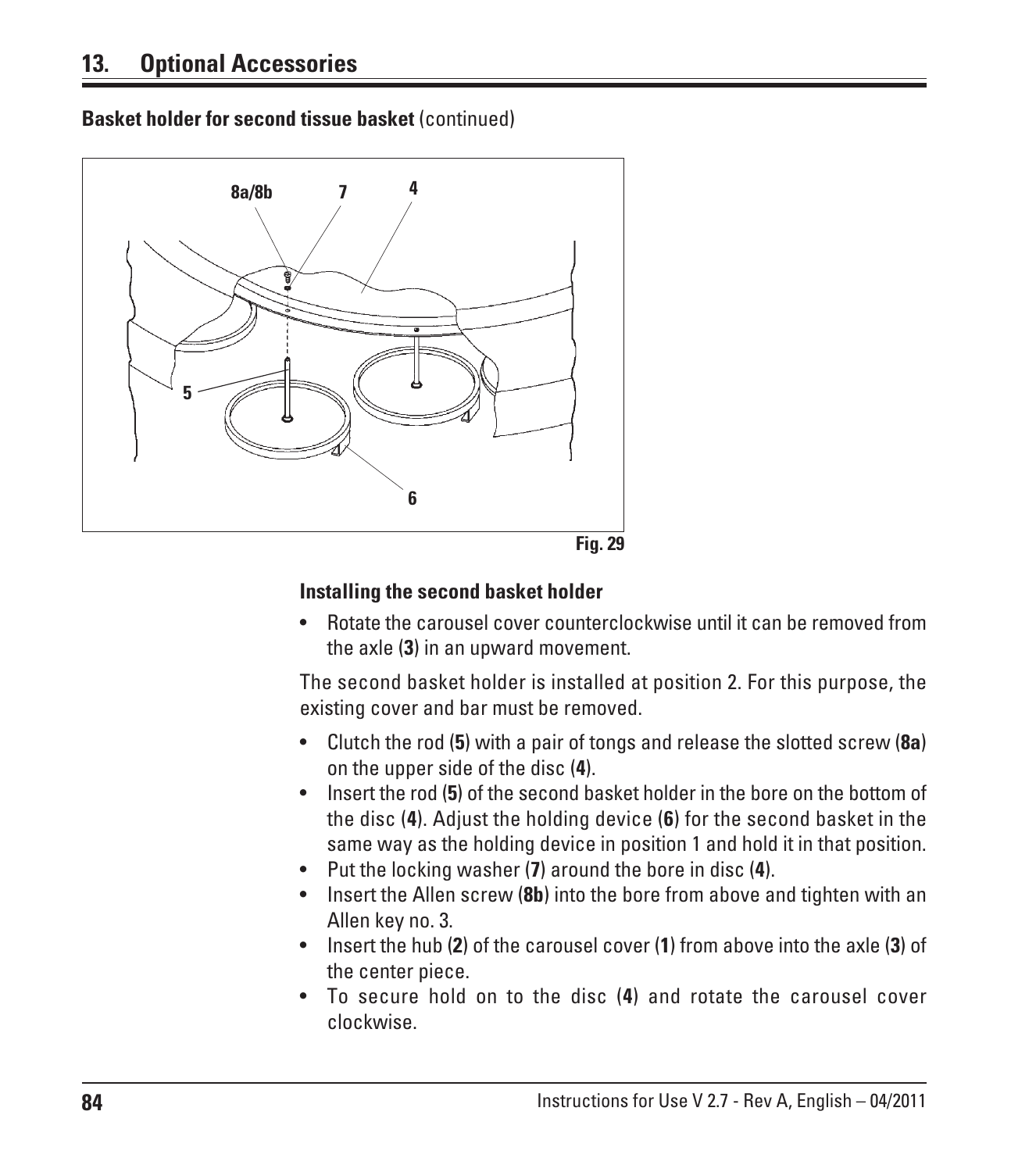#### **Basket holder for second tissue basket** (continued)

Ĭ

**The instrument standard configuration will then have to be changed accordingly to acknowledge that a third wax bath has been connected - see Chapter 15.**



#### **Installing the station holder**

- Use a screw driver to lift the reagent station holder out of the platform.
- Insert the wax bath holder and drive in with a plastic hammer.

#### **Connecting the third wax bath**

- Pull off the cover cap from the socket no. 10.
- Insert the plug (**1**) of the third wax bath into socket no. 10 and secure with the clip (**2**).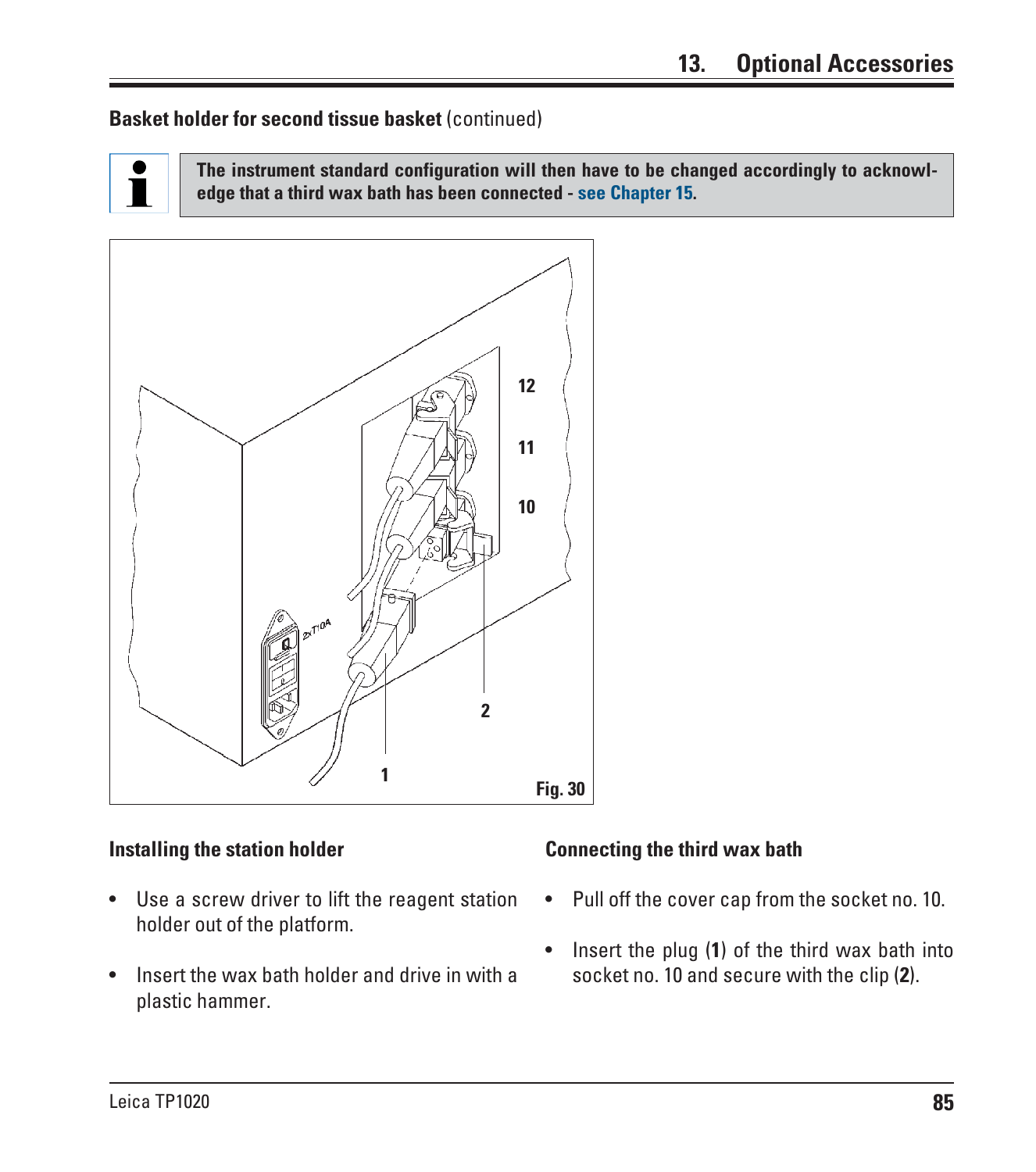#### **13.4 Connecting the fume outlet tube**

**(optional accessory for instruments with fume control system)**



**Via a solvent resistant fume outlet tube (which is available in a length of 2 or 4 meters), the instrument can be connected to a central fume extraction system. The fume outlet tube can also be used to conduct solvent fumes outside a building.**





#### **Installing the fume outlet tube**

• Put the tube (**1**) over the connecting piece on the left side of the housing and fasten by means of the hose clamp (**2**) that is supplied with the instrument.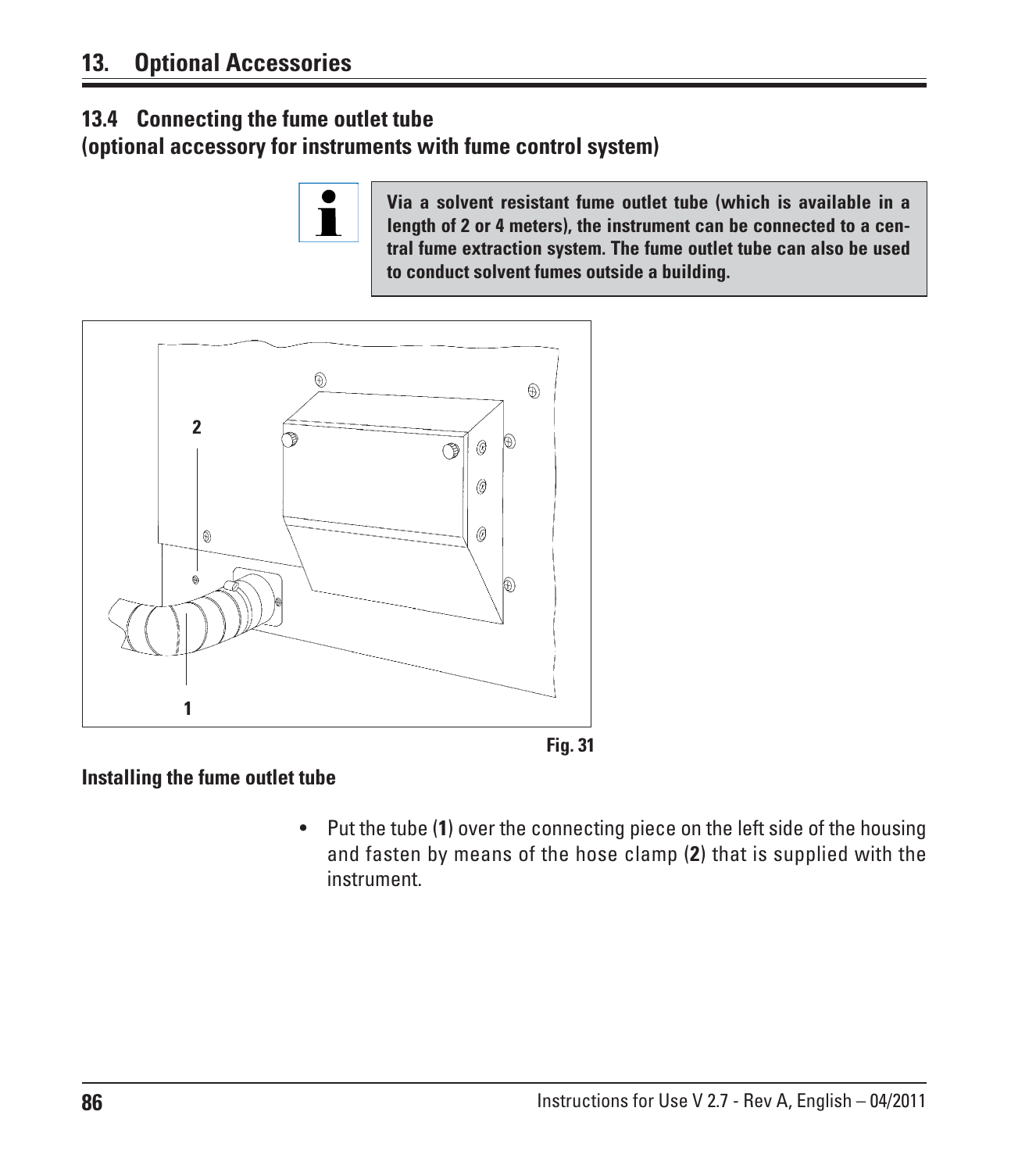#### **13.5 Inserting the activated carbon filters (optional accessory for instruments with fume control system)**

**Instruments with fume control system can be equipped with two activated carbon filters. One filter is specific to formaldehyde, whilst the other takes up other solvents. The working life of the activated carbon filters is dependent on the reagent concentrations actually used, instrument running time and ambient temperature.**



- Unpack the filters.
- To open the lid (**3**) of the receptacle on the left side of the instrument, loosen the two knurled knobs.
- Fold down the lid (**3**).
- Insert the activated carbon filter for other solvents (**1**) in the lower guide rail and push until it is completely inserted.
- Insert the activated carbon filter for formaldehyde (**2**) in the upper guide rail and push until it is completely inserted.
- Fold up the lid and lock by tightening the two knurled knobs.

ľ

#### **Warning! Fire hazard!**

**If a filter becomes saturated with solvent, there is a potential fire risk! It is important that the activated carbon filters are changed at factory recommended intervals. Generally the activated carbon filters have to be replaced every four months.**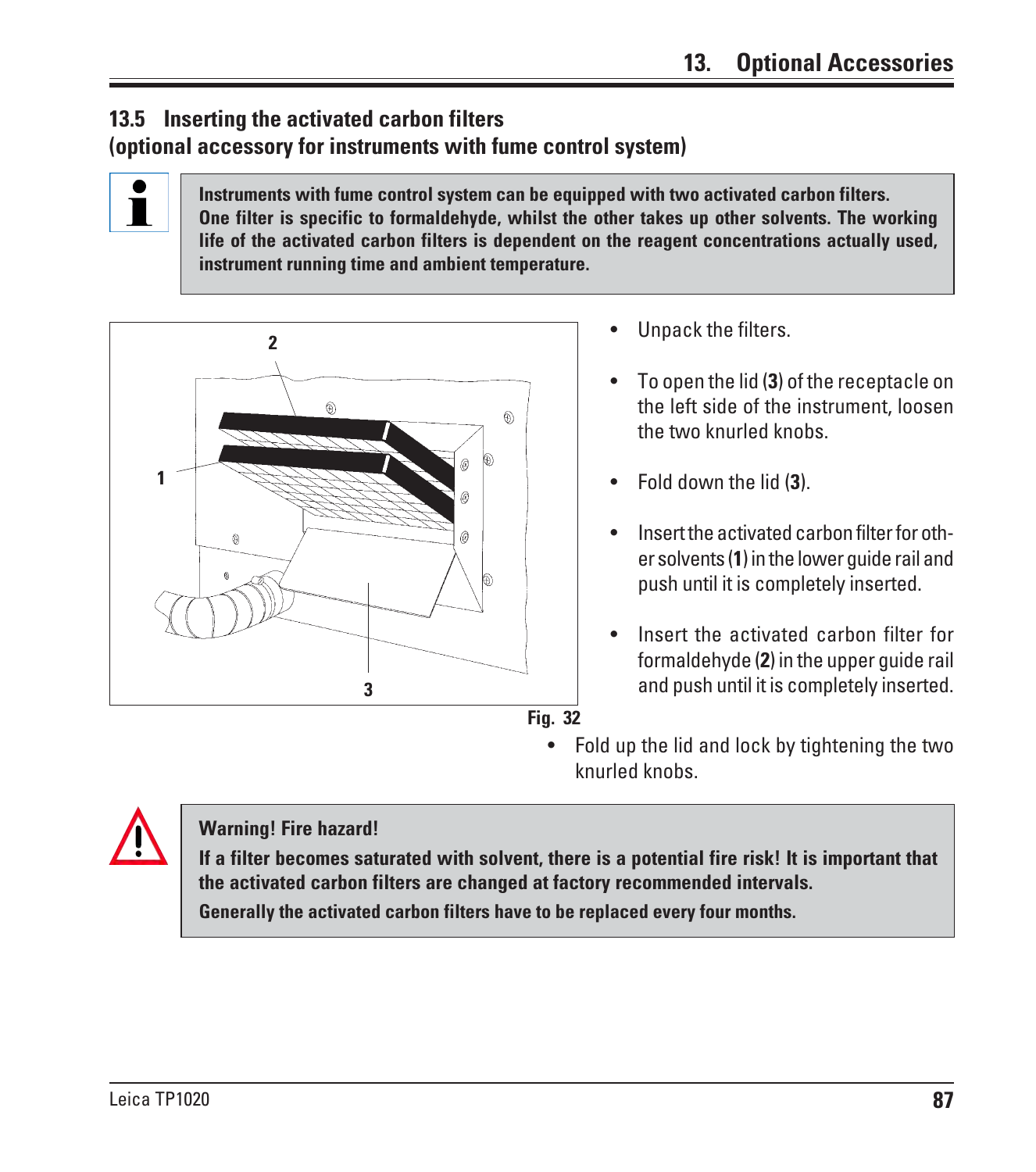# **14. Ordering information**

#### **14.1 Accessories**

| Wax bath (resistant to chloroform) 1.8 l, adjustable up to 70 °C  14 0422 32001 |  |
|---------------------------------------------------------------------------------|--|
|                                                                                 |  |
|                                                                                 |  |
|                                                                                 |  |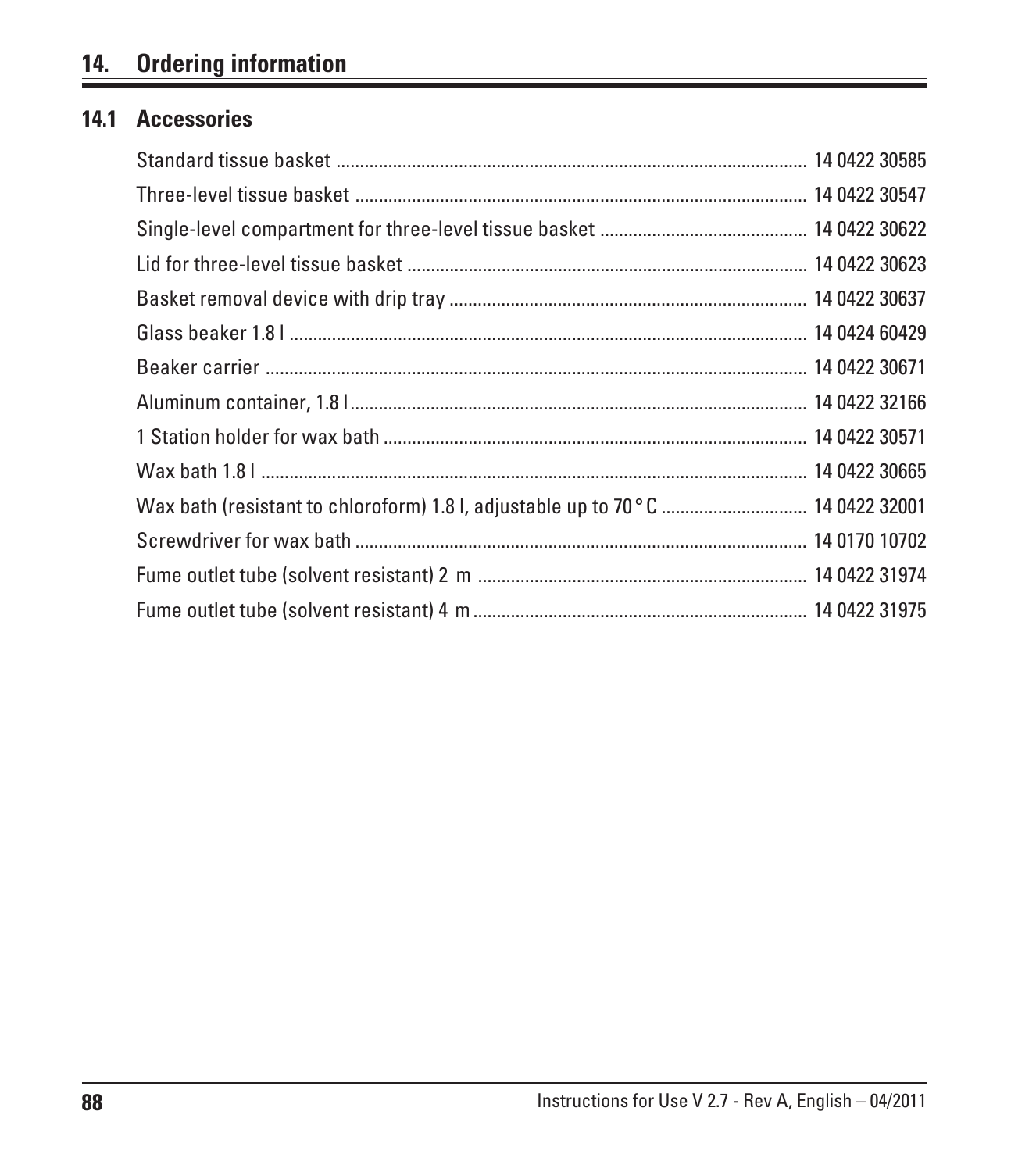#### **15.1 Modifying the instrument configuration**

The instrument has a factory-set standard configuration which can be modified by the user if desired.

Modifications can be done in the configuration menu, which consists of 4 different menu items:

- Signal level 1 4
- 3. Wax bath?
- ProgPreset?
- SystemReset?

#### **Editing the configuration menu**

- Switch off the mains switch.
- Switch the mains switch back on. While the display still reads 'TP1020 V x.xx' press PROG for a short while.

The first configuration menu item is displayed.

## **Modifying the configuration**

#### **Signal level = Setting the desired signal type and frequency**

- Level  $1 =$  Audible signal in case of power failure and malfunctions
- Level  $2 =$  Level  $1 +$  audible signal for interruption, warning codes and end of program
- Level  $3 =$  Level  $2 +$  audible signal for acknowledgment of warning codes and Error messages
- Level  $4 =$  Level  $3 +$  audible signal every time a button is pressed

|  | $\blacksquare$ | n | п |  |  |  |  |  |  |
|--|----------------|---|---|--|--|--|--|--|--|
|  |                |   |   |  |  |  |  |  |  |

|  |  |  |                                           |  |  | $C$ o   n   f   i   g   u   r   a   t   i   o |  |
|--|--|--|-------------------------------------------|--|--|-----------------------------------------------|--|
|  |  |  | S │ i │ g │ n │ a │ I │ l │ e │ v │ e │ I |  |  |                                               |  |



**For this menu item four different settings can be selected. Setting 4 is factory preset.**

**Setting 1 is the lowest level. The next higher level always contains all the parameters of the next preceding level plus the additional signals as listed on this page.**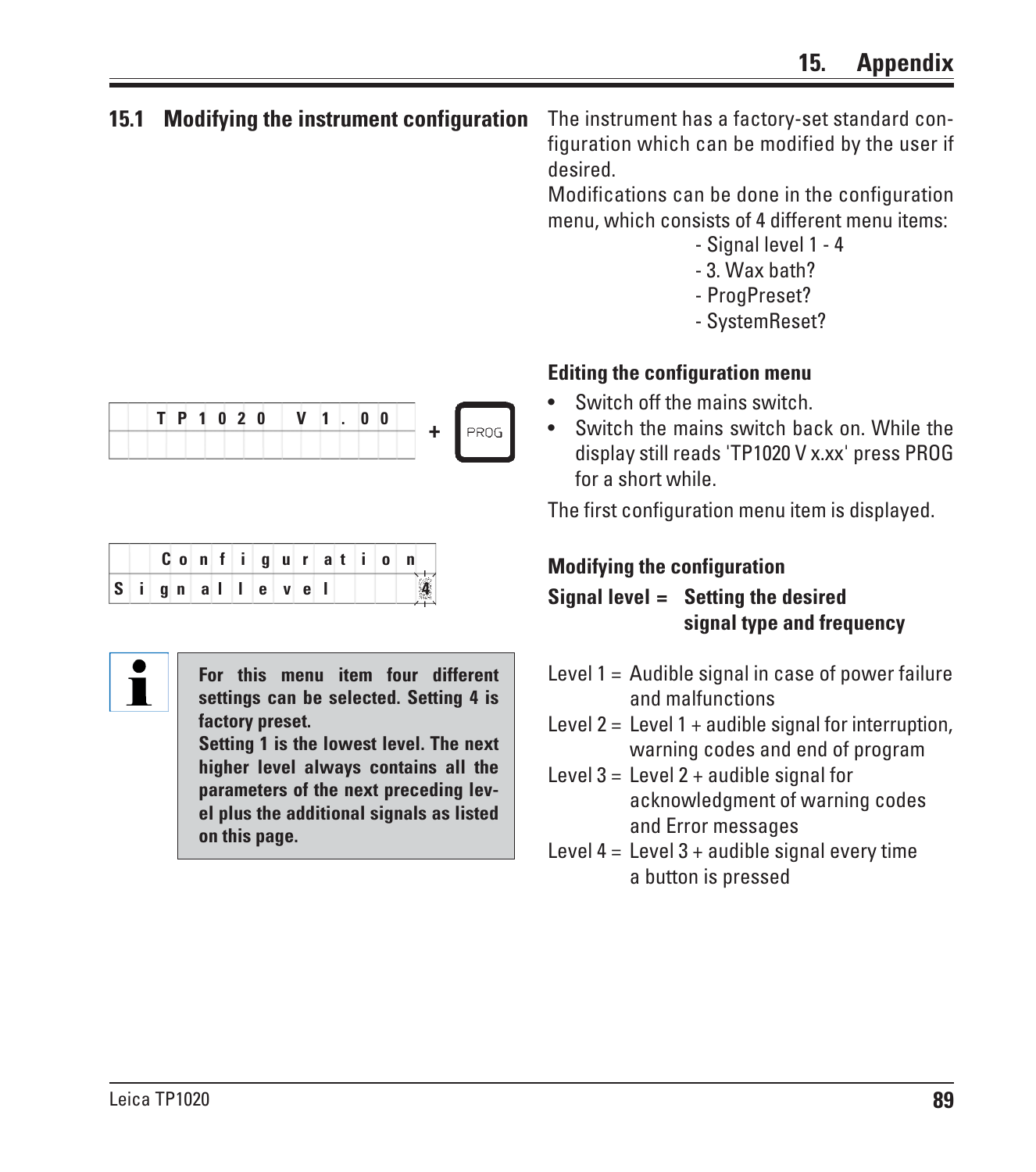**Modifying the instrument configuration** (continued)

|  |   | u | $\mathbf{0}$ | n | $\mathbf{I}$ | g | u | i ri | a |  | n     |
|--|---|---|--------------|---|--------------|---|---|------|---|--|-------|
|  | ω | W | a            | X | b            | a | τ | h    |   |  | 268.2 |

- For the next menu item, press the **CURSOR** button.
- To change the setting, press the **PLUS / MINUS** keys.

The next standard setting is displayed.

```
3. Wax bath = Is a third wax bath
   being used?
```


**In station no. 10 you can install a third wax bath instead of the reagent station.**

**If you do so, you have to modify the configuration menu accordingly; otherwise the instrument will not function properly. If you change from a three wax baths operation mode back to two wax baths, you have to go back and readjust the configuration menu.**



- To change the setting, press the **PLUS / MINUS** keys.
- For the next menu item, press the **CURSOR** button.

The next standard setting is displayed.



ProgPreset? = Set programs 6 - 9 to default values?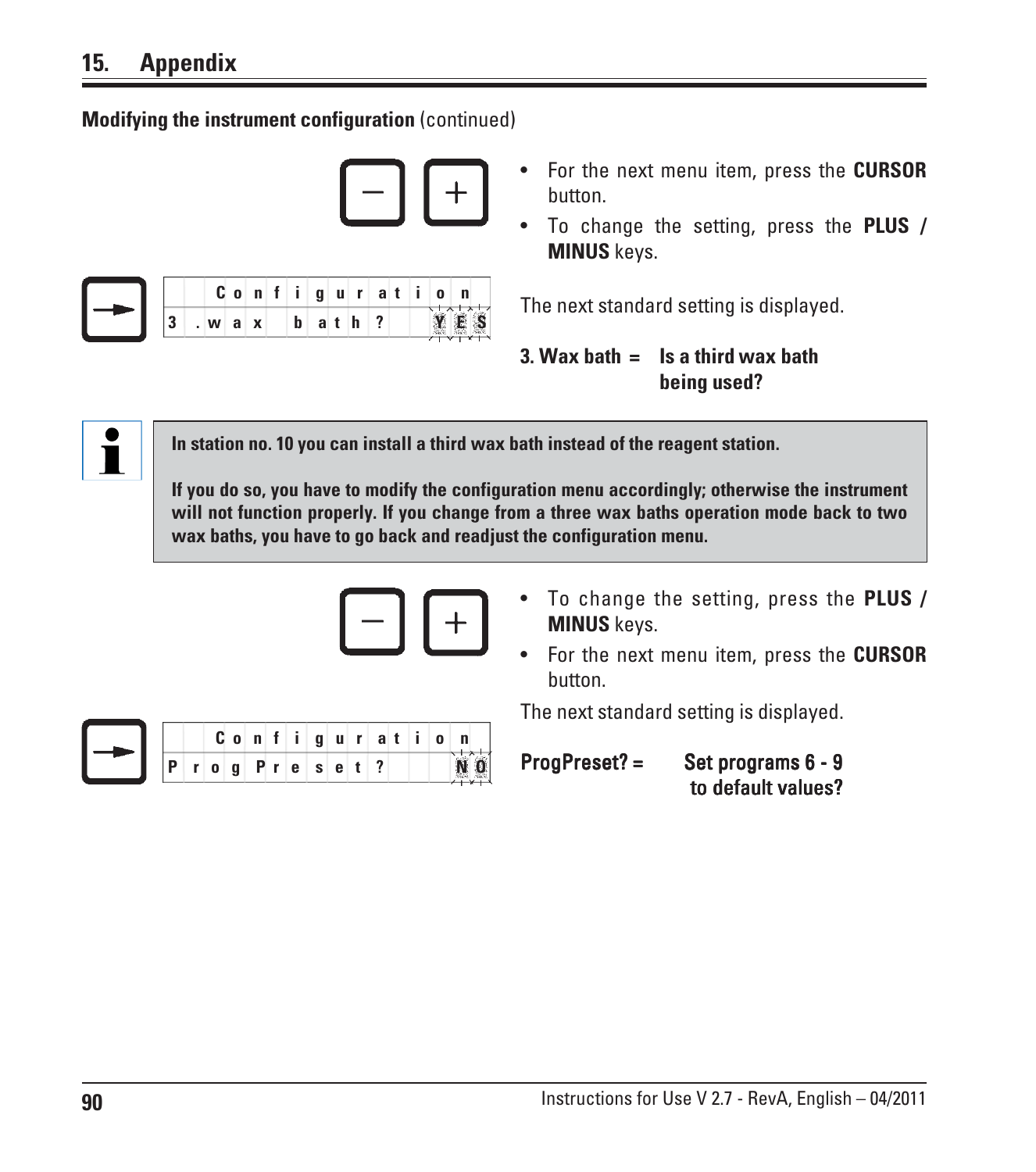#### **Modifying the instrument configuration** (continued)



**Programs no. 6 - 9 come with a number of factory preset standard values; however these may be altered by the user.**





|  |                                                                                  |  |  |  |  |  | $C$ on figuration |  |
|--|----------------------------------------------------------------------------------|--|--|--|--|--|-------------------|--|
|  | $S \mid y \mid s \mid t \mid e \mid m \mid R \mid e \mid s \mid e \mid t \mid ?$ |  |  |  |  |  |                   |  |

 $\check{\mathbf{I}}$ 

**A system reset will set real time to 0.00 and maximum heating time for the wax baths to 8 hours. The 'Sound Signal Level' setting and the number of wax baths selected in the standard configuration menu will remain unaltered by a system reset.**



Standard setting is '**NO**'.

• To change the setting, press the **PLUS** key.

When answering '**YES**', programs no. 6 - 9 are set to standard values and programs no. 1 - 5 are deleted.

• For the next menu item, press the **CURSOR** button.

The next standard setting is displayed.

#### **SystemReset? = Resetting certain values to default values?**

Standard setting is '**NO**'.

• To change the setting, press the **PLUS** key.

When answering '**YES**' the system clock is set at 0:00 and the maximum heating time for the wax baths is set at 8 hours. No other settings are altered.

# **PROG**

#### **Leaving the configuration menu**

• To leave the configuration menu, press **PROG**.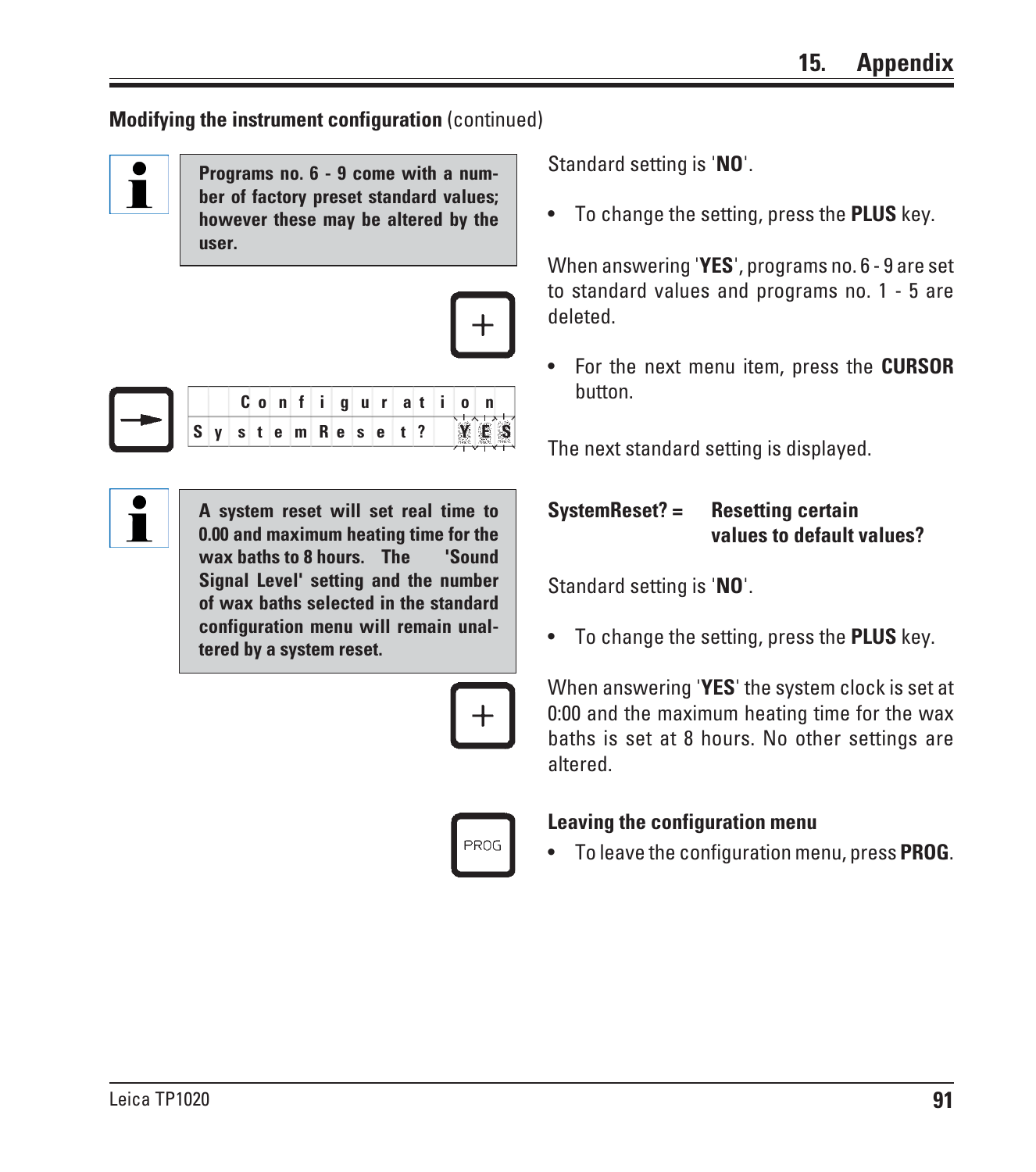#### **15.2 Reagents appropriate for use with the instrument**

The following reagents are safe for use with the TP1020:



**Important!**

**Using other than the reagents listed below can cause damage to the instrument or to parts of the instrument.**

#### **Fixation**

Formalin, buffered or unbuffered Picric acid

#### **Dehydration**

Ethanol Isopropyl alcohol Methanol Butyl alcohol Industrial alcohol

#### **Clearing**

Xylene and xylene substitutes

Toluene

Benzene

Acetone

Chloroform Chloroform<br>Trichlorethane variant 9. For additional information, refer to Chap. 3.3 Important! These substances are permitted only with instrument "Standard delivery", page 16

#### **Paraffin**

Paraffin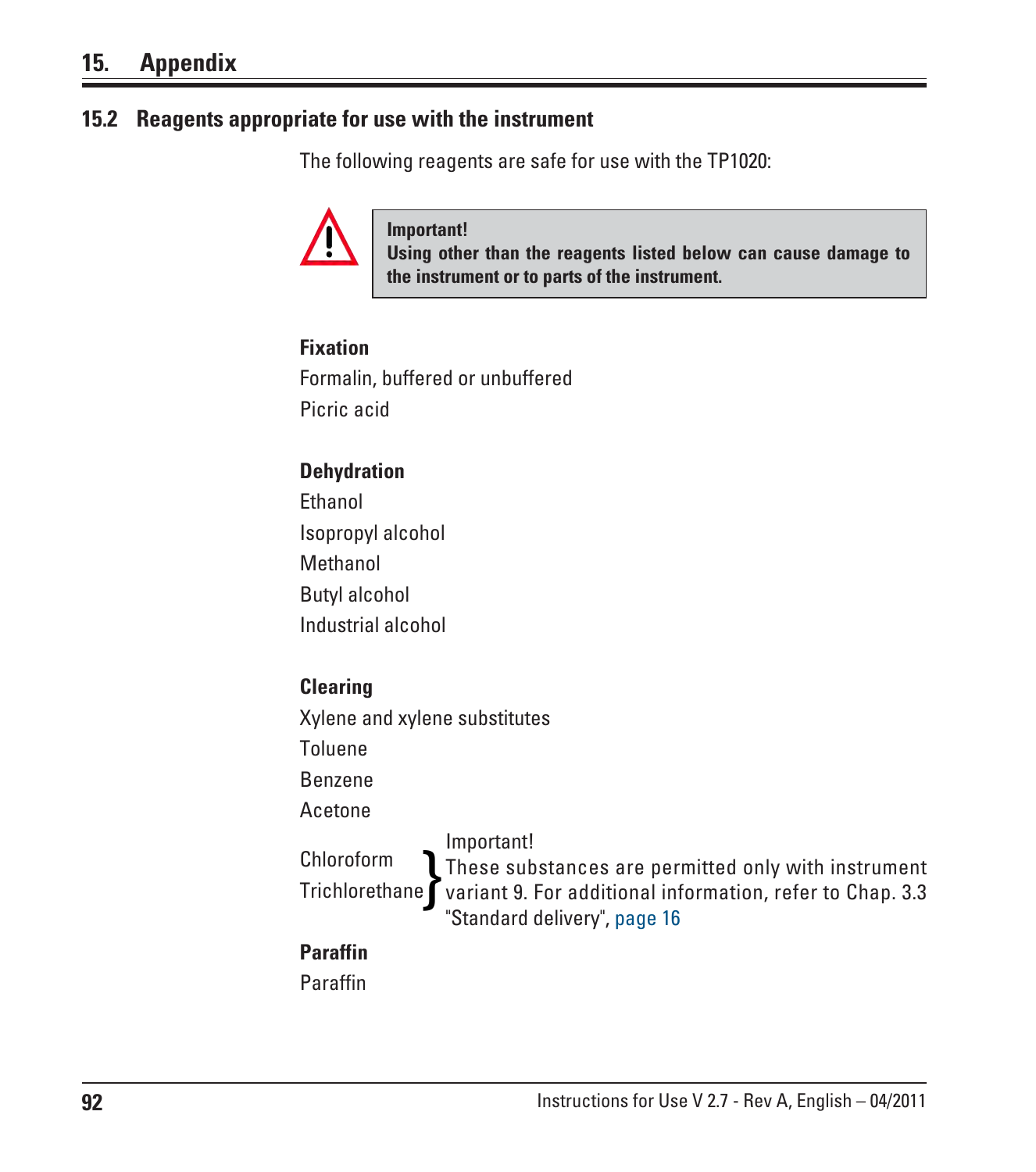#### **15.4 Factory-set programs**

| Program No. 6 - 1 basket |  |  |  |
|--------------------------|--|--|--|
|--------------------------|--|--|--|

| <b>Station</b> | <b>Reagent</b> | <b>VAC</b> | <b>Duration</b> |
|----------------|----------------|------------|-----------------|
| 1              |                | V          | 0h15            |
| 2              |                | V          | 0h15            |
| 3              |                | V          | 0h15            |
| 4              |                | V          | 0h15            |
| 5              |                | V          | 0h15            |
| 6              |                | V          | 0h15            |
| 7              |                | V          | 0h15            |
| 8              |                | V          | 0h15            |
| 9              |                | V          | 0h15            |
| 10             |                | V          | 0h15            |
| 11             | Paraffin       | V          | 0h15            |
| 12             | Paraffin       |            | 0h15            |

#### **Program No. 8 - 2 baskets**

| <b>Station</b> | <b>Reagent</b> | <b>VAC</b> | <b>Duration</b> |
|----------------|----------------|------------|-----------------|
|                |                |            |                 |
| 2              |                | V          | 0h15            |
| 3              |                | V          | 0h15            |
| 4              |                | V          | 0h15            |
| 5              |                | V          | 0h15            |
| 6              |                | V          | 0h15            |
| 7              |                | V          | 0h15            |
| 8              |                | V          | 0h15            |
| 9              |                | V          | 0h15            |
| 10             |                | V          | 0h15            |
| 11             | Paraffin       | V          | 0h15            |
| 12             | Paraffin       |            | 0h15            |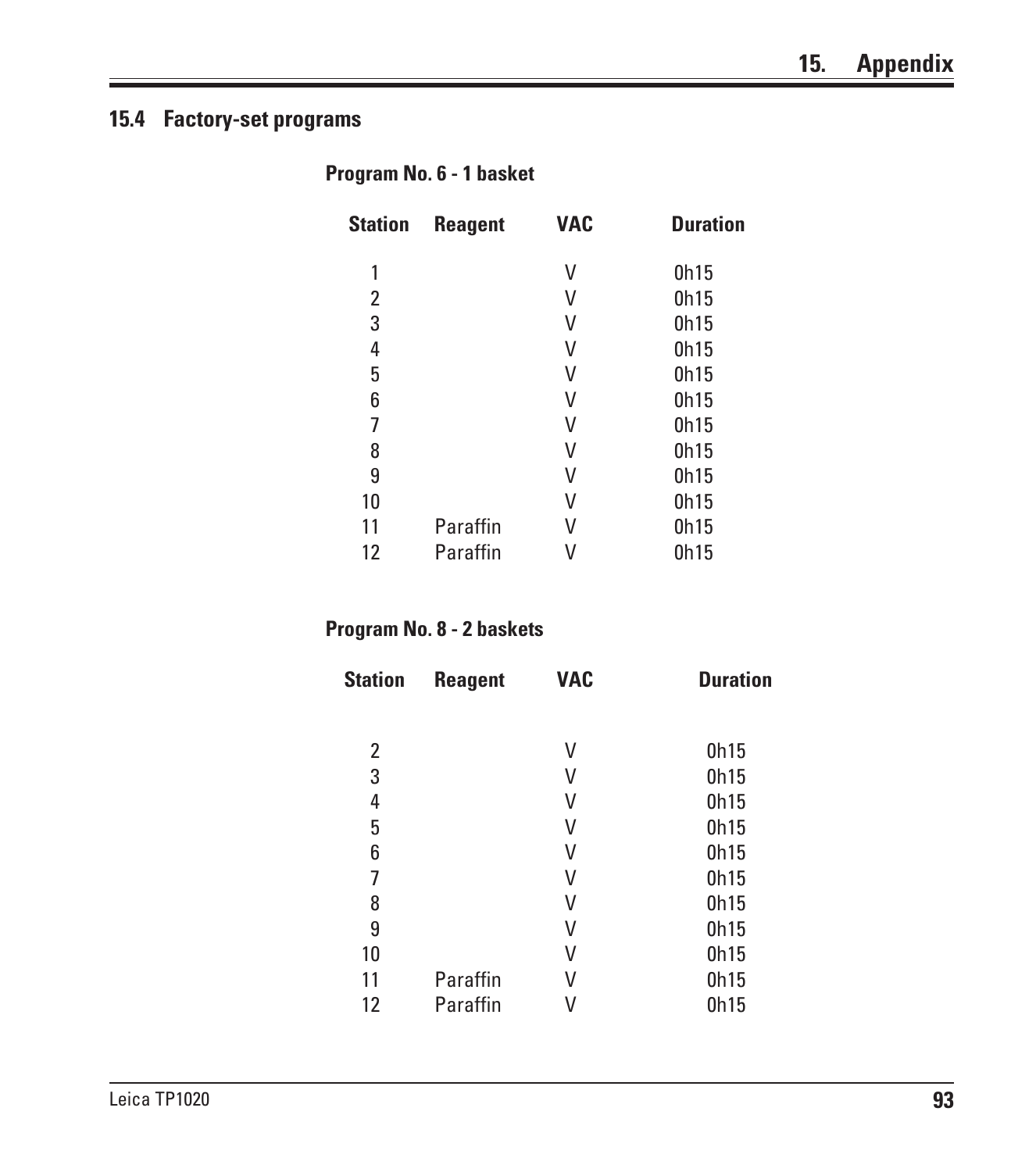# **15. Appendix**

# **15.4 Factory-set programs** (continued)

| Program No. 7 - 1 basket |                |            |                 |  |  |  |  |  |  |
|--------------------------|----------------|------------|-----------------|--|--|--|--|--|--|
| Station                  | <b>Reagent</b> | <b>VAC</b> | <b>Duration</b> |  |  |  |  |  |  |
| 1                        |                | V          | 1h00            |  |  |  |  |  |  |
| 2                        |                | V          | 1h00            |  |  |  |  |  |  |
| 3                        |                | V          | 1h00            |  |  |  |  |  |  |
| 4                        |                | V          | 1h00            |  |  |  |  |  |  |
| 5                        |                | V          | 1h00            |  |  |  |  |  |  |
| 6                        |                | V          | 1h00            |  |  |  |  |  |  |
| 7                        |                | V          | 1h00            |  |  |  |  |  |  |
| 8                        |                | V          | 1h00            |  |  |  |  |  |  |
| 9                        |                | V          | 1h00            |  |  |  |  |  |  |
| 10                       |                | V          | 1h00            |  |  |  |  |  |  |
| 11                       | Paraffin       | V          | 1h00            |  |  |  |  |  |  |
| 12                       | Paraffin       |            | 1h00            |  |  |  |  |  |  |

| <b>Reagent</b> | <b>VAC</b> | <b>Duration</b>          |
|----------------|------------|--------------------------|
|                |            |                          |
|                | V          | 1h00                     |
|                | V          | 1h00                     |
|                | V          | 1h00                     |
|                | V          | 1h00                     |
|                | V          | 1h00                     |
|                | V          | 1h00                     |
|                | V          | 1h00                     |
|                | V          | 1h00                     |
|                | V          | 1h00                     |
| Paraffin       | V          | 1h00                     |
| Paraffin       |            | 1h00                     |
|                |            | Program No. 9 - 2 basket |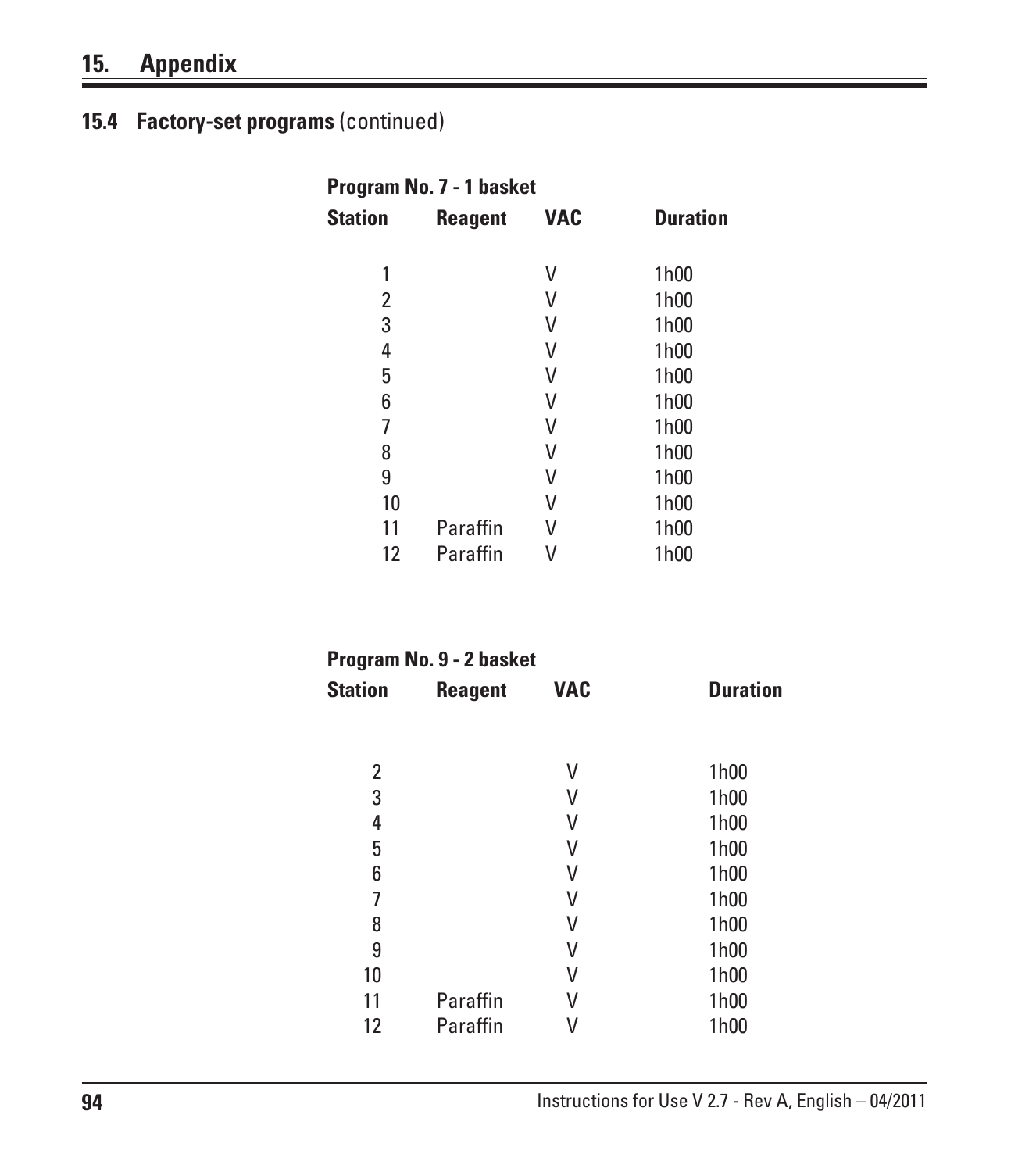# **Leica TP1020 - Programming Worksheet**

|                         |                 | Date:<br>Written by:<br><u> 1999 - Alban Stores</u> |  |                 |                |
|-------------------------|-----------------|-----------------------------------------------------|--|-----------------|----------------|
| <b>Station</b>          | <b>Reagent</b>  | <b>VAC</b>                                          |  | <b>Duration</b> | <b>Comment</b> |
| 1                       |                 |                                                     |  |                 |                |
| $\overline{2}$          |                 |                                                     |  |                 |                |
| 3                       |                 |                                                     |  |                 |                |
| 4                       |                 |                                                     |  |                 |                |
| 5                       |                 |                                                     |  |                 |                |
| $6\phantom{1}$          |                 |                                                     |  |                 |                |
| $\overline{\mathbf{z}}$ |                 |                                                     |  |                 |                |
| 8                       |                 |                                                     |  |                 |                |
| $\boldsymbol{9}$        |                 |                                                     |  |                 |                |
| 10                      |                 |                                                     |  |                 |                |
| 11                      | <b>Paraffin</b> |                                                     |  |                 |                |
| 12                      | <b>Paraffin</b> |                                                     |  |                 |                |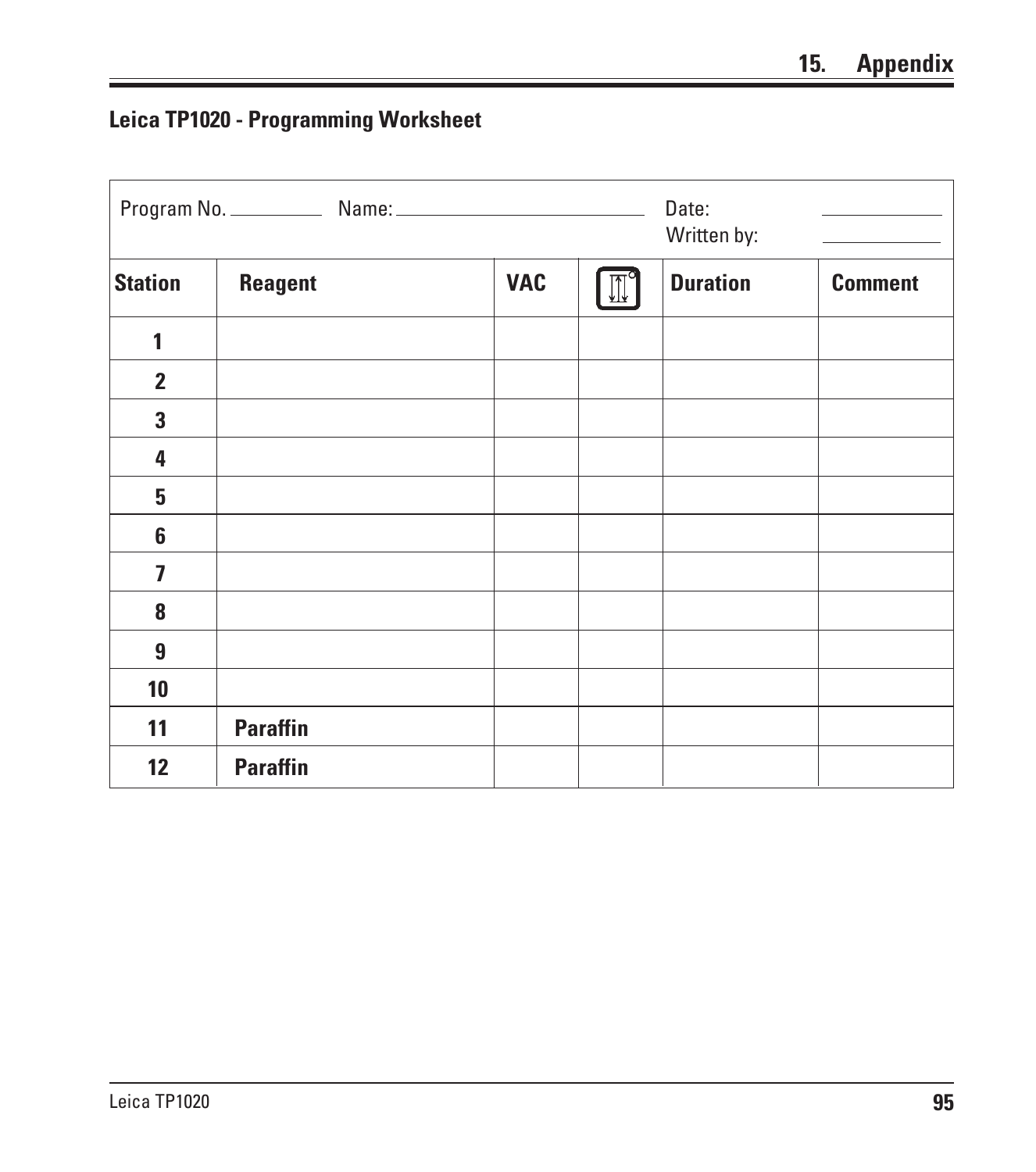# **15. Appendix**

# **Leica TP1020 - Programming Worksheet**

|                         |                 | Date:      |  |                 |                |
|-------------------------|-----------------|------------|--|-----------------|----------------|
| <b>Station</b>          | <b>Reagent</b>  | <b>VAC</b> |  | <b>Duration</b> | <b>Comment</b> |
| 1                       |                 |            |  |                 |                |
| $\overline{2}$          |                 |            |  |                 |                |
| $\mathbf{3}$            |                 |            |  |                 |                |
| 4                       |                 |            |  |                 |                |
| 5                       |                 |            |  |                 |                |
| $6\phantom{1}$          |                 |            |  |                 |                |
| $\overline{\mathbf{z}}$ |                 |            |  |                 |                |
| 8                       |                 |            |  |                 |                |
| $\boldsymbol{9}$        |                 |            |  |                 |                |
| 10                      |                 |            |  |                 |                |
| 11                      | <b>Paraffin</b> |            |  |                 |                |
| 12                      | <b>Paraffin</b> |            |  |                 |                |